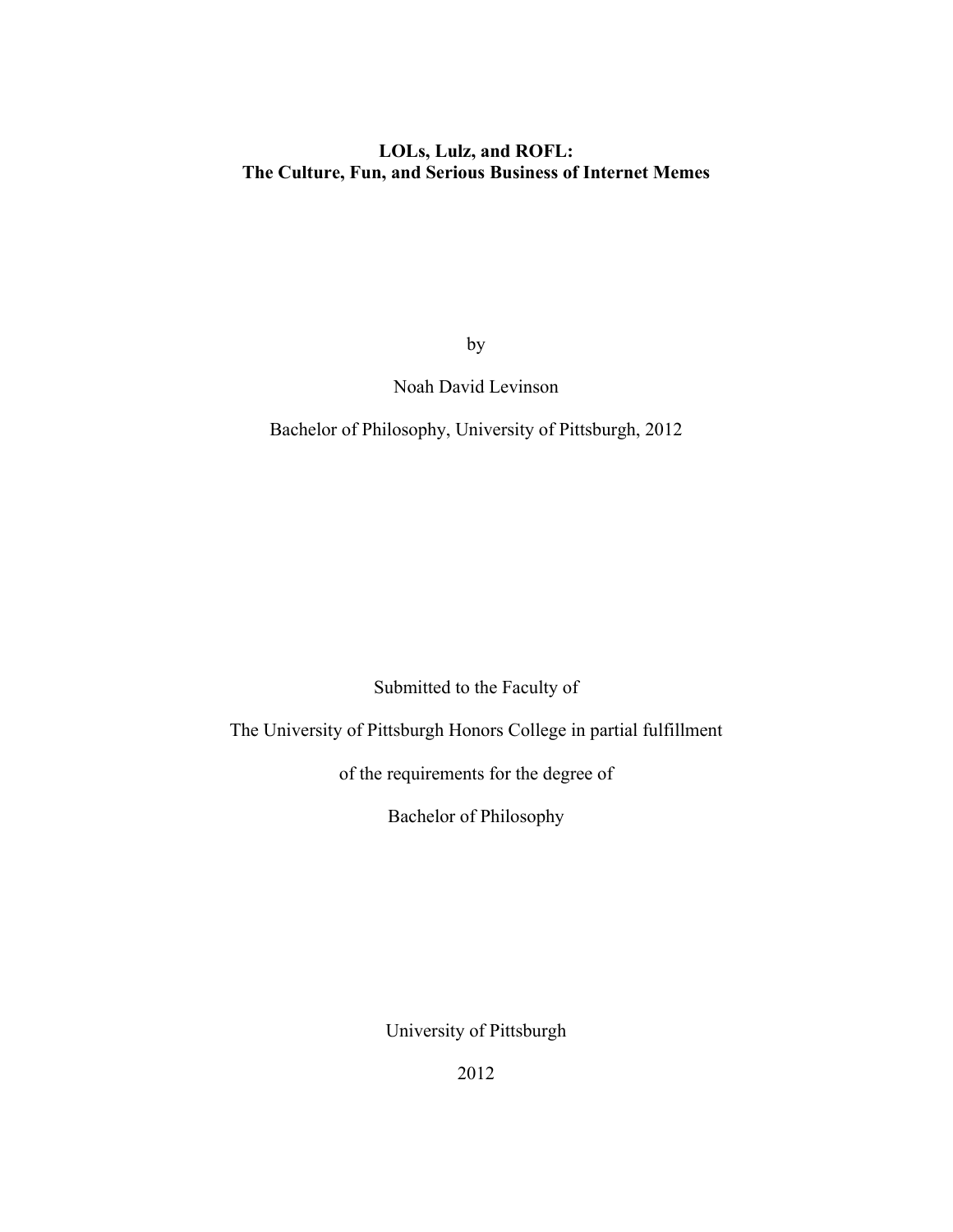## UNIVERSITY OF PITTSBURGH

University Honors College

This thesis was presented

by

Noah David Levinson

It was defended on

July 30, 2012

and approved by

Gabriella Coleman, PhD, Department of Art History & Communications, McGill University

Dana Och, PhD, Film Studies Program

Annette Vee, PhD, English Department

Thesis Advisor: Daniel Morgan, PhD, Film Studies Program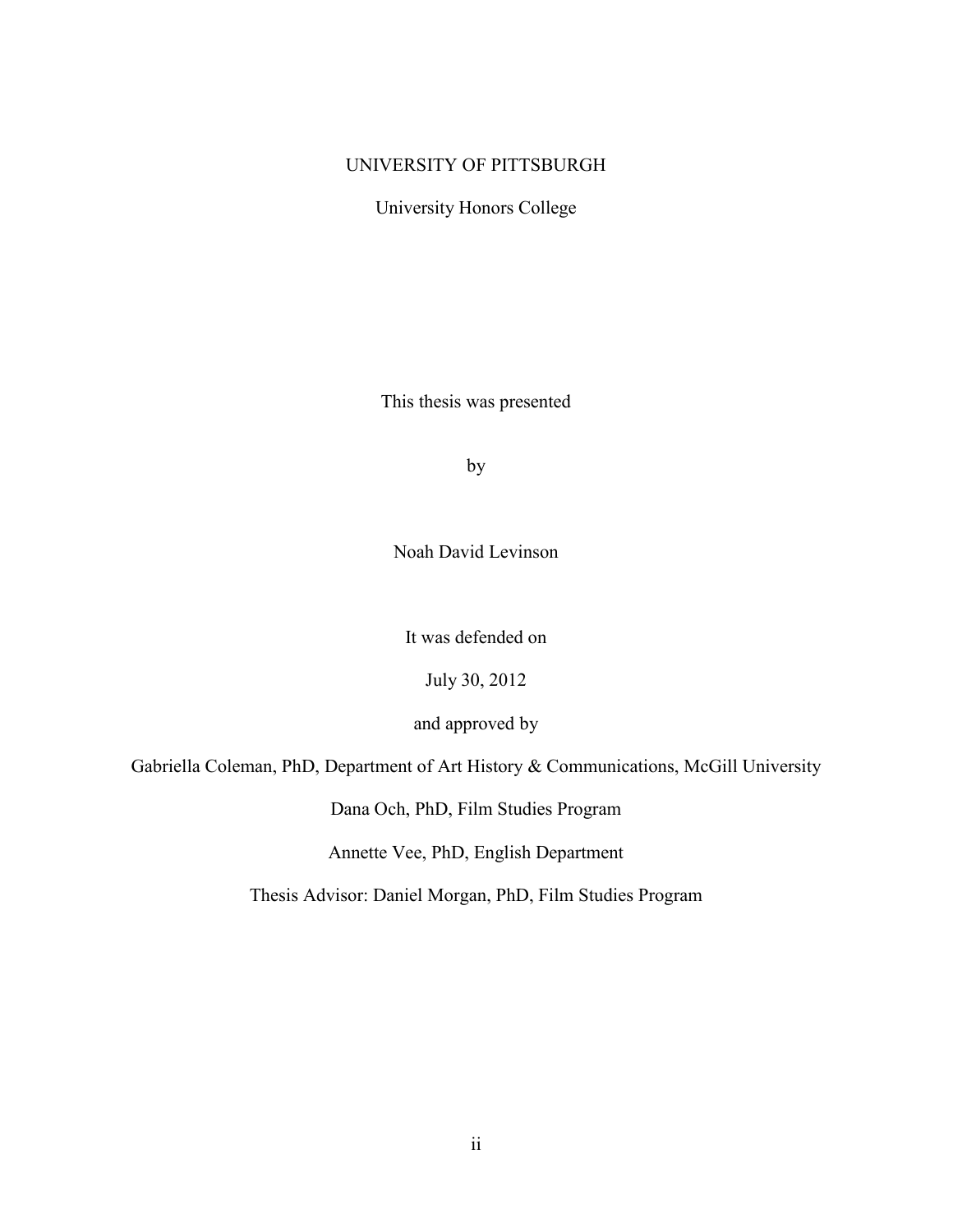Copyright © by Noah David Levinson

2012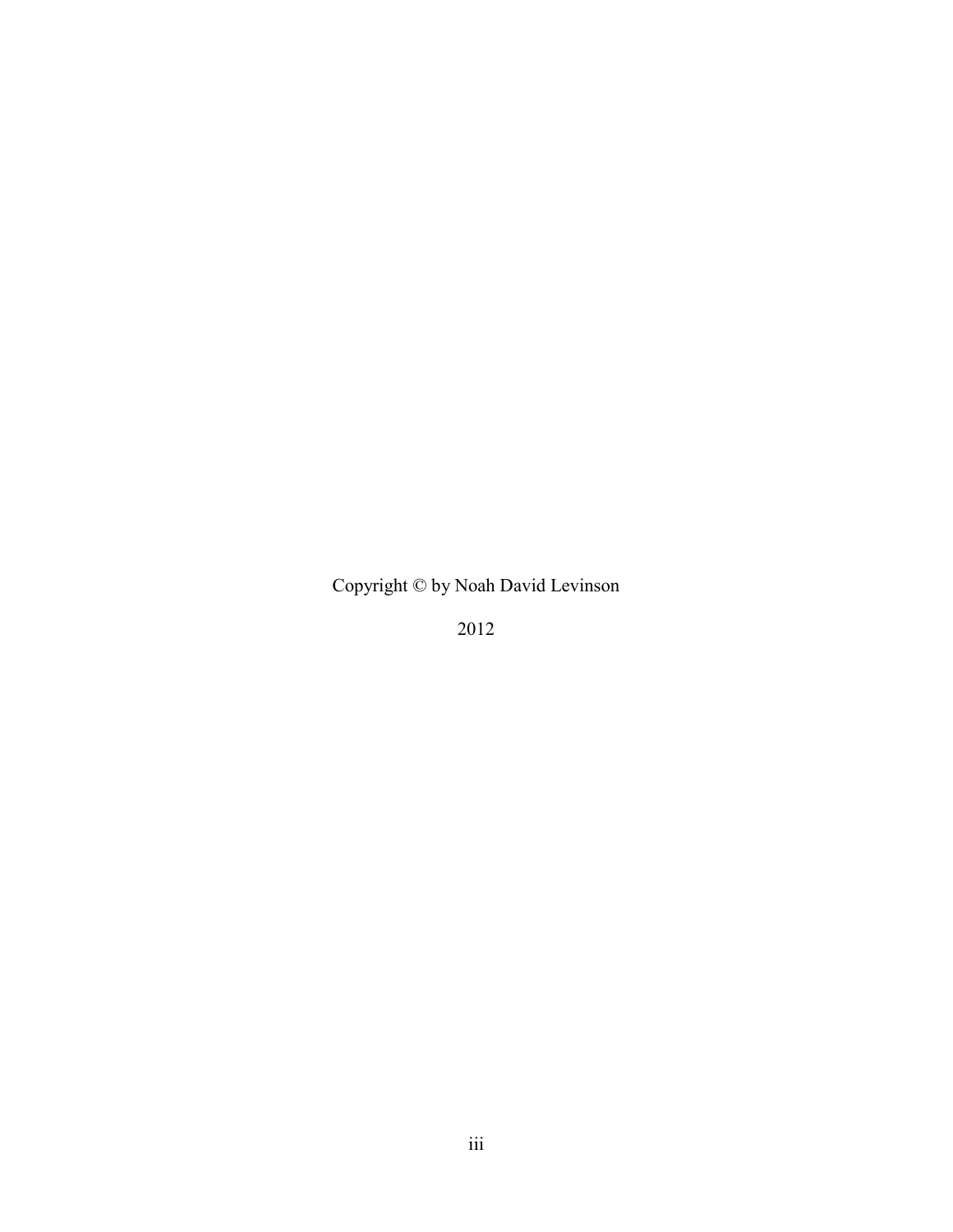## **LOLs, Lulz, and ROFL: The Culture, Fun, and Serious Business of Internet Memes**

Noah David Levinson, BPhil

University of Pittsburgh, 2012

This thesis takes an analytical look into the workings of Internet Memes and the culture that surrounds and nourishes them. Through a selection of Internet Meme case studies, a list of cultural qualities are compiled and then used to identify the attitudes of Internet Meme Culture. Then by comparing the relationship between Internet Memes and advertising, film, and television, a contrast between Old and New Media is established. Alongside using political Memes to find connections between Internet Memes and general expression and communication, the final hope is to understand Internet Meme Culture and where it might take Mass and Popular Culture as the digital millennial becomes the new digital citizens.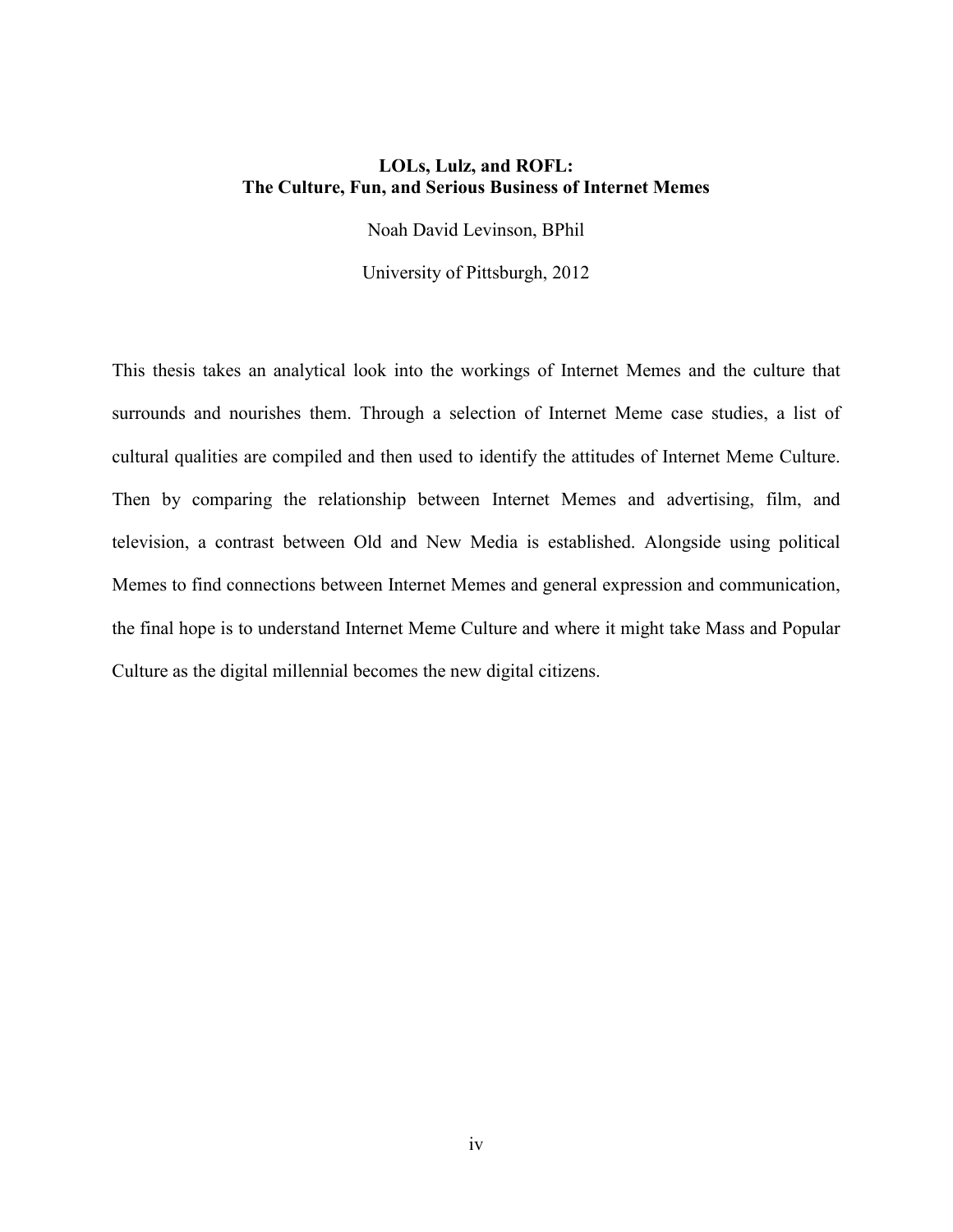# **TABLE OF CONTENTS**

| 1.0 |     |  |
|-----|-----|--|
|     | 1.1 |  |
|     | 1.2 |  |
| 2.0 |     |  |
|     | 2.1 |  |
|     | 2.2 |  |
|     | 2.3 |  |
|     | 2.4 |  |
|     | 2.5 |  |
| 3.0 |     |  |
|     | 3.1 |  |
|     | 3.2 |  |
| 4.0 |     |  |
|     | 4.1 |  |
|     | 4.2 |  |
| 5.0 |     |  |
|     | 5.1 |  |
|     |     |  |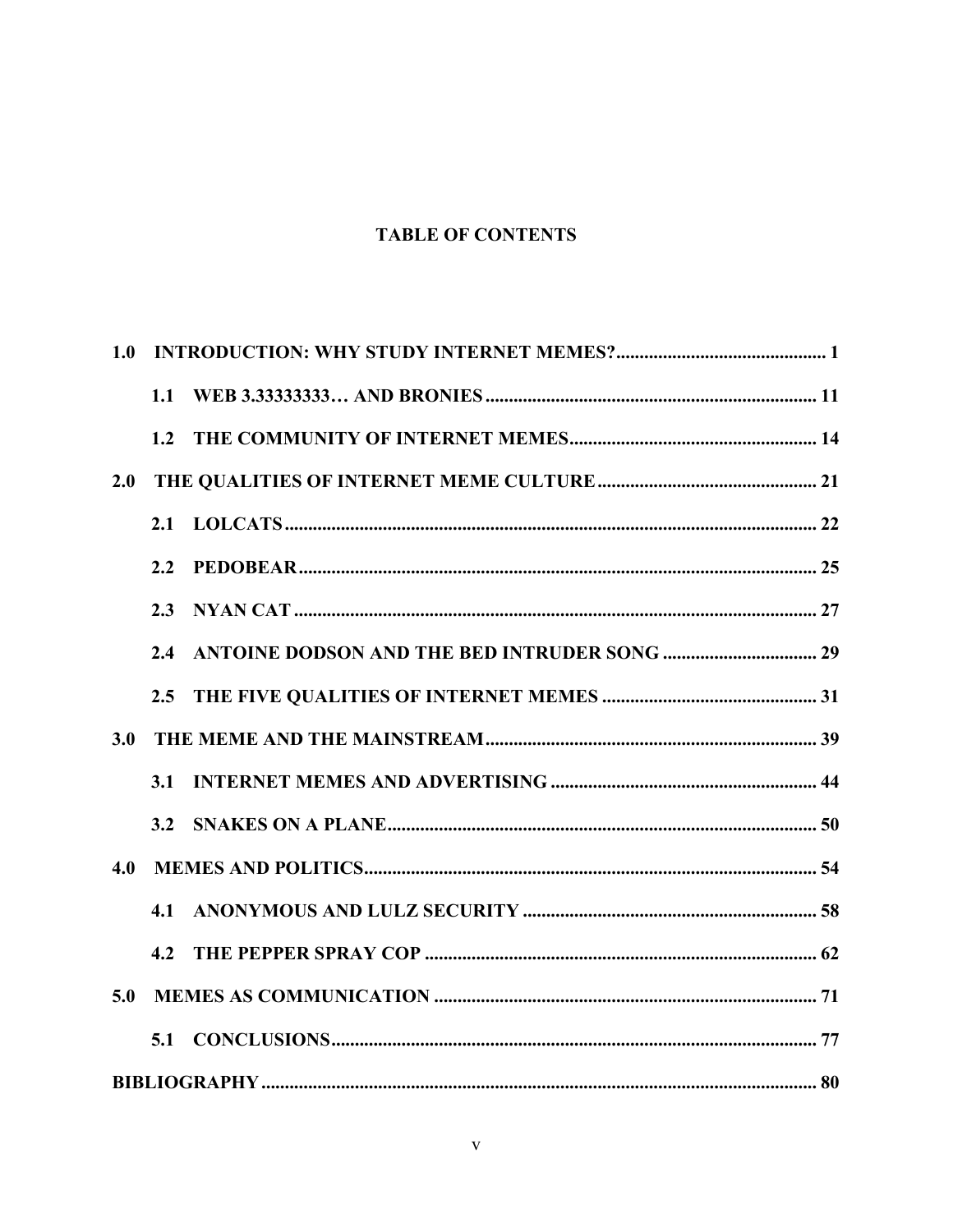## **ACKNOWLEDGMENTS**

This thesis would never have existed if it was not for the persuasion and advice of Dr. Dana Och, the excellent advising of Dr. Daniel Morgan, and the academic curiosity of the University of Pittsburgh Honors College who provided me with the tools necessary to research such a topic. I also thank Reddit and all the Redditors aboard. Without you, I may have mistakenly gone into medicine or something like that.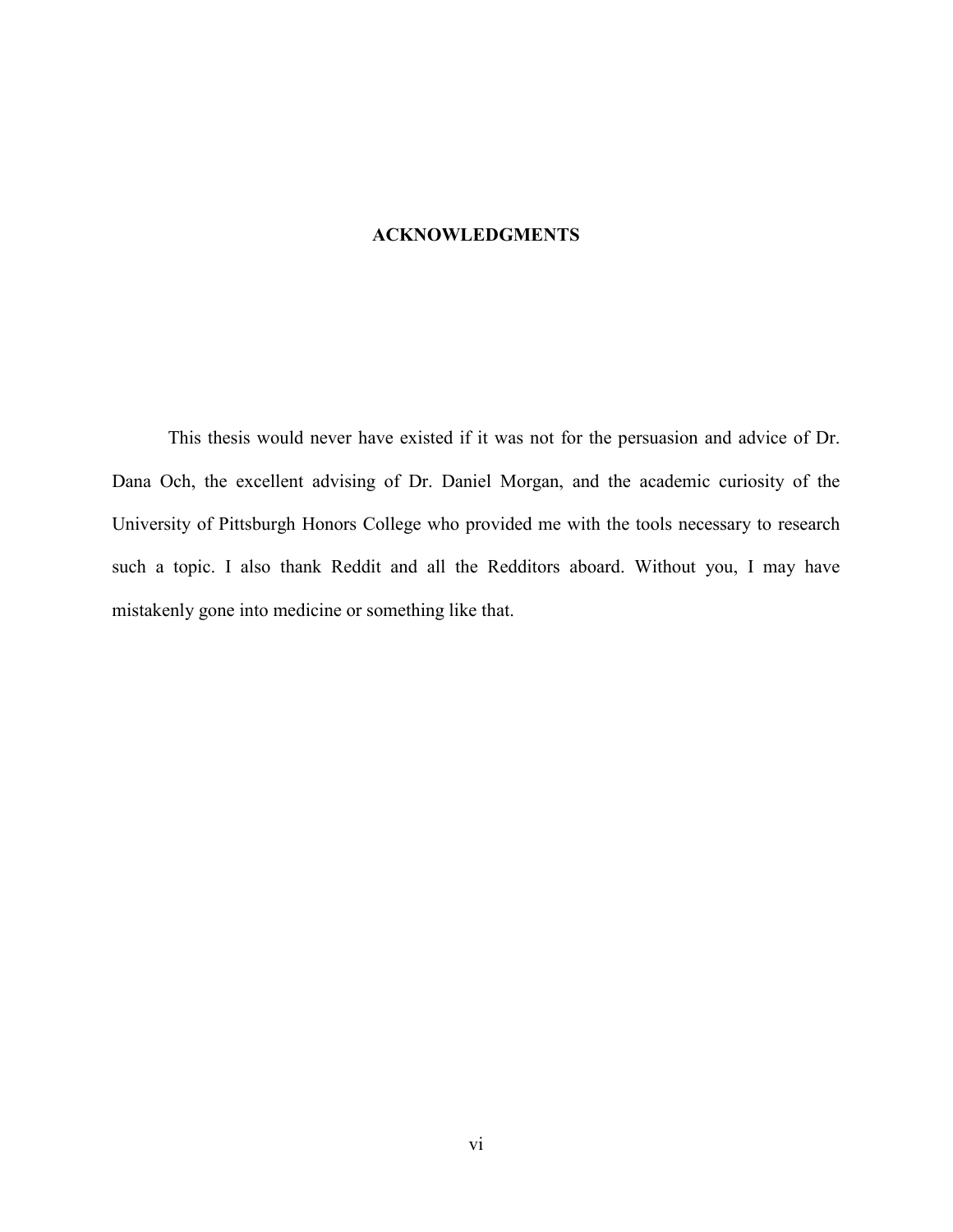#### <span id="page-6-0"></span>**1.0 INTRODUCTION: WHY STUDY INTERNET MEMES?**

## "*I think you may be overestimating the power of Reddit..."* - Cade Levinson, the author's brother

The title of my thesis uses three terms close to the Internet's heart: LOLs, lulz, and ROFL. LOL, short for "laughing out loud," is viewing something that quite literally makes you laugh out loud. Its associations are fairly positive, and its use has been adapted into the general lexicon of society. ROFL, short for "rolling on the floor laughing," indicates an even greater amount of hilarity, one that can paralyze with laughter, while rolling about the floor.

But it is the last term, lulz, that is essential to the creation, distribution, and inner workings of the tiny, byte sized, rapidly viewed and created in unfathomably mass amounts pieces of media called Internet Memes. Lulz closely relates to LOLs, but necessitates gaining laughs from the misfortune of others (Phillips 9). Mainly a practical joke, although occasionally more malicious, it is a staple of the culture of Internet, the ultimate inside joke. Basically consisting of a picture with text referencing things the normal user would not understand, you either get them or you do not. But when you do, an entirely new media, jargon, and culture reveals itself for your viewing and creating pleasure. Before proving the serious business of Internet Memes and Internet Meme Culture, terms that will be clarified and refined throughout this entire thesis, it will be necessary to first prove the serious business of the Internet to any abject naysayer luddites.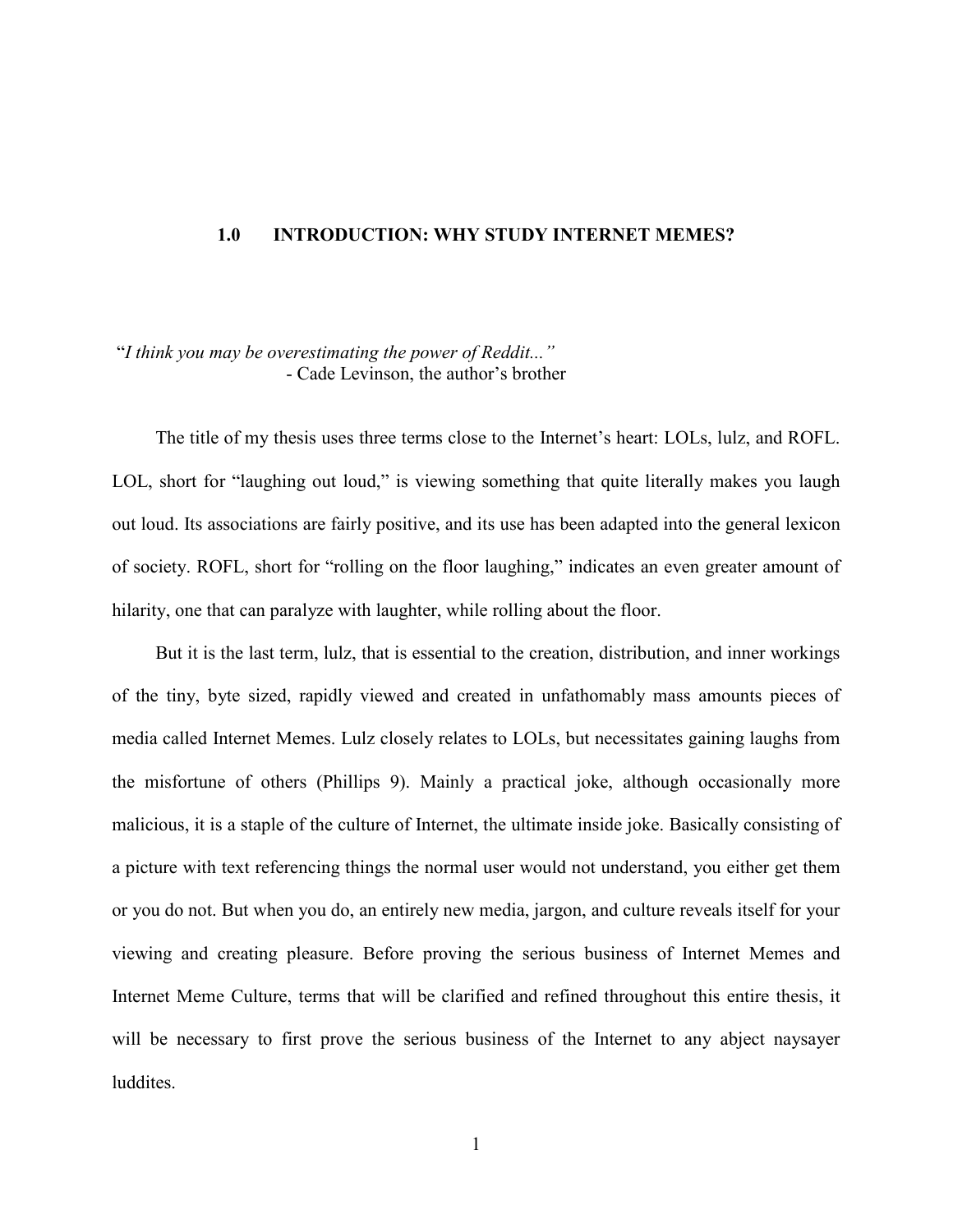As general Internet consumption and online media viewership have enormously increased, it is now entirely possible to completely entertain oneself by "surfing the web" for hours at a  $time<sup>1</sup>$  $time<sup>1</sup>$  $time<sup>1</sup>$  Alongside active media consumption either with a user's deliberate purpose to seek entertainment (sitting down and consciously deciding that I want to entertain myself online) and the quick five minute procrastination break from work to, people also consume online media with Internet capable cell phones simply to pass time. Additionally, 76% of cell phone users take photos with their phones and 72% send text messages regularly.[2](#page-7-1) And as the amount of smart phones only increase, the balance between accessing data on the go and creating your own will increase exponentially.[3](#page-7-2)

Consider a hypothetical afternoon for a teenager coming home from school to go online. Our youth, let's call him Tim, departs a technology-infused day of school for a half-hour bus ride, playing with his smart phone the entire time. His friend texts him the phrase ROFL, which Tim responds to with the image of the ROFLcopter, a funny picture he found online over the weekend (for variations of the ROFLcopter, see [http://knowyourmeme.com/memes/roflcopter\)](http://knowyourmeme.com/memes/roflcopter). He arrives home and sits at his computer, opening several tabs in his browser. Tim navigates to Facebook to check to see if anyone has contacted him or left him any notifications and sees that his friend has uploaded the picture of the ROFLcopter to his profile. Tim "likes" the post and shares it on his own profile to his several hundred friends. Tim Googles the ROFLcopter to learn more about it, and sees a mixture of wiki-articles and messaging boards that display several versions of the ROFLcopter, which he downloads into a folder on his desktop for later. He

 $\overline{a}$ 

<span id="page-7-0"></span> $1$  Between 2000 and 2010, for adults over the age of 18 Internet use has increased to 79% in 2010 from 50% in 2000. For teens 12-17, a 20% increase to 93%. (1 [http://pewinternet.org/Infographics/2010/Internet-acess-by](http://pewinternet.org/Infographics/2010/Internet-acess-by-age-group-over-time-Update.aspx)[age-group-over-time-Update.aspx\)](http://pewinternet.org/Infographics/2010/Internet-acess-by-age-group-over-time-Update.aspx)<br>
<sup>2</sup> <http://pewinternet.org/Infographics/2011/Generations-and-cell-phones.aspx><br>
<sup>3</sup> Currently, 1 in 4 teens uses a smartphone. [\(http://pewinternet.org/Reports/2012/Teens-and-](http://pewinternet.org/Reports/2012/Teens-and-smartphones/Summary-of-findings.aspx)

<span id="page-7-2"></span><span id="page-7-1"></span>[smartphones/Summary-of-findings.aspx\)](http://pewinternet.org/Reports/2012/Teens-and-smartphones/Summary-of-findings.aspx)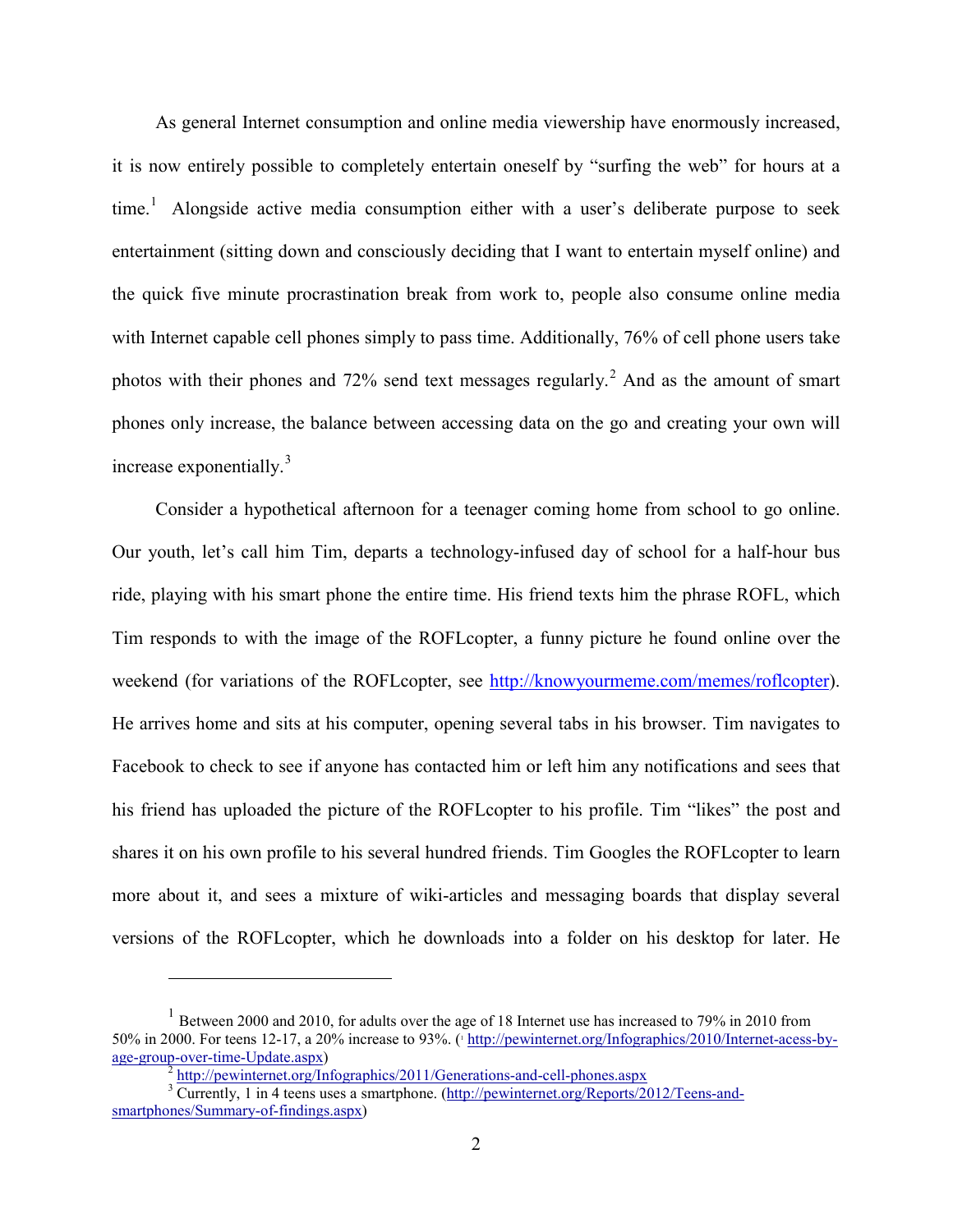uploads his favorite to Twitter and Tumblr, while also scanning through the hundreds of images and text-sized posts, or Tweets, that each microblogging site is known for. Tim moves on to entertainment websites, like www.cheezburger.com to look at more funny pictures and comment on them, including a Cheezburger Network site, KnowYourMeme.com, which discusses the origins of the ROFLcopter. Tim decides to create his own in Photoshop. He then uploads his own ROFLcopter image to Reddit, which calls itself "The Front Page of the Internet," a communitybased Internet content user-aggregated website set out to report on and display the silliest, thought-provoking, and sometimes down-right weird content online ("Frequently Asked Questions."). Tim's ROFLcopter is given attention, with several thousand upvotes (similar to Facebook "Likes") and hundreds of comments. All while this occurs, Tim listens to a mix of music from iTunes, Pandora, or Spotify and ends his evening watching movies perhaps from Netflix, Hulu, or The Pirate Bay. Tim started his journey at 4:30PM. It is now nearly 11:00PM, and time for Tim to go to bed.

We are submerged in screens, the monitor and the cellphone screen alike delivering content at a rapid pace, between work and home. However, what distinguishes the Internet from pervious media is that it truly is a medium made of media. It uses its endlessly growing library of media to actively encourage opportunities for creation through user-generated content. And in the midst of this, an entirely new cultural object has risen from the very depths of the Internet. It can be viewed as the essence of online attention spans, partially captivating them and inciting them to scatter. It is simple, brief, sometimes cute, sometimes horrifying, and almost lucid in its ability to communicate. It has been called viral and spreadable, but its origins lie in its exclusivity. It flourishes in a culture of remixing and nostalgia, and rarely comes to the party unaware of itself and its friends. Behold, the Internet Meme.

3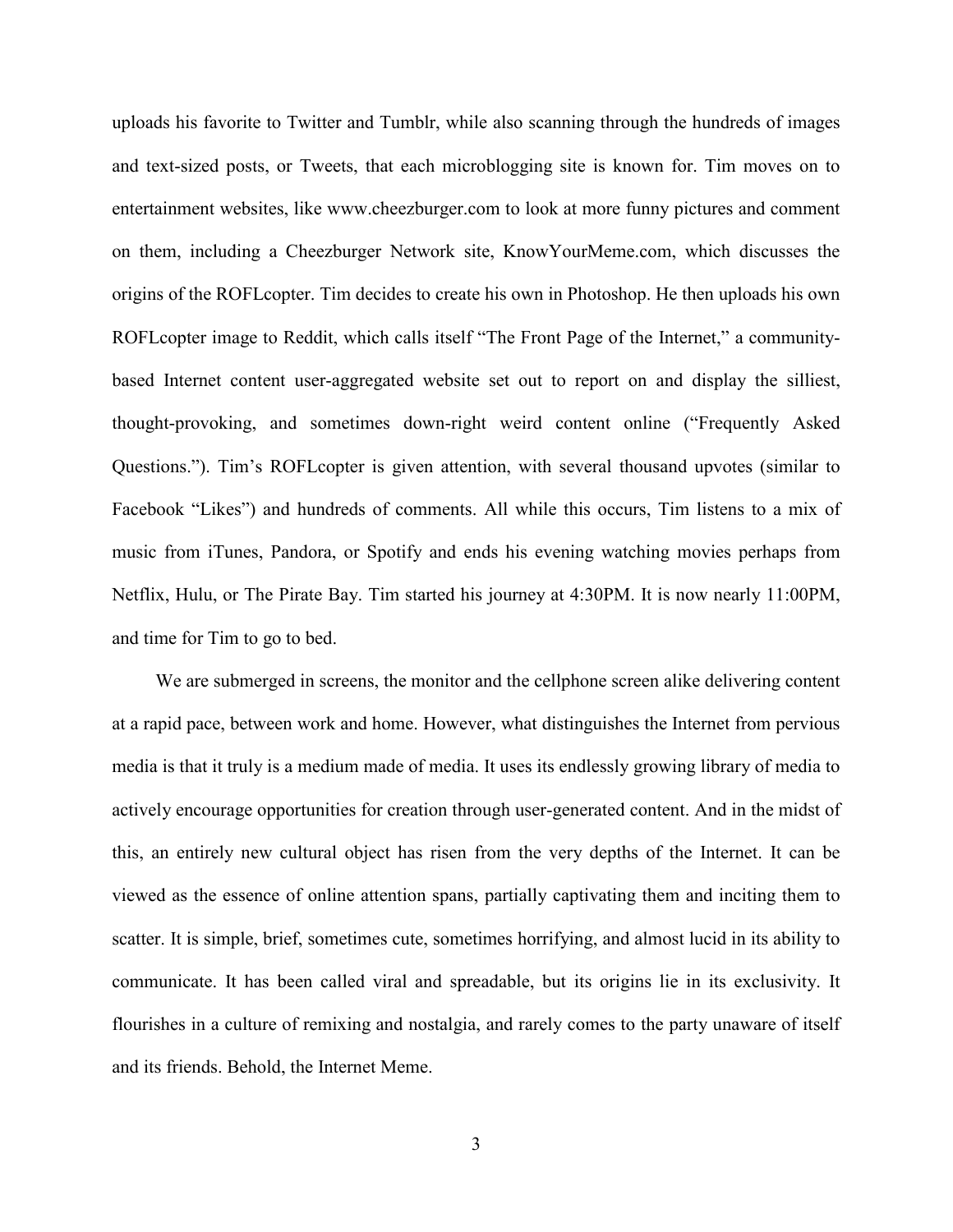At its core, a meme is a silly piece of media, either an image or video or animated GIF, that evolved from the photograph, comic, and harsh commenting spirit of the web. The standard format consists of an image (usually a photograph of a cute animal), captioned by text often above and below the main character of the image in a punch-line format, many times packaged in a template to encourage even more imitation and replication. It takes seconds to consume, share, and then move on to the next one. If you were to ask what one of the most significant differences in culture is today compared to ten years ago, a likely answer would be the fact that there are Internet Memes splattered all over the place in Western culture. After the first decade of a new century, a decade poised in uncertainty and turmoil as the Internet progressed from a subculture tool to a completely new medium with the potential to be of the masses. Internet Memes, as they are now, came into play late in the decade initially as the newest fad or fashion. Yet, in the process that keeps them alive, they go beyond fad in their complexity, as people are consuming, distributing, and producing them non-stop. Websites that cater to the culture and community that follows Internet Memes (like Reddit, 4chan, Buzzfeed, and Know Your Meme) have traffic and audiences that other websites can only dream of and are constantly attempting to borrow. Even though there are so many recorded and unrecorded Internet Memes out there, and the content of many of these Internet Memes derives from past culture, their medium of the Internet is rapidly changing their past meanings. And not just our past but our present: the Internet, and with it Internet Memes, is changing the ways humans interact with each other. It is changing the way that we are talking about things, and what we are talking about.

This thesis will attempt a content analysis of several Internet Memes to further gain concepts from them in relation to popular and mass culture; politics; and communication, community, and creative expression in an Internet Meme Culture. While the topics are broad,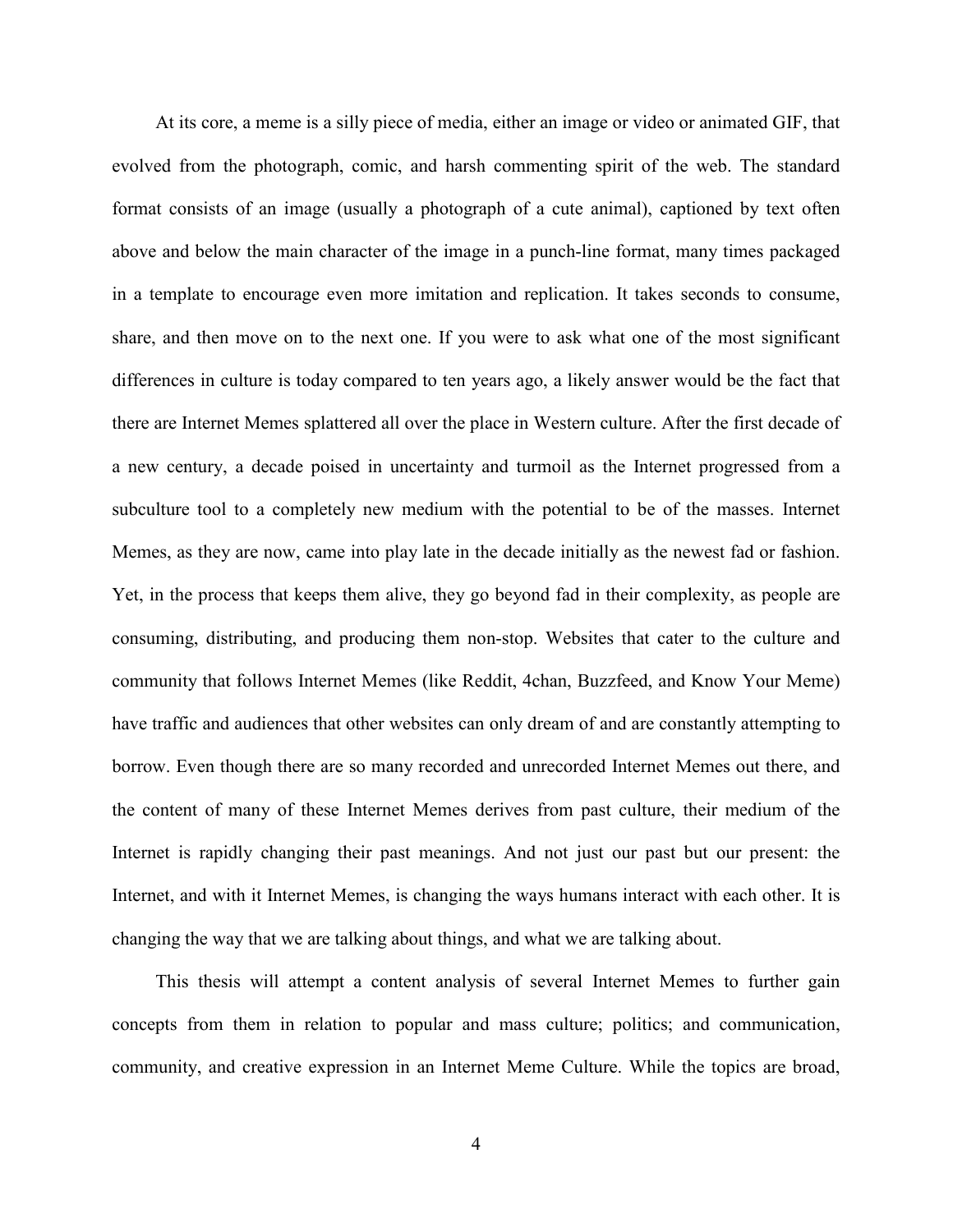and could easily merit several theses and conferences, I intend to work through specific case studies of Internet Memes and their relationships to the above topics. Until recently, there was no definitive term to describe the large amount of cultural objects online. Their quantity and speedy lifespan alone were enough to intimidate labeling, however, there is a specific set of subcultural values that constitute an Internet Meme. Since Internet Memes are produced anonymously, demographics are hard to ascertain. In a profile on the imageboard 4chan, Whitney Philips finds its Internet Meme heavy users to be English, between the ages of 18 and 30 (due to the nostalgia of late 80s and early 90s popular culture) and mainly white (Philips 6). Yet, a sub-counterculture of sorts has evolved, sometimes through stereotypes of nerds, gamers, and hackers populating the web. In these stereotypes, though, a majority of Internet Meme Culture can be found.

The word meme (rhymes with "team") originates in the last chapter of The Selfish Gene, an influential book written by evolutionary biologist Richard Dawkins in 1974. In it, Dawkins argues that evolutionary genes actually fight for their own survival – not that the genes have a form of higher consciousness, but in that genes compete with each other and will do what it takes to survive. In the last chapter, entitled "Memes: The New Replicators," Dawkins contemplates a different kind of transmission device, one that permits cultural evolution. He calls this a meme (Dawkins 206). The term inspired other evolutionary biologists and psychologists such as Susan Blackmore, Richard Brodie, and Aaron Lynch to develop the field of memetics. While I do not plan to discuss the value of memetics as a legitimate field, it is necessary to understand its basic concepts and differences before continuing.

Susan Blackmore, a psychologist, follows Dawkin's last chapter in her book The Meme Machine, in which she clarifies the uses and limitations of memetics. She describes memes as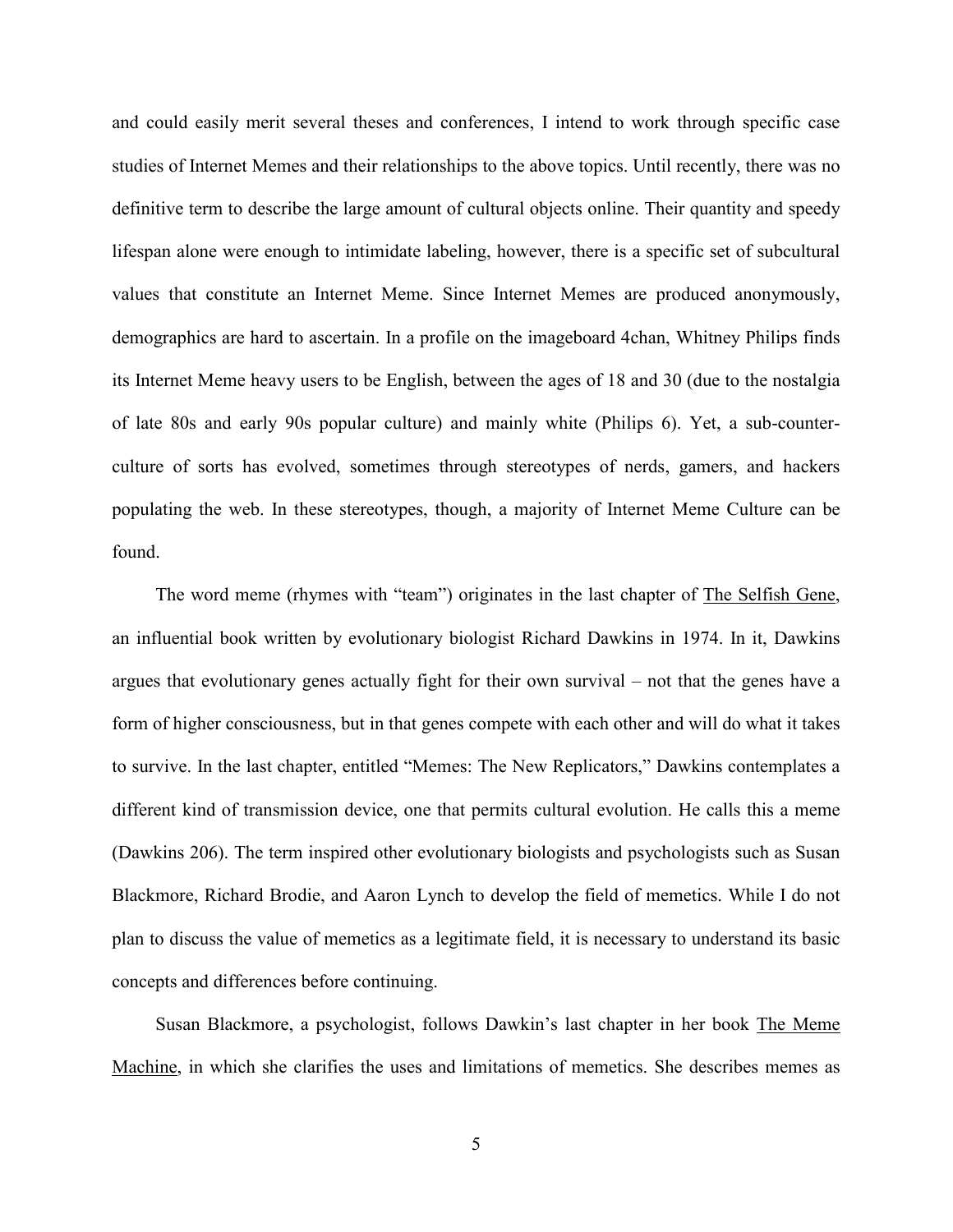traveling longitudinally through generations and horizontally through friends and fellow society members via imitation (Blackmore ix). However, while the theory of memetics relates closely to the mechanisms that encourage Internet Memes propagation (i.e., imitations), she argues an idea that contradicts Internet Meme Culture:

Instead of thinking of our ideas as our creations, and as working for us, we have to think of them as autonomous selfish memes, working only to get themselves copied. We humans, because of our power of imitation, have become just the physical 'hosts' needed for the memes to get around. This is how the world looks from a "meme's eye view." (Blackmore 8)

Seeing humans simply as vehicles of memes is far too passive for Internet Memes; to be a part of Internet Meme Culture requires a massive amount of active participation and knowledge. Its culture is active in a constant whirl of production and consumption through participation on a large anonymous scale through Internet Meme Community. This community is essential to the essence of Internet Memes; they are shared, understood, and created with a community that values similar cultural qualities and interacts in a way that utilizes the most important technologies of computing and Internet media. Internet Memes are one of the first cultural objects to fully embrace and depend upon the medium of the Internet for their popularity and survival.

Take a concrete example from 2004 of a video [\(http://www.youtube.com/watch?v=60og9gwKh1o\)](http://www.youtube.com/watch?v=60og9gwKh1o) entitled "Numa Numa Dance." A heavyset student named Gary Brolsma does a dance and lip-synch cover of the song "Dragostea Din Tei," by O-Zone, a Moldovan pop band. He wears a white and blue ringer t-shirt, pumps his fists in the air, and gives not the slightest care of who sees it. He then sends the video to his friends, who all

6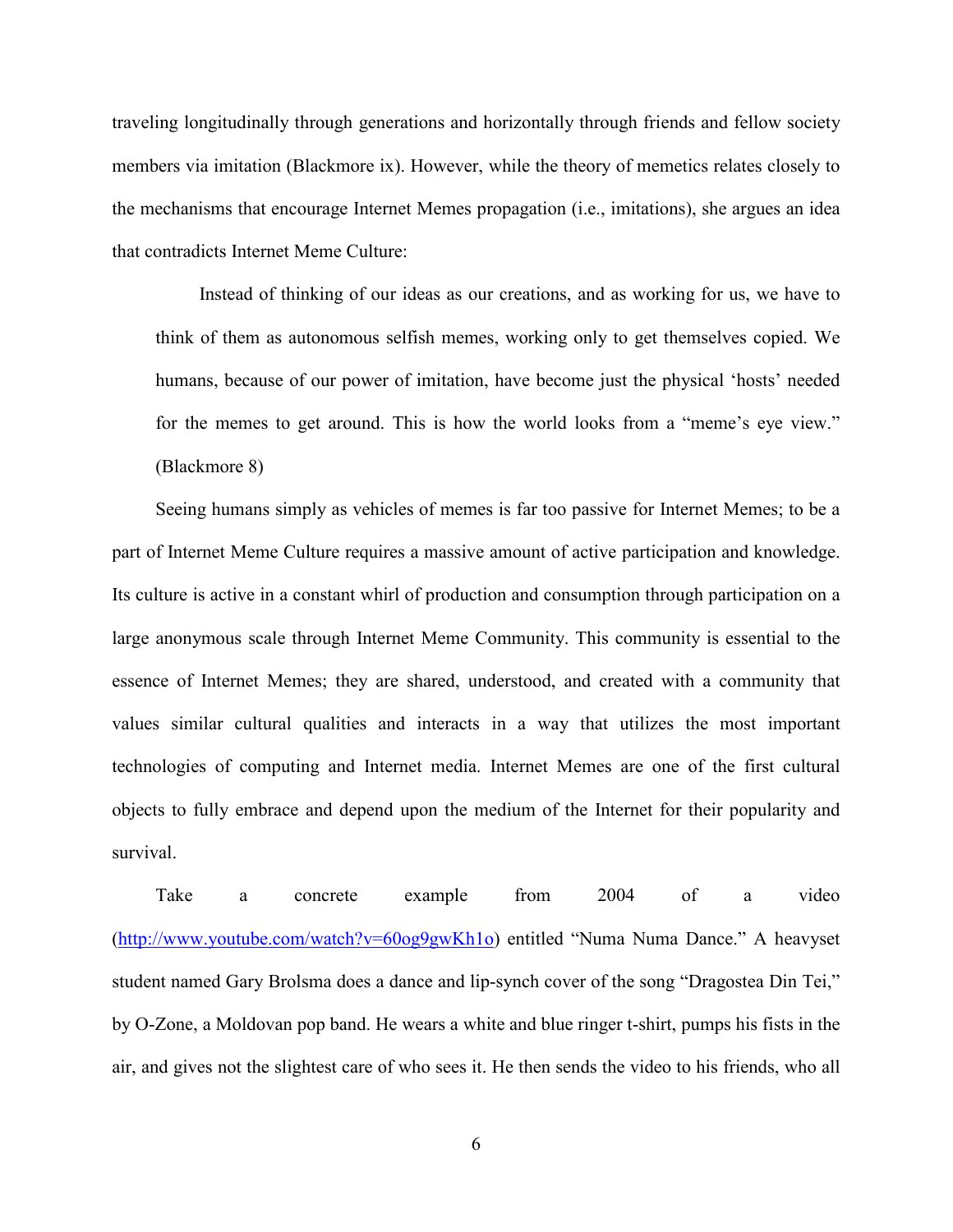know Gary as the class clown, so are unsurprised by the video. However, Gary gets the idea to post the video on the viral video sharing site, newgrounds.com

Perhaps what spread Gary's dance video across the Internet so quickly was the strange foreign song, or the imagery of a fat man moving quickly, or just the simple fact that Gary does not care who sees him dance like this, but in no time at all Gary is an Internet Celebrity (Levinson 9).People in the past referred to Gary's video as a viral video, a video that propagates like a contagious illness, rapidly moving through the participants of popular culture. And while meme theory and the medical terminology of virus and infection are closely related, it is necessary to distinguish them. A viral video remains a viral video and keeps its original form: I send the Numa Numa video to a friend, who sends it to his friend, etc. However, at a certain point the video reached such ardent fans of the video that they were inspired to remake their own version, imitating Gary's dance in front of their own computer webcams. The videos are not exact clones (the quintessential details such as the fishbowl or Gary's glasses may change) but people copy the Numa Numa dance. It inspires parodies, remakes, and remixes, even versions of anthropomorphic animals doing the dance appear. When all this happens, the viral video claims the title of Internet Meme.

But when "Numa Numa Guy," as he is referred to once reaching Internet fame, attempts to open his own online site and create more videos, produce merchandise, and guest star himself and his dance in countless other media, he tries to brand the meme and profit off something he did not necessarily have to work to make popular. But "Numa Numa" is everywhere — Gary is featured in a music video for the rock band Weezer, alongside countless other Internet references. Or Gary makes several sequels to his video, and eventually partners an ad deal with Geico. I'm sure even a high school talent show, and one participant (why not Tim?) goes on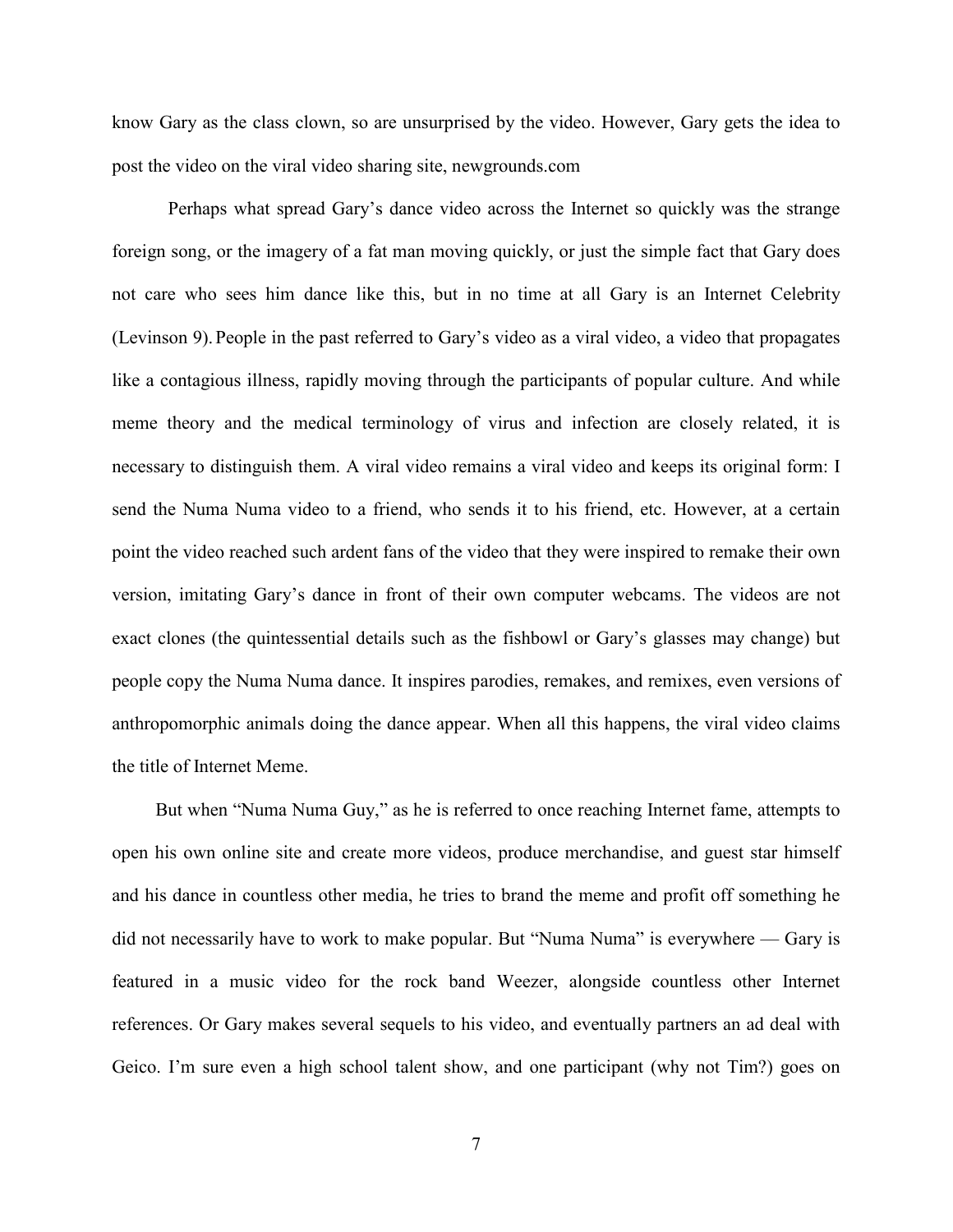stage and sits in a chair in a ringer tee and does the Numa Numa dance. While of course, the idea of something popular in one medium then being appropriated into another medium and message, or, as I call it, popular is popular, can explain the prevalence of Numa Numa, there is something important about Gary's story. He is not unique. This sort of meme life-cycle happens repeatedly and fairly consistently through thousands upon thousands of Internet Memes.

Internet Meme Culture comes closer to invading another term that is simple, but contains much more theoretical consequences that hopefully will be fleshed out by the end of this thesis: IRL or "In Real Life." The idea is simple: that the world of the Internet is separate to physical reality, the screen versus physical objects in the world we live in. And even though there is overlap between the two, in that I can access the Internet in the physical, the best example of IRL is when someone physically prints out an Internet Meme and hangs it up as a poster on a corkboard or wall. But not only does Gary Brolsma's persona and livelihood depend on the Internet reaching IRL, but so does the cultural idea of Numa Numa. These media have to be reaching for something greater than "that silly thing online" in order for it to survive.

Yet, IRL has greater consequences for consumers, producers, scholars, and practically anyone who deals with any form of media. A refusal to admit the Internet's power, permanence, and effects can be problematic. Choosing not to enter Internet Culture, while possibly considered niche or "out of touch" by many users, or completely ignoring it is downright dangerous. Many scholars, such as Nathan Jurgenson, see a separate viewing of Internet Culture and IRL culture as a weakness. He calls this viewpoint "digital dualism," or the idea that you can go from using the Internet to not using the Internet. Even though it is possible to actually turn off the Internet, i.e. removing the power, the Internet never turns off. What we do online, such as working with social media platforms, processing information through online articles and blogs, or even just how we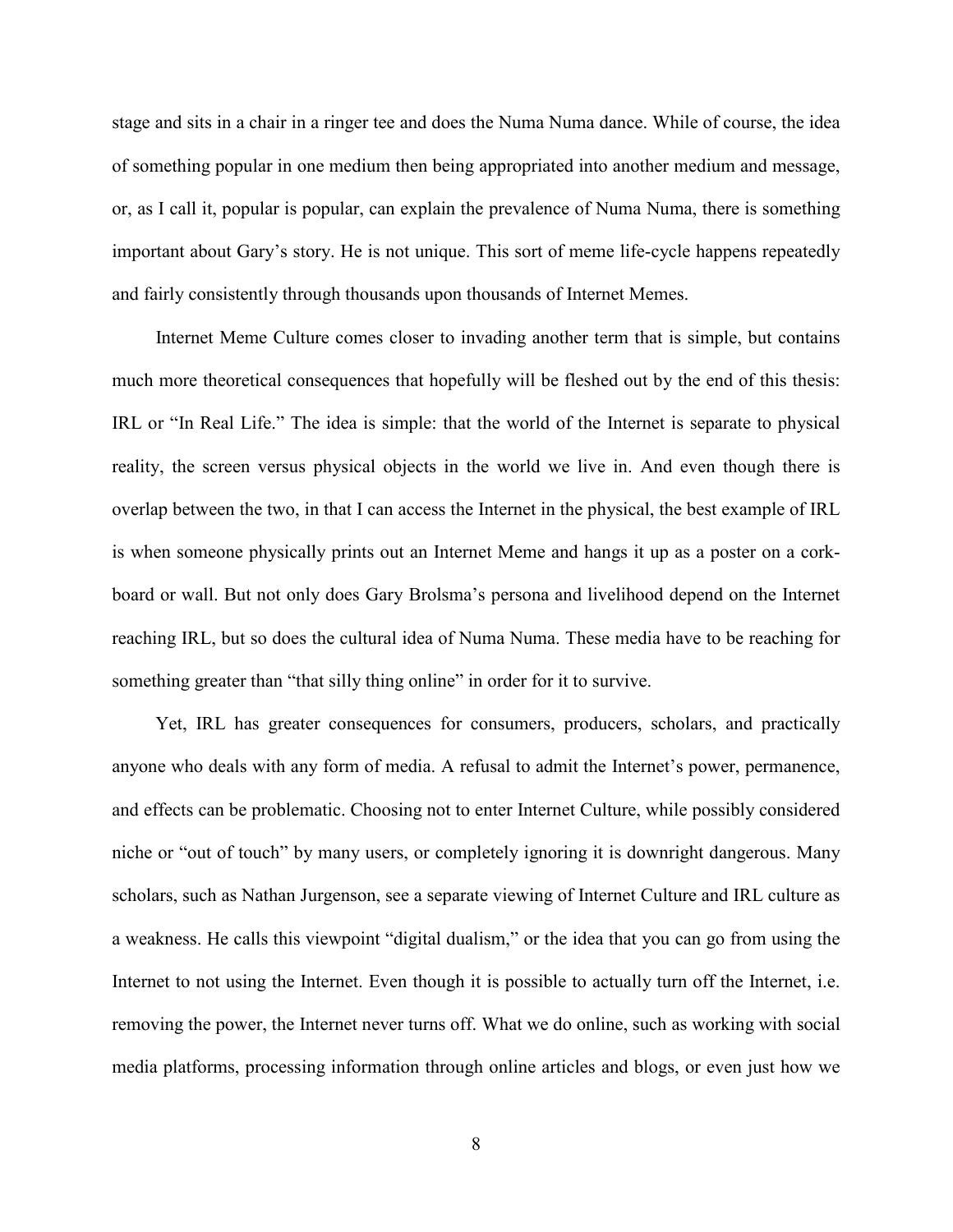search for information, changes how we react to environments when we are offline. Jurgenson writes that "social media users are being trained to experience the world always as a potential photo, tweet, check-in or status update. The logic of social media sites and smart phone technologies fundamentally influence how we experience reality even when offline" (Jurgenson 85). He goes on to hypothesize an idea of an augmented reality, which may become even closer to truth as products such as Google Glasses come closer to fruition, a filter of reality through Internet information processing and Internet culture ("Google Glasses, make the world look like rainbows.").

An augmented reality then has its greatest effect on the divide between work and leisure. New Media scholar, Lev Manovich, positions a separate idea in his seminal book, albeit slightly dated in references, but strikingly accurate in ideas, The Language of New Media. He sees "work" and "leisure" based applications as switchable, in that the divide between the two is crumbling. "The best examples of this convergence," he writes, "is a Web browser employed both in the office and at home, both for work and for play." The shared purpose of the Web browser, and the computer in general, leads to a lack of a "clear separation between the field of work and the field of leisure" (Manovich 65). With the increase in cell phone use and ownership, the divide weakens even further as business calls, texts, and messages can be accessed instantly from Internet devices in our pockets. With the common possibility of Internet nearly always available, and our brains ready to seek our entertainment at any moment, what kind of media we consume online also influences our mindsets offline.

Internet Memes are an object of Convergence Culture, a term coined by New Media theorist Henry Jenkins in his 2008 book Convergence Culture. Convergence Culture depends on three items: media convergence, participatory culture, and collective intelligence. Media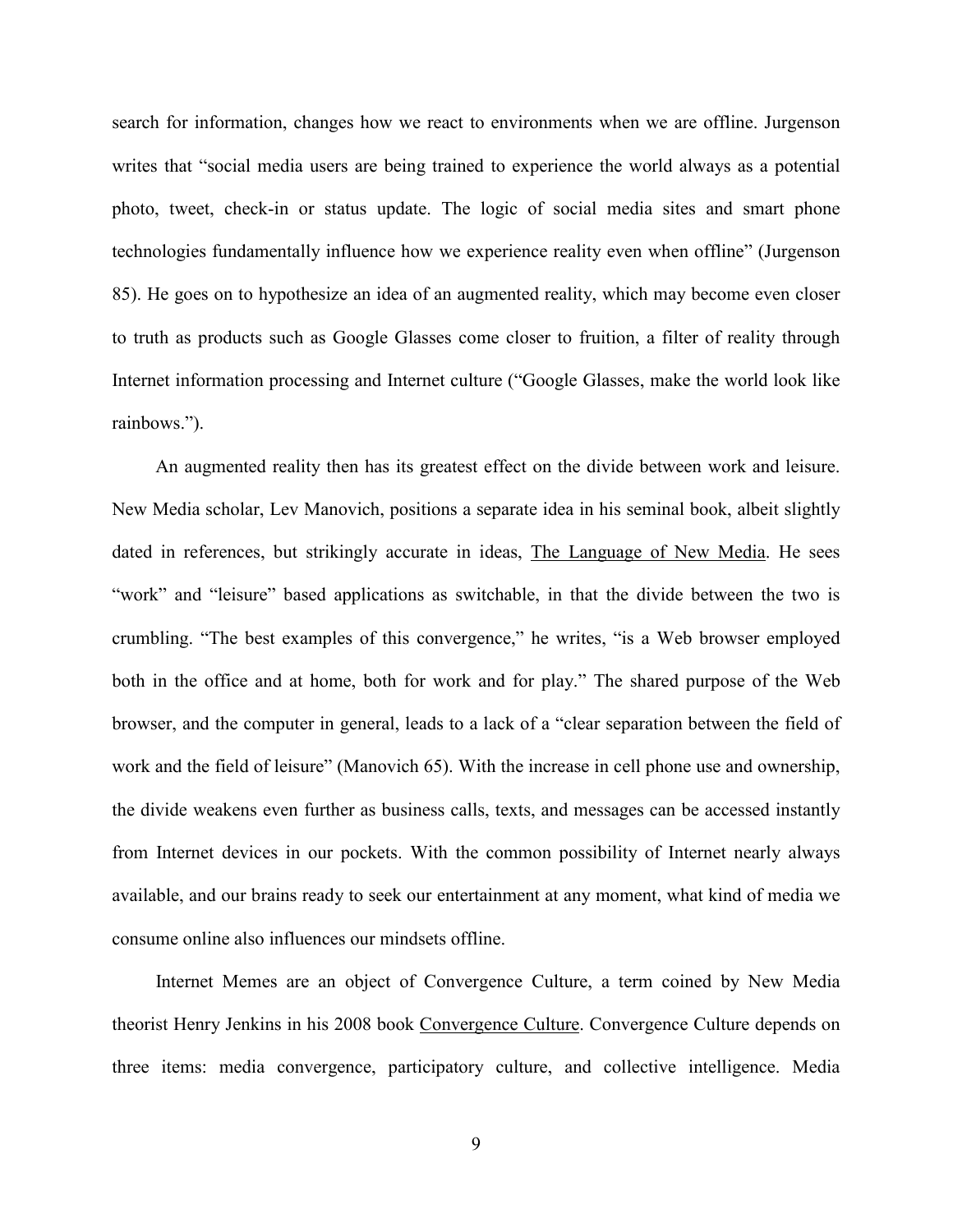convergence depends on the merging of Old Media with New Media, as in the use of film and television clips/stills as the content of Internet Memes. Participatory culture involves consumers of creative content also generating their own user-driven content; Jenkins sees this most often in fan culture such as Star Wars or The Matrix. Finally, collective intelligence deals with a community with similar values, especially of that on a specific shared knowledge necessary to participate in a culture, i.e. an Internet Meme Culture (Jenkins 1-3). Jenkins follows up with his ideas on Convergence Culture in a yet to be released book on Spreadable Media, about the specific way the media of Convergence Culture (Internet Memes) move throughout that culture. He argues for abandoning the idea of creation with the intent of attaining viral status, for Convergence Culture makes creating and spreading media throughout it more difficult than media before it (although, slightly ironically, a view can be taken that distribution of digital media has never been technically easier than with the Internet. All it takes is one upload to YouTube to distribute your film).

Internet Memes are versatile objects that can entertain, contain meaning, and maintain and instigate discourse on various political, ideological, and cultural institutions. In the past, Internet usage has been defined by two major terms when applying it to a mainstream media model: Web 1.0, where content is put online by producers and then consumed by users, and Web 2.0, where the line between producers and consumers is blurred. And at a basic level, Web 2.0 involves producers creating content such as news articles (as in CNN's "iReporters") or short produced videos from websites such as Funny or Die, and consumers not only reading those items but then either producing their own written responses on social media, or creating their own blogs without interest of compensation. The model of Web 2.0 does not plan for anything more than free labor through social media and fan fiction, the idea of consumers now producing content for a majority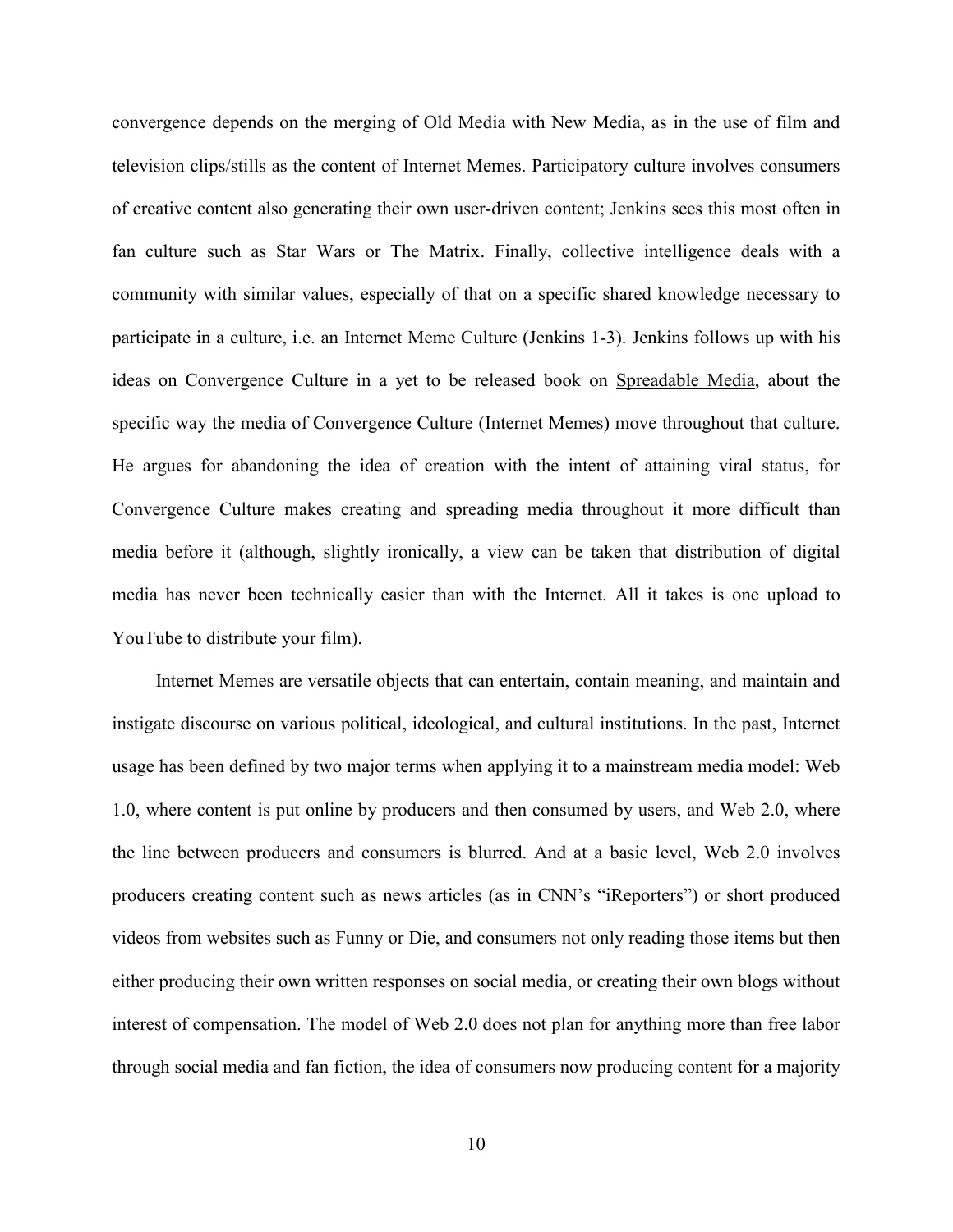<span id="page-16-0"></span>of users may not fit into the Web 2.0 model. Yet when a cultural object turns into an Internet Meme, the relationship of producer and consumer in what many are now calling a post-Web 2.0 era swirls together in appropriations, misappropriations, modifications, and relations of media between parties. Considering the theories of Jenkins, Manovich, and Jurgenson, perhaps there is a more complex way to look at Web 2.0, where the lines between online and offline, work and leisure, and production and consumption have all blurred. Even though the mainstay line of sending data and receiving data remains standard in technically how Internet works, perhaps the way that users send and receive information to and from each other has changed radically, beyond the description of Web 2.0. I dare to call it "Web 3.33333333..."

### **1.1 WEB 3.33333333… AND BRONIES**

A nice place to demonstrate this "Web 3.33333333..." is in the fandom that has spurred from the most recent reincarnation of a television property called *My Little Pony: Friendship is Magic*. The show, originally premiered in 1983, catered to a younger girl audience with its adorable every-girl-wants-a-pony characters, high-pitched voice actors, and excessive use of vibrant, colorful, and cute animation designs. In 2011, television network the Hub acquired the property and began producing the fourth generation of the cartoon with animator Lauren Faust, who had worked on the popular 1990s cartoon *The Powerpuff Girls* from 2002-2004, a show that broke many gender barriers through its three kick-butt superhero characters made from sugar, spice, and everything nice (Ohanesian). While Faust's version of the show used the same hyperfeminine aesthetics (see <http://www.hubworld.com/my-little-pony/shows/friendship-is-magic/> for an aesthetic example), the culture ready to receive the new cartoon perhaps reacted in a way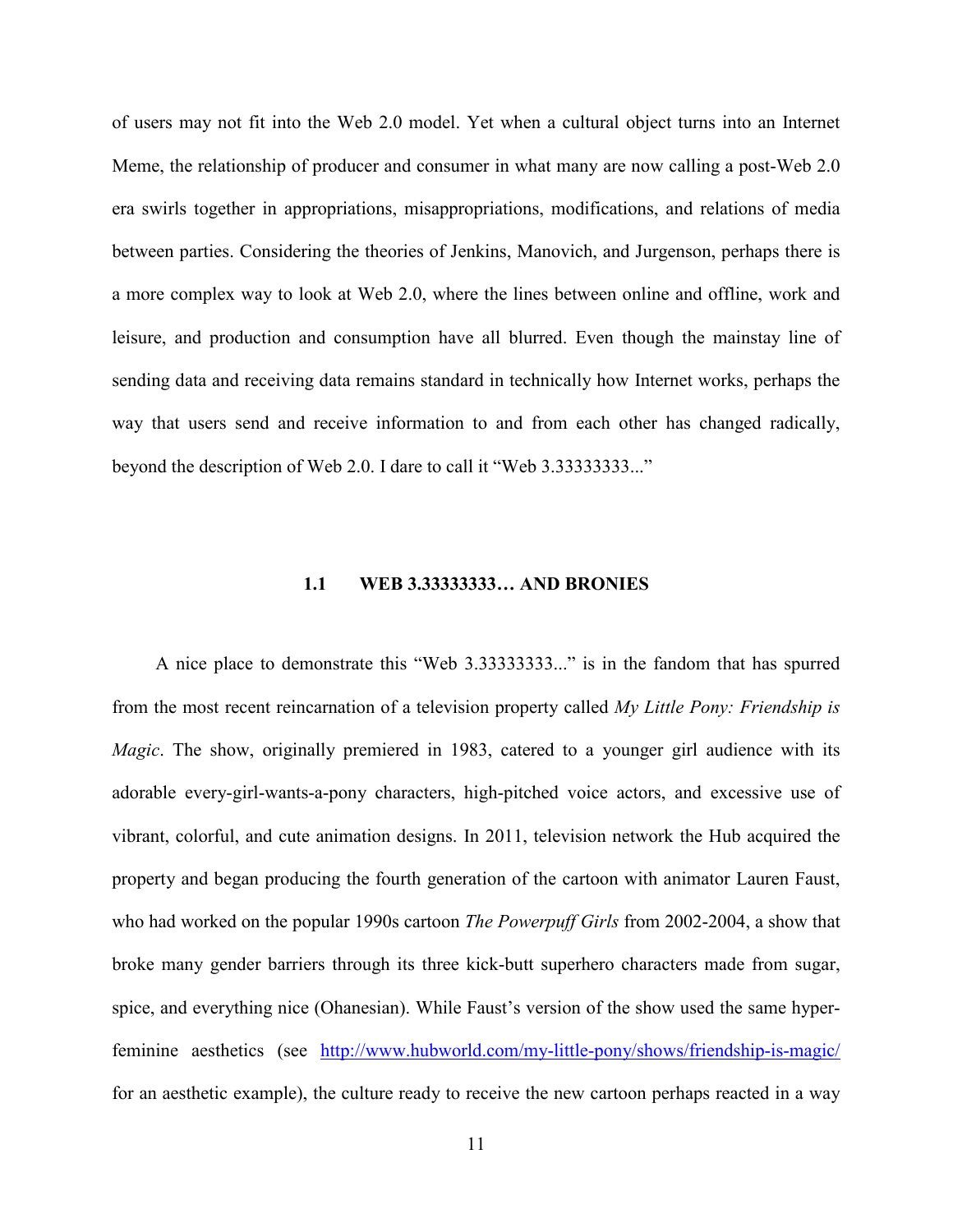that no one expected. A group of über-fans decided to call themselves Bronies (a combination of the slang word "bro" and ponies) and followed the show to nearly religious levels of devotion. Yet, their love of the show, while possibly ironic in its initial formation, quickly moved far past irony to a true authentic love.

The group chooses to call themselves Bronies, referencing the stereotype term, bro, or hyper-masculine college aged fraternity brothers, ironically contrasting the hyper-femininity of *My Little Ponies*. However, what may have started as ironic parodic love swirled into something much more complex. A website called equestriadaily.com is Brony central, a place to learn how to become a Brony, to display fan-made art and fiction, to post news and updates from the show and Brony community at large, and to discuss topics such as what location you would like to see in the third season (Las Pegasus won with over  $13,000$  votes).<sup>[4](#page-17-0)</sup> The blog updates regularly, averaging nearly twenty posts a day, and has over 211 million total page views. Additionally, Bronies created mash-ups and remixes with other Internet phenomenon, like a remix of the trailer for Watchmen (2011) with characters and scenes from *My Little Pony*. They created a series called *Epic Pony Time* that had the characters portray, oddly enough, the hyper masculine team of Epic Meal Time as they create abominable culinary dishes not with excess amounts of meat, but pies from apples and Apple Jack Whiskey. They even entered the music scene with Dub Trot, a genre of music that mashes the cult-ish dub step (loved by both bros and ironic bros) and the characters' voices from the show. Even Hasbro and the Hub (which also shows remakes of 1980s television shows like *Pound Puppies*, *Carebears*, and *GI Joe* alongside late-night reruns of classic feel good shows like *Wonder Years* and *Happy Days*) approves of the pony fandom, responding to to the Bronies with a music video spoof of "California Girls" by Katy Perry called

 $\overline{a}$ 

<span id="page-17-0"></span> $4 \frac{\text{http://www.equestriadaily.com/}}{13 \text{ July } 2012}$  $4 \frac{\text{http://www.equestriadaily.com/}}{13 \text{ July } 2012}$  $4 \frac{\text{http://www.equestriadaily.com/}}{13 \text{ July } 2012}$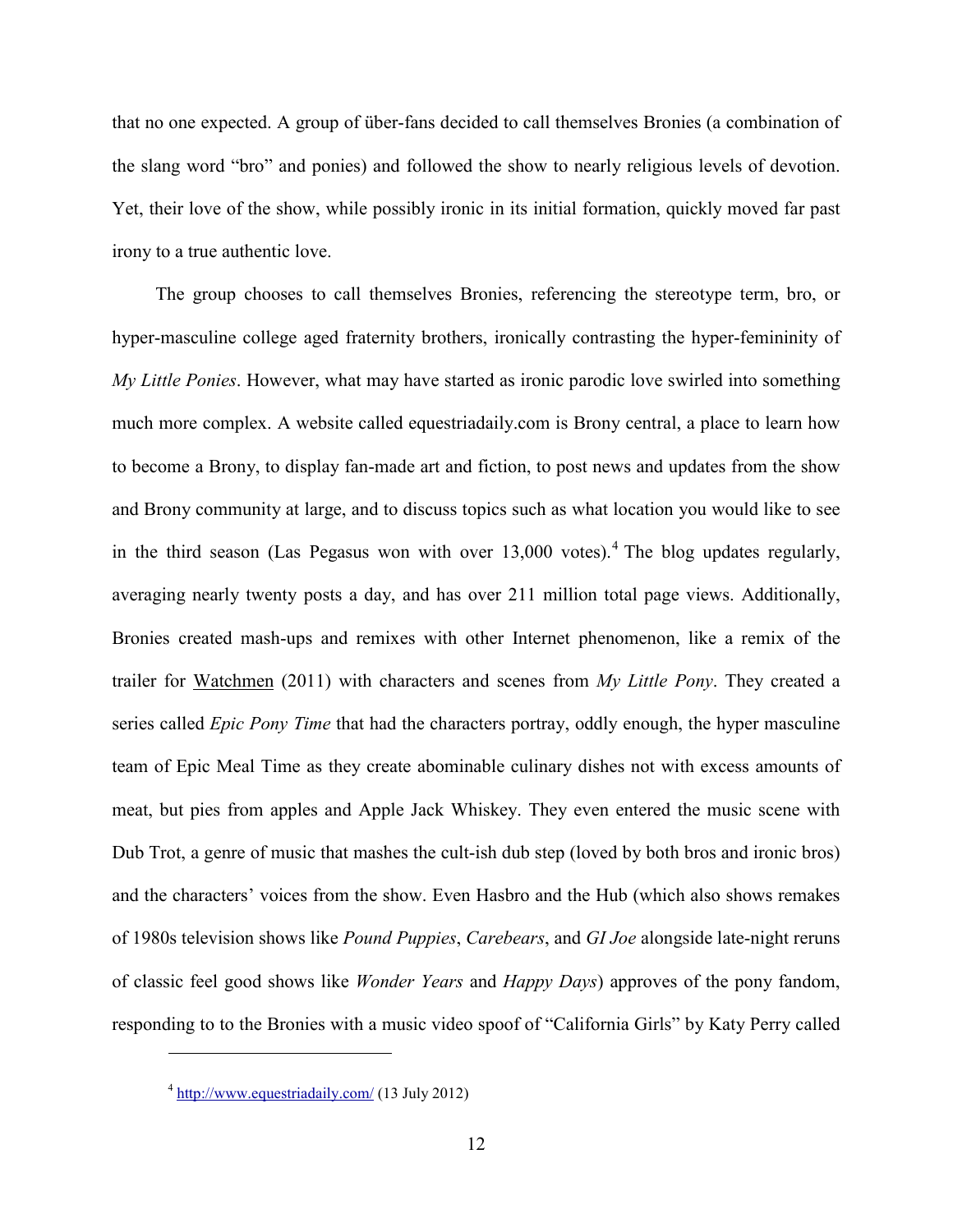"Equestria Girls" [\(http://www.youtube.com/watch?v=pTPqjKk\\_xCo\)](http://www.youtube.com/watch?v=pTPqjKk_xCo). What makes the relationships between the producers and consumers of My Little Pony impressive with "Equestria Girls" is that it features a character named DJ Pon-3, a minor character that became appropriated by the Bronies, many times as a Dub Trot DJ, as a major character through a mix of fanfiction and Internet Memes.

Though entertaining, several reasons make it difficult to read this sort of culture. First, what do we read? Is it possible to separate the material most influenced from the original 1980s productions from the Lauren Faust re-hash? The content produced and appropriated by Bronies must now be taken into consideration, as they skew and bend all original intentions by either parties. On a different track, how do we read material created by a fan-based community, accepted by the producers, and then fed back into fandom? How does this feedback loop exactly work, and what is the most important part?

In my travels, I luckily happened to come across the path of several hundred Bronies in real life. The herd of fans was headed towards a small toy store/art gallery in LA called Toy Art Gallery for autographs. It contained original My Little Pony merchandise, but also t-shirts, posters, and toys and models that were based more on fan usage of the characters than direct from Hasbro alongside a diverse amount of fan art. The reality of the Gallery, I later found out, was that Hasbro had commissioned an independent curator and chosen Toy Art Gallery to host the My Little Pony show. Hasbro was directly organizing this gallery, and catering to the demands and attitudes of the Brony fan base. The group of Bronies was a mix of men and women their ages ranging everywhere from young adolescence to even some in their 60s. One leader with blonde hair raised a staff into the air, every so often shouting, "Ponies!" in the most absurdly masculine deep voice possible. The fans generally seemed welcoming as they ate up the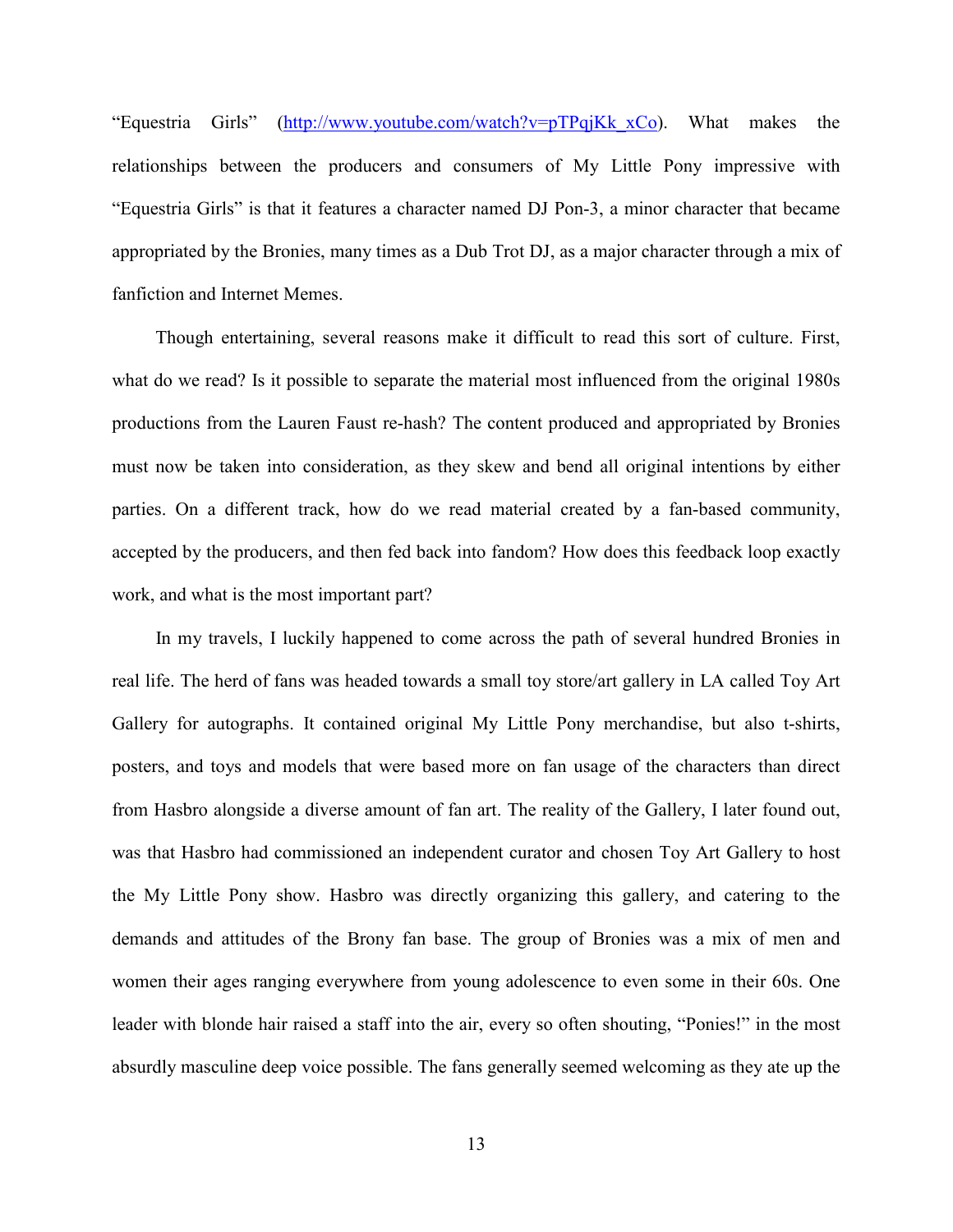<span id="page-19-0"></span>merchandise in the store and tolerated my fandom questions. I was amazed at the redistribution of gender norms: the majority of the characters of the show are all girls, the lead male character a small bumbling dragon assistant to the show's hero, Rainbow Dash. When asked why they loved the show, the fans mostly responded in a completely non-ironic fashion. Many commented on the good nature of the show, the excellent morals and teachings of friendship, the lovable cast, and the excellent animation quality, the word "Awesome!" being interjected in between every sentence.

This is where reading becomes truly difficult: why do these fans chose *My Little Pony* and dedicate themselves to the herd and ponydom? What turned an ironic love of such a hyperfeminine show into something more authentic? How and when did this take place? What evidence is there for any shift? None of the remixes of *My Little Pony* are parodies in a way that marginalize *My Little Pony*, but embrace it. Do the Bronies love *My Little Pony* earnestly for its content, or is there still some hint of irony in their love? Perhaps the irony is so ingrained in their systems, just as younger generations will take up social media as if it has always been there, that this sort of ironic love and appropriation is different than any other sort of irony combined, a post-irony perhaps. When I first watched the show, I only felt embarrassment at the corniness of the show and its characters. But as I continued I could see hints of ironic love, earnest good will nature, and pure entertainment.

#### **1.2 THE COMMUNITY OF INTERNET MEMES**

This is only one "small" community in a vast Internet culture. And as the Internet separates itself into more smaller communities (or on Reddit, subreddits as they are called), Internet users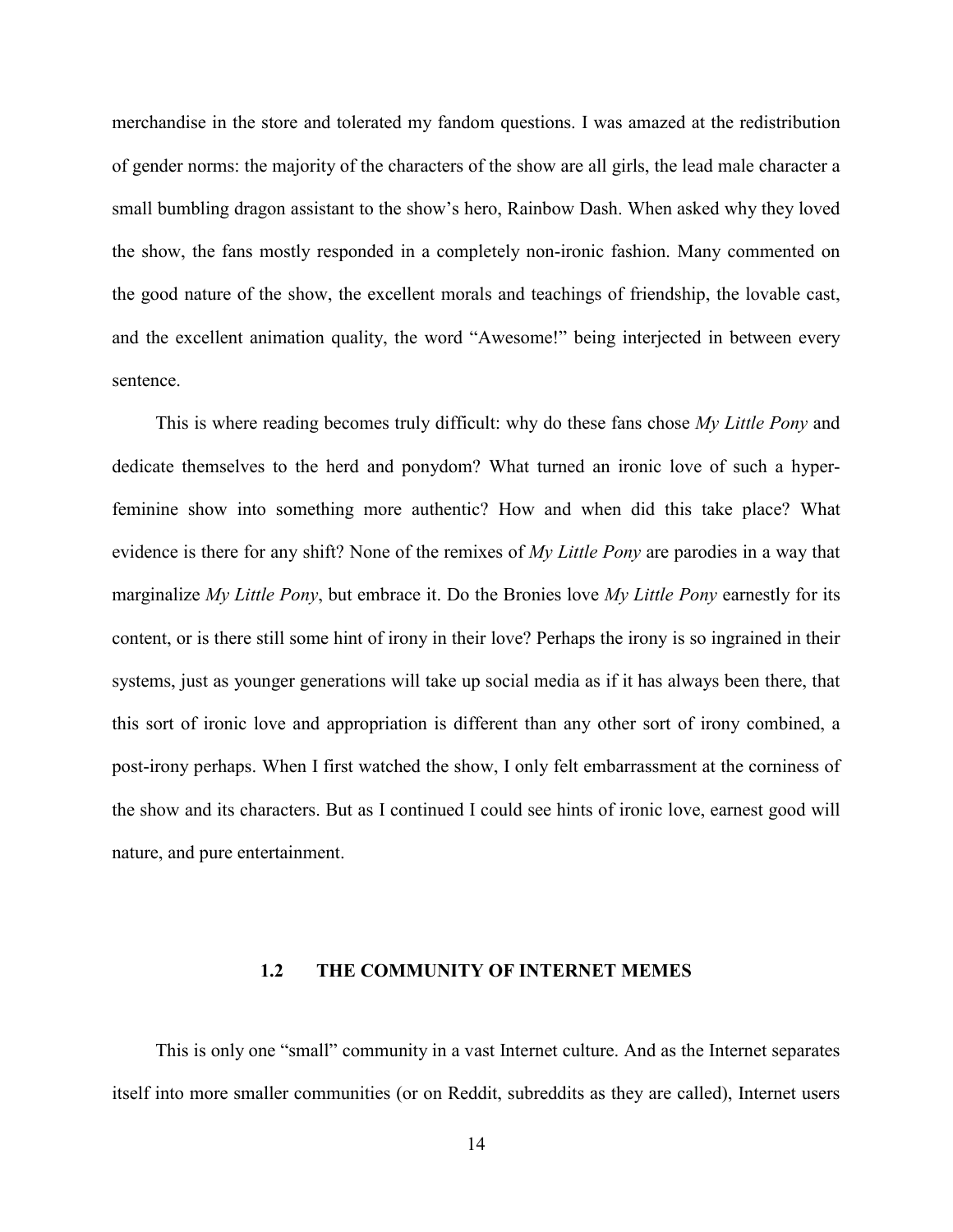can distance their attitudes from each other. On top of an entire group of producers creating content for consumption within each subgroup, and misappropriation of these groups becoming an accidental norm, Internet Meme Culture itself may become more difficult to quantify and qualify. However, as far apart as subgroups may separate, I still believe that through their medium of the Internet, these groups all contain a connection of cultural values. The world of Internet Memes is vast; the amount of cultural objects created on a daily basis is astounding, turning readers into authors and critics and back to readers at a rapid pace. By looking at the patterns between Internet Memes in general and how they are used, we can see larger structures of culture within this Internet Culture. These patterns can help determine more precisely how other modes of culture work for and against each other (the differences between Old and New Media), how we chose to express on current events as they are broadcasted seconds after they happen, and what indeed Internet Memes tell us about how our culture is changing.

Again, I must emphasize that due to the lacking of demographic data from the mainly anonymous creation of Internet Memes, it is difficult who is creating, viewing, and popularizing what. Perhaps as the Internet moves to become a less anonymous place, this data may be found somehow. But for the purposes of this thesis, I hope to stay as close to the memes as possible, strictly analyzing the content of each image while keeping in mind that anyone can be an Internet user. Additionally, this paper deals with memes from Western culture mainly. While memes are not completely international yet, they are expanding quickly. China has been at the forefront of political memes, but Brazil's culture has perhaps embraced Internet Meme Culture faster than many others. These topics perhaps go beyond the scope of my work, although will be excellent places to return to in the future.

With this thesis, I hope to guide the reader through this ever expanding, sometimes self-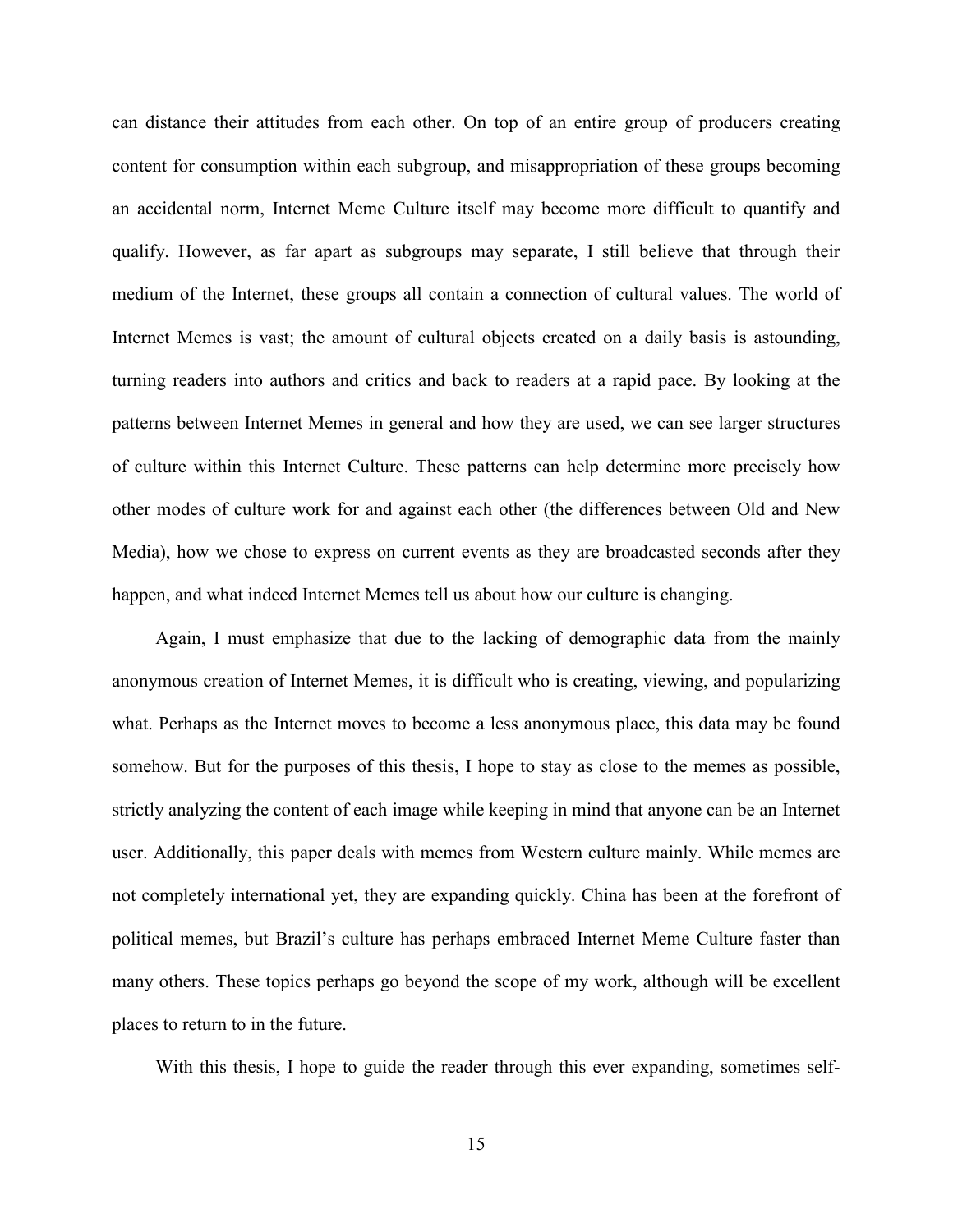reflexive to a point of absurdity, universe of memes. Following this introduction, I would like to answer basic questions, perhaps at its purest, about what an Internet Meme is. In Part II, I have selected different examples of Internet Memes, dissecting the qualities of memes to identify basic building blocks. Using a similar form of cultural comprehension as Roland Barthes in his *Mythologies*, I hope to combine a critical analyses of the cultural object with my own personal intuitions, knowledge, and membership of the community of those objects: Internet Meme Culture. In Part III, I will investigate the relationships between Internet Memes, mass culture, and popular culture using case studies from advertising and marketing and film and television, and lastly discussing ideas of ownership through the question of who exactly owns an Internet Meme? Who deserves credit? Is authorship deserved to the person who took the photograph, the user that added the caption and/or edited the image, the programmer that developed the software that allows quick meme creation, or the social media website that hosts the Internet Meme, and many times puts its own watermark in the corner of the image? The attitudes of Internet Meme Culture towards ownership become incredibly important, considering ideas of piracy and copyright play an enormous role in Internet Meme Culture. For Part IV, I will consider the Internet Meme as a political object, looking at moments that were prefaced, created, or commented through Internet Memes. While discussing Internet Memes of political origins like Anonymous and Lulz Security, I will take a close look at the "Casually Pepper Spraying Cop" meme from the Occupy protests in late 2011 at UC Davis. Lastly, in Part V I hope to use the expanding lexicon of Advice Animals, a specific type of Internet Meme, to show how users are communicating through an Internet Meme community.

Just as other forms of culture tend to comment consciously and unconsciously of the times that they are in, I intend to take many different examples of Internet Memes and carefully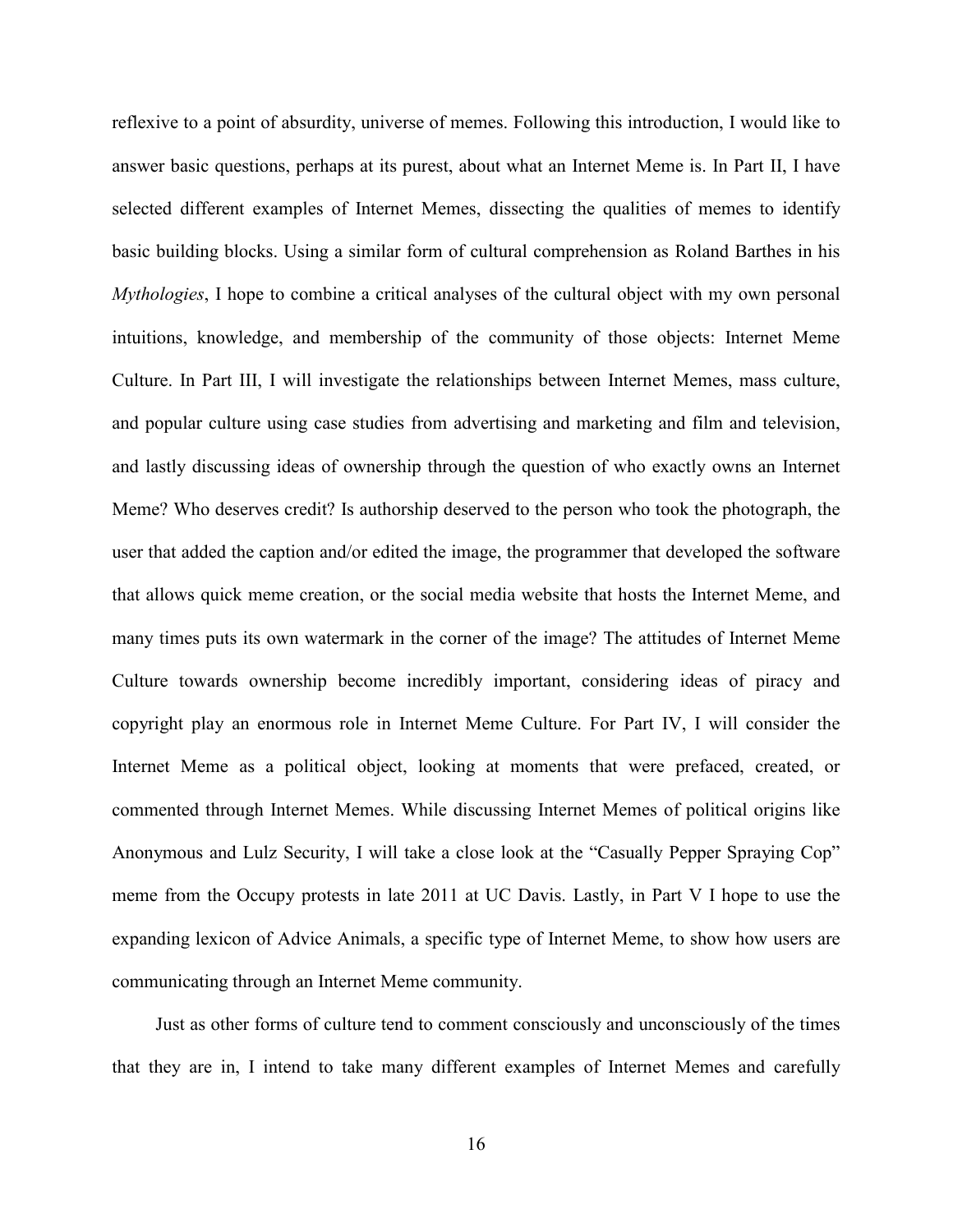analyze them, while at the same time searching to understand the relationships between the Internet Memes and broader cultural, political, or social schemas. After determining what exactly an Internet Meme and its qualities are, I hope to look at how Internet Memes have commented on and played a part in dealings with mass media and current events. I hope as well to see how Internet Memes are being used in communications between one person and another, finally thinking about whether Internet Memes have anything to say about the upcoming generations as technology becomes more ingrained in peoples' lives.

If we consider Mirror Theory, that a society represents its current dreams, worries, and fears in its culture, what that society is physically making, then ignoring Internet Memes would be to ignore one of the most rapidly expanding aspects of our current culture. These little pixels are harnessing so many aspects of retroculture, exploding at exponential levels, taking the idea of fad and fashion to the next level. The rate that we can exchange information with each other compliments the rate of cultural exchange. If someone does not take a moment to see these individual cultural objects flying by and analyze their structure and attitudes, then grouping Internet Memes and Internet Meme Culture into one solid bulk, regardless of attributing a qualitative label such as "good" (I'm happy to see people creating things online) or "bad" (The Internet is a dark, evil recess, considering that one of its cultural entities, 4chan, is fondly nicknamed "The Asshole of the Internet"), is the same as saying that film is a fad or television will not be here for long. Of course, Internet Memes will not be here forever, but th culture that stems from them will evolve into a possibly more mainstream culture if Old Media attempts to appropriate Internet Meme Culture.

Internet Memes are one of the unique cultural entities to come from the development of the Internet. While Old Media such as books, films, and musical recordings have been changed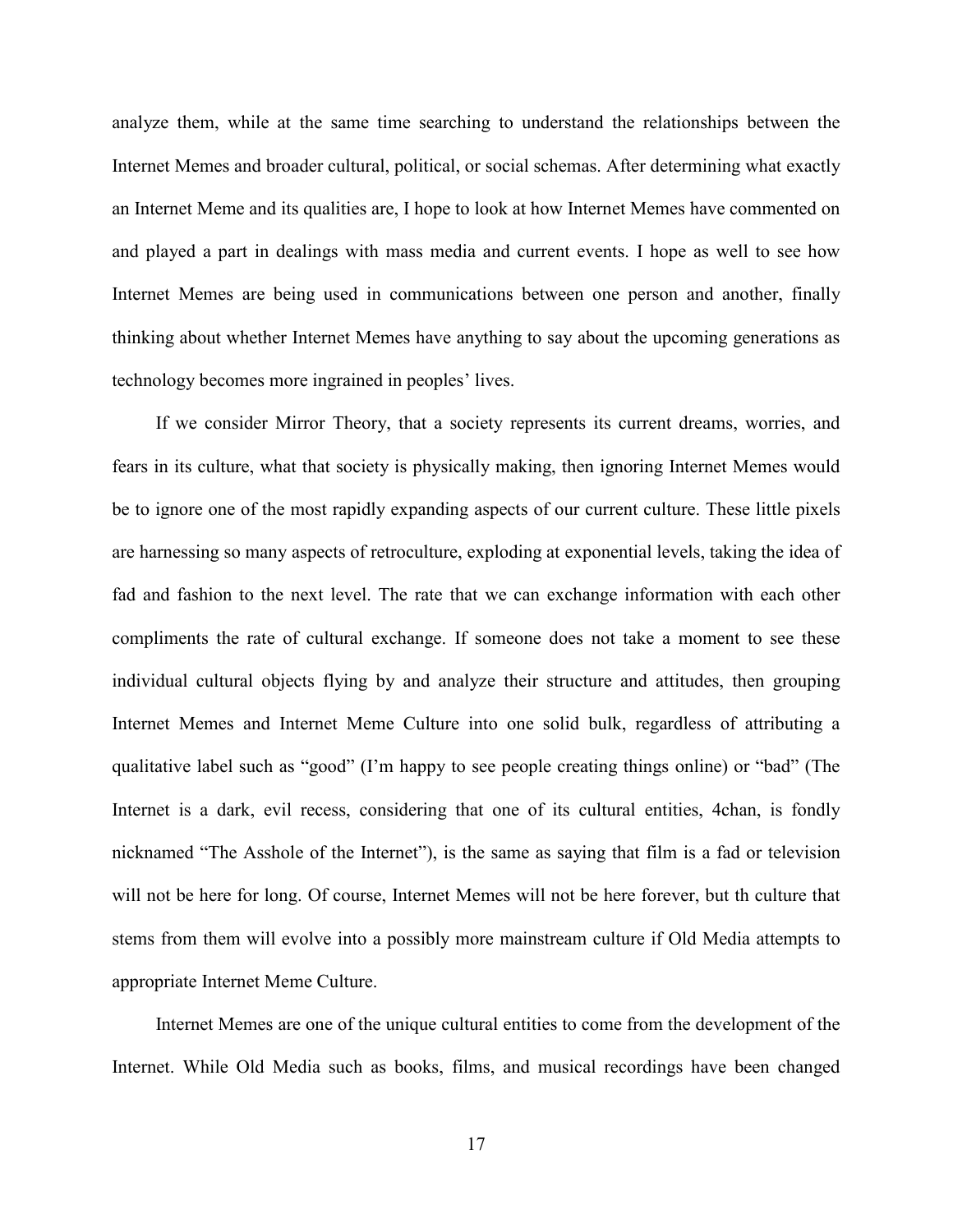forever in terms of production and distribution by having a brand new network available, I agree with New Media and Digital Media scholars that the Internet is perhaps the most important and ground changing invention since the printing press. It allows for more publication on a large and small scale: Kraft tweets right alongside your childhood best friend. While the Internet may not be created equal, considering that Kraft can pay Twitter to make their tweet the top listed tweet on everyone's profile, neither my distribution power. But consider a statistic from Denis G. Pelli and Charles Bigelow: "Since 1400, book authorship has grown nearly tenfold in each *century*. Currently, authorship, including books and new media, is growing nearly tenfold each *year*. That's 100 times faster. Authors, once a select minority, will soon be a majority." If anything, Internet Memes are part of a wave of New Media which encourages users to create alongside consumption. "Before 1455, books were handwritten, and it took a scribe a year to produce a Bible. Today, it takes only a minute to send a tweet or update a blog. Rates of authorship are increasing by historic orders of magnitude. Nearly universal authorship, like universal literacy before it, stands to reshape society by hastening the flow of information and making individuals more influential" (Pelli).

The Internet has taken the high reigns of creative expression and decentralized it. The models of Old Media are falling apart; the record industry is in shambles and the Hollywood distribution system is in a massive shift. And it's not simply the fact that the Internet is giving people more "freedom" to create. Regardless or not if you have a computer hooked into a bunch of other computers, you can sit down and write a book or paint a portrait if you feel like it. But the Internet has fostered a culture of creativity, where within discussion boards, messaging posts, creative content sharing platforms like YouTube, Vimeo, Imgur, and Flickr users are encouraged to create on a daily basis. The line between work and pleasure fades as one second we are typing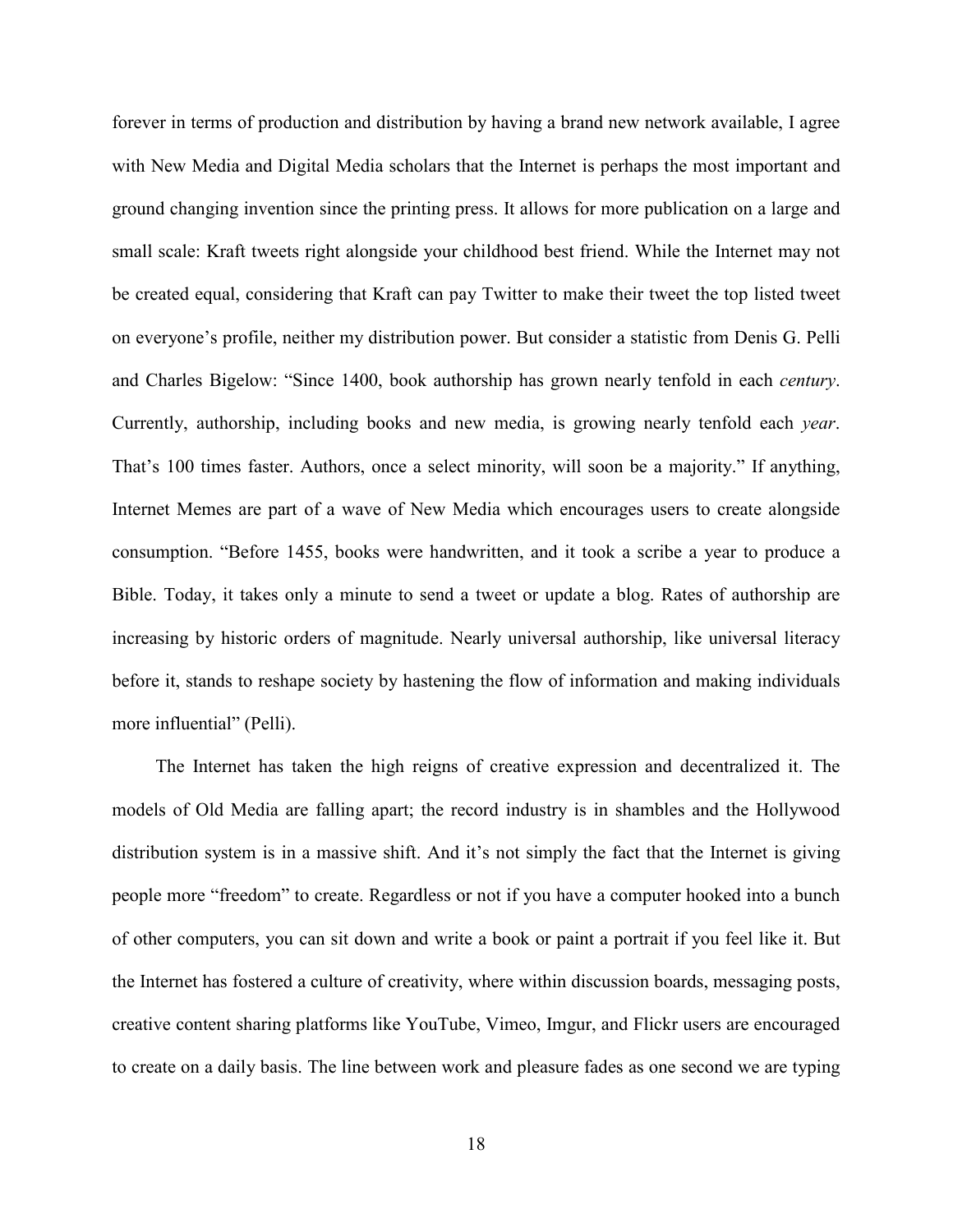spreadsheets, the next we are browsing through memes, and the next we are taking a photo and Instagramming it to Twitter. And, most importantly, it is all the same platform: the Internet — Yes, everything that comes out is not necessarily a masterpiece. The majority is crap! But, alongside removing many of the overhyped and strenuous pressures of general creative expression, it's the fact that the Internet wants us to eliminate the idea of work in our creative process.

Work is a fascinating concept when the Internet is involved. People create blogs and publish music and create memes for no apparent reason other than to express themselves and perhaps acquire (sometimes) anonymous notability. Of course if any larger entity offers the creator a contract or agreement with a lump sum, I doubt that many would refuse it. However, the Internet has changed the idea of work. We work for free, create content without little monetary value in return. And we work diligently. Internet users loves hard work. It doesn't enjoy crap, it ridicules and destroys crap (an art-form in itself), sometimes taking it to the point of making it popular again (consider Rebecca Black's *Friday* experience, [http://www.youtube.com/watch?v=kfVsfOSbJY0\)](http://www.youtube.com/watch?v=kfVsfOSbJY0).

The Internet mocks laziness while fostering it simultaneously. How dare you only make a lazy song to create profit and fans, or how dare you make a film with a terrible script that copies every other script, or how dare you STEAL someone else's ideas? But paradoxically, Internet Meme Culture is based in wasting time, goofing off, consuming as much content as possible as entertainment (when sometimes creation is as simple as 2-minute photoshopping that cuts out one person and puts it in something else or captions an already existing template...comparable to the amount of work done on a motion picture, even if it doesn't get more than 2 stars?). The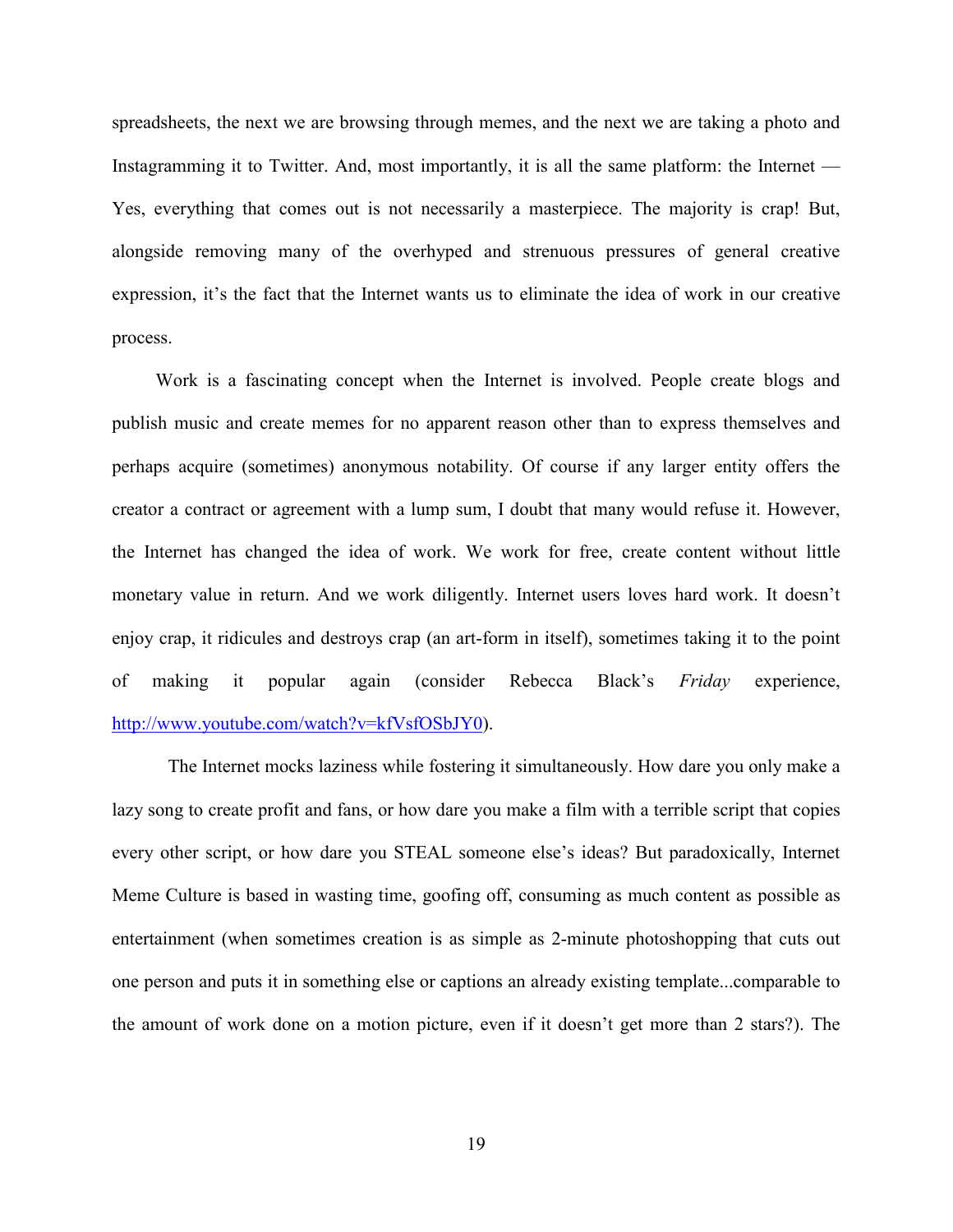relationship between work and Internet Meme Culture is a confusing, complicated, paradoxical, parodic relationship, and will come up again before this thesis is finished.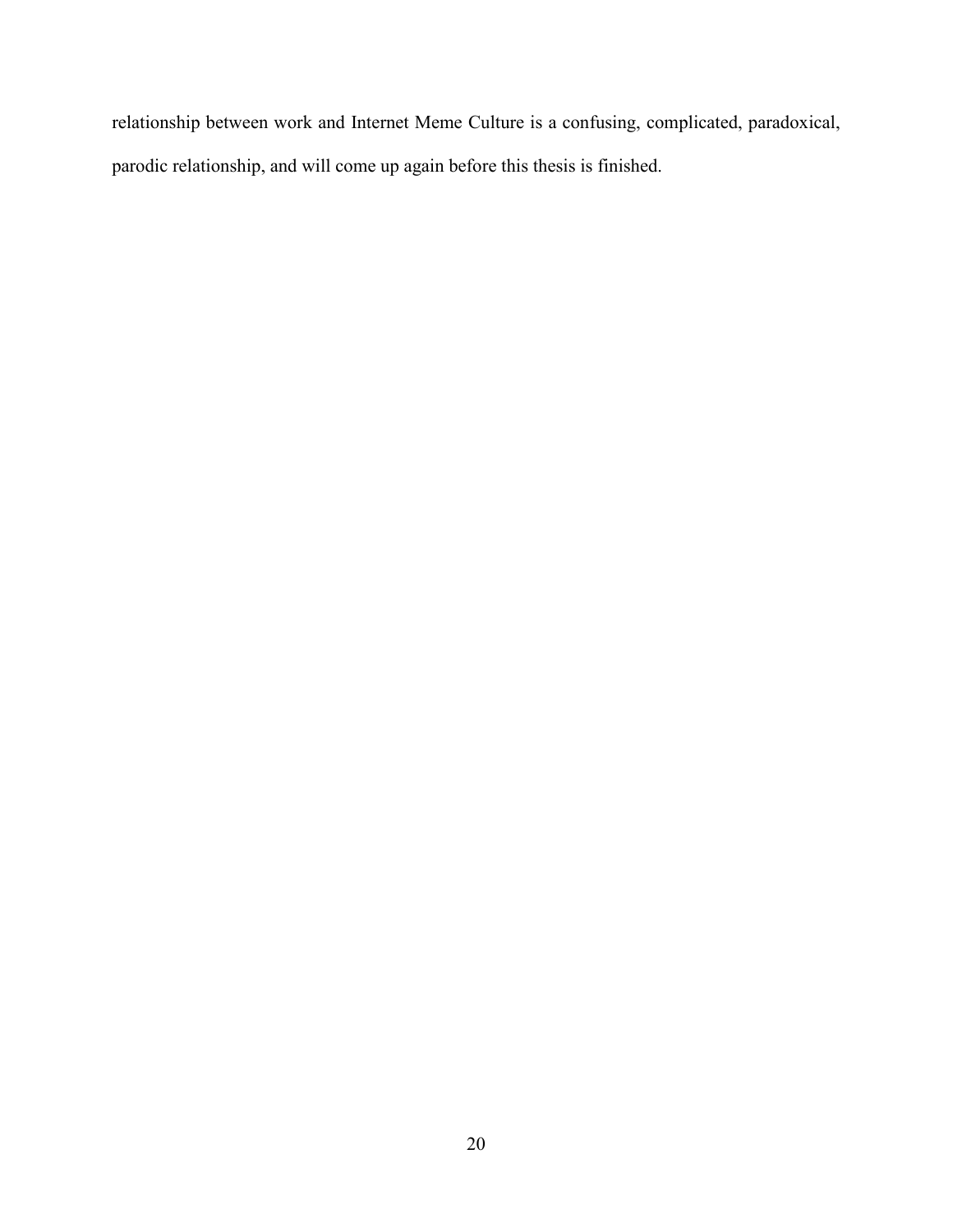#### <span id="page-26-0"></span>**2.0 THE QUALITIES OF INTERNET MEME CULTURE**

*"It's been my policy to view the Internet not as an 'information highway,' but as an electronic asylum filled with babbling loonies."*

- Mike Royko, journalist

At [http://ano.lolcathost.org/thumbs//picture-unrelated.jpg](http://ano.lolcathost.org/thumbs/picture-unrelated.jpg) is a Demotivational Poster, a parody of the commonplace motivational poster that hangs around office cubicles in order to inspire morale. A forerunner to contemporary Internet Memes, Demotivational Posters were wildly popular in the early 2000s that people shared through social media aggregators and humor sites like Ebaumsworld.com. The most important similarities between Demotivational Posters and the cultural content of Internet Memes is the easy template: find an image, position it in front of a black background, and write a funny caption. Bonus points for one word abstract ideas common to the workplace like Leadership, Knowledge, or Dedication. Yet, take a look at what's going on in the "Picture Unrelated" example above. A cuddly looking panda rises above a hill to shoot a rainbow through a knight. First, we have the cute, the basic cartoonish illustration of the panda bear. It looks soft and non-threatening, malleable and something I would want to cuddle with (Ngai 816). It also shoots a rainbow from its mouth. Then we have the complete opposite of cute, the grotesque, in the rainbow piercing through the knight. We have retroculture, a culture based in "an interpretation of history that taps nostalgia and an undercurrent of ironic understanding" (Guffey 27), and gamer culture with the knight, a character that frequently occurs in video games.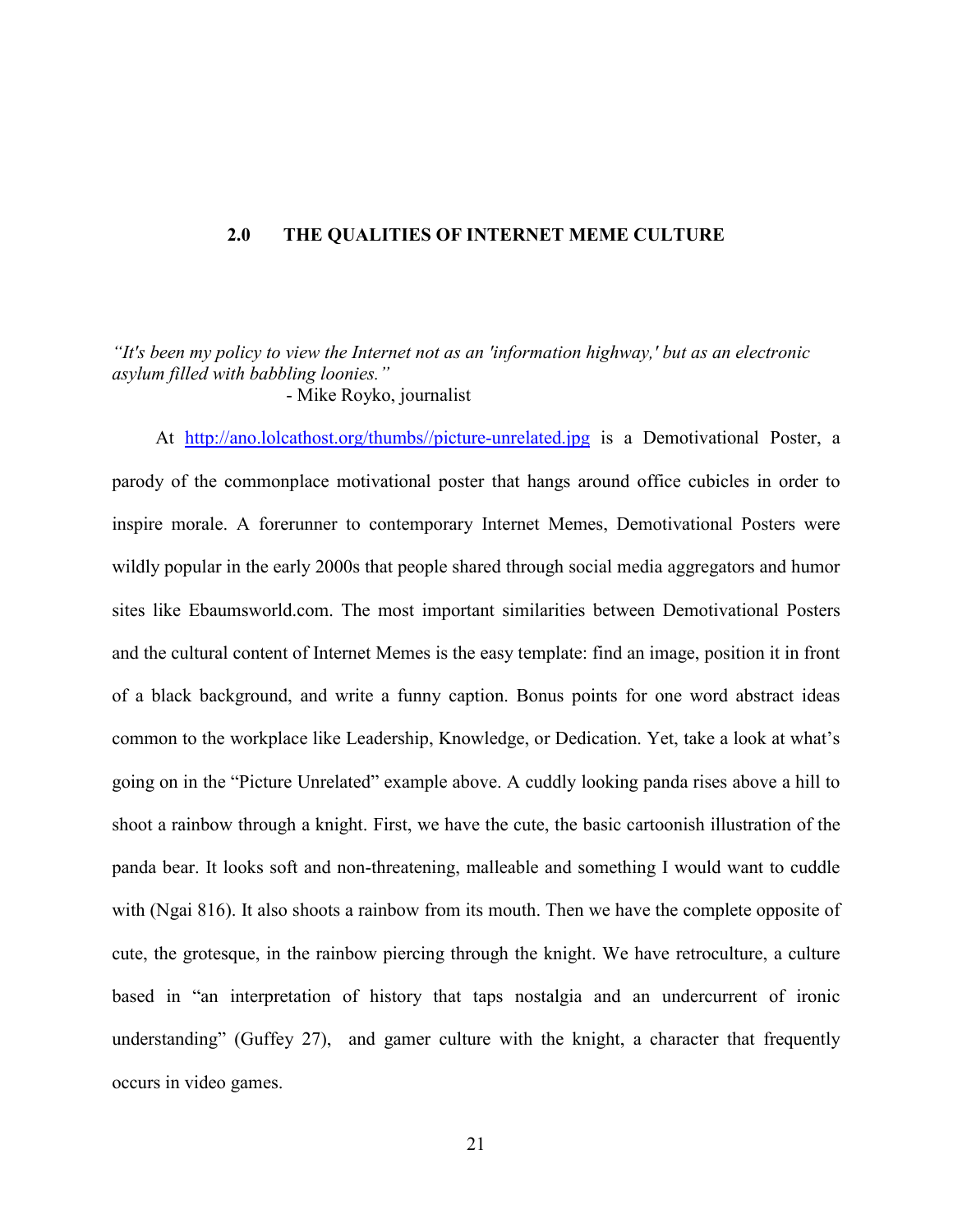<span id="page-27-0"></span>Lastly, the title: "Picture Unrelated," gives a clear indicator of the level of absurdity within Internet Meme Culture. Sometimes random is the best policy, many of the best Internet Memes make no logical sense at all with the intent of "who cares, have fun!" But I would rather not stop there (of course, though, I will have fun). In this section, through four case studies of Internet Memes, we can also see the lifespan and evolution of an Internet Meme while also compiling common cultural attributes.

The first meme that truly caught my interest was something called Trololololo, a viral video of a Russian man from the 1970s singing an old Soviet song in front of an orange-brown-yellow disco-era background [\(http://www.youtube.com/watch?v=t6FUR\\_nhGX8\)](http://www.youtube.com/watch?v=t6FUR_nhGX8). As the song got louder, its lyrics completely non-nonsensical (trolololo, lololo, lololo), I became obsessed. Remixes of the video appeared, slowing it down and speeding it up, but more importantly, people began to use it as a Russian Rickroll of sorts. A Rickroll is a misdirection video used to trick someone who thinks they are clicking a link to one video, and is actually sent to another (the most popular version sends the victim to music video of Rick Astley's 1987 song "Never Gonna Give You Up"). Perhaps it was my interest in video that truly pushed me into this culture. Perhaps it was the Internet Meme Culture's obsession with retroculture, archiving it and finding bits and pieces of it to treasure. Yet, Internet Meme Culture has spread far and beyond due to one word: cats.

#### **2.1 LOLCATS**

On the imageboard 4chan every Saturday, its users would flock to the Random board (/b/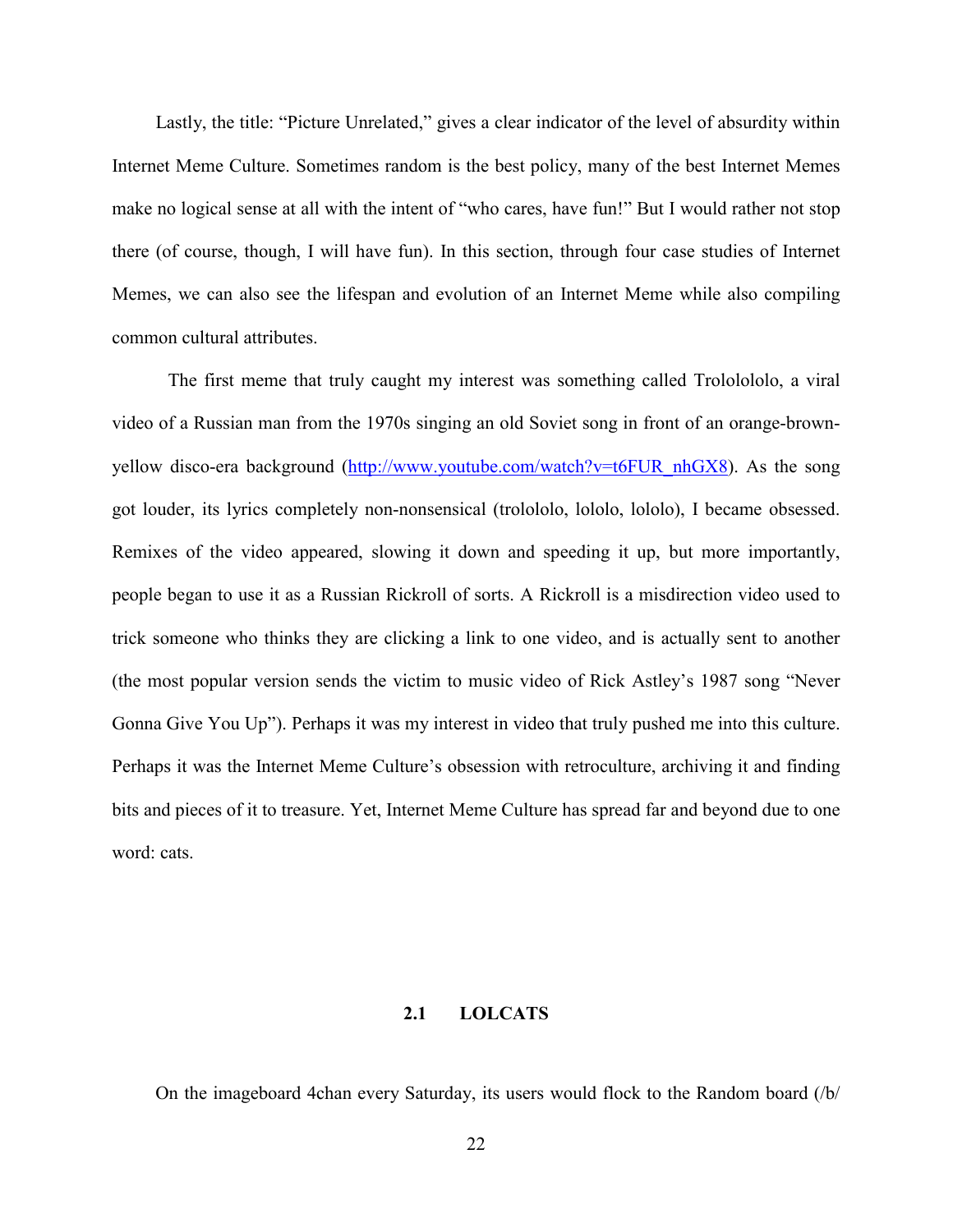for short) and post pictures of cats. For it was Caturday, and the users would not only flood the website with silly cat photos, but also praise and keep them in the conversation by "bumping," or posting in a thread to prevent the post from deletion. The first recording of this occurrence taking place on Urban Dictionary in 2006, the photographs posted to 4chan were essentially photographs of cats doing anything considered adorable: cats eating human food, cats making silly faces, cats on computers, the list is infinite (Menning. "Caturday"). Mimicking the *My Little Pony* irony/authenticity dichotomy, 4chan adored cats at a "crazy cat lady" level. Combining this with the fact that cats are symbols for trickery, cunning, selfishness, and bad luck (Cooper 30), cats would be the perfect mascot for lulz. In their tiny, adorable exterior, perhaps in the eyes of 4chan users, lurked something slightly more sinister. Additionally, related closely to Demotivational Posters which were so popular at the same time, cats had been the subjects of various motivational posters, including an especially famous one: Hang in there, baby! The phrase and image were imitated often, and if Web 3.33333333... existed in the 1970s, Hang in there baby would have certainly came into the memesphere (Wilkinson. "LOLcats").

However, if it was the rush of cat images each week on 4chan that maintained a constant supply of cats on the imageboard, it was Ben Huh and his Cheezburger Network that brought them to the mainstream. By this point the images were accompanied with LOLSpeak, a combination of Internet chat speak (LOL, BRB, CYA, TTYL, etc.) and a strange bastardization of spellings and grammar to partially fit the wacky appearances of many of the cats. After noticing how popular a picture of a cat with the misspelled yet adorable phrase "I can has cheezburger?" took off after posting it on one of his sites, Huh would eventually create an entire entertainment empire based off Internet Memes. Sometimes called a thief and crook by users of 4chan and other original meme sharers for profiting off their memes, it was Huh's mainstreamed,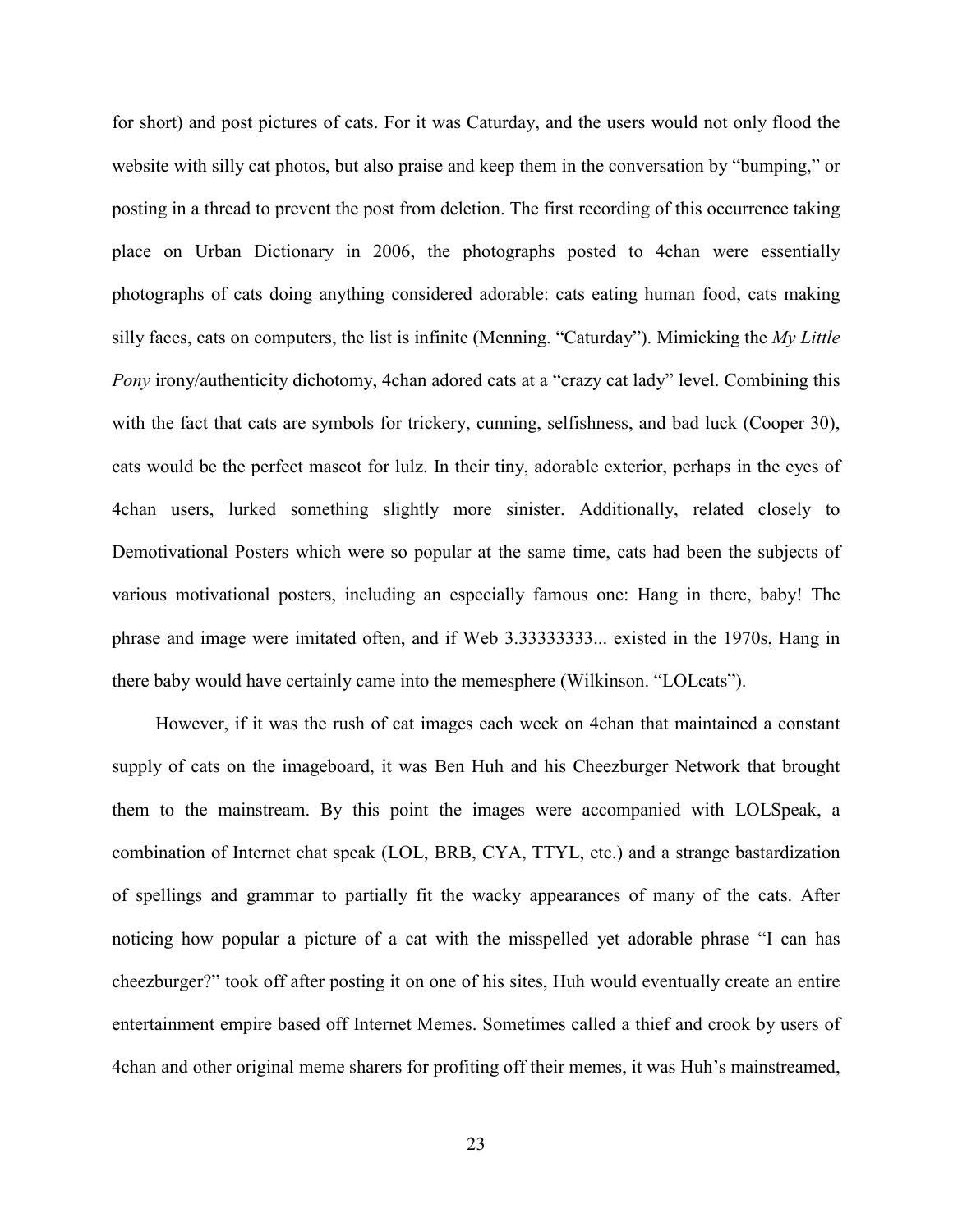perhaps friendlier, community based website that truly pushed LOLCats into the mainstream (Oneill. "I Can Has Hiztory").

Eventually, many of the images were turned into characters, depending on the spatial position of the cat, its facial expression, or something else that made the photograph humorous. The "original" LOLCat found by Huh was labeled Happy Cat. A cat sticking its head from a ceiling panel was named Ceiling Cat [\(http://www.roflcat.com/ceiling-cat-is-watching-you](http://www.roflcat.com/ceiling-cat-is-watching-you-masturbate)[masturbate\)](http://www.roflcat.com/ceiling-cat-is-watching-you-masturbate). Another with its mouth agape in either shock or horror was titled OMG Cat [\(http://knowyourmeme.com/memes/omg-cat\)](http://knowyourmeme.com/memes/omg-cat). The LOLCats were then reused in messaging boards as responses or either re-captioned with other jokes to fit their character names. The LOLCats, now a mega-meme like Advice Animals, spawned individual memes as the characters invaded the Internet. As Know Your Meme reports: "The overall decrease in cat searches is likely an effect to the ever-growing supply of cats on the internet" (Wilkinson. "LOLcats"). Yet, what about LOLCats caused it to increase dramatically in popularity? While one argument can be that everyone has a little bit of troll culture in them, rather, perhaps Caturday needed a softer, friendlier community to be shared throughout. 4chan (to repeat, "The Asshole of the Internet") is a scary place to many users, even today. A still hilarious joke on competing website Reddit is that its members only post screenshots of 4chan posts because they are afraid of the actual site. When Huh created the vibrant and friendly community of Cheezburger, other blogs were set up for even more fans, including the Cheez Town Cryer (Miltner 5).

Silly pictures of cats are nearly universal in their appeal for their cuteness. However, in their original creation, perhaps cute may be slightly twisted in LOLCats, allowing the grotesque and taboo to come through the captions. However, looking at the immense amount of LOLCats in circulation, it is quite fathomable that an entire cast and universe of LOLCats is available to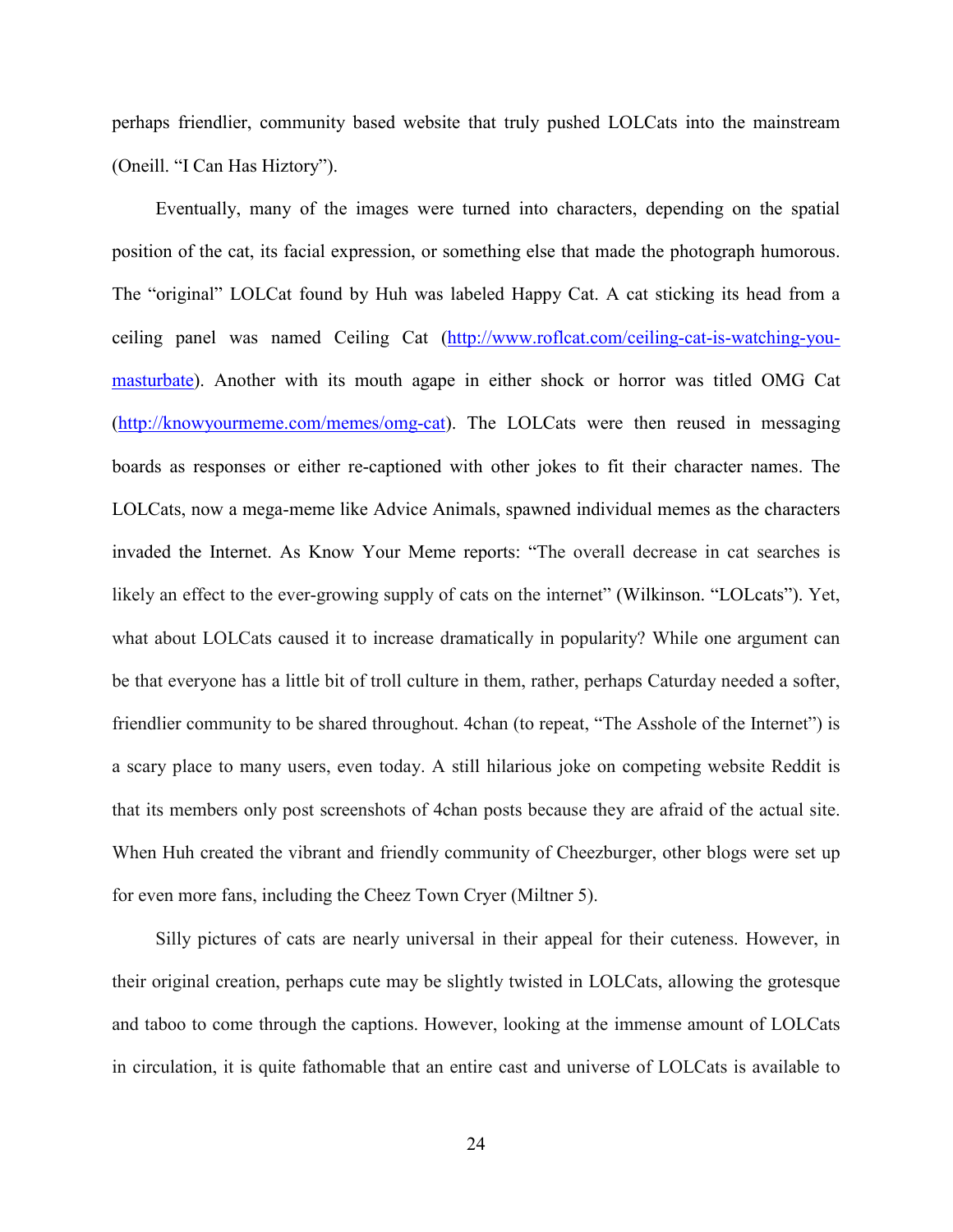<span id="page-30-0"></span>those that wish to pursue it. With characters referencing each other and interacting as anthropomorphic personas for people to communicate on messaging boards, creating a sort of community narrative, the universe of LOLCats is expansive enough to possibly compare to Star Wars. Even the Bible has been translated into LOLSpeak, the place of God being portrayed by Ceiling Cat (Miltner 16).

## **2.2 PEDOBEAR**

Pedobear is perhaps one of the most inclusive Internet Memes to have reached mild mainstream status. Alongside being one of the most offensive, it also lends itself to users in real life consistently getting caught. For those readers familiar with Pedobear, he may be perhaps be the most difficult meme to explain to someone, especially if they are not a member of Internet Meme Culture and familiar with the values of the community (Hinton. Personal Interview). For those readers unfamiliar with Pedobear, prepare to meet the satirical mascot of what may be considered a unanimous criminal act: pedophilia.

The cartoon bear comes from the original 4chan of Japan, 2channel, where the ASCii art version of the bear was meant to indicate an imageboard only for expressing users' emotions with ASCii art. However, 4chan adopted this creature into a indicator of the topic of child pornography and pedophilia. On the 4chan boards, if someone posted child pornography, a sadly often happening reoccurrence at one point due to the anonymous nature of the site, a user would post the picture of Pedobear to alert the community. Additionally, the bear would call out the poster by asking "Is that some loli?" a term used to describe child porn, both referencing lollipops and Lolita culture. However, the character eventually was inserted into similar caption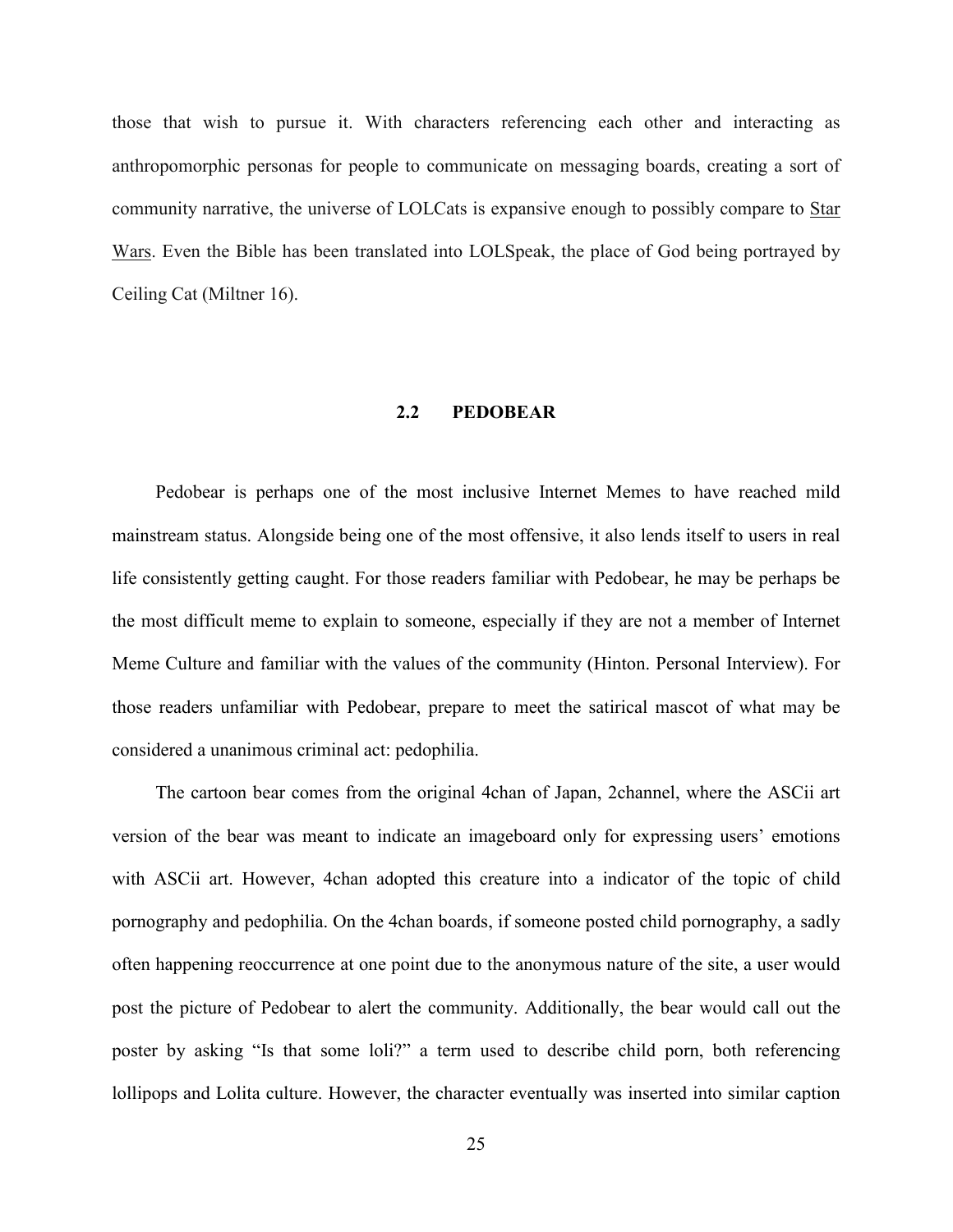lined images, creating puns and jokes based on pedophilia (Stryker 234).

Pedophilia is rarely a laughing matter. And for the most part, I believe that many 4chan users and the majority of Internet Meme users are aware of this. However, in the essence of how 4chan and troll culture works, pedophilia became fair game because anything is fair game. Whitney Philips writes about the one-upmanship of 4chan culture, where a user is always trying to type the next snarky or witty comment, find the funniest most obscure image, or be the most offensive user possible. Anonymous users on 4chan call each other fags and niggers, offensive indicators to remove anyone who they do not want in their exclusive club (they call them moralfags), although the terms are endearing on the site (Philips 7).

As an outsider, however, the word "child pornography" itself is an alert, so seeing Pedobear alongside so much child porn and pedophiliac humor could only cause miscommunications. Multiple times the image has been mistaken as an indicator of a safe-haven for child porn users, but when Pedobear is misappropriated, rather than misinterpreted by an outsider to 4chan, is where the real lulz begin. Groups unaware of its more offensive backgrounds, use the image mistakenly because of its mistaken cuteness (Wilkinson "Pedobear").

Even the California police in response to people dressing up as Pedobear at the San Diego Comic-Con wrote a public safety notice including the line "PedoBear is and should be associated with the Internet and pedophiles/sexually-preferential offenders who reportedly use him to communicate their interests in young children to each other" (Chen. "Stupid California Police…"). These sorts of reports are what Internet Meme Culture, originally rooted in 4chan culture, thrive on: the extreme misinterpretation of Internet Memes to the point of fear for morals (a similar incident occurred with the political hacktivism group Anonymous via a FoxNews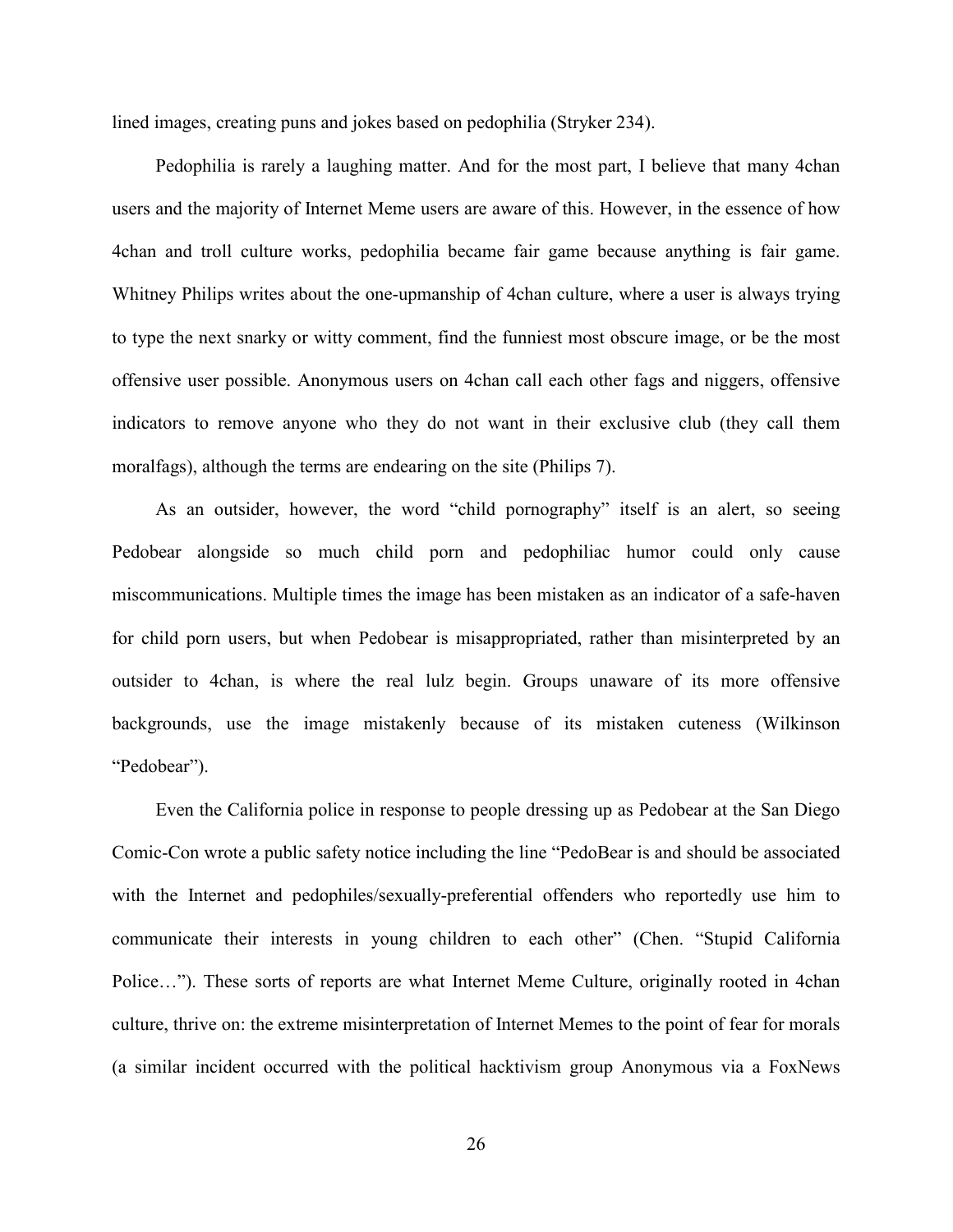<span id="page-32-0"></span>report calling them, an "Internet Hate Machine" and showing dangerous imagery while reporting on 4chan users' antics) (Philips 11). Yet in this relationship between cute and grotesque, the harmless and the dangerous, lies an essential dichotomy to Internet Meme Culture.

# **2.3 NYAN CAT**

Nyan Cat is a cat with a cherry Pop-Tart for a body that flies through space while leaving a trail of rainbows behind it. His original design was created by illustrator Chris Torres, who posted the image, based off his own cat, onto his webcomics site. After receiving suggestions to combine the cat and a Pop-Tart, he created Pop-Tart Cat, a GIF animation of just the cat, sans rainbow and background. Three days later, a YouTube user uploaded a three and a half minute video of the cat GIF, now flying through space as seen above, with the song Nyanyanyanyanyanyanya by Daniwell-P, a Japanese pop singer. The entire video is like one giant GIF, as both the animation and several measures of the song, repeat endlessly. Even singleserving websites, sites with usually one piece of repeating content like zombo.com, were created with the character. One such site titled Nyan.Cat, included the promise of Never Ending Nyan Cat. What is remarkable about Nyan Cat is not only its evolution from original creation to current status, but the enormous amount of variations available. Countless remixes are on YouTube, including Russian Nyan Cat, French Nyan Cat, and Smooth Jazz Nyan Cat. Several months after its creation, it was featured as a loading bar option for YouTube videos, and has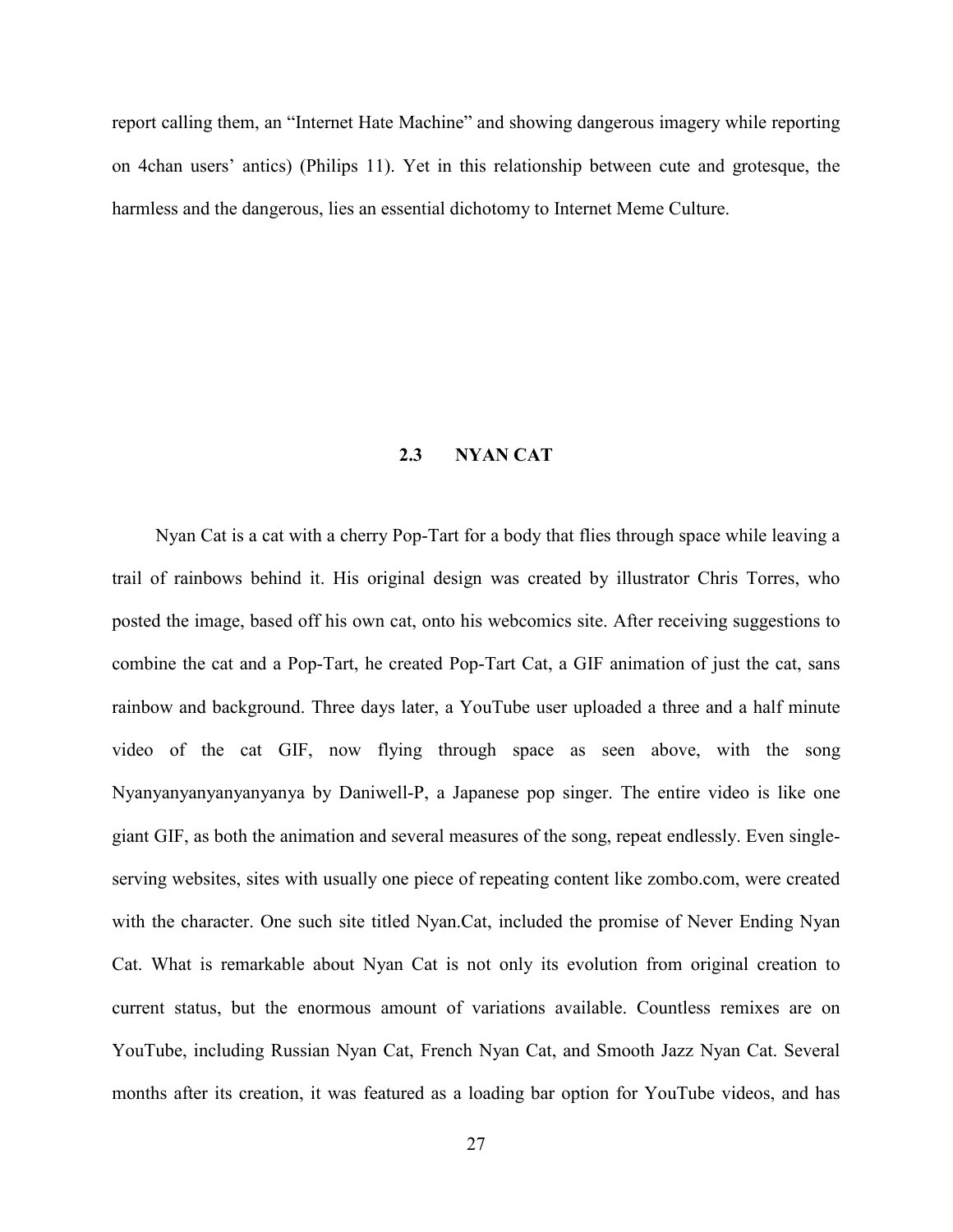been used in a variety of appropriations from an advertisement for Vitamin Water and a replacement image for the PBS website when hacked by Anonymous (Brad. "Nyan Cat / Pop Tart Cat").

When taking a look at the repetitive Nyan.Cat, based on the original YouTube video, several of the most important qualities of Internet Meme Culture come forward. What perhaps contributes to Nyan Cat's popularity most is its catchiness; the Japanese song's simple lyrics, the length of the image and song, and the fact that its components can be broken up so easily (cat, Pop-Tart, space, rainbows, nyan) all make it extremely easy to remember. It feels like pop music, reminiscent of the catchy intros of songs like "Hey Ya" by Outkast, "Billie Jean" by Michael Jackson, or even more recently, "Call Me Maybe" by Carly Rae Jensen.

Yet, going past its catchiness, Nyan Cat is based in the absurd and surreal. The cat comes from a place of fantasy, where the best parts of young adulthood come together. It is our visualization of our attempts to annoy each other (perhaps coming back to troll culture and lulz). Even the idea of a website devoted to an endurance contest, how much Nyan Cat can you last, shows a mixture of our attempt to break down someone's psyche, but at the same time, confirming a mindset of "*Challenge Accepted*." Its roots in Japanese culture are apparent with the song "Nyanyanyanyanyan." Its associations with online and tech culture, though, are essential: the animated GIF format being a key part of Internet history in its pixelated quality, as to be discussed in later sections. And what cannot be forgotten is that the foundation Nyan Cat is essentially a LOLCat, a character who interacts with the rest of LOLCat community. Nyan Cat, however, may possibly represent the best of Internet Meme Culture, in a sense, a perfect meme in its collaborative, nonsensical creation, its distribution as an object for lulz and LOLs, and its spread to real life in outside media, an excellent representative and mascot of Internet Meme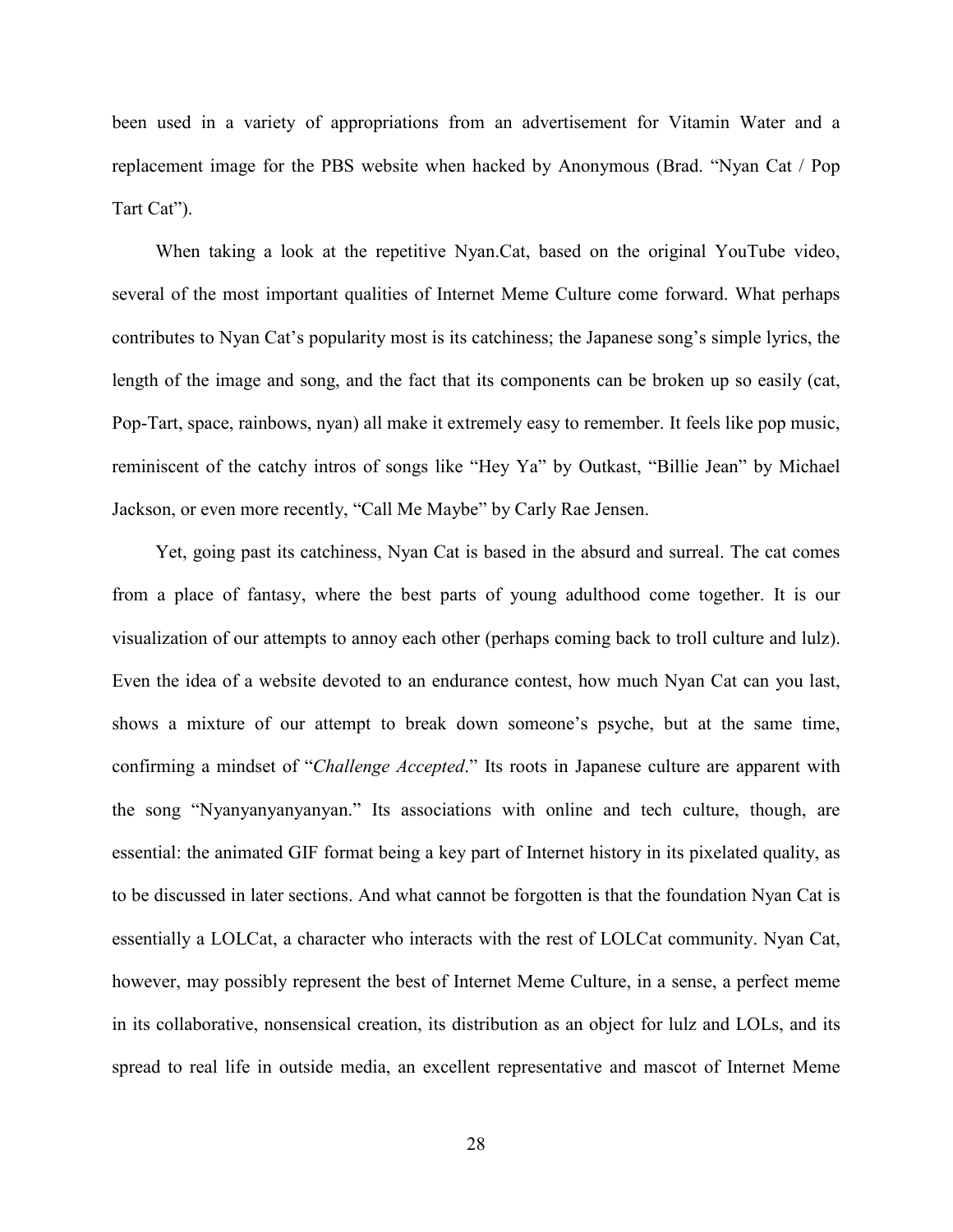<span id="page-34-0"></span>Culture.

## **2.4 ANTOINE DODSON AND THE BED INTRUDER SONG**

A common YouTube upload is the quirky newscast, the strange interview of someone who just cannot possibly exist that television news yearns for, a true character. Usually acting as fluff pieces, everything from a leprechaun sighting and loud whistles on cars (interestingly, both from poorer primarily black neighborhoods), one upload became an instant viral sensation from not so funny content: an attempted rape in Huntsville, Alabama. In the piece about a suspect climbing through a window with the intent to rape, immediately the interview subject and her family are picked out for their extreme poverty, "odd" vocabulary and syntax, and general casualness about the entire situation, an unintentional parody on the news reporters' attempts to deliver a serious story. "I was attacked by some idiot out here in the projects," says the victim. However, it was her brother, Antoine Dodson, wearing a red bandana and black wife beater, slowly annunciating his words between annoyance and a threat to the victim:

"Well, obviously we have a RAPIST in Lincoln Park. He's climbin' in your windows, he's snatchin' your people up, tryin' to rape 'em. So y'all need to hide your kids, hide your wife, and hide your husband cause they're rapin' everybody out here."

- Antoine Dodson (Caldwell, "Antoine Dodson")

This video alone was enough to become a meme. Shortly after its enormous popularity, follow up stories were done by the same news station, even speaking to Dodson about his new found fame. On the same day of this follow up, yet again, not even three days after the event, online comedy group The Gregory Brothers, a group that uses auto-tuning, an audio technology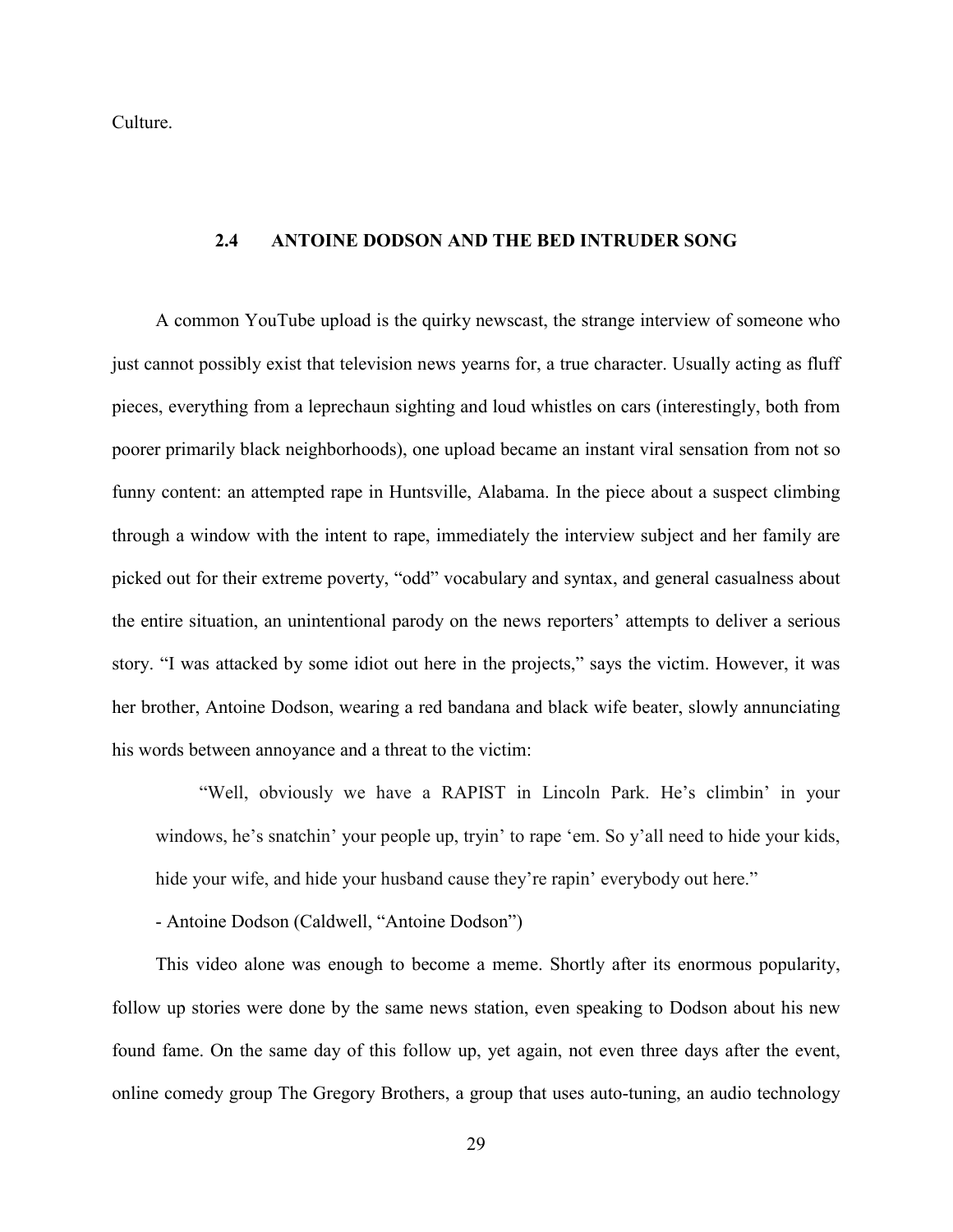for correcting pitch, to make songs out of news reports, had already made a catchy song out of Dodson's video. The response was absolutely explosive. The song was covered by other popular artists, including comedian Dane Cook, it sold over 10,000 copies in the first two days available on iTunes, and even reached the Billboard Hot 100 at number 89 (Caldwell, "Antoine Dodson").

Dodson is now one of the most notable Internet celebrities and in the process of releasing a reality show documenting his and his family's journey to fame and Hollywood. Yet, its origins again root closely to lulz and troll culture. As Pedobear is a way to talk through pedophilia and child pornography online, Dodson made rape an Internet sensation. Because regardless of the fame, the main reason Dodson reached any sort of fame was because someone attempted to rape his sister. Yet, in his nonchalant response (as if, an even more serious subject, this kind of shit happens all the time) he makes some viewers comfortable with this story by both acknowledging the rape, making us laugh about it, and then casually throwing it aside. And comfortable people have become: I've heard the song on many cellphones as its ringtones (granted, Eduard Hill's Trololololo is my own) and witnessed many multiple people dressing up as Dodson across the country. Dodson's own celebrity journey in due time will be an excellent example of a strange sort of evolution of the star system and old Hollywood with current show business, but for now, Dodson and his song are an integral part of not just Internet Meme Culture, but popular culture in general.

Following these four specific case studies, and the thousands of memes I have come across in my studies, I have been able to glean five main aspects of Internet Memes. I am weary to list five qualities and have them read as absolutes, since they are in no ways the attributes to follow to create the perfect Meme, but I believe that if you are to look at the majority of Internet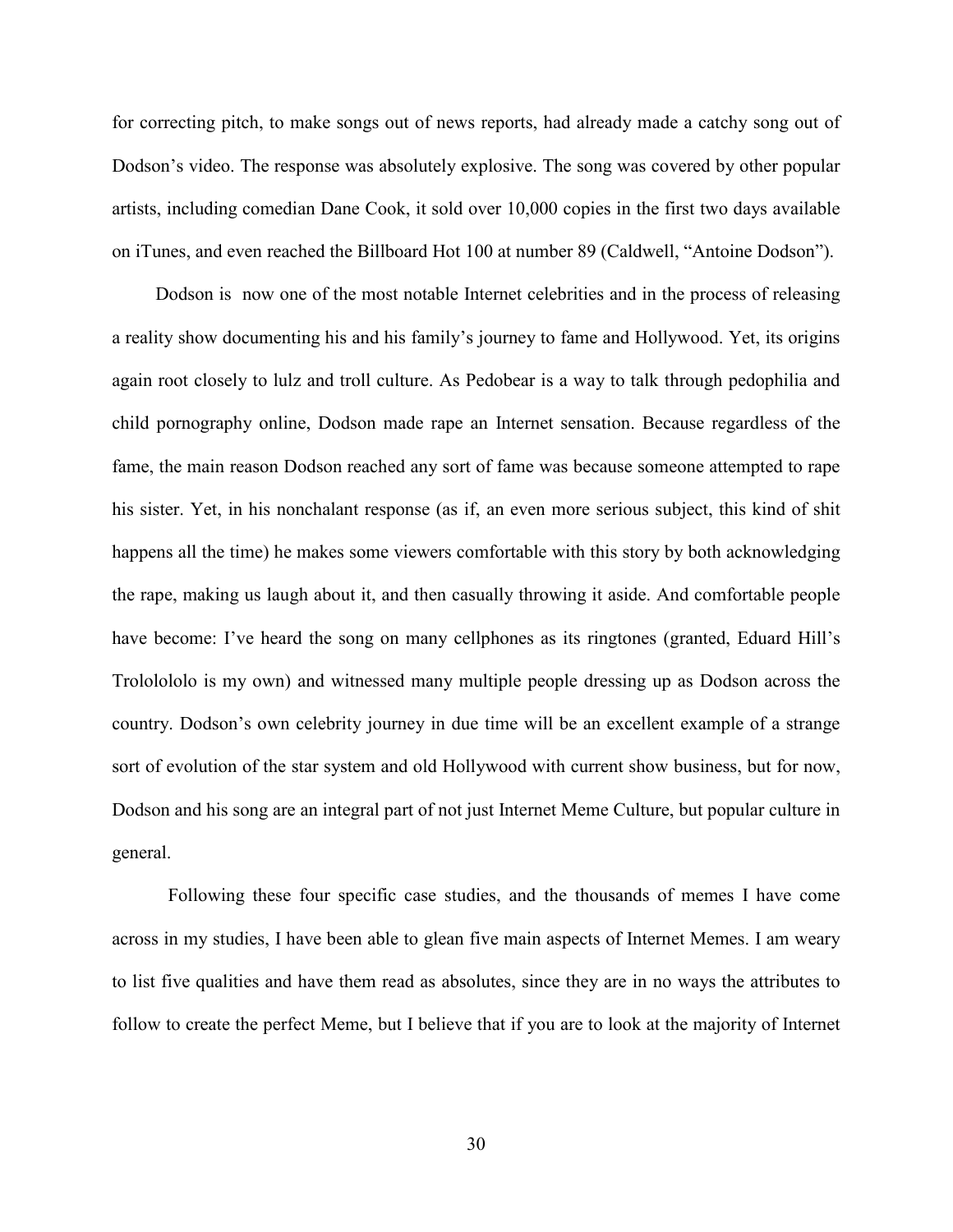Memes, a good majority will contain all five of these qualities. And all of them will at least include three of the five.

# **2.5 THE FIVE QUALITIES OF INTERNET MEMES**

# **INTERNET MEMES ARE FUNNY. INTERNET MEMES ARE PARODY.**

Internet Memes are comedic objects. Their main intention is to create laughs, which can either be attributed to LOLs or lulz. While original creations like Nyan Cat exist in Internet Meme Culture, the majority of Internet Memes are based in parody due to the commenting culture behind the Internet and the immense catalogue of cultural objects already available to users online. Internet commenting in itself is an art form, the style of commenting varying dramatically between websites, considering Reddit's dialogue that is essentially self-moderated through a down/up-voting system, 4chan's anarchic and fast chaos of one-upmanship due to the newest comment moving directly to the top of the thread, or YouTube, whose system is a combination of both and its commenters generally thought to be of a lesser quality than most other websites. Comments are the land of wit and sometimes harsh commentary, making fun of other posters, and a place of general discourse. The language and culture of Internet Memes stem from comments. On 4chan, the image posted acts as much as a comment as the text alongside it. When someone posts something online and leaves room for comments, discussion and critique are bound to occur. Internet Memes parody Old Media, current events, and each other.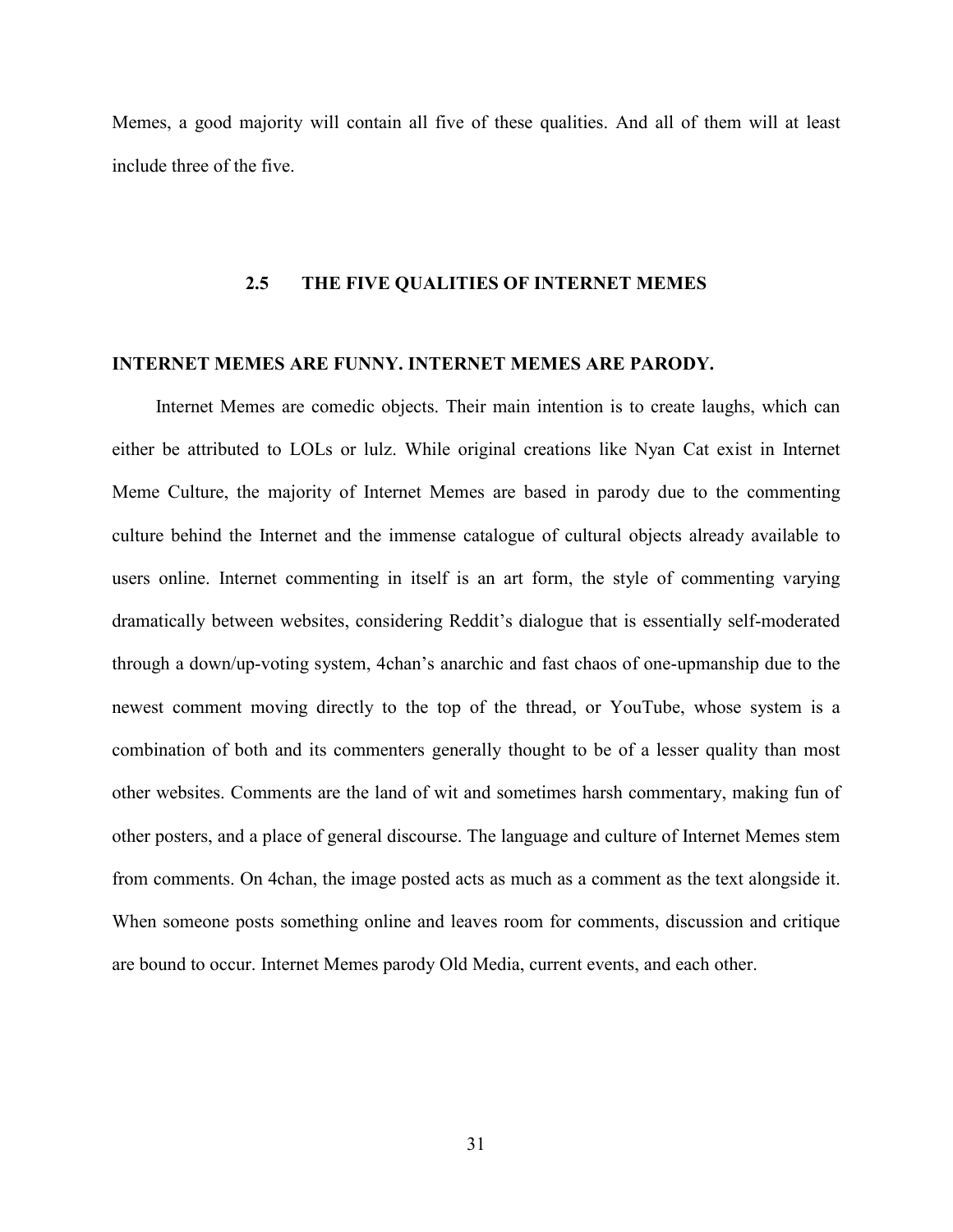## **INTERNET MEMES ARE CUTE. INTERNET MEMES ARE GROTESQUE.**

An immediate response to Internet Memes is usually a visceral reaction based on either if the meme is cute or grotesque. The Internet: where you can find billions of images of cats and just as many of coprophilia. Sianne Ngai writes in her article "The Cuteness of the Avant-Garde," "And while the avant-garde is conventionally imagined as sharp and pointy, as hard- or cutting-edge, cute objects have no edge to speak of, usually being soft, round, and deeply associated with infantile and the feminine" (Ngai 814). Ngai also associates cute with the formal properties of "smallness, compactness, pitifulness, and even despondency." The softness especially, considering the feminine nature of the cute, is something that you want to touch and make malleable to your content. The opposite of the cute, the tactile and malleable, is then the grotesque, something you wouldn't want to touch and possibly avoid manipulating in any way besides killing it. Perhaps Internet Memes are a nearly perfect duality of the too, and therefore, the perfect vehicle to discuss taboo.

4chan culture, the cradle of meme life, is a culture of one-upmanship. Partly from Internet commenting too, discussion is nearly a competition, where whoever says the crudest or funniest thing is usually praised. Especially on 4chan, this results in competition of offensiveness: who can make the other person cringe first and most. It's an inherent part of the culture of lulz, to take entertainment and joy out of someone's uncomfortable awkwardness. Getting them to respond to offensiveness is even better.

So in a non-ironic embrace of the cute (cats, for example) and an acknowledgment of the offensive nature of the taboo (Pedobear) while sharing a collective attitude towards the subject of the taboo, Internet Memes propagate as the truly ultimate inside joke. They are the password to the club. They alienate those outside the club and are an object to rejoice around inside of it. You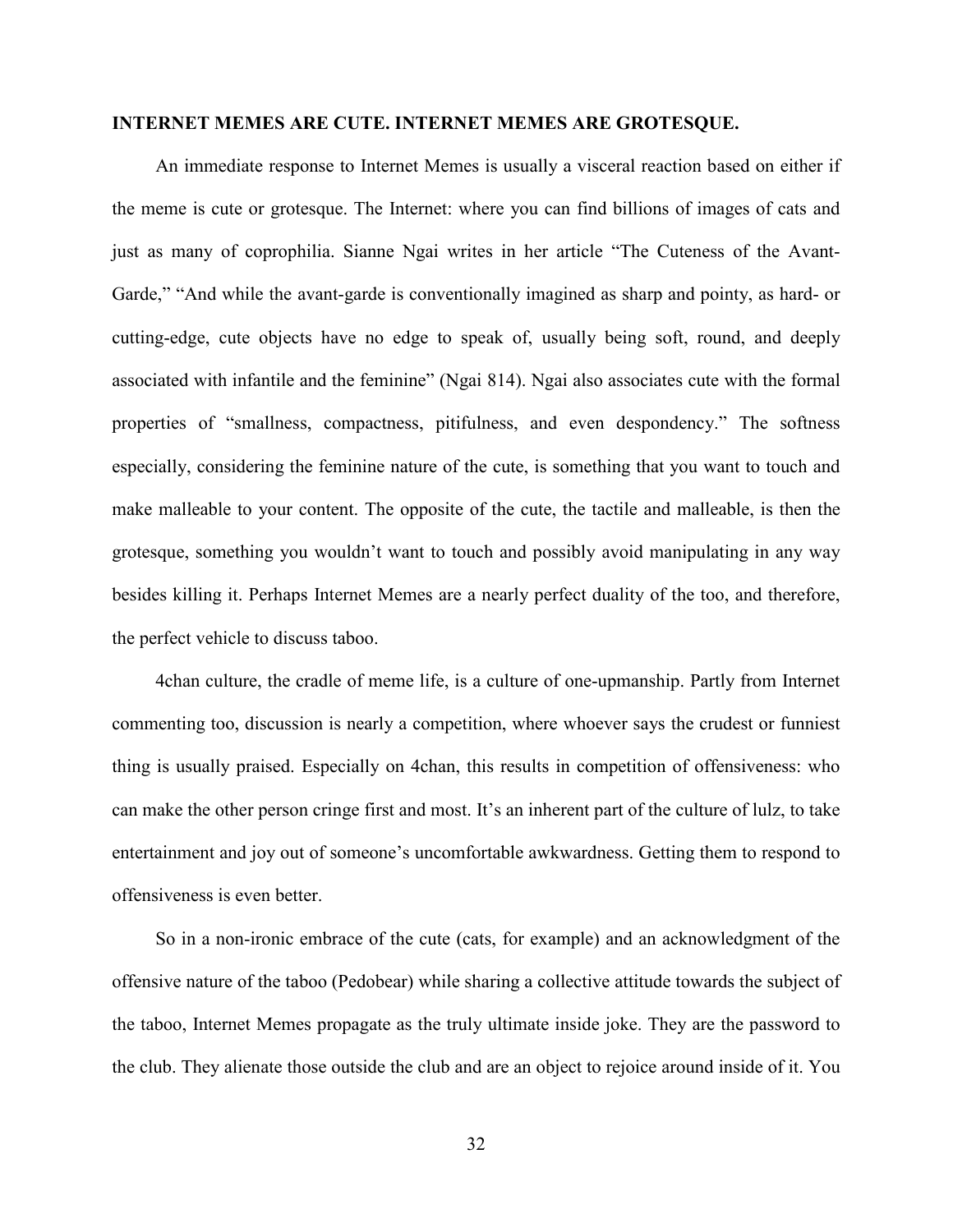are a member if you use them correctly. And once you are a member, you are allowed to truly get personal and share the weird inside of you.

#### **INTERNET MEMES ARE ABSURD, SURREAL, AND WEIRD.**

While some objects are uploaded online with already absurdist and surrealist characteristics, the idea of these aesthetics themselves are parody, or at least commentary, of what could be considered normal popular culture. But why are absurd and surreal pieces accepted so quickly in Internet Meme Culture? The weirder the better? It would be simple to start with the idea that Internet Meme Culture craves new content, even though there is simply so much content available to begin with. Yet, users are always searching for that brand new, exciting thing. With such a new tool, they expect to see new and original creativity as well. Additionally, as many Internet users are turning into Internet content creators (Pelli), perhaps this shift fosters an eye for originality that scrutinizes the same thing. Considering that countless Internet Memes are made on a daily basis, it even takes an original eye to pick out memes that are either unique in content or message.

So the absurd and surreal could be valued as original, yet there is a greater step this idea could take if looked at through the community that the Internet creates. In a TED Talk, composer Eric Whitacre talks about his experience directing a virtual choir: people would send him videos of them performing individual parts to a piece he wrote, guided by another video Whitacre sent beforehand conducting. He edited them to create his video and discussed that while the choir and himself were alone, everyone was all-together in their aloneness. If we are to consider the absurd and surreal to be a personal, original type of creative production that comes from unconscious or subconscious sources, then perhaps in a way we are all alone in our absurdity. These suggestive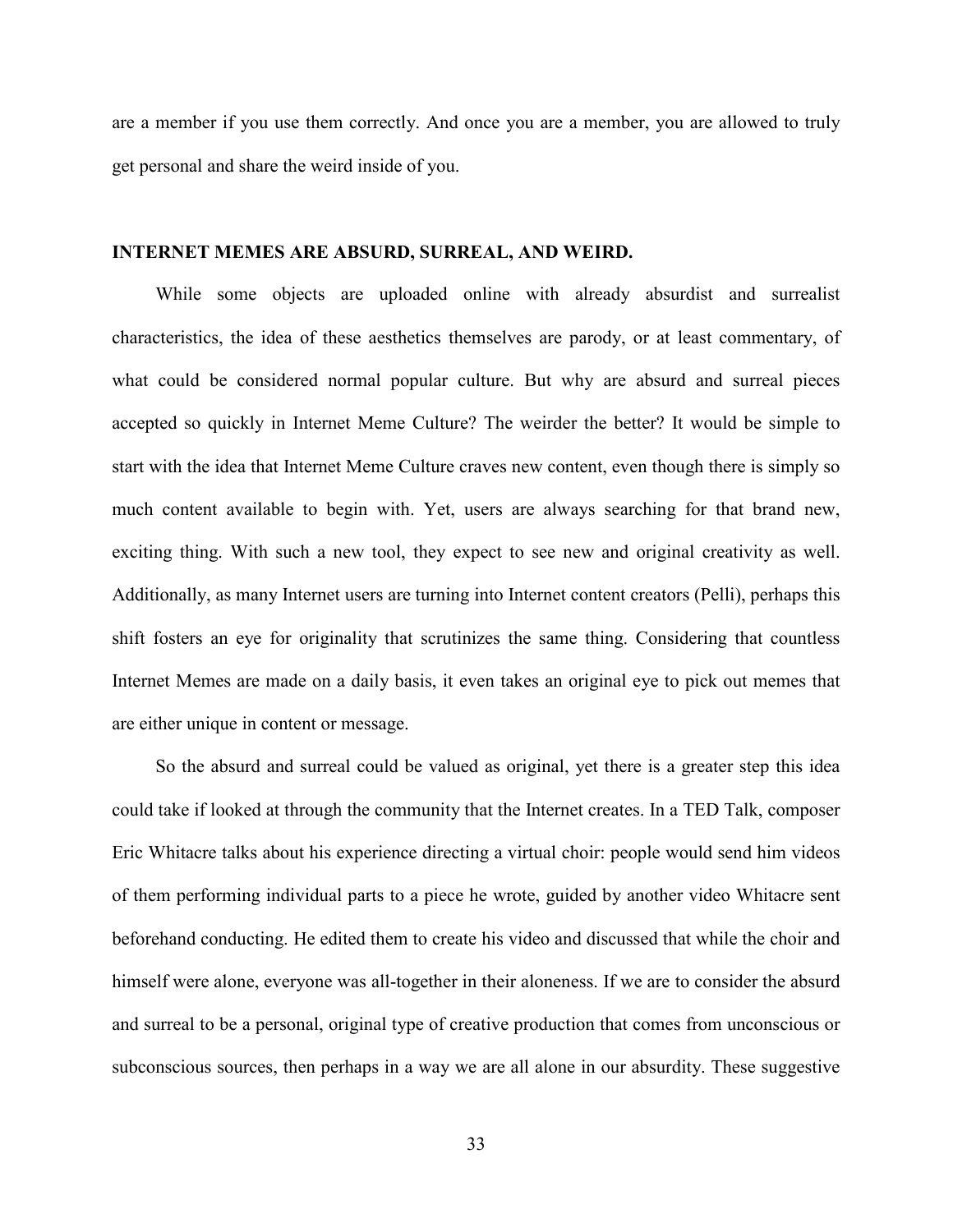meanings in absurdist and surreal art may never be completely understood. Yet, in the anonymous nature of the Internet, by admitting that we are alone in our absurdity *together*, then a community can form that embraces the weird.The Internet is then the perfect medium for anonymous absurdity. Of course, there may be a certain type of absurd that is valued over another, or a community mindset of what weird is acceptable and what weird is not, but the value of the absurd or weird is nearly synonymous with Internet Meme Culture's oddly paradoxical value of authenticity.

# **INTERNET MEMES ARE BASED IN RETROCULTURE.**

When looking at the building blocks of Internet Memes, without a doubt, popular and retroculture hold the largest foundations, consisting of a variety of media objects, the majority actually being generic stock images. The appropriation of stock images comments nicely on the parodic nature of the web; many of these images are from giant stock image database and consist of some of the odder photos that are asking to be made fun of.

Yet, clumping together in online searches when, say, looking for images of "mobsters," is not only true mobsters, but also Vito and Michael Corleone from the Godfather. Fictional characters are then implemented easily into Internet Memes. Even further, in parody of characters, we find another form of the meme. Of course, there are many reasons why popular culture finds its way into Internet Memes, most importantly the fact that it is popular culture. People aren't on the Internet creating and not familiar with items from popular culture. Some popular culture icons thrive better than others online and are discussed and referenced more, but popular culture is utilized because most people are familiar with it and can talk about it in real life so therefore talk about it and share their ideas through popular culture online.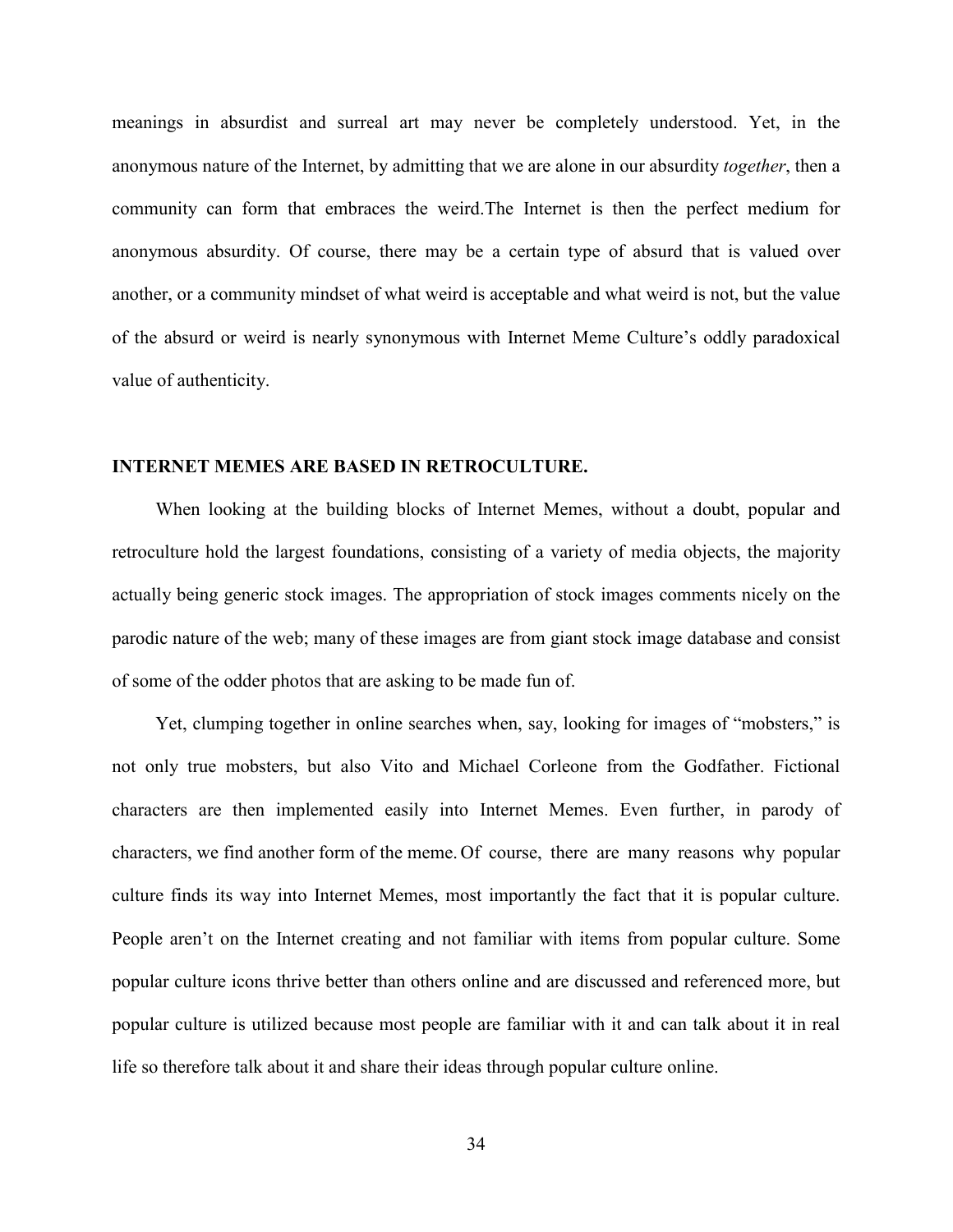What's more important is why certain Internet Memes last longer and tend to be used more often, upvoted the most, and given the most LOLs. The basic component of the Internet Meme besides the image is the caption. And many of these captions revolve around quotation, so just as in reality, more quotable pieces are included in Internet Memes. Many times, the quotations are parodied or mutated to comment on Internet Meme Culture to continue the exclusivity of memes. Many times, it's also based in parody, something as simple as mishearing something, including it in text without its auditory partner. Parody as discussed earlier, is one of the strongest forms of culture in the Internet, so any popular culture item that lends itself to parody can be easily accessible to the Internet. Even further, moving into exclusivity, cult items such as Rocky Horror Picture Show, The Room, and b-movies come up because of their distance from mainstream popular culture and embrace of their participatory nature. Internet Meme Culture embraces exclusivity, so it makes sense that they would throw around cult film iconography.

However, the cult and the mainstream share close places online. Following the difficult to garner demographics of Internet Meme Culture, many popular culture items online do fall into the land of fan culture and also young adult male driven. So items like Transformers, Avengers, and James Bond are made into memes frequently, however many world based stories such as Harry Potter and The Matrix are included as well. The satirical animated show South Park, in many ways, has raised the culture of the Internet, a group that makes references mainly to 1980s and 1990s culture. Yet, more recent icons like Scott Pilgrim and Mean Girls are also fair game. And while certain thing of the past aren't discussed frequently (I doubt there are that many *Three's Company* memes out there, that kind of parody is meant for parents), many classics or genre heroes also turn up in memes.

The Internet drowns in retroculture. Just to take a quick second and think: anything you can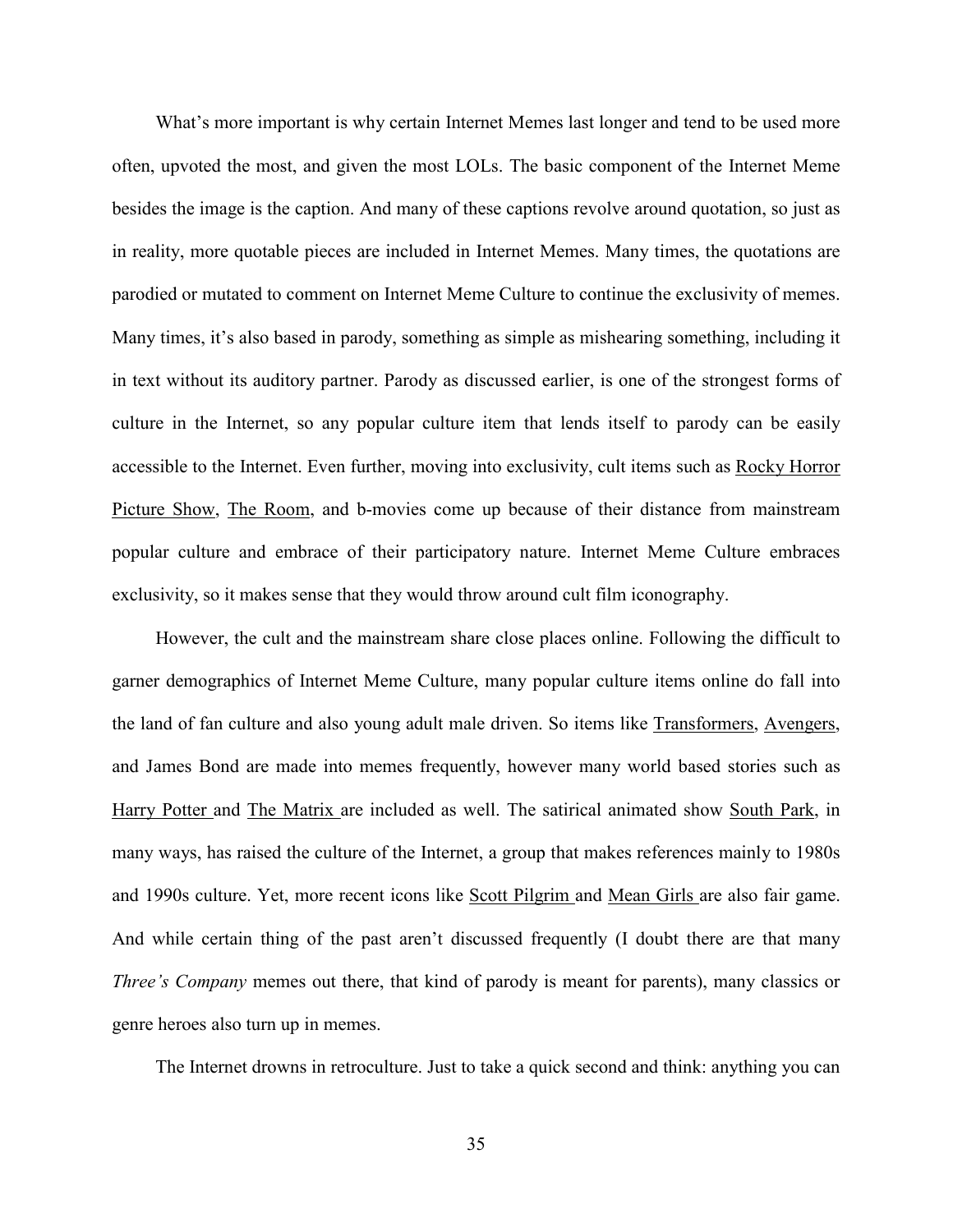imagine existing in terms of media, be it a book, film, song, image, etc., anything from Andy Warhol inspired designs, to some of the first images of the bible, to a Baha Men album, it can be found online most times under sixty seconds. Then, with this thought in mind, consider that in the world of Internet Memes, *any piece of media is fair game*. And while images and videos, mostly converted to animated GIFS, are the preferred vehicle for Internet Memes, auditory media is by no means excluded, as in the Antoine Dodson and Gregory Brothers Auto-Tune the News "Bed Intruder Song." In a comparison to the hipster movement (I heard about x before x was cool), the more distant and hilarious the object, the better suited it is for Internet Memes. Perhaps this distant reference game is some sort of competition, who knows most about popular culture (although most times, it is who has the best Googling skills).

This obsession with retroculture contains several consequences. Consider a brief video from the 1952 film adaptation of Oscar Wilde's *The Importance of Being Earnest*. A woman says deeply and disgustedly into the camera, "A handbag!?" As one Reddit user phrased best, regardless of the enormous repertoire of films that this actress has done before *Importance*, she will always be remembered online for these brief six seconds. Additionally, the example of Eduard Hill's video *Trololololo*, will also instate him in a rebirth due to the personalization of a dated cultural artifact. Perhaps what would have otherwise been lost in the cultural cemetery is with an extended life span due to users and the community personalizing the brief clips.

Yet, with this personalization will come an even more interesting scenario with the increase of online celebrity. As a friend phrased an idea to me once: since the Internet can find so much media and create so much micro/major-celebrity, the amount of celebrity deaths that we will be broadcasted and noted in the future will increase at exponential rates. As more people achieve micro-fame, and more often are remembered for 15 seconds, rather than 15 minutes,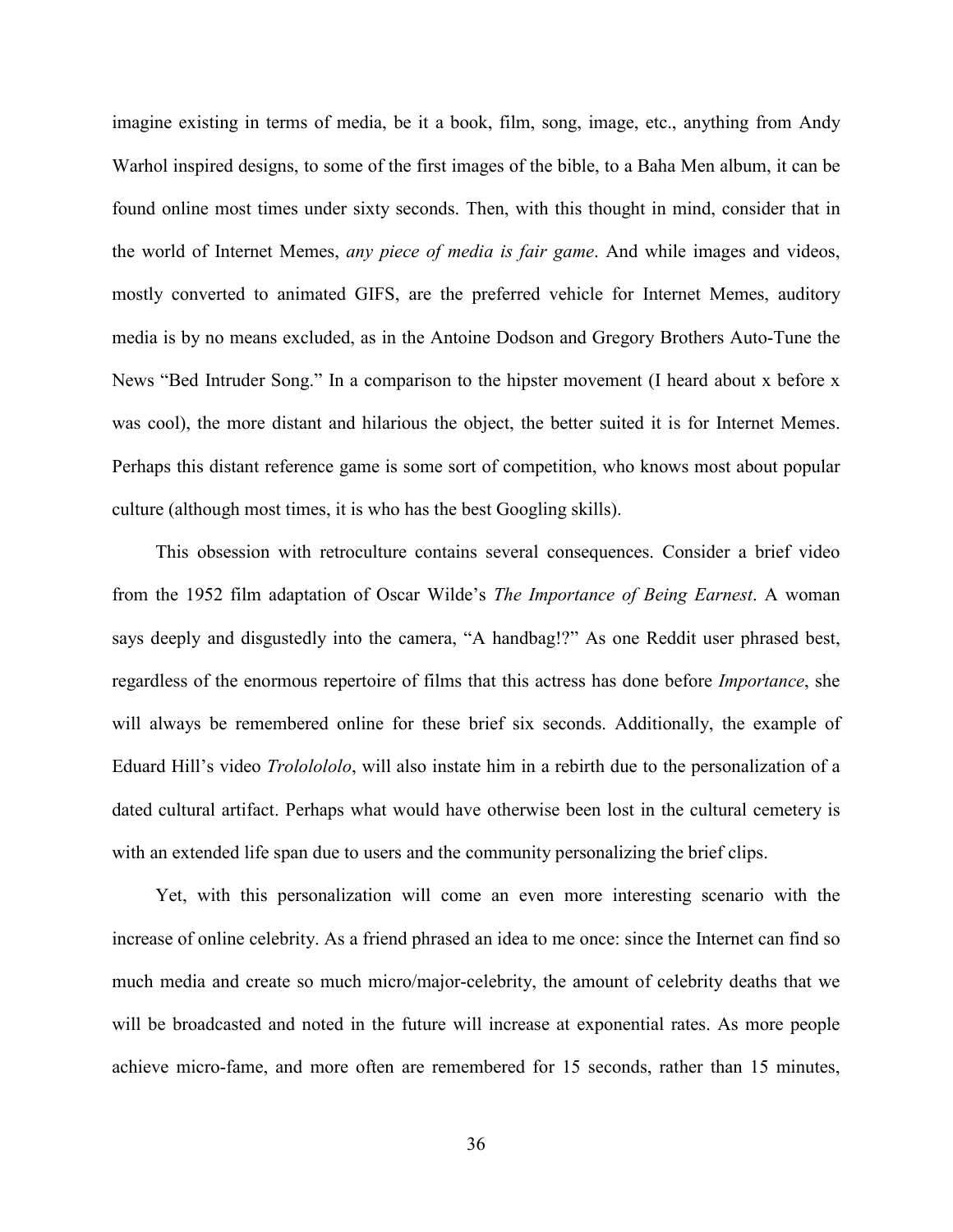there will be an interesting trend of culture where we feel we are losing culture as more and more celebrities die. This will of course have to be rectified by some means to alleviate the mortality idea of culture, or we will be obsessed with retroculture for as long as we allow more cultural celebrities, and then mourn their passing.

# **INTERNET MEMES ARE SELF-AWARE.**

To participate in the creation, distribution, and consumption of Internet Memes, while not completely necessary, it helps to be a fluent member of Internet Meme Culture and Community. This is due to the fact that Internet Memes either comment on issues specifically related to Internet Meme Culture or comment on each other. As Internet Memes individually evolve into an established character, they tend to have discussions with each other. Similar to how LOLCats created an entire universe of characters that interacted with each other, Internet Memes are rarely independent of each other. Once the main idea or trope of their humor has been stretched out as long as possible, just as genre films reinvent themselves by deconstructing themselves or as television tends to "jump the shark "by making an extremely self-aware move, Internet Memes then talk about each other, requiring us to be aware of the community that surrounds them. This idea of self-awareness only invites more to the idea of Internet Meme as Internet exclusive joke: you won't get the joke unless you get the references. To take this one step further, if the art of Internet Meme making is so hyper aware and reflexive, then even the members of the Internet Meme community open themselves up to parody.

There is even an entire meme dedicated to the self-awareness that come with Internet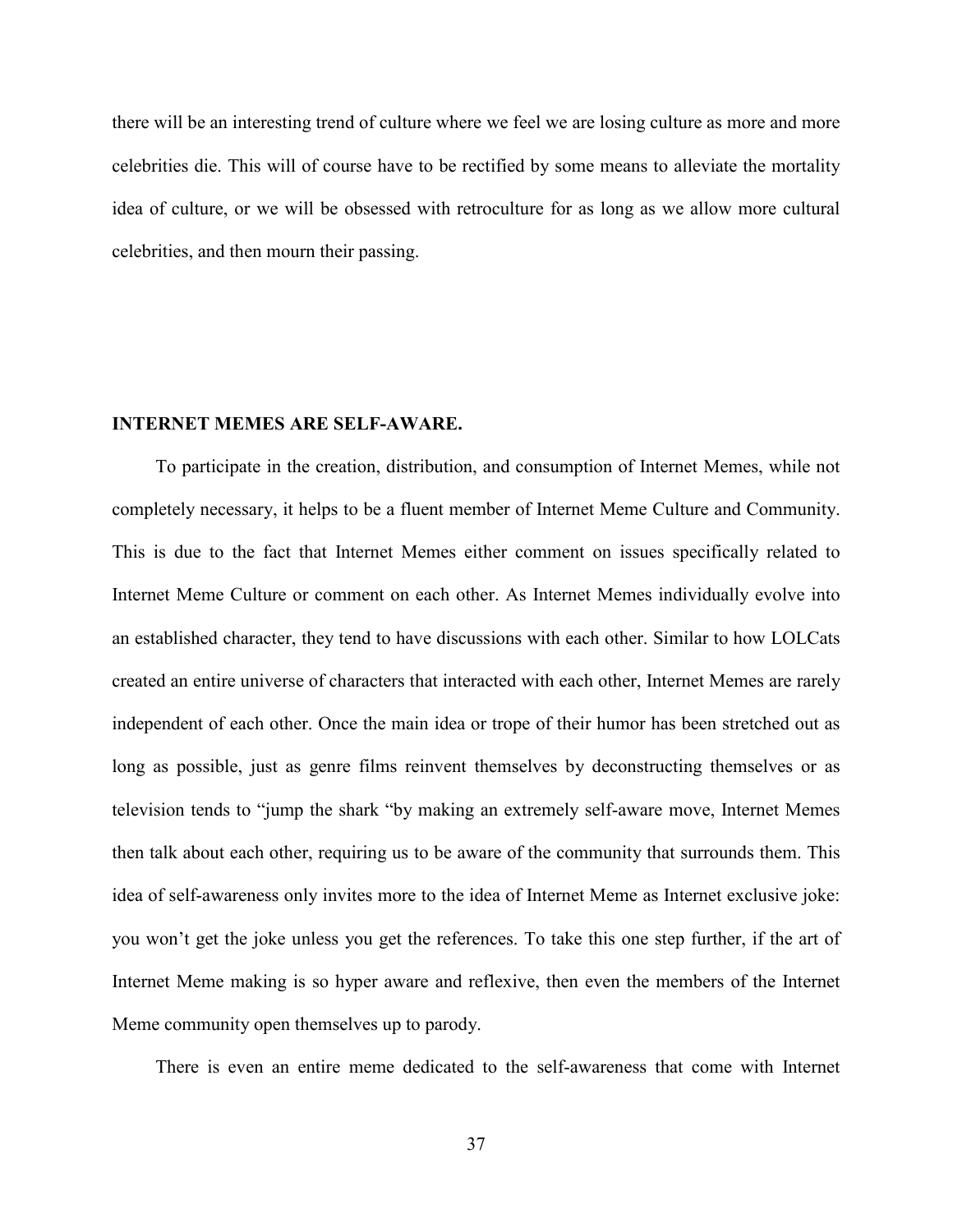Meme Culture. It comes from a strange, almost school portrait-like, photograph of rapper Xzibit, and besides his notoriety in the hip hop community, he is also the host of *Pimp My Ride*. Many times, extraordinary absurd and superfluous items are inserted in the cars in order to pimp them out. The line "Yo dawg, we heard you like TV, so we put TV in your car so you can watch TV while you drive," is something that could easily be a part of the show ("Xzibit"). Yet, when the image made its way onto 4chan, it turned into the most reflexive meme possible, Yo Dawg. Originally commenting on Xzibit's show, the meme took off, using only reflexive humor to attain laughs. The character Xzibit eventually became a symbol of reflexivity and things within things, where it would not even be necessary to include words with an image. Like Pedobear appearing in message boards, Xzibit could function in a similar way. This complex Internet Meme, which in essence is a type of mise en abyme, eventually only requires the face of Xzibit to understand (see<http://knowyourmeme.com/memes/xzibit-yo-dawg> for examples).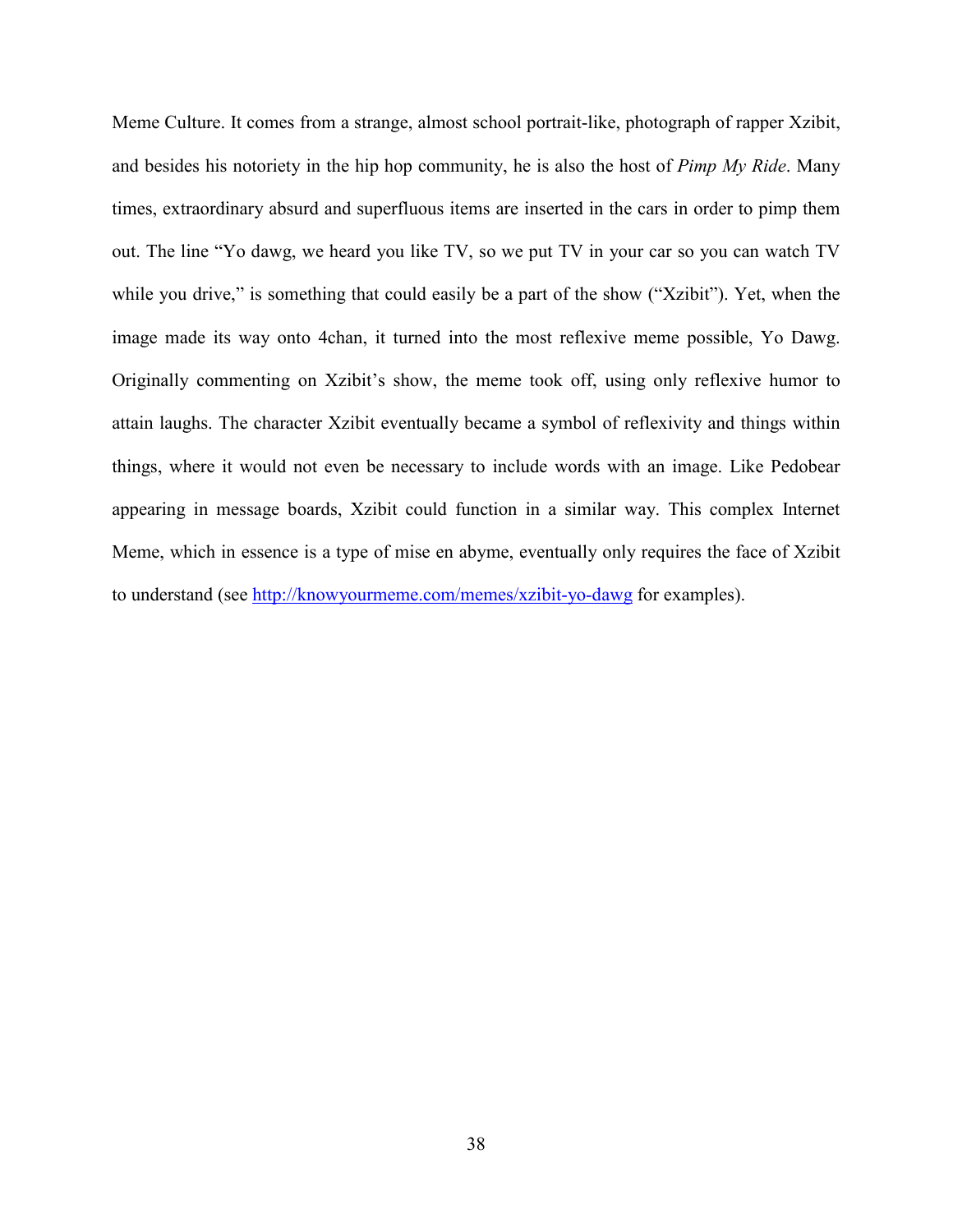### **3.0 THE MEME AND THE MAINSTREAM**

*"We're in a transitional world right now if you're in any artistic field because the nature of distribution is changing. The model by which creator got their work out in the world and keep a roof over their head and buy sandwiches when they did that...they're all changing." -*Neil Gaiman

Let's consider two separate worlds: The Internet, the place that I have described up to this point as a world based on computers and mobile devices, in screens that the user controls, and where the majority of sharing takes place on social media applications or image, message, and discussion boards, and Mainstream Media, outlets controlled by a main producer that delivers content mainly one-way to a consumer, like Web 1.0, with examples such as film, television, and all forms of advertising. Saying that the relationship between Internet and Mainstream Media is tense is perhaps an understatement; between constant battles of copyright infringement online and media piracy and a general misunderstanding of each own's distribution methods (except for a brilliant minority of advertising agencies and small production companies), these two media act antagonistically towards each other, yet neither can (or eventually will be able to) survive without the other. However, what can create the most emotional struggles between these two entities is when an Internet Meme is translated into Mainstream Media. This can happen via several ways: an Internet Meme appropriates into an advertisement, or an Internet Celebrity or Meme creator takes her creation into her own hand and attempts to profit from it, or perhaps, as in the Antoine Dodson case study, a news outlet does a report on the meme, sensationalizing it as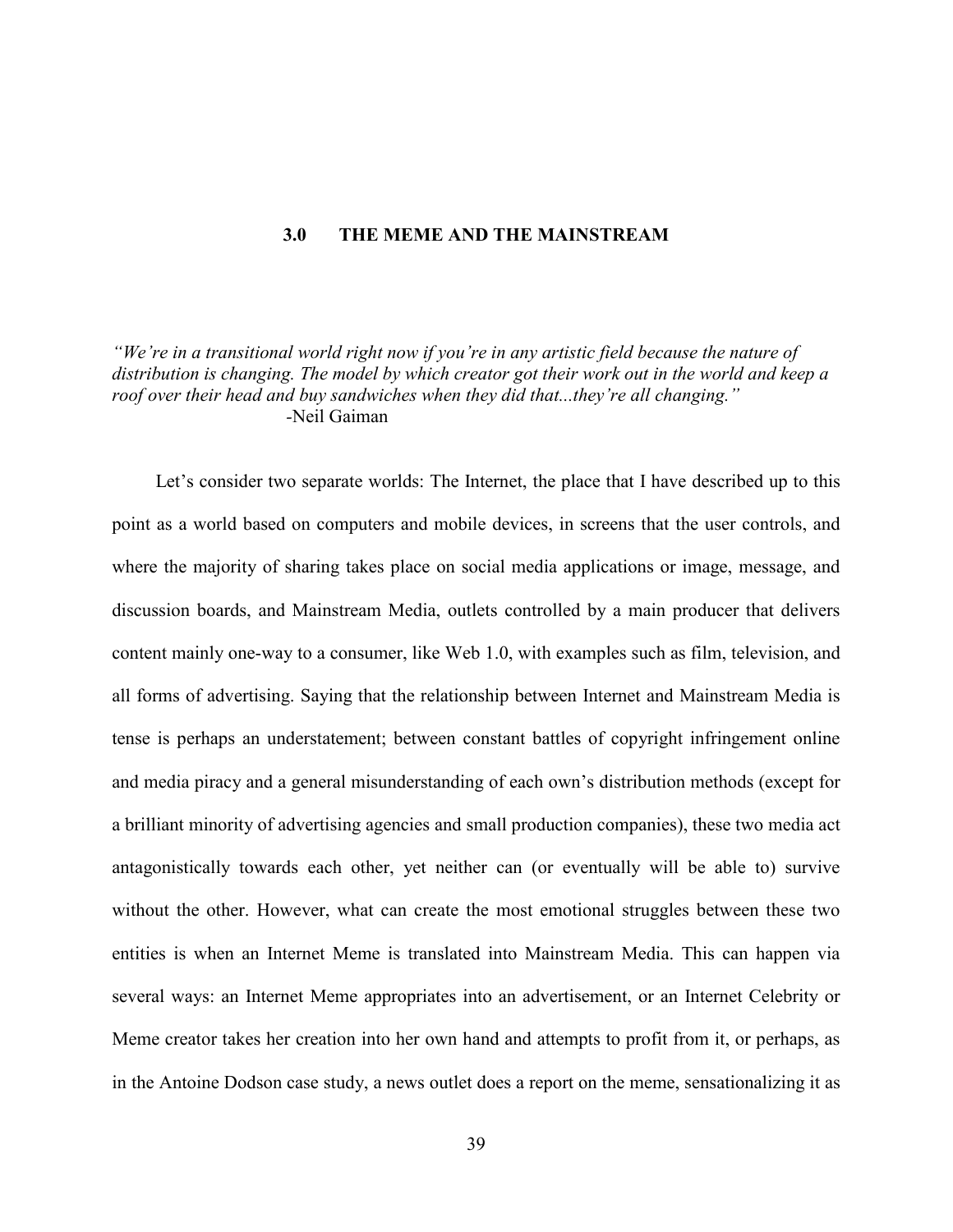"There's a new meme on the Internet" (Zittrain "Keynote"). There are many ways a meme can die besides someone's parents find out about it. Yet, since Internet Meme Culture depends so much on correctly using the meme to prove membership, misappropriation of a meme can be disastrous.

The main discussion of appropriation of Internet Memes mostly confines itself to advertisement with the logic of "popular is popular," regardless of whether it is online or not. Then, by usually compensating the Meme creator, the advertiser can use the character in a commercial. Examples of these include advertisements both by Vitamin Water and Samsung, compiling a group of memes and simply displaying them all at once, practically an overload exhibition of memes. The same idea applies when the popular band Weezer created a music video for their song "Pork and Beans" mainly of them parodying Internet Memes (and bringing some actual Internet Celebrities into the music video as well). Even more recently, the incredibly popular Advice Animal of Success Kid (Puts 5 dollars in pocket; Pulls out 10), along with being used in the Vitamin Water commercial has been featured on billboards in the UK for Virgin Media. The other route is through Internet celebrity.

One of the earliest viral video sensations, as discussed in my introduction, was Gary Brolsma and his Numa Numa ad. Finalizing Gary's "sell-out" was the creation of Numa Network, solidifying the Numa Numa brand with a website meant for funny videos created by Gary and his friends, selling merchandise (including a video on how to do the Numa dance) and a logo in the welcome banner, with a cartoon version of Gary in white undershirt in mid Numa dance. Many of these commercializations of Internet Memes end as failures, practically killing the meme. However, the few successes of Internet Meme influenced/appropriated advertising are notable because they go beyond the idea of popular is popular, understanding their audience and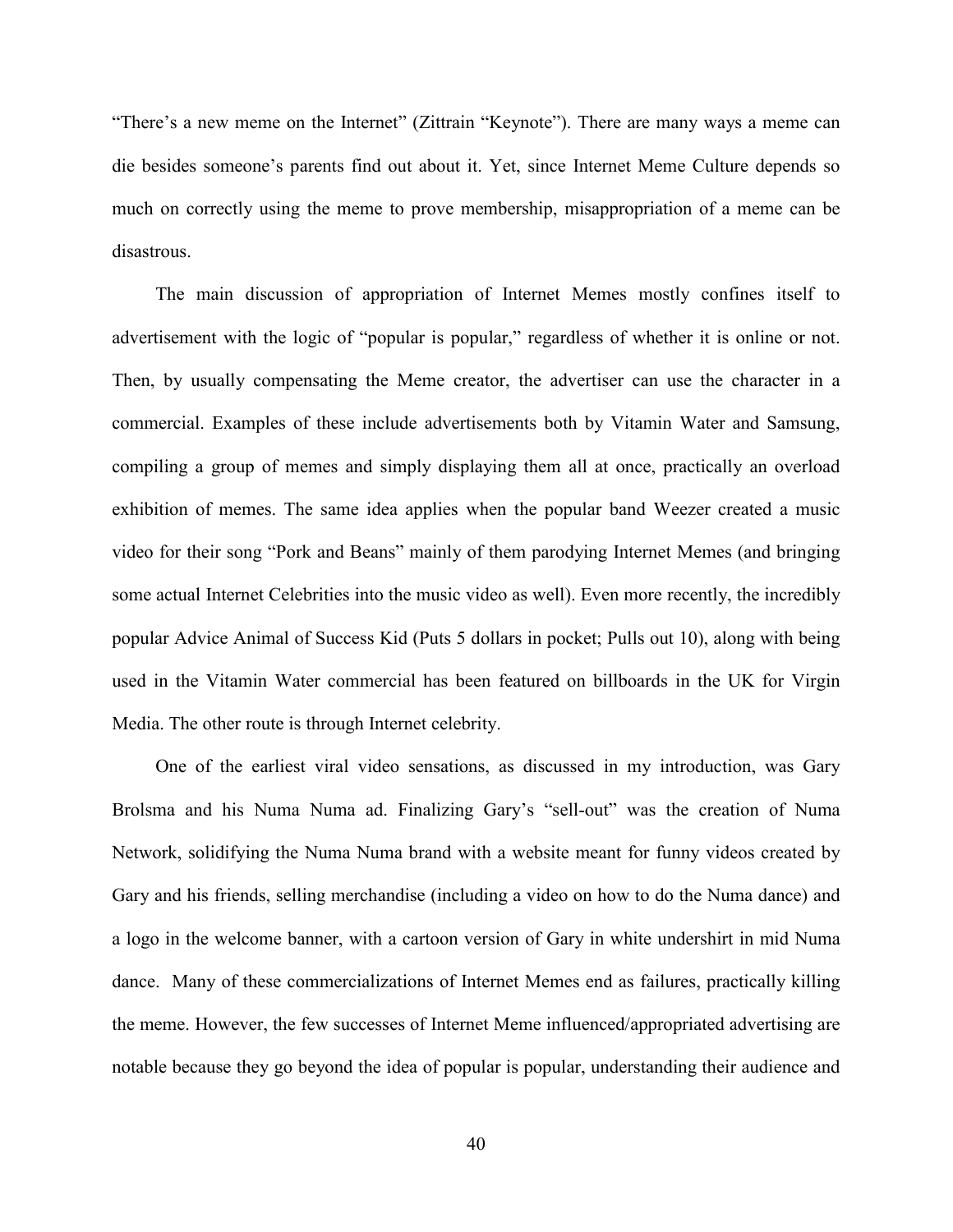their audience's core beliefs. So can there ever be a guide to create a perfect Internet Meme advertisement, or even better, an advertisement that becomes an Internet Meme? The answer is an obvious no. What will sound airy now will be explained later on, but, as with many cultural fashions, attempting to create an Internet Meme advertisement or sensation implies "trying too hard." Rarely is it in the actual creation that something is an Internet Meme, but only when the Internet itself appropriates the cultural material to create and spread memes. Henry Jenkins defines this as spreadability, which "refers to the potential — both technical and cultural — for audiences to share content for their own purposes, sometimes with the permission of rights holders, sometimes against their wishes" (Jenkins 12). While Participatory and Convergence Culture is key to Spreadable Media, spreadability also depends on being aware of the community that you are putting your product, or advertisement into. Being aware of Internet Meme Culture is one of the surest ways to stay relevant, and not turn into that parent who laments finding out what Socially Awkward Penguin is.

Yet, in dealing with this culture, users' values evolve from ironic mocking and parody, to truly authentic love of nostalgia and retroculture. To discuss an excellent partner vehicle for the meme, which in itself can be considered its own type of meme, is the GIF or Graphics Interchange Format, a file made of a brief looped animation. A popular Tumblr blog, #whatshouldwecallme, uses GIFs from television or film to represent either an emotion or feeling. Its static image quality remains due to the choppiness of the image, although lately with the upgrade of Tumblr restrictions on file size, GIFs have increased in complexity. The content, structure, and popularity of GIFs are dependent on the technical limitations: perhaps the last push of the GIF will be their inclusion on Facebook (right now, GIFs are not allowed on the site). Originally noted for their basic animation abilities, such as a frog hopping every several seconds,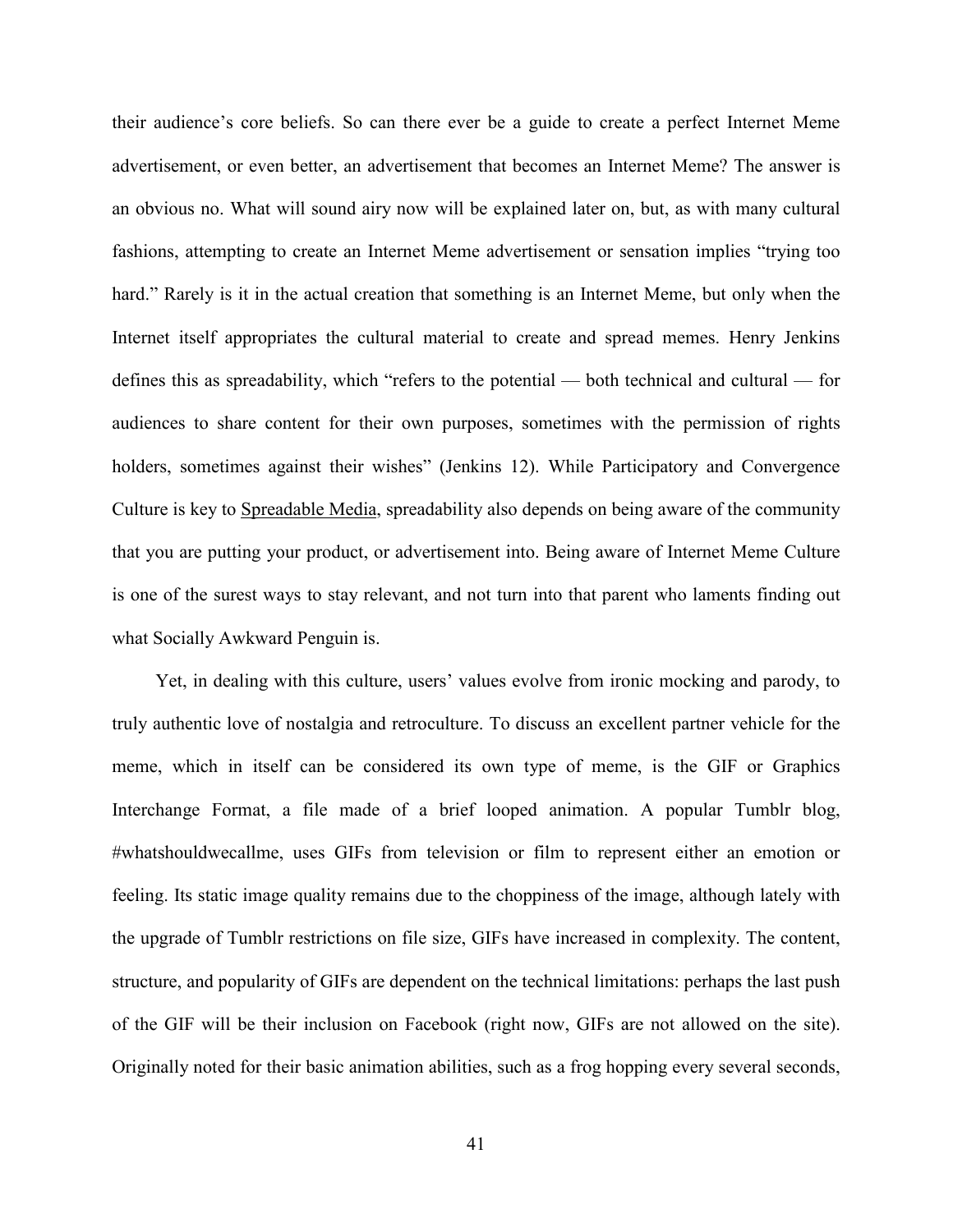according to meme artist Olia Lialina, after the GIF moved through a strangely spectacle based transition of the addition of glittering to animations, the recent trend of GIFs has been based on subtle movements (Lialina, "The GIFs that Keep on GIFing"). Take for example the GIF blog If We Don't, Remember Me [\(http://iwdrm.tumblr.com/\)](http://iwdrm.tumblr.com/), a Tumblr that takes extremely brief moments from film and turns them into art GIFs. Examples range from the main protagonist of Oldboy smiling after beating up an entire hallway of goons with a hammer, to a lead character of The Royal Tenenbaums taking a photograph while the curtains behind him blow in the wind.

There are several parts of the GIF that are interesting in terms of memes: in its repetition it creates a jarring mise-en-abyme, where we see the film in two minutes, similar to the films of Martin Arnold and Bruce Connor's A Report. Users that are familiar with the film experience different feelings and interpretations, as will be discussed, but regardless of familiarity, as the GIF takes its place perfectly between video and photography, we watch it looped over and over and recognize not only the patterns but pick out every difference, (e.g. the camera shutter or the blowing curtain). In another IWDRM GIF, from The Conversation, we watch the main character's hands move slightly in the shadows for several seconds, expecting some sort of movement, until he picks his head up, noticing something. Then repeat. The visual stimuli is limited and manageable. The movement is what captures our attention, and then going back and looking in detail keeps our attention. The GIF lies nicely in between the quickly digestible photograph and the sometimes too much information video. However, what becomes important in appropriation of the meme related to The Royal Tenenbaums GIF is the levels of understanding. Does someone who has seen the film read the GIF of the character taking a picture differently than someone who hasn't?

Internet Memes are limited in their level of understanding, as its culture requires an

42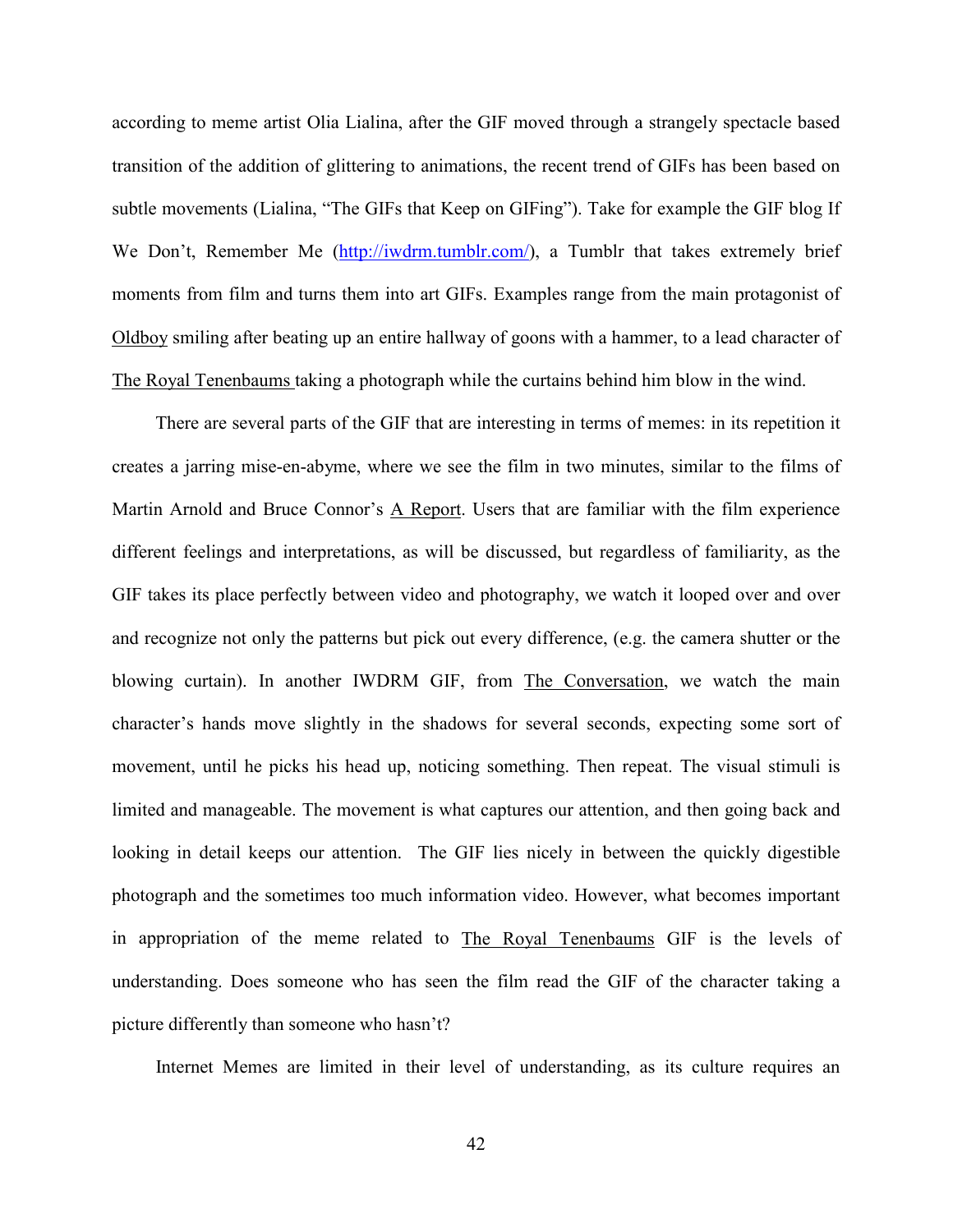extensive knowledge of the popular and retroculture discussed above, or at the least, an advanced researching skill that would allow immediate looking up of the reference. Although, many times, this is not even enough. Take for example a GIF commonly used on 4chan and other imageboards to represent applause at a comment, sometimes sarcastically or authentically depending on the context of the conversation. Can the image be deciphered alone in conversation?

Someone posts a GIF of the film character Citizen Kane repeatedly clapping (http://media.tumblr.com/tumblr\_m56jzneq7v1qc480z.gif). The looped image is of an older man, without a smile, in hard shadows, clapping. The meaning of this GIF changes depending on your levels of understanding:

Level 1: This is a man applauding.

Level 2: This is from a movie.

Level 3: This is from the movie Citizen Kane.

Level 4: This is the character Citizen Kane.

Level 5: This is from the scene where Citizen Kane is clapping when no one else is clapping in the theater. It is pathetic.

The differences between levels one and five can change the entire meaning of the image. However, this could be said about any sort of media that is referential, in that if you are unfamiliar with the source material, the meaning will be lost. This idea becomes even more important as advertising and mainstream media appropriate Internet Memes, and what understanding is lost in the translation.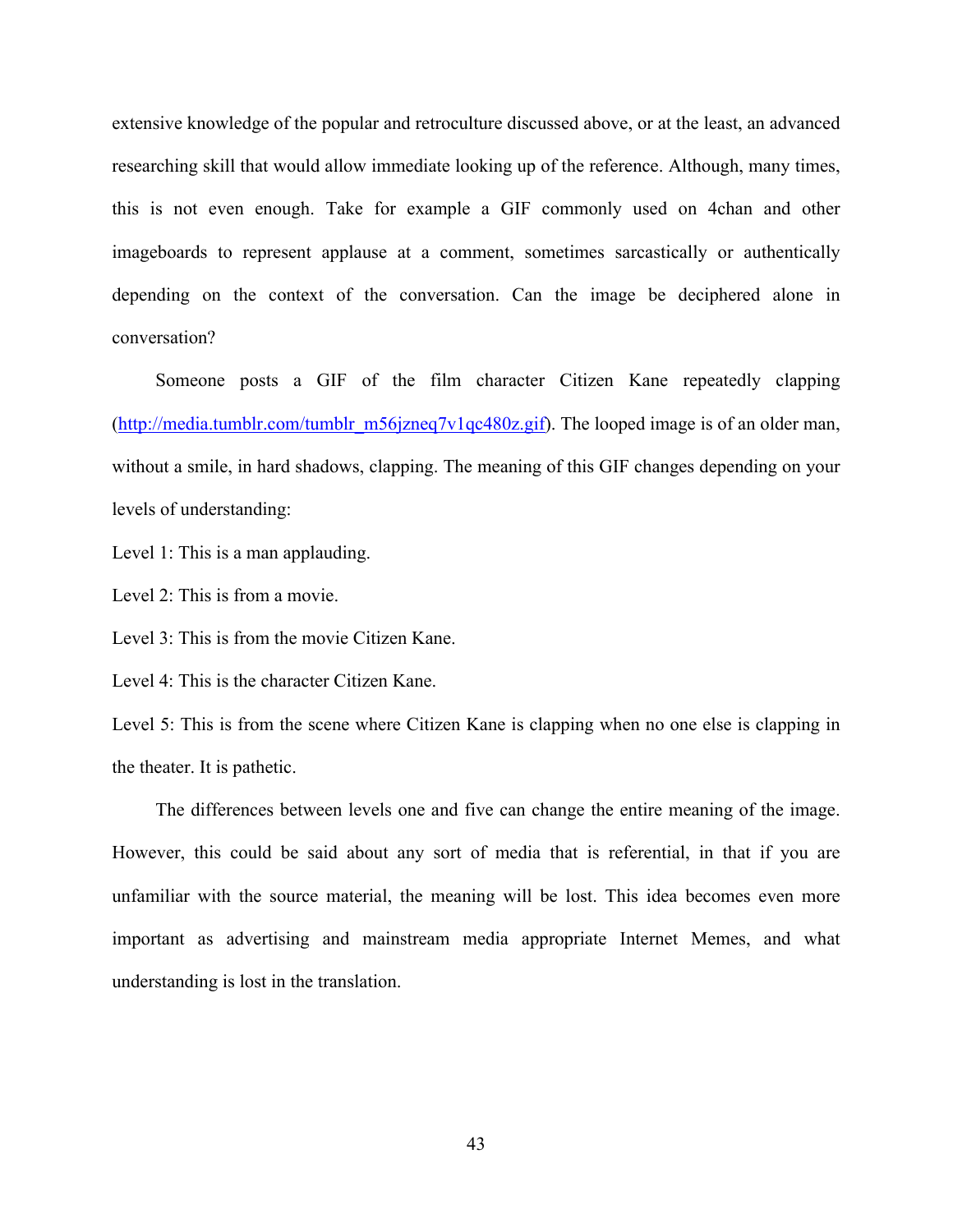### **3.1 INTERNET MEMES AND ADVERTISING**

As more advertising firms tread onto online territory they tend to look into areas of social media research, creating for consumers Facebook pages to like or Twitter pages to follow. However, some choose to use Internet Memes as their model, mainly because of their immense popularity online. Even though I will dissuade against using the term viral, many firms see the Internet as a place for advertisements to go as viral as Internet Memes, to be shared rapidly and infect the minds of users. The work on online advertising is vast and comprehensive, but for the sake of Internet Memes, let us say that there are two main ways advertising relates to Internet Meme Culture: by either appropriating a meme from the memesphere and using it in advertisements in other media other than the Internet (such as film, television, print), or by creating new Internet Memes to spread throughout the Internet in a "viral fashion."

Internet Memes, the inclusive joke that they act as, can harm a company if appropriated incorrectly. The misuse of a meme is a joke, showing that they are not a part of meme culture, and ruins the credibility of the user. Additionally, the mechanics of how viral media work mean that while there are several methods and techniques that can be utilized in content creation that may harbor or help maintain a viral sensation, there is nothing that can be done to directly create viral media (Jenkins).

I would like to look at several case studies from the advertising world. For the first, appropriation of Internet Memes, we look at a recent Vitamin Water advertisement that features about thirteen Internet Memes as they follow one man in his purchase to get Vitamin Water, ending with the tagline "prepare for anything."

Bloomberg Business Week paints a perfect picture of the 30 second ad:

"A scruffy, twentysomething man in a cardigan walks down the street, trailed by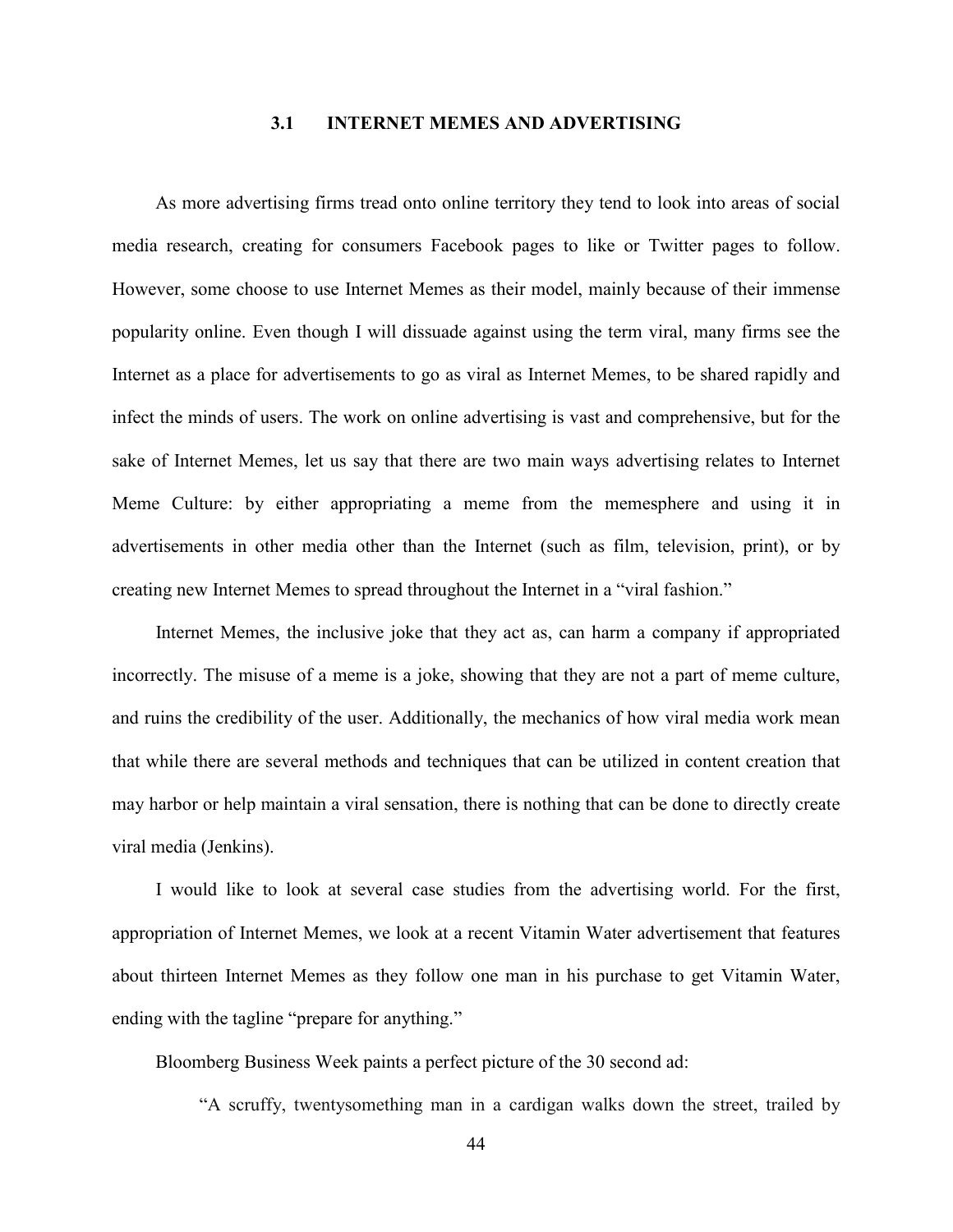Sergio Flores, aka Sexy Sax Man, belting out a grinding tune. Cardigan guy passes someone "planking" atop a fire hydrant, someone else doing "the worm" along the sidewalk, and cats with limes on their heads, before Flores gets plowed over by an antelope, and our hero rides off on the beast through a crowd of dancing prisoners in orange jumpsuits into a sunset of animated, Pop-Tart cats making double rainbows in the sky." (Sax, "The Growing Power of the Meme")

Vitamin Water is not the first brand to use Internet Memes. Samsung displayed a collective of memes in an ad for its cell phone, and Internet celebrities like Gary "Numa Numa" Brolsma and Double Rainbow Guy have leased out their micro-celebrity image to companies, mainly parodying their original videos. The Vitamin Water ad is slightly different in terms of context, though, since Samsung's advertisement had Internet Memes coming out of a cellphone. There was at least a link connecting back to the meme's backyard: technology, the memes living in a cellphone. Additionally, this was an advertisement that played before movies, instructing people to turn off their cell phones before the show and keep the meme characters inside the phone. Vitamin Water uses its memes without any mentioning of the Internet. In fact, out of context, while these memes may look funny even if you do not know what they are, Vitamin Water and the firm that produced the ad have distanced themselves from the content in terms of "Levels of Understanding," creating an enormous gap in viewer understanding. Unless the viewer is a dedicated member of Internet Meme Culture, then these images simply remain silly images, with little cultural value. But the most important question remains, does the ad work? Will people remember Vitamin Water? Perhaps, but as the appropriation of memes continues, there is a much higher risk for mistrust or misappropriation. Relying on the idea of popular is popular, rather than creating their own remix and becoming part of Internet Meme Culture is not sustainable.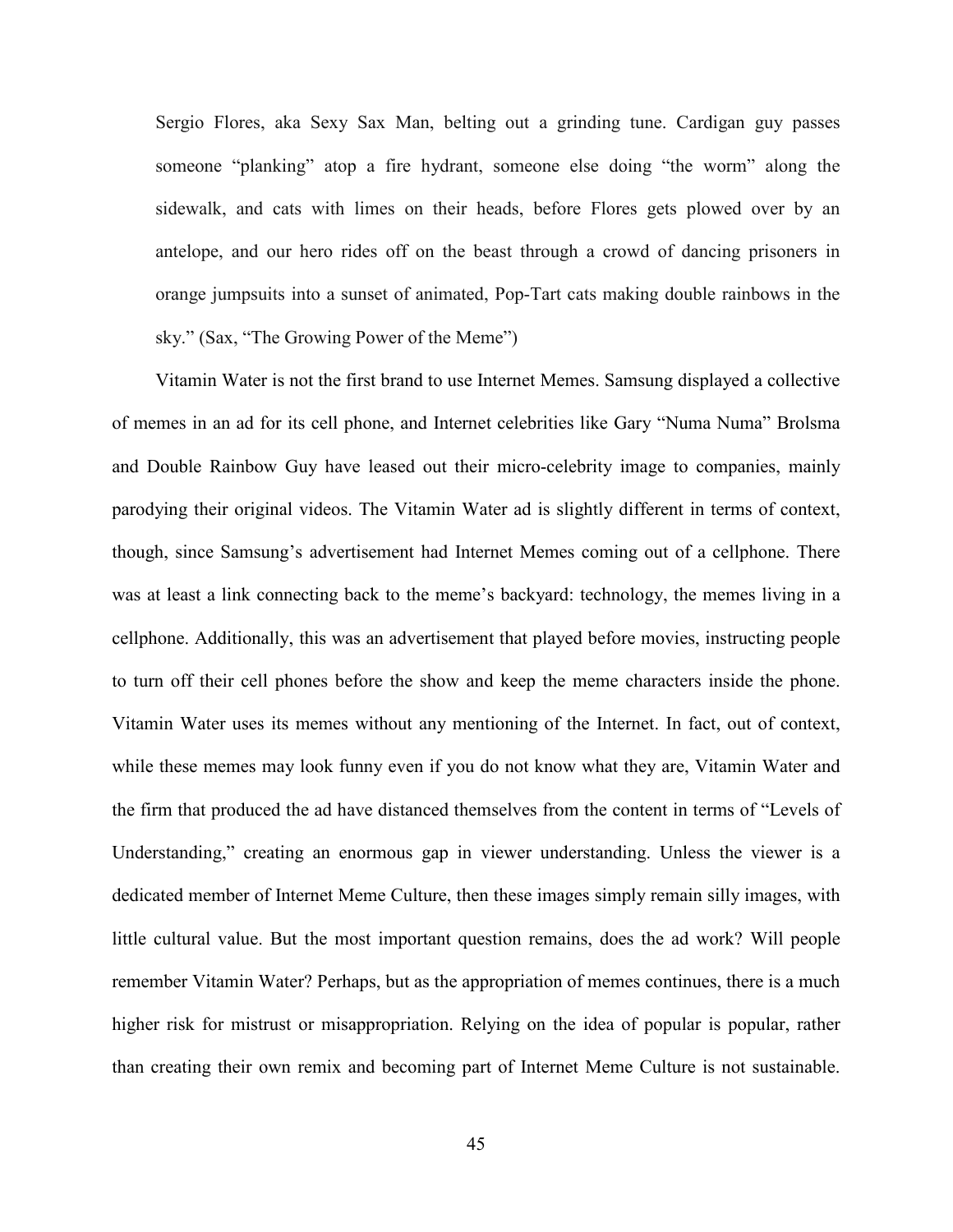Using memes for a firm or company's own benefits, which unfortunately, goes against a major staple of Internet Meme Culture.

Perhaps a more successful appropriation of an Internet Meme to advertising would be of the *Futurama* memes, based off the 2000s animated television sitcom. For the seventh season, Comedy Central used many of the memes in their advertising campaign, creating their own imitations and airing them on TV. The memes, while promoting the seventh season, used the template correctly and were generally well received with little criticisms. In its appropriation, *Futurama* had two successful points: first, the body creating the meme is that of the meme itself. As the meme originated from *Futurama* as its source material, and developed and evolved throughout the Internet, it is easier for *Futurama* to create their memes deriving from their own source material. Second, even though *Futurama* is a more important popular cultural object in Internet Meme Culture, they are catering to their target demographic by joining the meme community, even getting quite reflexive in one spot (Need a promo? Why not Zoidberg!). It is easier for *Futurama* to embrace Internet Meme Culture since they are members and a popular reference made in online forums, but is able to hide the fact that they are using the meme for their own interests by appropriating its meaning correctly and being the original creator of the content that wasn't expected to be a meme. This is different than say Gary Brolsma using his own meme for profit, since the original content was accidentally made famous, without work. *Futurama* was a part of television culture, created specifically for an audience with hard work behind it (Caldwell, "Futurama Fry...")(Carp, "Comedy Central...").

The majority of advertising firm created memes have been failures, but is this anything extraordinary to expect considering the extremely high failure rate that comes with meme creation? Yet, perhaps in the process that some firms use memes, advertisement Internet Memes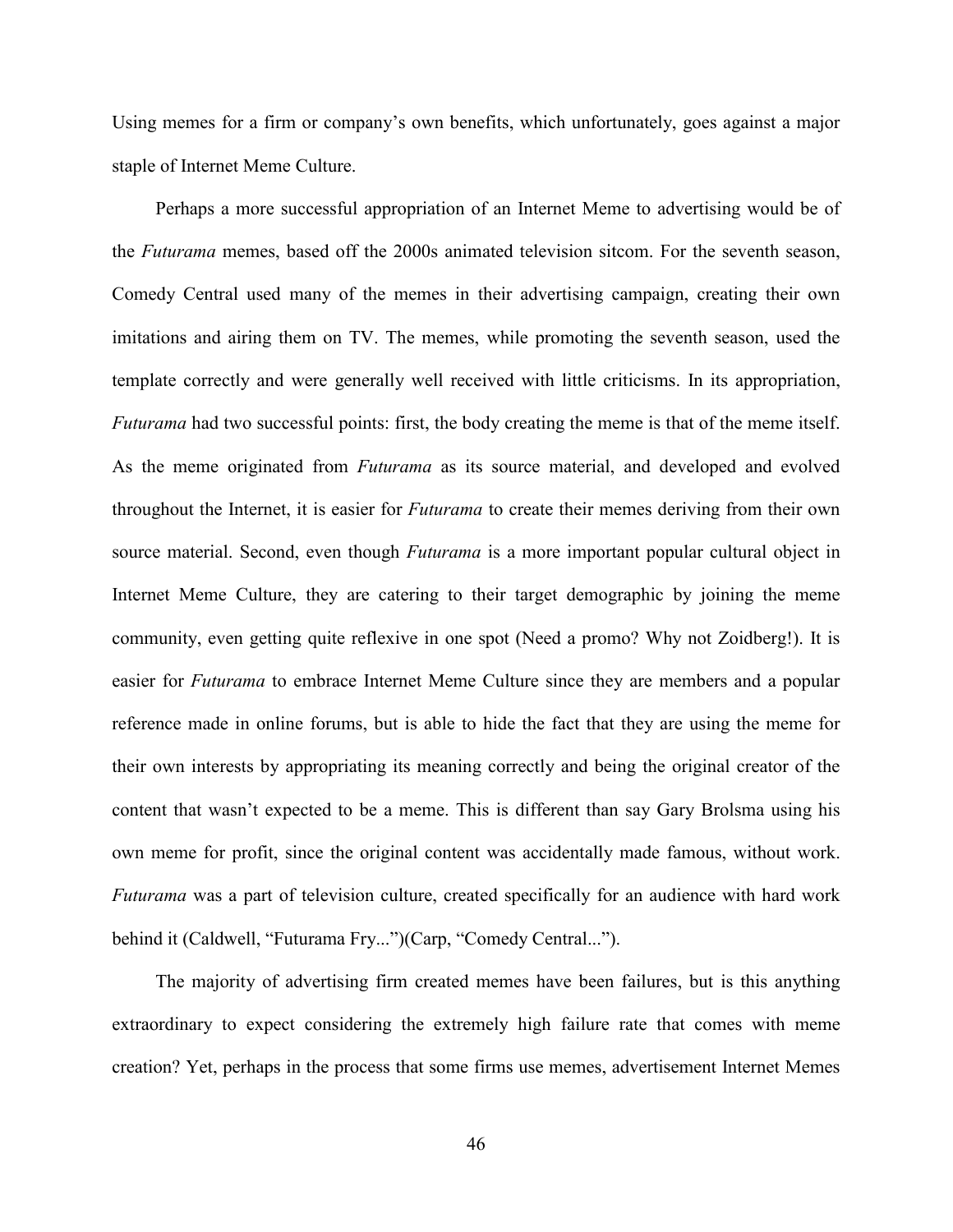are just not created with the intention of serving an economical or specific message-based purpose. Internet Memes are made in a fun quick spirit, with the hope of perhaps getting popular one day, but is made even more difficult by the anonymous nature of the image boards of their creation. So when a company creates a meme, uses existing advertising outlets to advertise the meme (banner ads, paid for posts on websites like Twitter, Buzzfeed, Reddit), and then expects you to spread it, the motives are too obvious. Take for example McDonalds, who had already attempted an online social media campaign with a failed #McDStories hashtag on Twitter, searching for people sharing happy nostalgic McDonald's memories and instead received a negative, sarcastic response of tweets like "#McDStories never get old, kinda like a box of McDonald's 10 piece Chicken McNuggests left in the sun for a week." They tried again to emulate a type of meme (called Photo Fads by KnowYourMeme) where people put their bodies into funny positions in random locations and take a picture with their cellphone, like planking or owling. McDonalds, for its annual March Shamrock Shake promotion, asks us in a paid for BuzzFeed post "Have you tried #Shamrocking yet?"

Shamrocking consisted of people standing in a pose, holding an iconic green Shamrock Shake, while emulating a sort of Irish jig, which actually appeared more like the Captain Morgan pose. Besides the forced nature of the meme (there is a hashtag symbol right in the paid for post's headline), the meme is awkward, many of the sample participants appearing uncomfortable or at least very staged. Perhaps what holds #Shamrocking back though is the inevitable corporate and marketed vibe that comes with an enormous company like McDonalds (McDonalds. "Have You Tried #Shamrocking Yet?")(Nudd. "McDonalds Fabricates..."). The meme is not the brainchild of one clever poster, as many are, but a careful process of selection and analysis, using market statistics, by a large group of paid individuals. But uncomfortable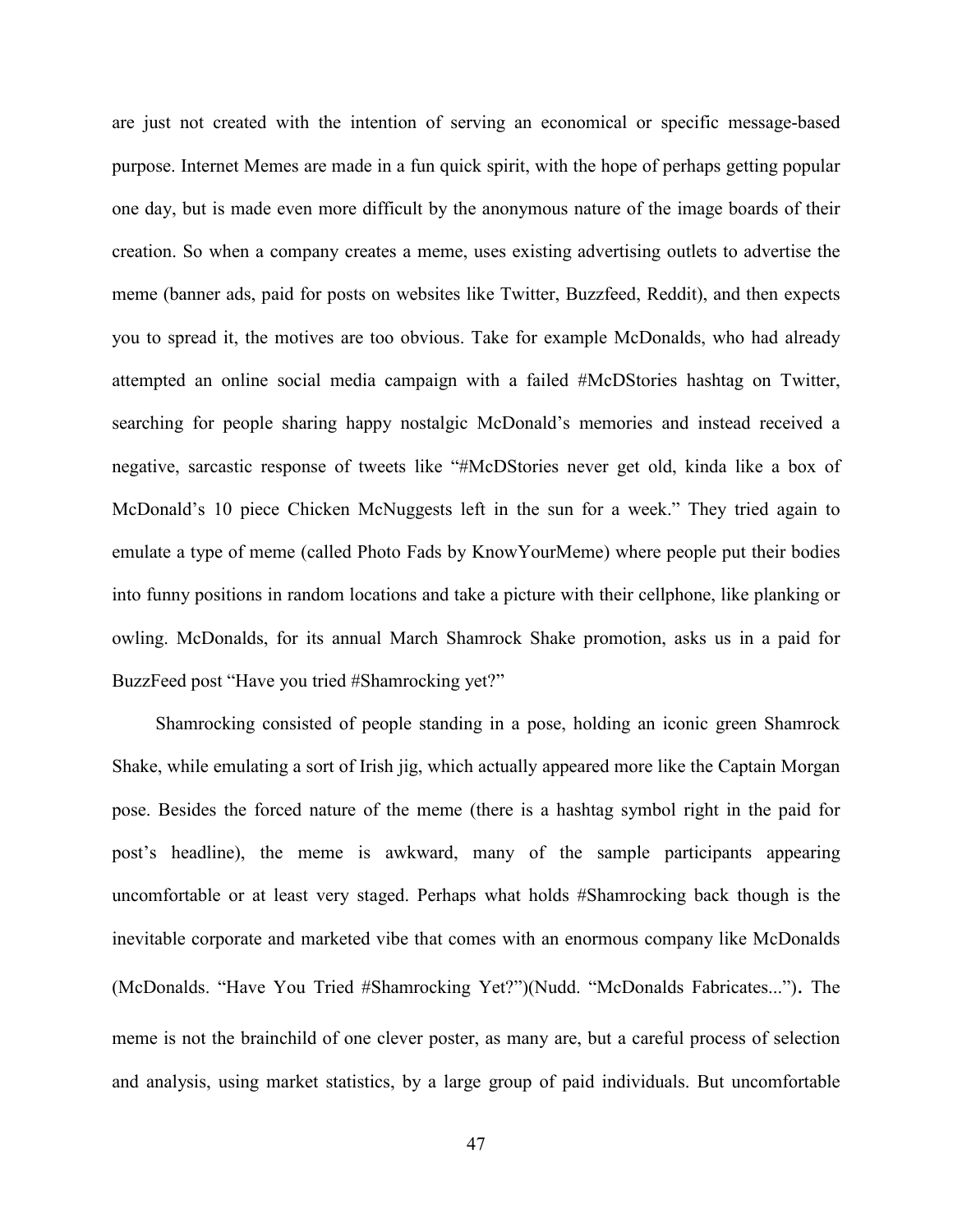meme participation is not only the fault of major corporations; an online comic site that is usually featured highly on Reddit.com called The Oatmeal attempted a similar strategy. The comic's creator made a comic called My Daily Life, that ended in a panel emulating an Advice Animal. He then held a contest to see who could make the best MDL meme. As in the words of Professor Zittrain, "the response was anemic. People don't like being prompted. It seems that they're trying too hard, there's something inauthentic about it" (Zittrain. "Keynote").

What perhaps can be considered one of the best examples of online advertising in general would be Old Spice Guy, created by Portland advertising firm Wieden + Kennedy. In a recent article from **BusinessWeek**, the global director for interactive strategies, Renny Gleeson, said, "There's a difference between ripping off and riffing off" (Sax. "The Growing Power of the Meme"). This philosophy applies to all the wrongs discussed above. Not only can you rip off the meme by directly copying it from the Internet, but you can rip off the consumer by producing forced, inauthentic content. However, Old Spice Guy not only started a meme, but then maintained its own status online in the memesphere.

In  $W + K$ 's "The Man Your Man Could Smell Like," a fast, cool talking former football wide receiver Issah Mustafa (although his sport past is not noted) talks seductively to the ladies about how her man could smell like him, as the background rapidly changes setting, ending with him on a horse, saying "I'm on a horse." The commercial itself is fast, absurd, and encompasses many of the qualities of Internet Meme Culture. The spot aired on TV and YouTube for the Super Bowl in 2010, perhaps the best possible time a commercial could premiere. Then, five months later, Old Spice Guy's character appeared on Twitter, Facebook, and many other social media platforms, requesting that people send in their questions. Old Spice Guy (Issah Mustafa, in the bathroom set and costume from the original commercial) responded to 186 user questions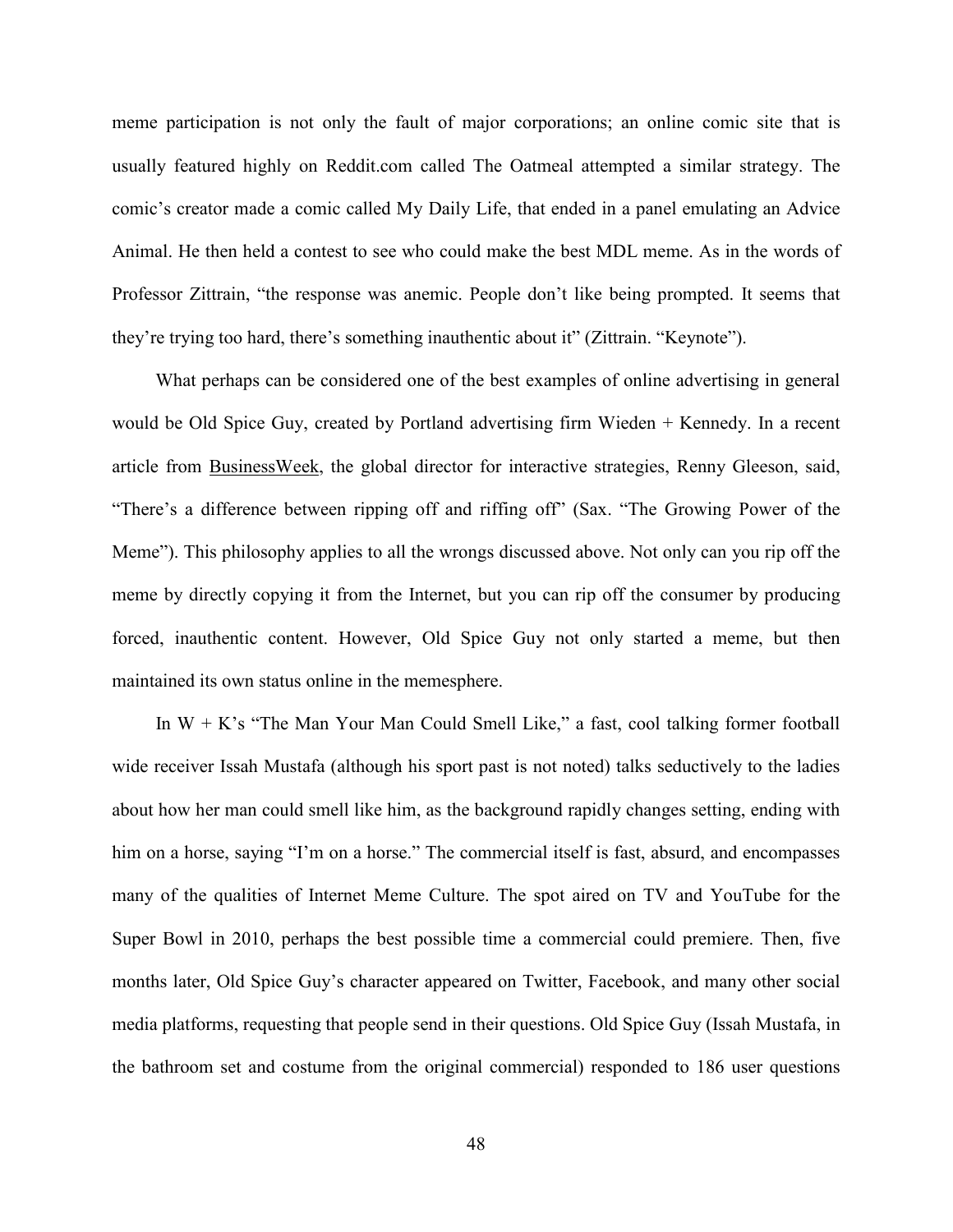each with a 30 second YouTube video. He responded to comments from celebrities and regular users alike. However, what may have been most brilliant, was OSG's response to Anonymous, the political group that was slowly growing from 4chan, spiteful of appropriation of Internet Memes since many came straight from 4chan's boards (Stryker 199).

The brilliance of this response was that during the video, Mustafa holds up various random objects, such as a cake, a fish, a magnifying glass, all references to inside jokes on 4chan.  $W + K$ was not just appropriating Internet Meme Culture, they were trying to become a part of it (Stryker 200). Old Spice Guy evolved into a character of Internet Meme Culture, countless remixes and mashups were created using Mustafa's character, while Old Spice reaped the benefits: nearly 24 million people saw the YouTube *responses* alone. And while the specific body-wash in the commercial has sales decrease 7% (Robertson, "Alas, The Old Spice Guy..."), overall sales of Old Spice increased 107% (Axon, "Old Spice Sales Double"). What Old Spice may have been attempting was to redefine its brand, a brand reserved for fathers and grandpas now actively caters to a younger audience by appropriating their culture. Could this strategy work for all companies? Not exactly, it depends on many variables, especially what it is you are exactly trying to sell. While Old Spice had elderly connotations, it is a body wash and shower product. There's nothing that excludes this product from the youth market. Yet, W+K's marketing department bridged the gap between target audience and brand, they improved the relationship between the two.

However, if a relationship between Internet Meme Culture and mainstream media intends on evolving, it will depend on the respect and understanding of media ownership from both cultures. The cultural content, which I try to define in earlier sections, is not anything revolutionary. Perhaps a combination of all three major components, parody, retroculture/remix,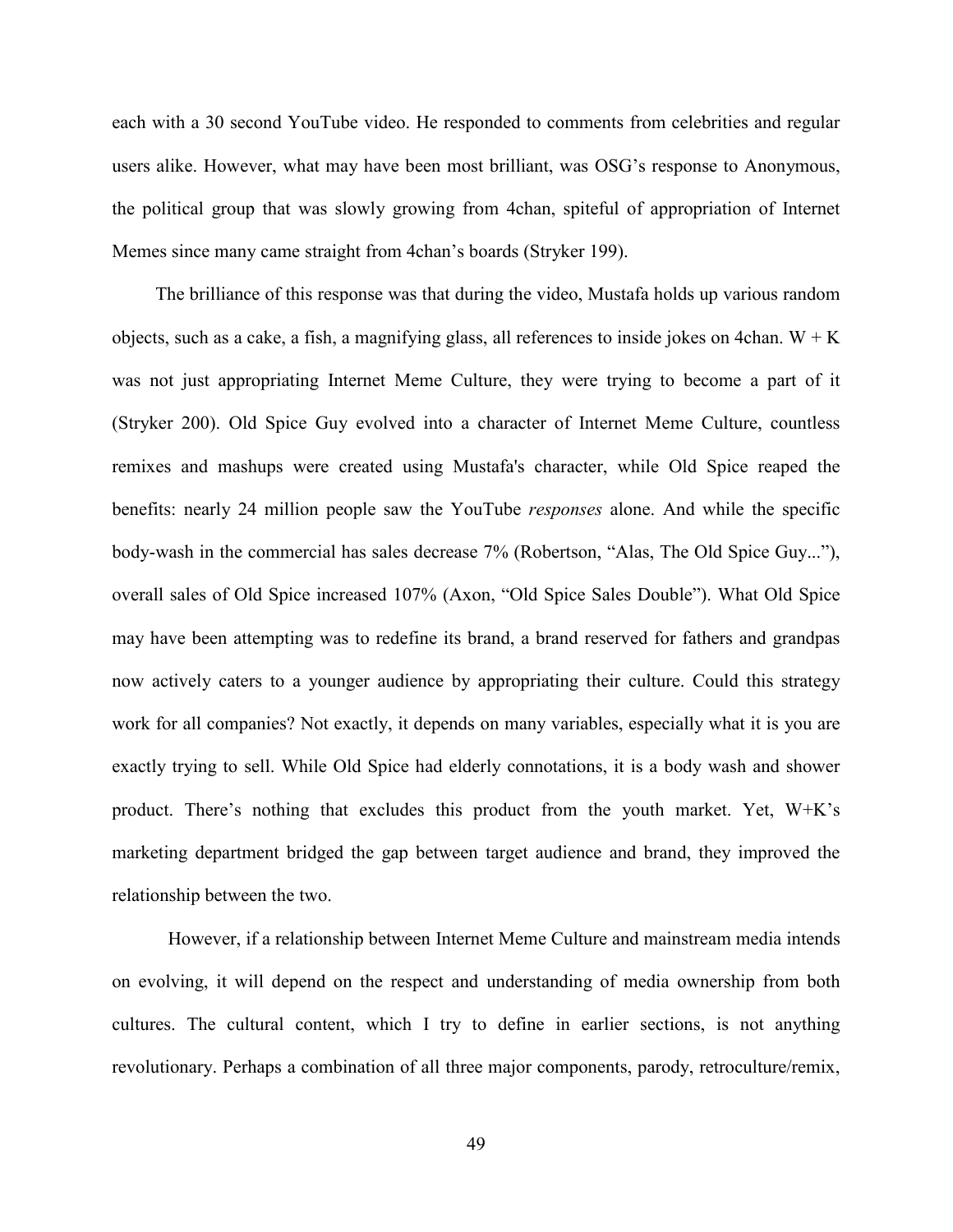and absurdism are a unique combination in terms of this newest phase of cultural, but each one individually has been around for quite some time. It is then, as always with Old Media and New Media, the clashing of the changes that sets them apart. Before getting deeper into the difference between what I shall call, for television, film, and non-Internet advertising, Old Media, and all sole web based programming, New Media, I would like to explain one more case study.

# **3.2 SNAKES ON A PLANE**

When it comes to Hollywood, rarely do Internet Memes and Internet Meme Culture play a larger role in blockbuster films than as advertising devices, with the hope that certain characters or tropes in the film may in themselves become memes, or that the content of the film may be close enough to Internet Meme Culture that the demographic of Internet users might also be convinced to go to the movies rather than download it more comfortably on your computer. One of the most direct examples of film and memes clashing would be the Hitler Reacts meme, where a scene from the German film, Downfall, about the last days of Adolph Hitler, is parodied over and over again with different subtitles during an especially tense scene. The subtitles have commented on everything from Xbox Live accounts, football games, and even the creation of memes in a truly meta-meme. However, the film's company, invested in the matter of copyright infringement, attempted to request that YouTube and other online video providers remove the Downfall videos immediately. Of course, while many of the original spoofs were taken down, this could not stop more from being made and uploaded to the countless different Internet video providers online (Rohrer, "The Rise, Rise...").

Yet, a film that came closest to Internet Meme Culture in 2006, in which what many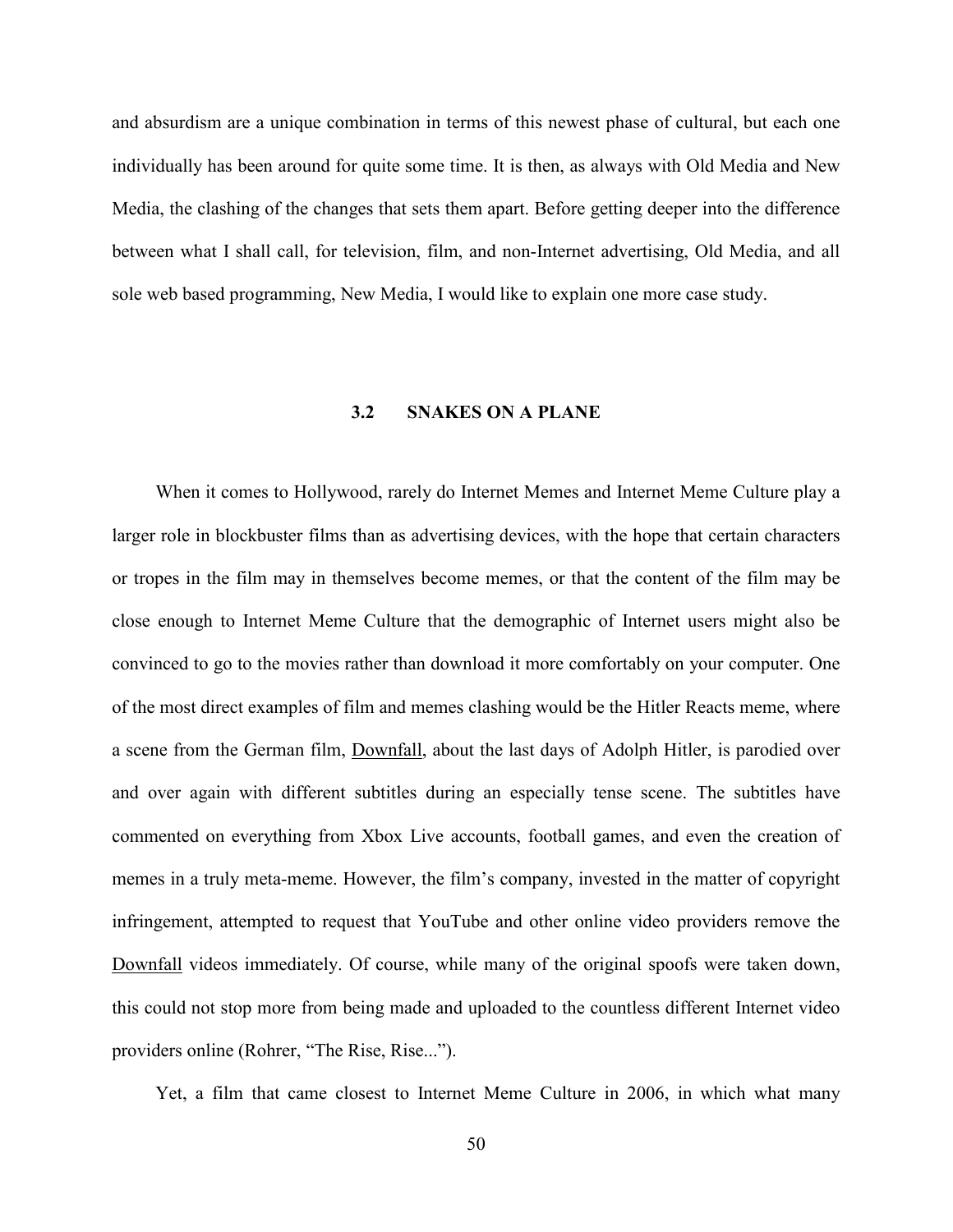journalists consider one of the best online marketing campaigns for a movie before viral marketing giants like The Dark Knight came along, was Snakes on a Plane. The premise seemed solid enough: while transporting a witness willing to testify against drug dealers, an assassination attempt is made by releasing hundreds of snakes on the transport plane in an effort to poison the witness with snake venom. The premise alone includes various aspects of aforementioned Internet Meme Culture — I point to the absurdism and the silliness (even though the film started as a dramatic screenplay). The film was originally titled Venom, then codenamed Snakes on a Plane, then Pacific Air Flight 121, and then officially back to Snakes on a Plane after lead actor Samuel L. Jackson demanded the title back, since it was the main reason he joined the film in the first place.("'Snakes on a Plane' - The Cult"). Already buzzing online, considering Mr. Jackson's notoriety as an a figure of cult and popular culture, screenwriter Josh Friedman then posted about the movie after being hired to work on it, imagining Jackson saying lines along the vein of "There are motherfucking snakes on this motherfucking plane" (Friedman. "Snakes on a Motherfucking Plane"). Video remixes of Snakes on a Plane were popping up everywhere, including some like Cats on a Plane, Snakes Who Missed the Plane, All Your Snakes Are Belong To Us (a play on the Internet Meme "All Your Base Are Belong to Us), Steaks on a Train, and Badgers on a Plane (a parody of the online viral video "Badger Badger Badger") ("Snakes on a Plane"). Snakes on a Plane had officially become an Internet Meme, if not already a meta-meme commenting on other memes as well, the template being X(an animal) on a Y(a transportation device).

The production team, who had finished shooting the film, added an additional five days of re-shoots to take advantage of this Internet hype, including a modified version of Friedman's line: "Get these motherfucking snakes off this motherfucking plane." Even at the time of the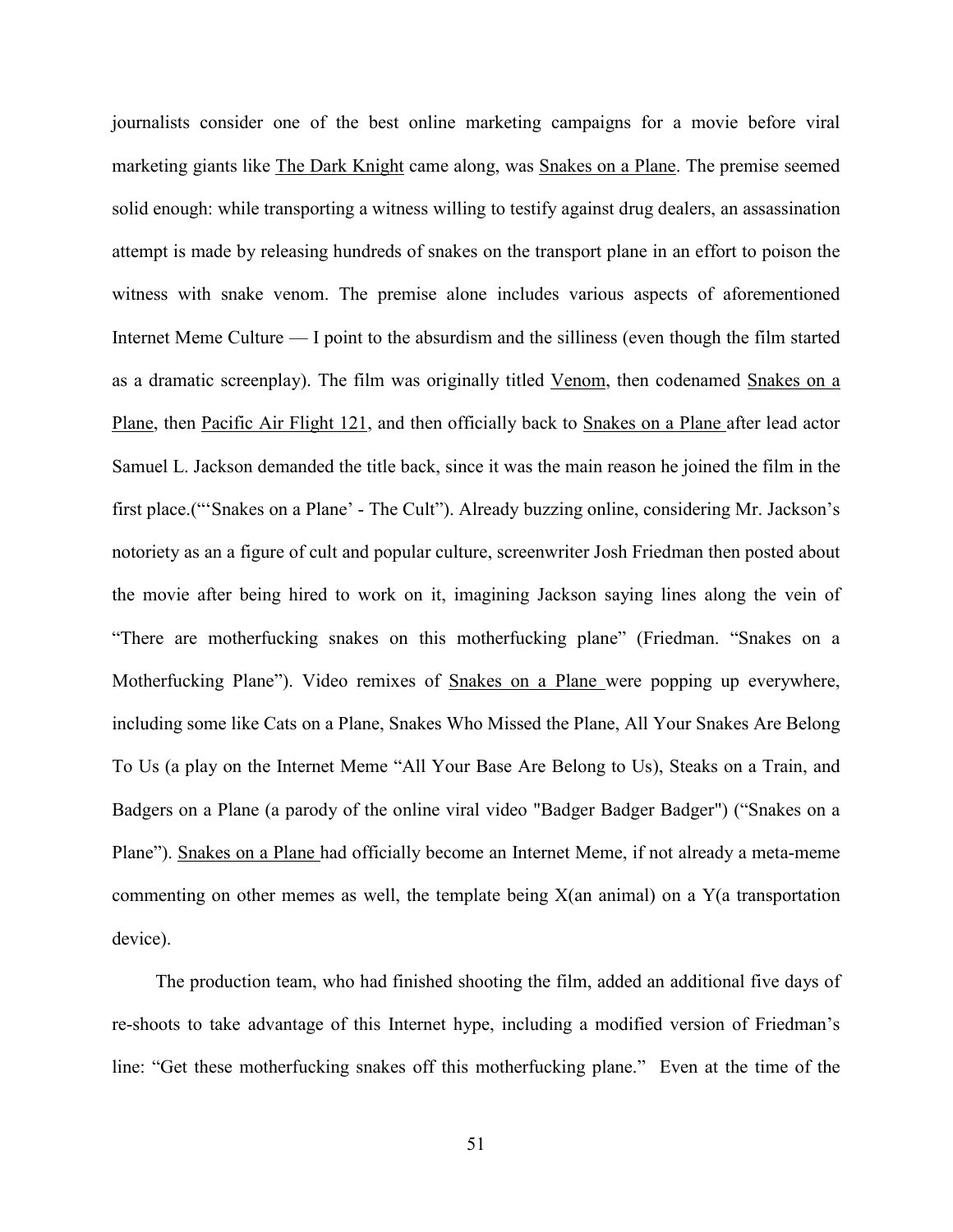release, the marketing team still tried to play on the meme, cleverly releasing a program that would call people in the voice of Samuel L. Jackson and leave voice messages with dialogue in the same style of the film. However, with its release, Snakes on a Plane performed lackluster critically and at the box office, grossing over 30 million dollars, but considered at large to be overhyped ("Snakes on a Plane (2006)"). BoxOfficeMojo claimed that, "The title said it all, and the movie itself was an afterthought. Months of media and Internet coverage over the bluntly descriptive yet ridiculous name, Snakes on a Plane, turned out to be nothing but hype, and the picture remained what it always was: an average horror genre picture for August" (Gray. "'Snakes' All Hiss and No Bite"). Let's take a look at the relationship between the film and Internet Meme Culture played a role in this response, since Snakes on a Plane perhaps did most of what I preached this entire section: created original content, working with Internet Meme Culture and Participatory Culture and playing along, becoming a part of Internet Meme Culture.

At the end of the film, Snakes on a Plane is a fun concept. The title alone inspires hilarious scenarios, and there is no disregard saying that a shorter version may have worked. But to extend the Internet Meme-like joke to 105 minutes may have been overdoing it. However, while the film may have failed, the Internet Meme was a success. As always, advertising can overhype a product, but film and television content should not cater to Internet Meme Culture. While in marketing, distribution, and in most creations, becoming a part of Internet Meme Culture is essential to reaching the right demographics, the content creators are and always will be the content creators. They will never be 100% participants of Internet Meme Culture because the Internet is looking at film alongside television, newspapers, and other mass media to produce the content that the Internet can then have fun with. Regardless of the success of 50 Shades of Grey, fan fiction will rarely become cultural successes except to that small audience. It will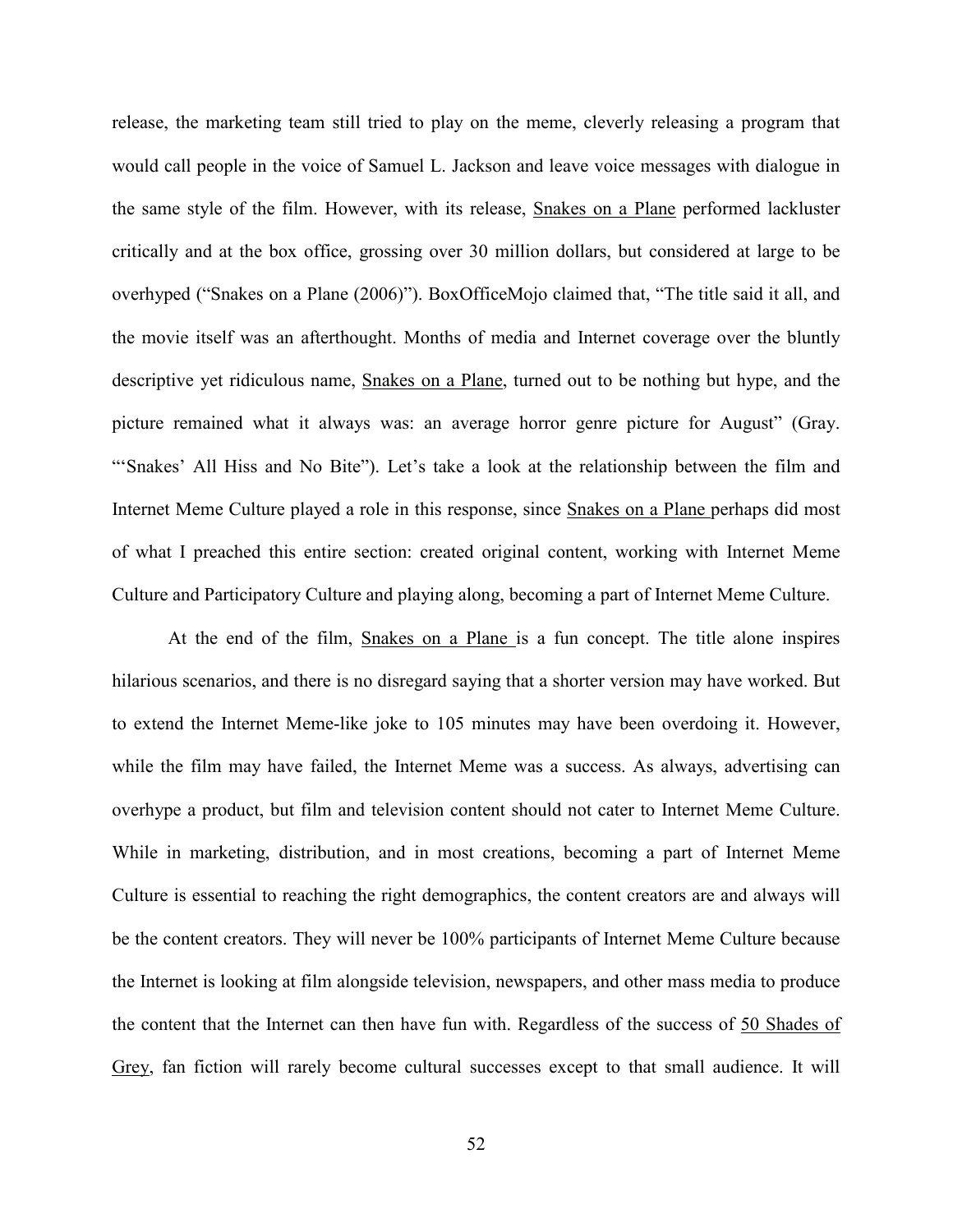always be up to the content creators to create substantial pieces of media that adhere to the laws of their medium. These content creators should not work on something perhaps becoming a meme, but create good material that can be parodied online. Then it is the relationship that the content creators hold with participatory culture that truly defines their utilization of Internet Meme Culture. No one will watch a television show simply because they created an Advice Animal about it. It takes followers to watch and pay attention to the media and then create media, because meme culture relies on fans that require good content.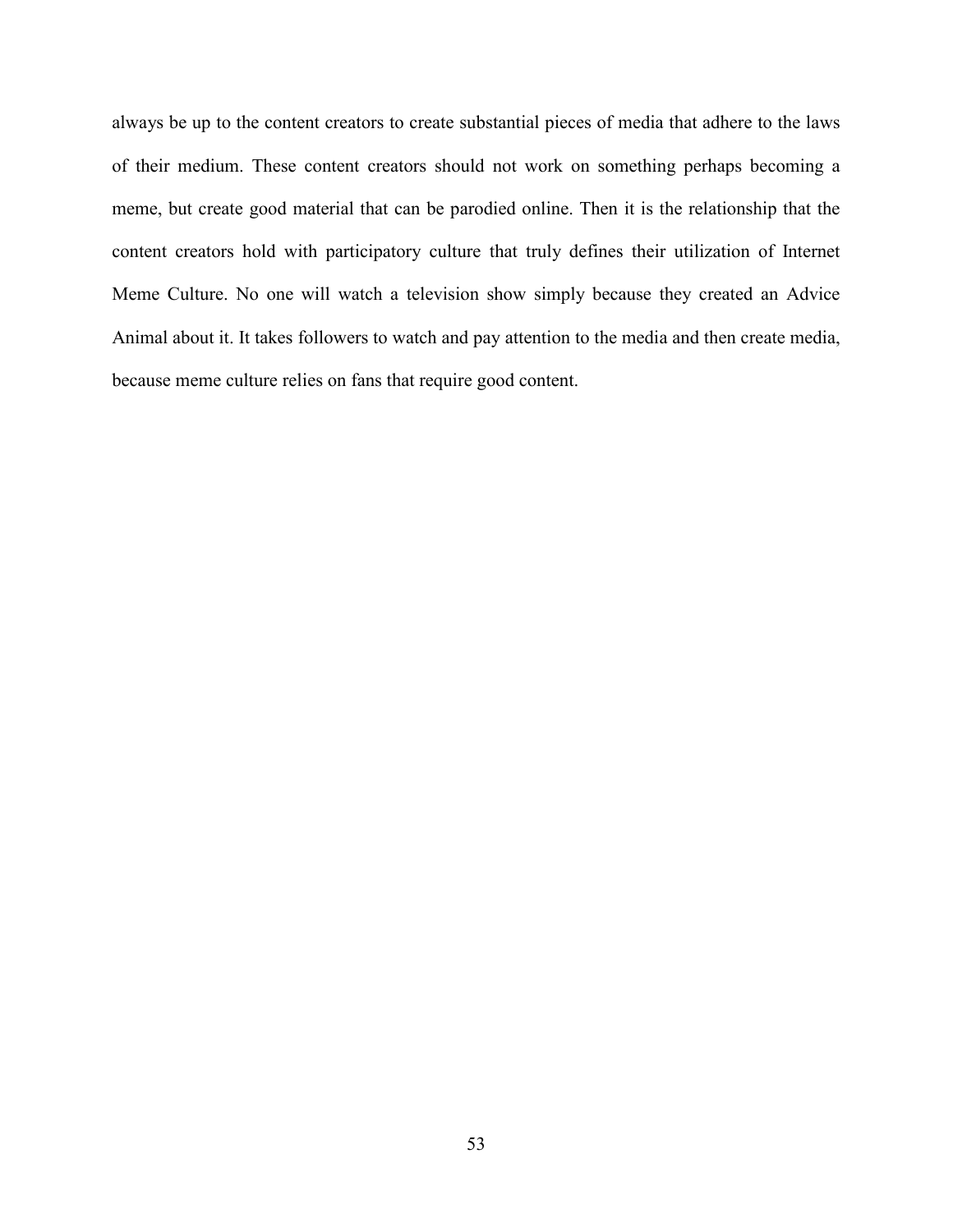#### **4.0 MEMES AND POLITICS**

# *"This is what democracy looks like!" -*Anonymous Occupy Protest Chant

Even though individual human beings are behind the creations of corporate memes like McDonalds, they remain distant from Internet Meme Culture because they represent much larger bodies of power trying to assert their dominance on a mainly anonymous group of people. This divide is only widened by one of the most confrontational fights online: piracy and ownership. I hope to take a look at the Internet Meme specifically and what it shows about Internet Meme Culture that may give a slight insight into the Internet versus Mainstream Media, Piracy versus Copyright, and Us versus Them.

When a meme is created, there are multiple copyright owners to acknowledge: the person who assembled the images together and added the caption, the designers of the program that programed the template in order for the meme creator to make his meme (memegenerator.com, for example), the creator of the original template (the first person to ever make Socially Awkward Penguin, for example), and the person (or persons) who took the photograph(s) that compose the Internet Meme. A little over a decade ago, these sort of copyright infringements would rarely have been ignored, but now the massive amount of Internet Memes coming and going from people's screens makes it difficult to sue a meme for copyright infringement. The only issues that occur is when someone attempts to take credit for a meme, making it their own and usually profiting off it with merchandise, or when someone refuses to embrace their meme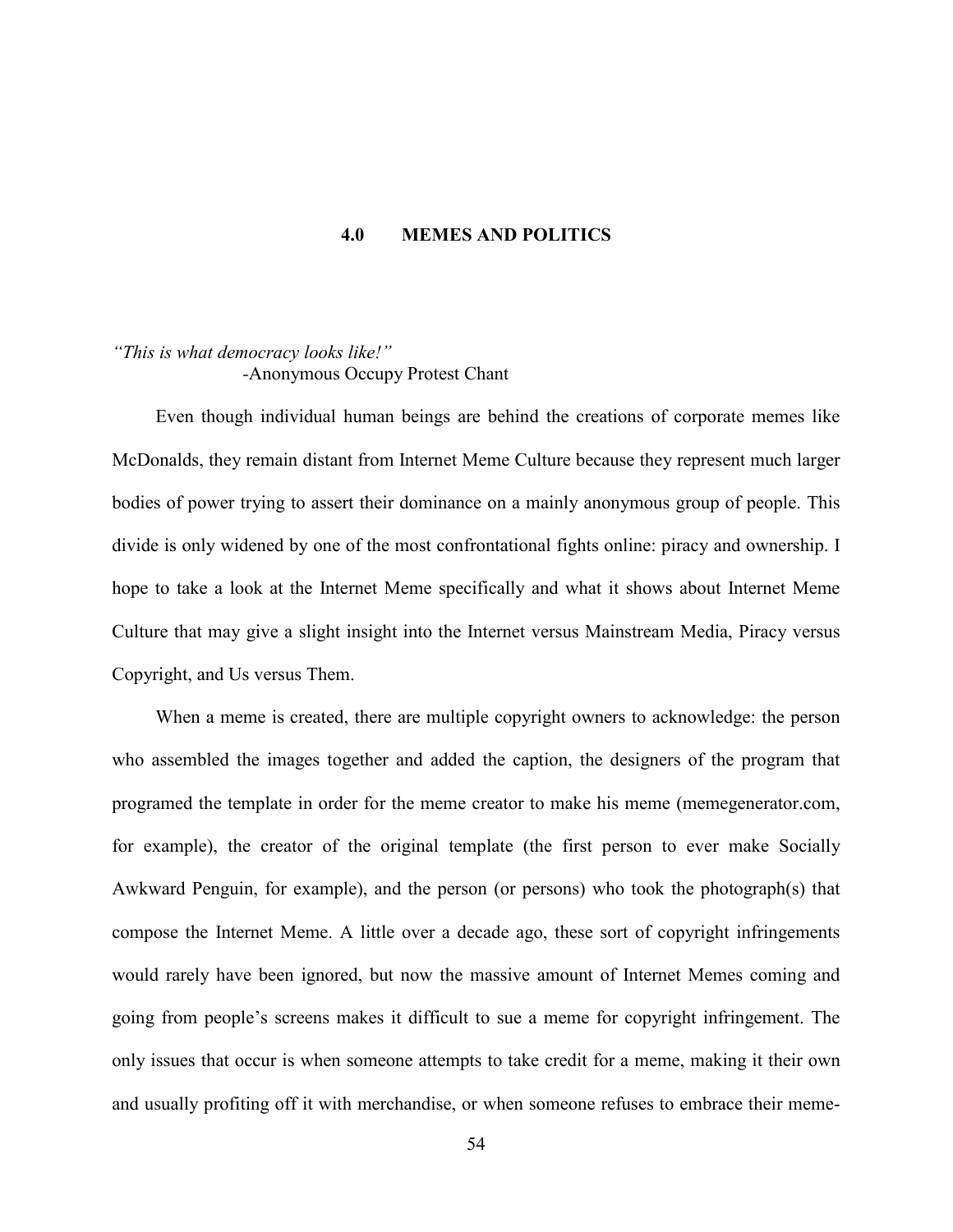ness, aggressively requesting it to be deleted or removed or pushing legal action, as in the Hitler Reacts meme.

The reason why Internet Memes are so tricky with ownership is because of the attitude of the users and community that propagate Internet Memes: the Internet owns the meme. Meme creation and distribution at first is done anonymously. Users then continue the life-span of a meme by imitation or it will die and become a cultural artifact. The Internet, as a body of users, feels that while acknowledging your identity as a creator, it is inappropriate for an individual to claim ownership on a meme, since technically, everyone taking a part in Internet Meme Culture owns the meme since they made it popular**.** It is their culture, and their inside joke, their distribution methods, and their humor that makes these images so popular.

A large portion of Internet users find copyright law troubling considering this stance on memes. With the many valuable free distribution methods available online, limitations become questioned: why can't I watch TV on my computer? Why are certain shows available and other ones not? What is causing the delay of certain shows and films from becoming available online? A basic argument is that Old Media like film and television, and most regular media do take an amount of money to create, many times a very large amount of currency. Without those budgets, films would be absolutely nothing like they are today. But an incorrect assumption has been taught to most users: the enormous amounts of money spent and gained on studio movies is so large and intangible that it may not mean anything to the consumer. However, at the same time, I see this generation as the generation that also stops believing in physical media. As Apple continues to eliminate optical drives from its computers and services like Netflix, Hulu, YouTube, and Spotify continue to increase in popularity, no one will necessarily own media except for collectors, audio/cinephiles, or people who value them for sentimental reasons. The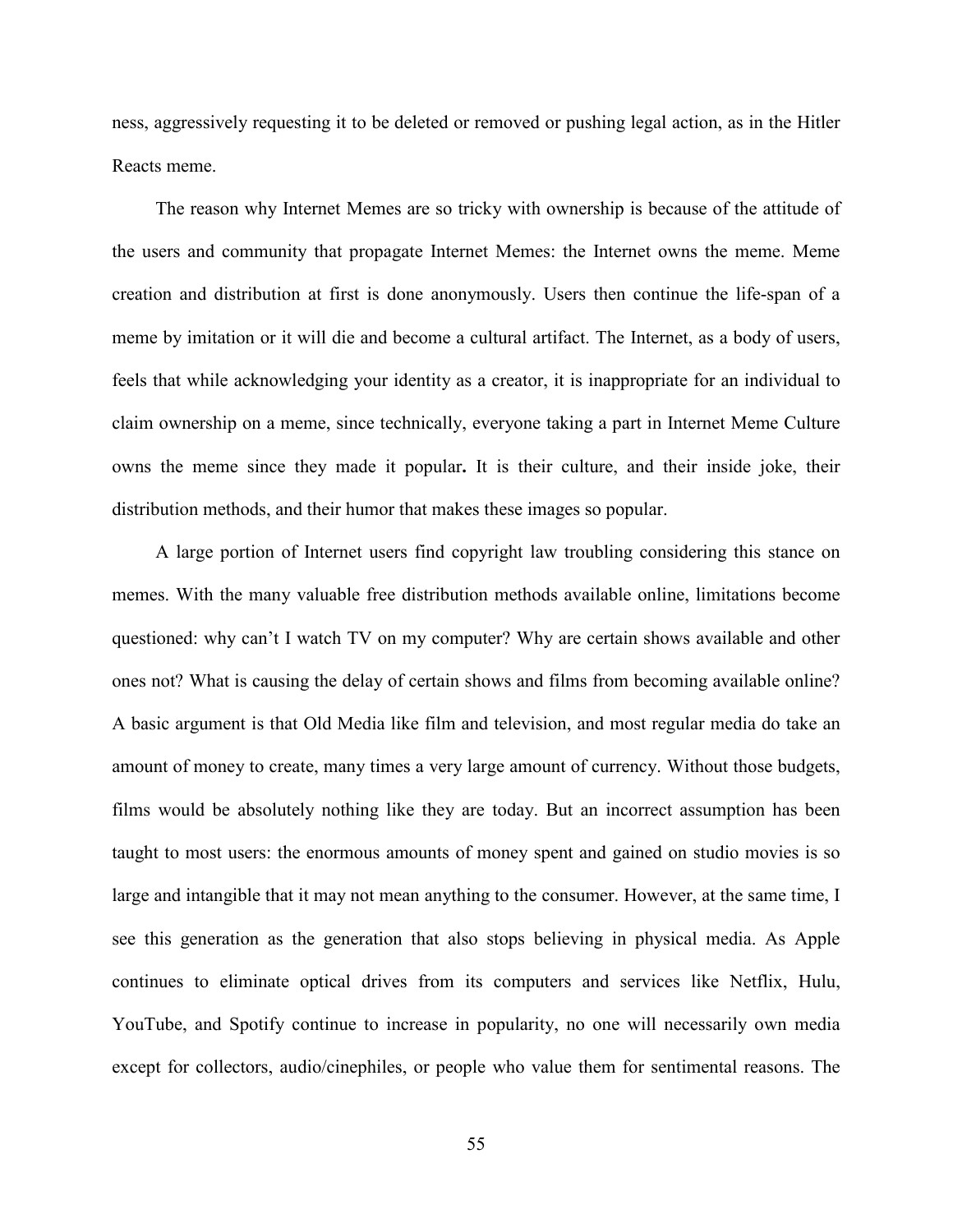only way to move from here is to see what Internet Meme Culture thinks of ownership and then modify business models, practices, and philosophies of Old Media in order to come to a compromise.

It will become essential (and perhaps part of my future work) to understand how the Internet can become, or is becoming, the dominant form of media distribution. While arguments of technical visual quality, especially in film and music, may be valid, the Internet can transmit television as well as cable or satellite. It is the business models that cannot transmit. The music industry is relying on different sources of income, specifically artists making the majority of their income in concerts and merchandise, rather than physical or digital album sales (Lee. "Why We Shouldn't Worry..."). This method of course puts the record companies in quite a bind. What is their place in New Media? Louis C.K. has gained immense support online by dealing with his fans directly in smaller ways, such as selling tickets directly and opting to sell his live special for only \$5 right on his website. From these trends alone, it seems that the Culture Industry is getting smaller in terms of distribution: less people involved and more direct interaction between the producer and consumer, rather than a middleman getting in between the two.

Copyright is an important issue to discuss alongside Internet Memes and their culture because so much of the political activity between Internet users and Mainstream Media stems from issues of privacy, copyright infringement and protection, which leads sometimes to censorship. Within the first six months of 2012, when this thesis was written, four major pieces of Internet legislation, the Stop Online Privacy Act (SOPA), PROTECT IP Act (PIPA), Anti-Counterfeiting Trade Agreement (ACTA), and Cyber Intelligence Sharing and Protection Act (CISPA) met considerable resistance by online communities like Reddit and Wikipedia. These laws all included provisions that were interpreted by many as some sort of Internet censorship,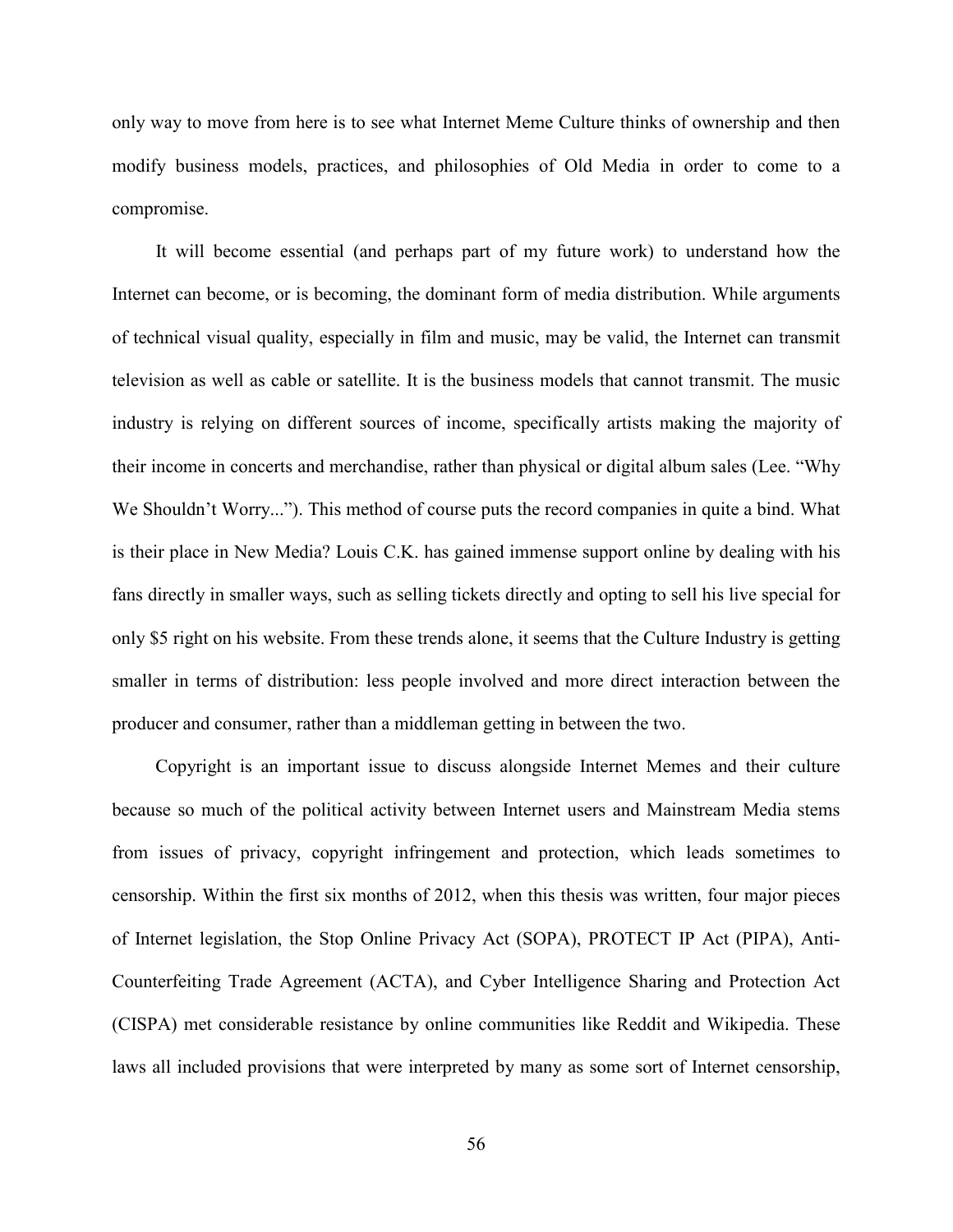what perhaps is the largest taboo of Internet Meme Culture. SOPA, for example, originally gave corporate entities such as the MPAA the power to request that an entire website be taken down if a piece of their copyrighted material appeared on the site. This became blurry when the bill allowed for a website like tumblr to be completely blacked out even if one user uploaded a copyrighted piece of video or music. While aggressive lobbying by the music and film and television industries may have contributed to some of SOPA and PIPA's power, the other bills do sincerely have good intention in the realm of copyright law, but inadvertently, albeit a mistaken or brilliant understanding of how the web works, can lead to serious issues of Internet censorship (Weisman. "In Fight Over Piracy Bills...").

And while the legitimacy, values, and moral considerations regarding these and future pieces of legislation have been covered extensively in other texts, what is more relevant to this paper is the reaction of the Internet Community, comprised of major, minor, celebrity, and anonymous users and creators alike, to these proposed laws. The Internet, in its hive-mind collective identity, decided that January 18th, 2012, would be a massive Internet blackout, the last major blackout protest occurring almost six years earlier in February 1996 (Lewis. "Protest, Cyberspace-Style, for New Law"). While the bill originally came to fruition in May of 2011, articles were written and smaller protests were taken in advance of the massive blackout day, which the credit for originally claiming a sort of black out protest came from Wikipedia owner Jimmy Wales. Several online freedom organizations like Fight for the Future created Internet Censorship Day, where many major pages had acknowledgment to the day and importance of Internet freedoms. Later, in December, a massive precursor protest of the online IP provider, Go Daddy, started through messaging board sites like Reddit and 4CHAN. Eventually, major websites including Wikipedia, Buzzfeed and mainstream meme website network, Cheezburger,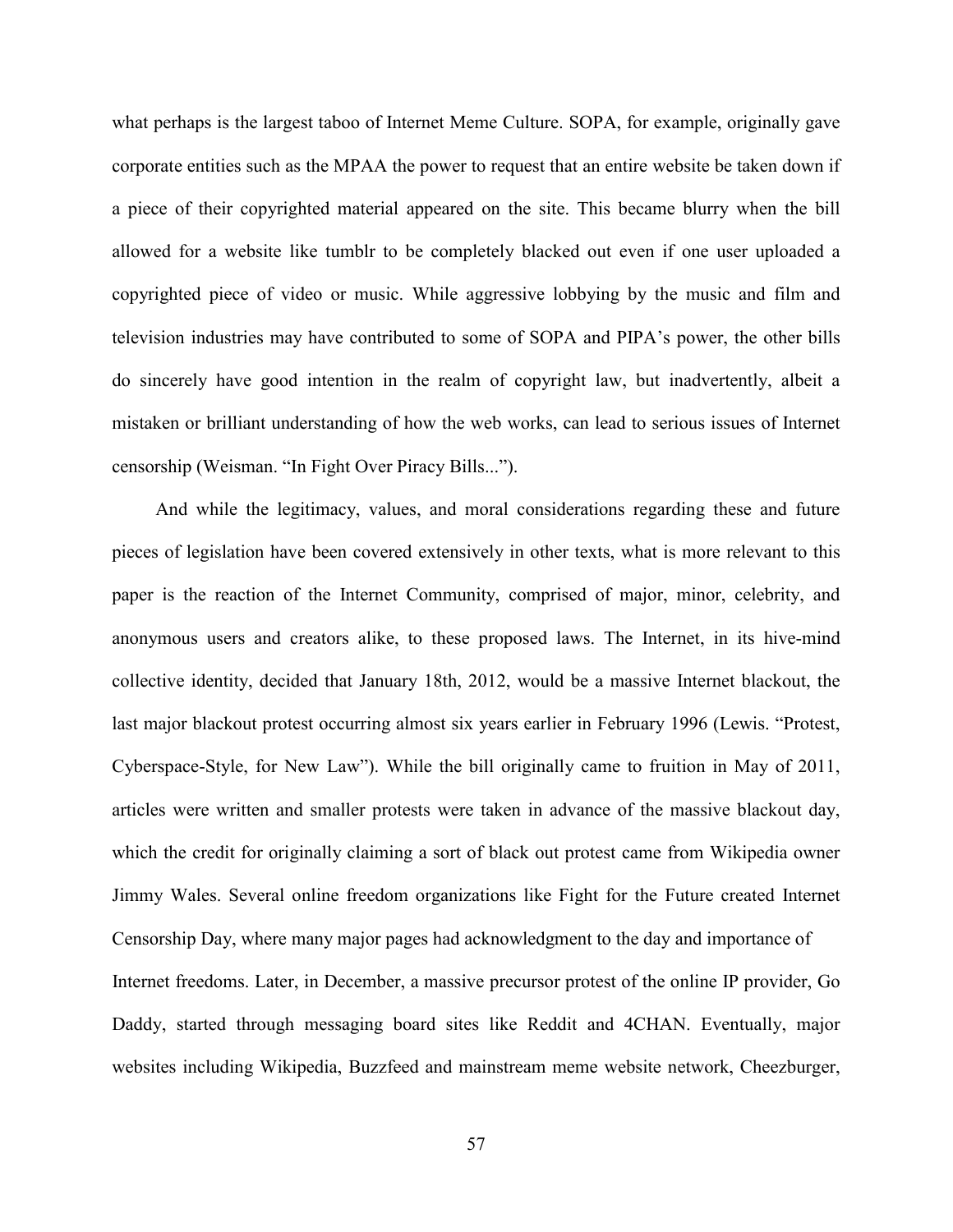moved their domains to other providers on December 29, 2011. It is estimated that over 70,000 domains were moved from GoDaddy, even after the website publicly announced their reversal of opinions towards SOPA/PIPA (the damage was already done). Yet, with over 100,000 websites participating in Internet Censorship Day, everything from Reddit, 4CHAn, Wikipedia, and even small websites wanting to take part as well, the bill was successfully removed from the House and set for reconsiderations.

And while the response to SOPA/PIPA did populate itself to memes such as advice animals, quick to comment on any current event issue, and the fact that the day without Wikipedia became a sort of event in the mindset of Internet users as the ramifications of simple search and answer being removed were found out that day, it was the collective mind of the Internet that spurred these protests (Kim. "Day Without Wikipedia"). Even now, many of the original founders of the Internet freedom groups, including Reddit founder Alexis Ohanian, especially, continue to update the Internet whenever a new threat is detected, wittily, with a Cat Symbol, a small application that users can post on their websites whenever an Internet bill is proposed or mentioned that may threaten certain freedoms of censorship. However, in this response, it becomes evident that Creative Freedom is an essential component of the Internet. Censorship is perhaps one of the most deadly sins online, and whenever the freedom to create is threatened, the Internet feels compelled to act.

#### **4.1 ANONYMOUS AND LULZ SECURITY**

It can be argued that 4chan's Internet Trolls are the founders of the contemporary Internet Meme, that in the ultimate act of trolling, they created an entirely inside-joke based form of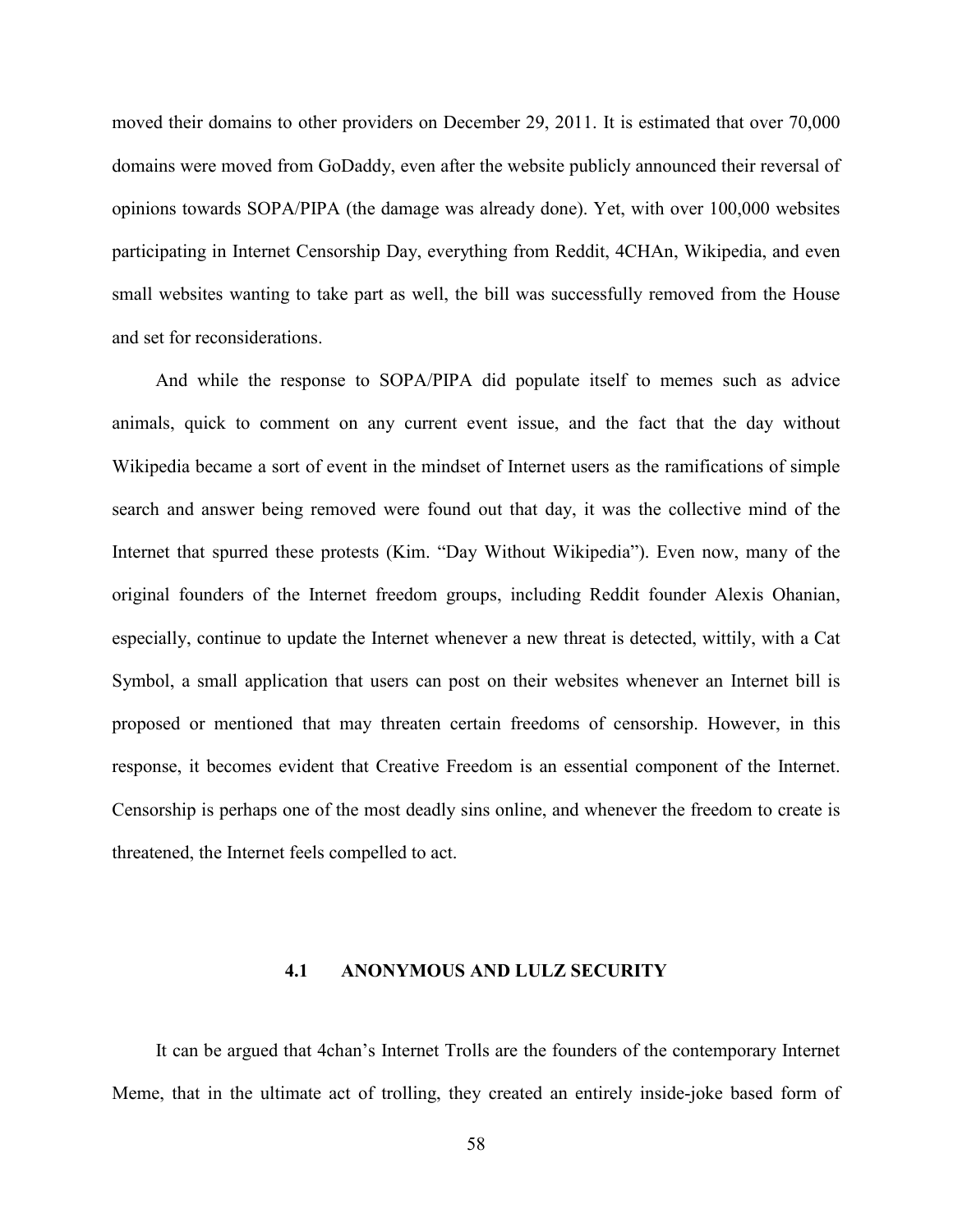communication and entertainment, everything from RageFaces to Advice Animals, the majority of most Internet Memes do find their beginnings on 4chan (Stryker 33).

Of the cultural qualities of Internet Memes I discussed earlier, the majority of them come from earlier 4channers, most importantly the idea of the inside joke, the competition of oneupmanship the other person in the sake of taboo breaking, the absurd humor, and the various pop culture references (Philips 16). Yet in trolling, an act that has its beginnings in pre-Internet activities as early as phone-phreaking, 4chan users worked together to wreak havoc on individuals in prank-like acts such as black faxes or pizza deliveries, but evolved into something stronger when they changed from the lowercase anonymous into the political group Anonymous.

What is agreed by many as the major beginnings of Anonymous is Project Chanology: an attack on the Church of Scientology after a video of Tom Cruise behaving erratically was released and demanded to be removed from the web. The target of Anonymous's first online attack could have most likely been a variety of groups, but what spurred most initial response to the Church of Scientology was, as in SOPA/PIPA and other political bills, in real life legal action. The Church of Scientology not only repeatedly and aggressively threatened any site hosting the video of Cruise, one of the church's celebrity members, but pressed legal action on those that did not comply. As Internet users continued to host the video and mirror the video so that if one were to be taken down, another would be found quickly, 4chan and its IRC users were discussing the greater implications of the Church of Scientology's reaction to this video (Olson 60) (Stryker 238).

Based alongside several users accounts of what Scientology members go through, some even referring to the church as "Brainwashers," it became more apparent to users that the Church of Scientology could potentially represent the opposite of everything that the Internet believed in.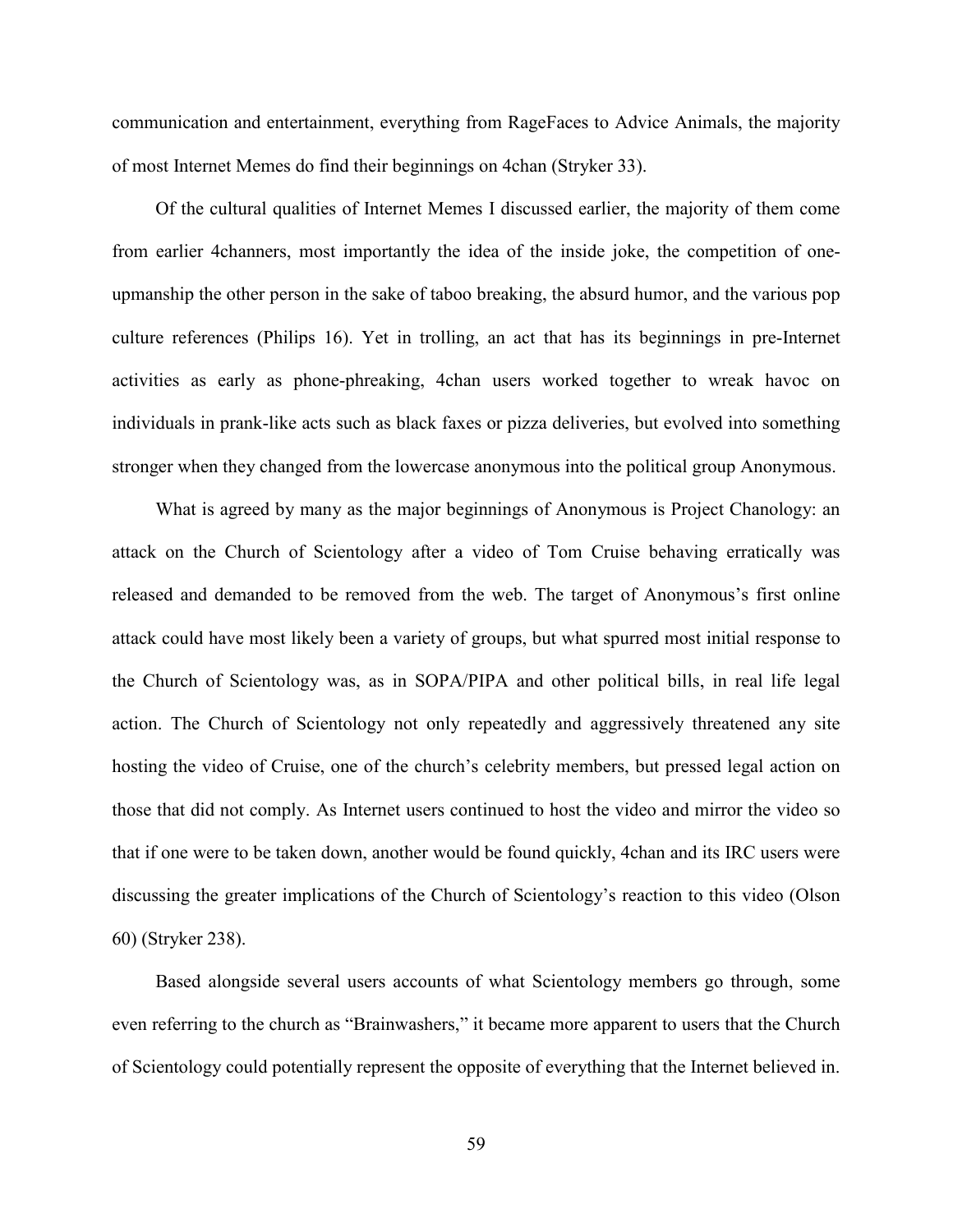The protests even moved into real life, the members choosing to picket outside of Scientology Centers all over the world wearing Guy Fawkes masks, based on another meme stemming from the film and graphic novel, V for Vendetta. Both the mask and the logo of Anonymous itself, the man with the question mark on his head, have been rooted indefinitely in meme culture. However, it was the jacking group LulzSec, which would eventually merge into Anonymous as Antisec after their disbandment (Olson 330).

The anarchic hacking group LulzSec, also known as Lulz Security, uses the major cultural components of Internet Meme Culture in its random attacks on various websites, releasing enormous amounts of data for the web to attain Lulz with. LulzSec comprised of several members, unlike the Anonymous hive-mind, was based a smaller group. Its main sources of news distribution came from its website, Lulzsecurity.com (which played the theme to the Love Boat in the background along with an ASCii image of the Lulz Boat) and its Twitter account, @LulzSec. The group hacked into confidential information and publicly leaked whatever it could get its hands on: the contestant database of *XFactor* from Fox, Sony's user databases (, and even changing the website of PBS. Many times, the target really didn't matter, it was all up to what sort of information was available online, whatever they could get their hands on (Caldwell. "LulzSec Hacks").

Yet, it was LulzSec's imagery, a modification of various Internet Memes, that truly gives it a place in this thesis. Including the ASCii art with the obviously rageface inspired main character, the memes creates a personality for their group. He is a mascot, with a top hat and monocle holding a glass of wine, part representing the fun, playful, self-satirical commenting side of the web and also perhaps what Anonymous and online activism hope to bring down, the pretentious elite that chooses not to understand the Internet. But, the mascot works with other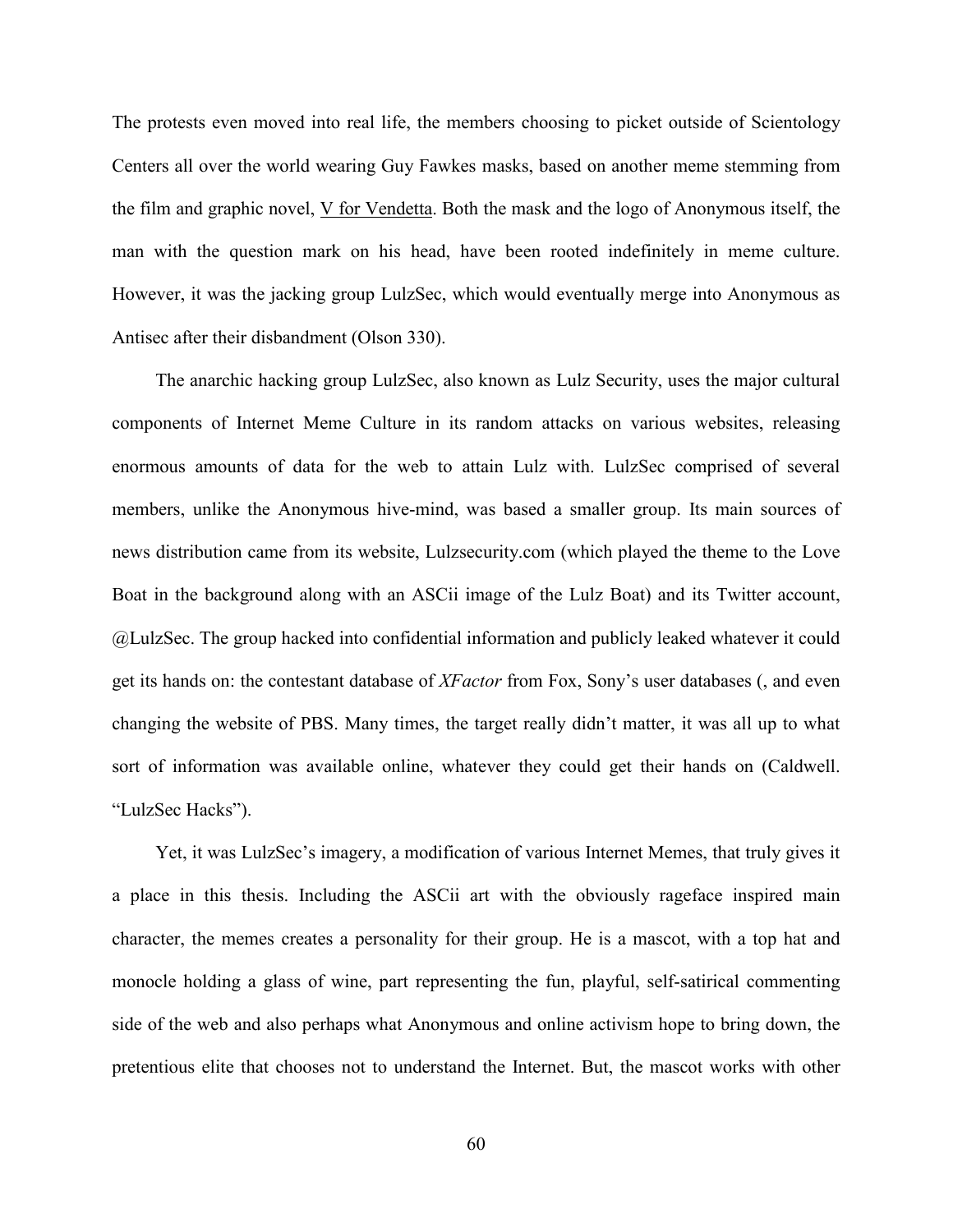Internet Memes, specifically Nyan Cat, which both replaced the main website for PBS during a LulzSec raid. As both Philips and Internet anthropologist Gabriella Coleman have discussed, LulzSec is spectacle. Their actions are rarely political, but mainly in order to release information for more people to acquire lulz. And it was these lulz and anti-authority principles that, while creating an anarchic show, also helped establish future online and in real life attitudes. Within an attitude of dissatisfaction and protest, Anonymous and magazine Adbusters would instigate the Occupy movement.

Reaching cities across the world, the Occupy movement encouraged protestors to camp in public areas and demand a change for the 99%, against the 1%. Originally based in New York City under Occupy WallStreet, Occupy became a phenomenon, immediately recognized by the press in relation to the Arab Spring, London Riots, and other international protest movements. What perhaps was its most notable contribution to the lexicon of Internet, though, was the photographic and video capture of police brutality among protestors. Several of these videos included women being pepper sprayed, elderly people being beaten, tear gas, and other confrontations already familiar to a G-20 anarchist protest counter culture, but unfamiliar to a grander population. People drawn to Occupy from Internet Meme Culture could not even begin to prepare for the onslaught of protest violence to occur, sometimes outside the Occupy community and other times within.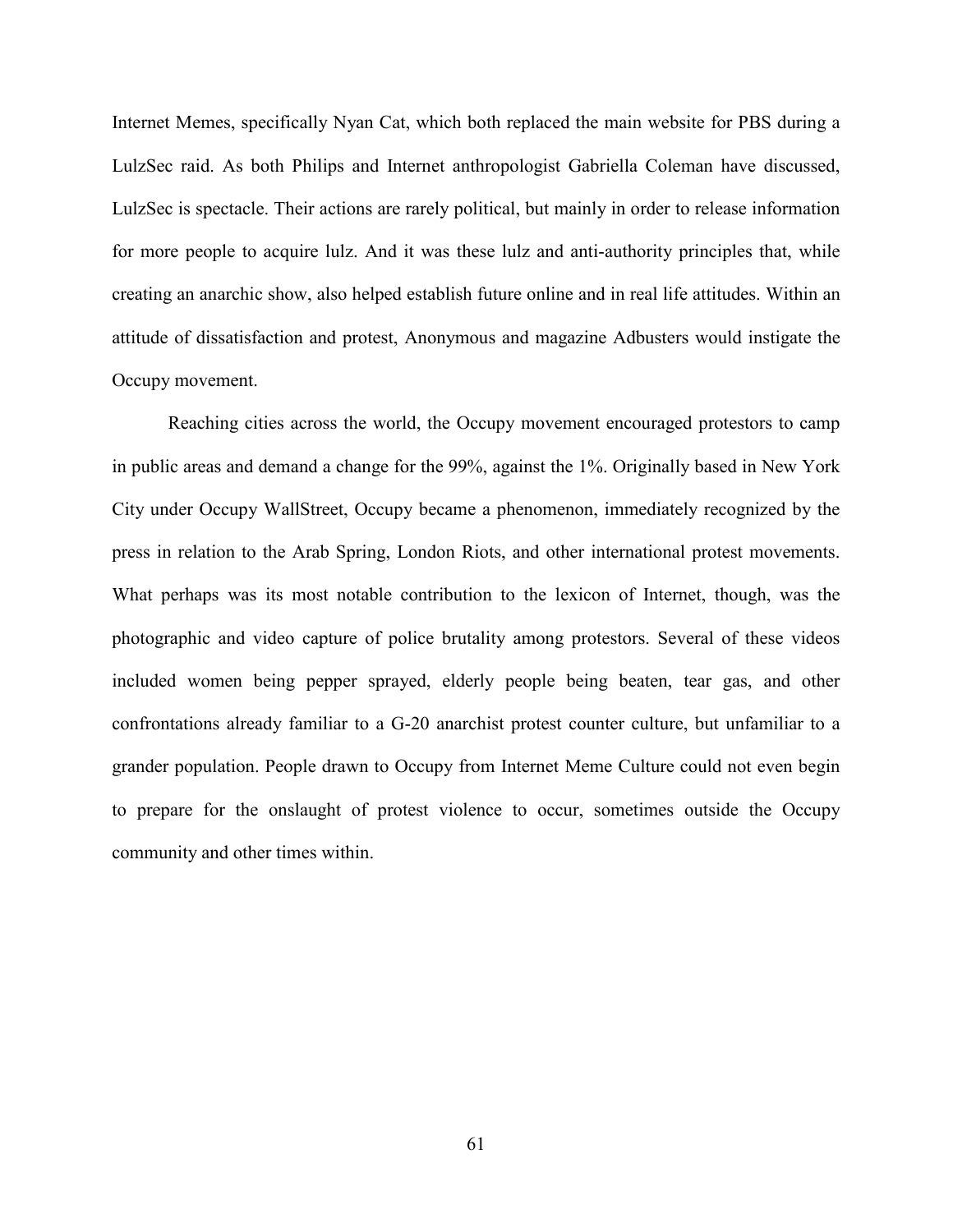# **4.2 THE PEPPER SPRAY COP**

What became most visibly the symbol of Occupy, besides the blue tents sprawled across Zuccotti Park in downtown New York, was an event occurring across the country at the University of California's campus in Davis. A group of Occupy protestors, which by this point had spread to almost every major city in the United States, camped across a sidewalk in the middle of the campus, sitting down and linking arms together. The protestors were mainly members of the UC Davis community, with very few not being students or at least young adults from various areas. University police attempted to break up the so far peaceful protest, and then eventually claimed that the protestors were causing a safety hazard by blocking the movement on a main sidewalk on the campus. A police officer then pulled out a can of pepper spray, and no more than a foot away from the sitting protestors held the can in the air, forewarning what would become the most famous symbol of the movement: orange pepper spray being forced down the throats and into the eyes of the protestors. Fortunately for the crying and screaming protestors, and unfortunately for the University's police and eventually the entire UC system, the event was captured in photographs and video. Already notable for being a viral video, the footage spread quickly as one of the most direct examples of the police brutality. The closeness of the recorders to the event and the quiet non-aggressive state of the protestors (many of the videos coming from other cities were chaotic, at night, and terribly difficult to see brutality in action) set this video apart. Yet, what caused it to jump into extreme notoriety among the mainstream media, causing the University to certainly comment on it, was a meme. Based off an oddly timed photograph captured at a lucky moment of insincerity on the cop's face and in the middle of a stroll. His name coming from that casualness forms Casually Spraying Pepper Spray Cop, or simply, Pepper Spray Cop (Kim. "Casually Pepper Spray Everything Cop").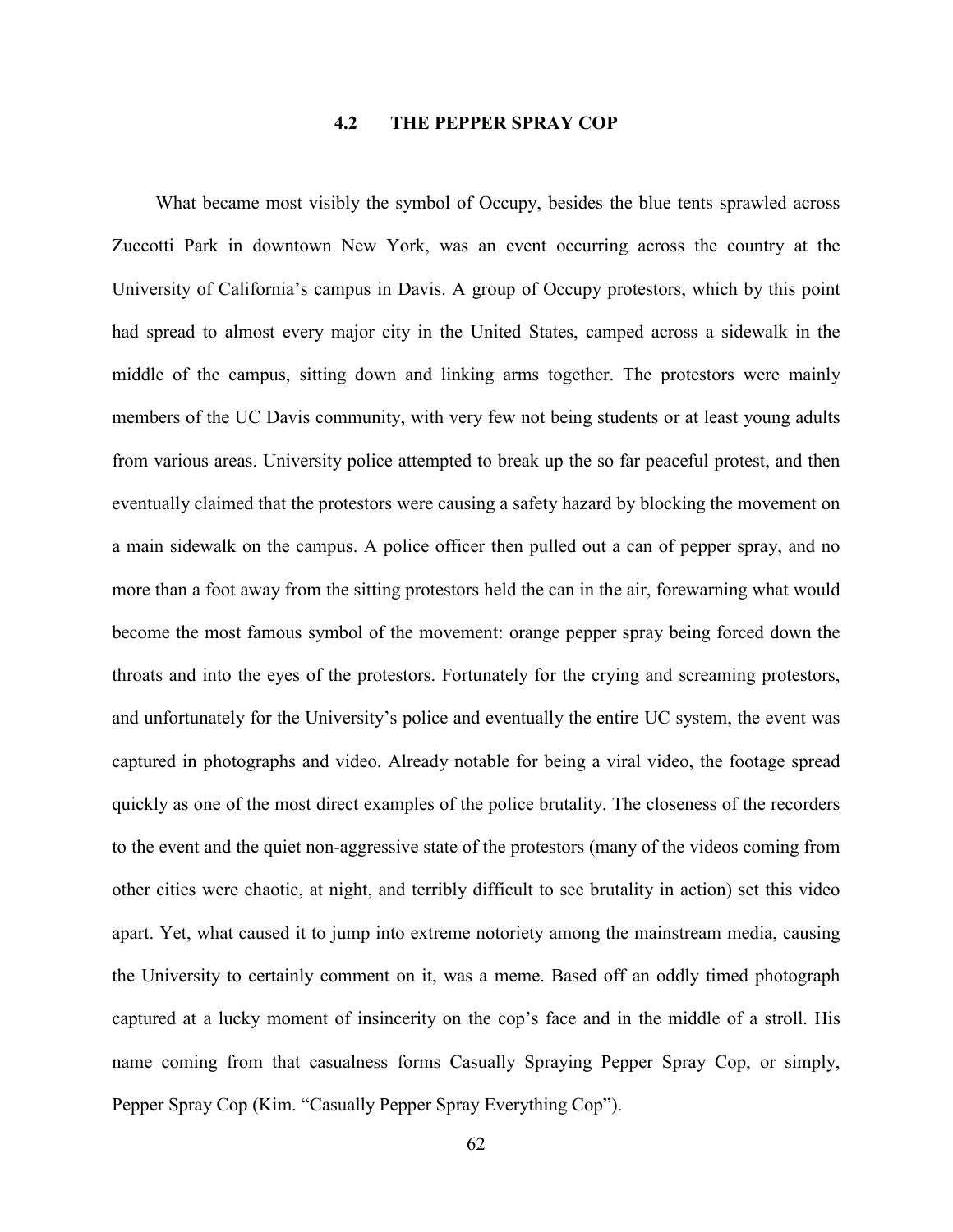While the popularity of the photograph (seen here: [http://i1.kym](http://i1.kym-cdn.com/photos/images/original/000/203/420/UCDavis_pepperspray.jpg)[cdn.com/photos/images/original/000/203/420/UCDavis\\_pepperspray.jpg\)](http://i1.kym-cdn.com/photos/images/original/000/203/420/UCDavis_pepperspray.jpg) can be attributed to many different aspects, what pushed it into the Photoshopping remix culture of Internet Memes? Perhaps it was the similarity to an already popular meme called Strutting Leo, of actor Leonardo DiCaprio in mid walk with a gleaming smile, but people began placing Lt. Pike in various paintings and photographs spanning all across history. What follows is a brief collection of some of the more notable Pepper Spray Cops and my observations.

Name: Pepper Spray Cop Replaced with Strutting Leo

Image:<http://blog.zap2it.com/pop2it/pepper6.jpg>

Notice the similarity between Strutting Leo and Lt. John Pike. This physical similarity in their stance may be one of the prime associations of the photograph with meme culture, the fact that it indirectly referenced meme culture, bringing it closer to meme culture.

However, what separates Pepper Spray Cop from other memes is the amount of interpretations that can be garnered by the Photoshops. While intentions cannot be guessed, the variety of images used with Lt. Pike was astounding in their various political meanings.

Name: Pepper Spray Cop in George Serat's *A Sunday Afternoon on the Grand Island of La Jette* Image:<http://i0.kym-cdn.com/photos/images/original/000/203/407/peppersprayeverything.jpg>

PSC sprays innocent bystanders, commenting on the protestors being as peaceful as the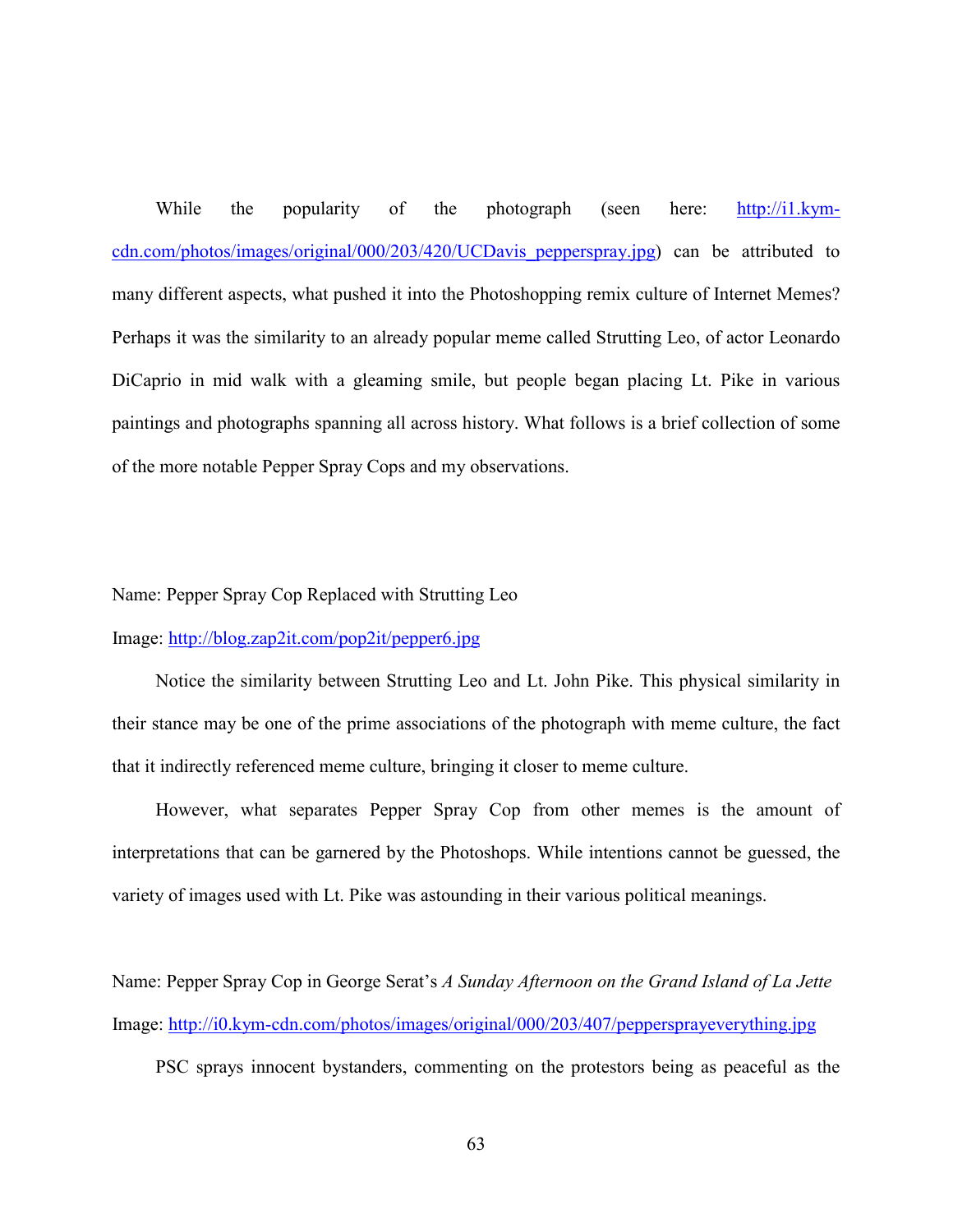visitors of *La Jette*. However, take note of the paradoxical relationship between mostly bourgeois and upper class representations of the park goers and the philosophical ground of Occupy, the 1% versus the 99%.

Name: Pepper Spray Cop in John Trumball's *Declaration of Independence*.

Image: [http://i2.kym-](http://i2.kym-cdn.com/photos/images/original/000/203/411/320665_309085722453433_100000560234460_1161317_489395404_n.jpg)

[cdn.com/photos/images/original/000/203/411/320665\\_309085722453433\\_100000560234460\\_11](http://i2.kym-cdn.com/photos/images/original/000/203/411/320665_309085722453433_100000560234460_1161317_489395404_n.jpg) [61317\\_489395404\\_n.jpg](http://i2.kym-cdn.com/photos/images/original/000/203/411/320665_309085722453433_100000560234460_1161317_489395404_n.jpg)

Perhaps a comment on the protestors' freedoms being oppressed by PSC: he is the evolution of what this country has become, spewing pepper spray on people's freedoms. Although, the Declaration of Independence was also a declaration of war, perhaps a war of Occupy versus Authority, while the main protest was the 99% versus the 1%, the fighting between cops and protestors highlighted a major component of the protests as well.

# Name: Pepper Spray Cop turned into a Banksy image

Image:<http://i1.kym-cdn.com/photos/images/original/000/203/671/VhOeq.jpg>

Using the same stylistic tendencies as street artist, Banksy, the cop instead sprays butterflies. Banksy's artwork itself includes the ironic tendencies of online culture, many times violent imagery transformed into more peaceful art, such as protestors throwing flowers instead of what should be Molotov cocktails.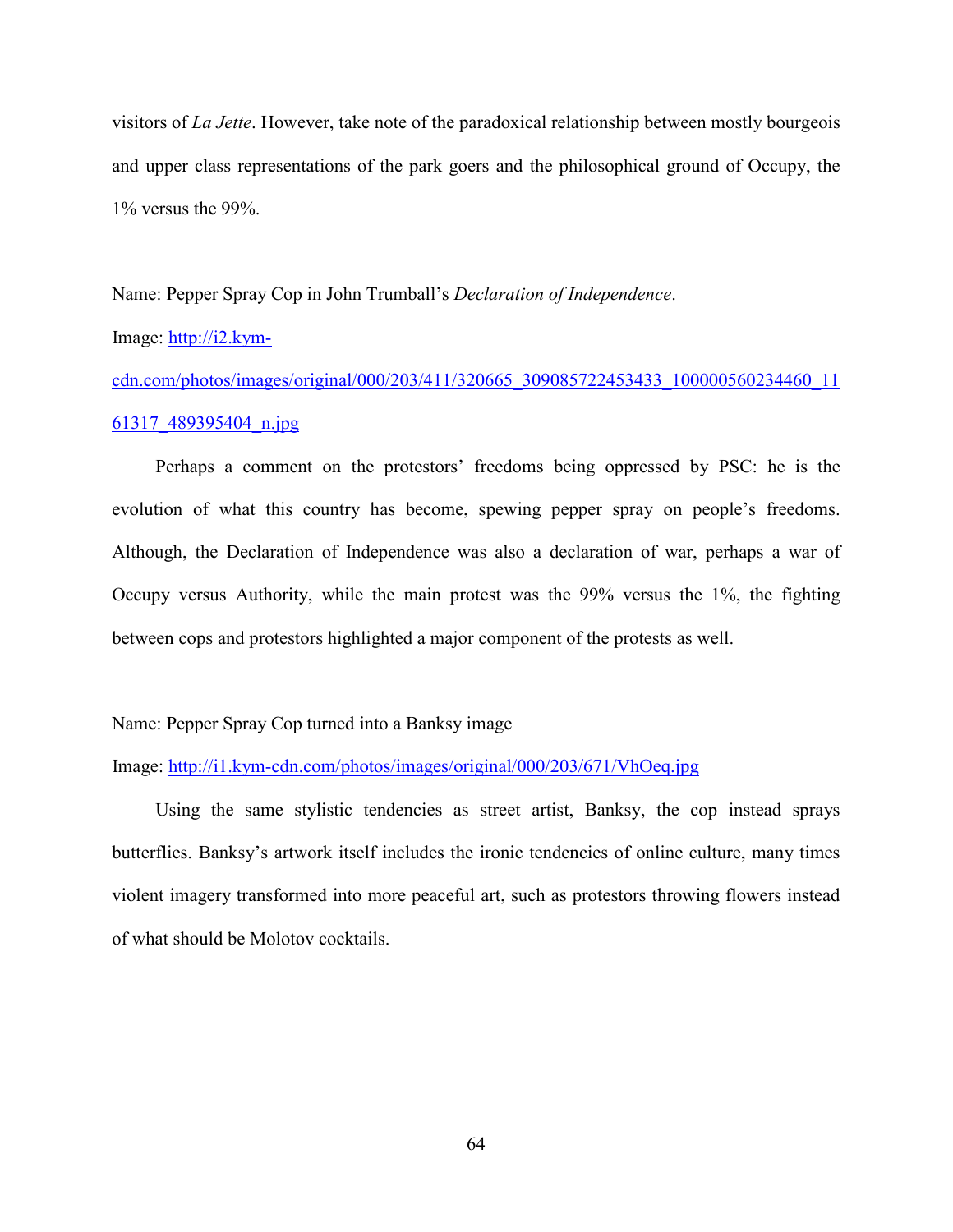Name: Pepper Spray Cop with Yoda from Star Wars

Image: [http://llwproductions.files.wordpress.com/2011/11/pepper-spraying-cop-john-pike-and](http://llwproductions.files.wordpress.com/2011/11/pepper-spraying-cop-john-pike-and-yoda.jpg?w=500)[yoda.jpg?w=500](http://llwproductions.files.wordpress.com/2011/11/pepper-spraying-cop-john-pike-and-yoda.jpg?w=500)

The meme plays on the famous quote: May the force be with you" and manages to create political commentary through popular culture reference and quotation.

## Name: Pepper Spray Cop Alternate Photograph

Image: [http://static7.businessinsider.com/image/4ec78eececad04c71c000016/uc-davis-pepper](http://static7.businessinsider.com/image/4ec78eececad04c71c000016/uc-davis-pepper-spray.jpg)[spray.jpg](http://static7.businessinsider.com/image/4ec78eececad04c71c000016/uc-davis-pepper-spray.jpg)

Even though more graphic photos of police beating were taken, it was still the original photograph by Louise Macabitas that gained attention due to the photoshop memeification that was to later ensue.

Name: Pepper Spray Cop and Beatles Album Covers

Image: [http://static.selfdeprecate.com/wp-](http://static.selfdeprecate.com/wp-content/uploads/2011/11/Beatles_Abbey_Road_Pepper_Spray.jpg)

[content/uploads/2011/11/Beatles\\_Abbey\\_Road\\_Pepper\\_Spray.jpg](http://static.selfdeprecate.com/wp-content/uploads/2011/11/Beatles_Abbey_Road_Pepper_Spray.jpg)

<http://blogs.ocweekly.com/navelgazing/pepper-spray-sgt-pepper.jpg>

The amount of scenarios that PSC could fit into were limitless, creating insanely absurd scenarios in every place possible. The idea of pepper spraying outside of an extremely hostile situation (as the original photograph depicts) itself seems absurd, partly as in the Abbey Road cover. Additionally, notice the play on words in the Sergeant Pepper's Lonely Hearts Club Band album cover mash-up.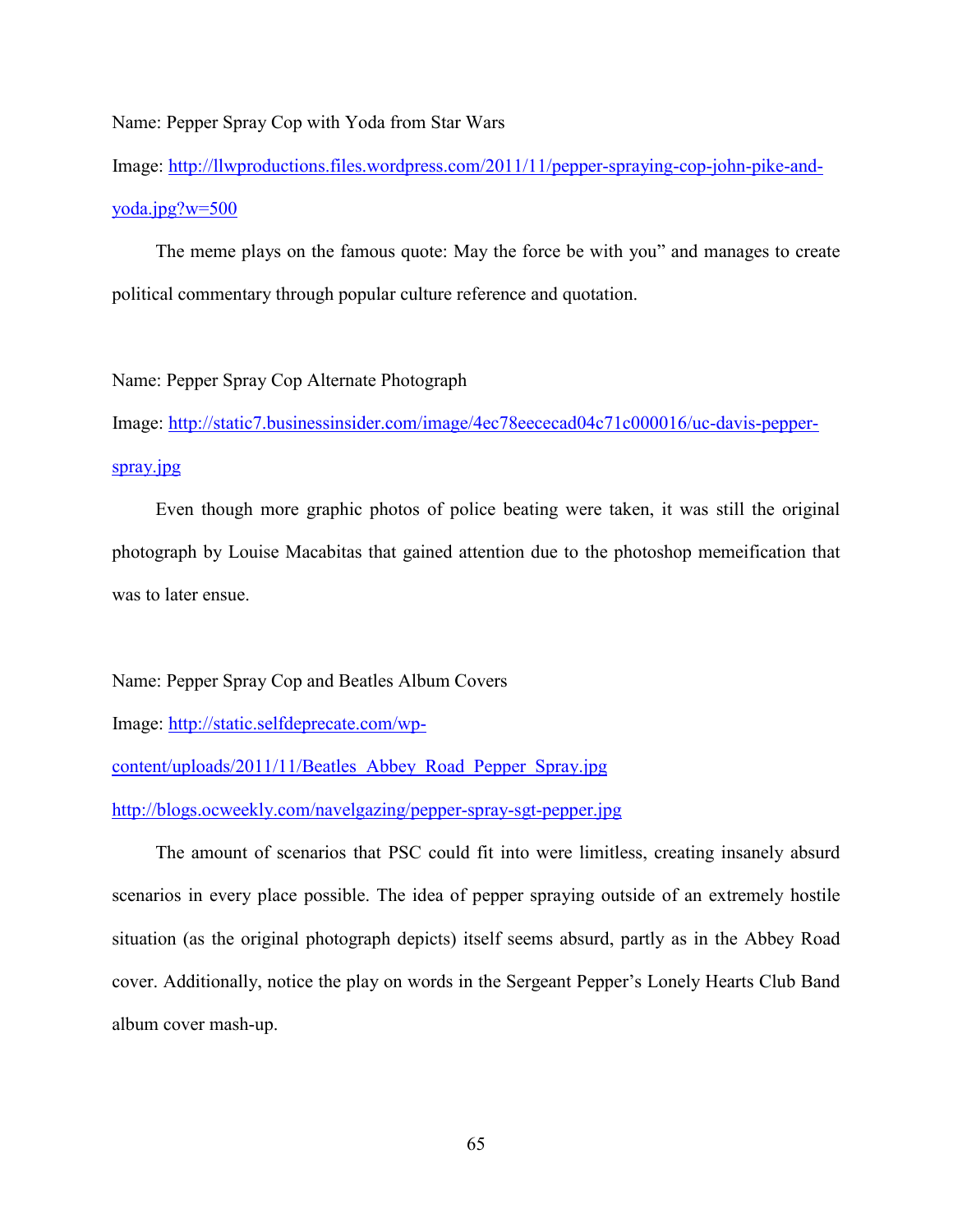### Name: Washington Examiner Cartoon

#### Image:<http://www.flickr.com/photos/mysticpolitics/6490053795/>

A mainstream political cartoon for the Washington Examiner even got in on the Pepper Spray Cop. However, somehow the context of the meme is removed — the original event lost — PSC is used mainly as a character to blind this viewer as he watches a Republican debate (which actually never happened). It doesn't seem to comment on the original event at all.

Name: Pepper Spray Cop in *Liberty Leading the People*

Image: [http://www.motherjones.com/files/imagecache/node-gallery-](http://www.motherjones.com/files/imagecache/node-gallery-display/photoessays/davis_meme_lady_liberty.jpg)

[display/photoessays/davis\\_meme\\_lady\\_liberty.jpg](http://www.motherjones.com/files/imagecache/node-gallery-display/photoessays/davis_meme_lady_liberty.jpg)

PSC seemed to be most utilized within political or revolutionary artwork, like *Liberty Leading the People* Eugène Delacroix, especially of the last 300 years. For some reason, the duality of the clear photograph of Lt. Pike in such a picture perfect pose with the strong subjective artwork seemed to fit well within the Internet.

## Name: Pepper Spray Cop Y U NOOOOOOOO

Image: [http://chzmemebase.files.wordpress.com/2011/11/internet-memes-pepper-spraying-cop](http://chzmemebase.files.wordpress.com/2011/11/internet-memes-pepper-spraying-cop-y-u-noooooo.jpg)[y-u-noooooo.jpg](http://chzmemebase.files.wordpress.com/2011/11/internet-memes-pepper-spraying-cop-y-u-noooooo.jpg)

A rage face meme being silence by PSC's spray. Notice how the meme goes out of the boundaries of the frame, a popular technique to play mainly with meta memes, when the meme becomes very aware of itself. PSC isn't even in the frame entirely, meaning you must be familiar with PSC to even understand the YUNO meme.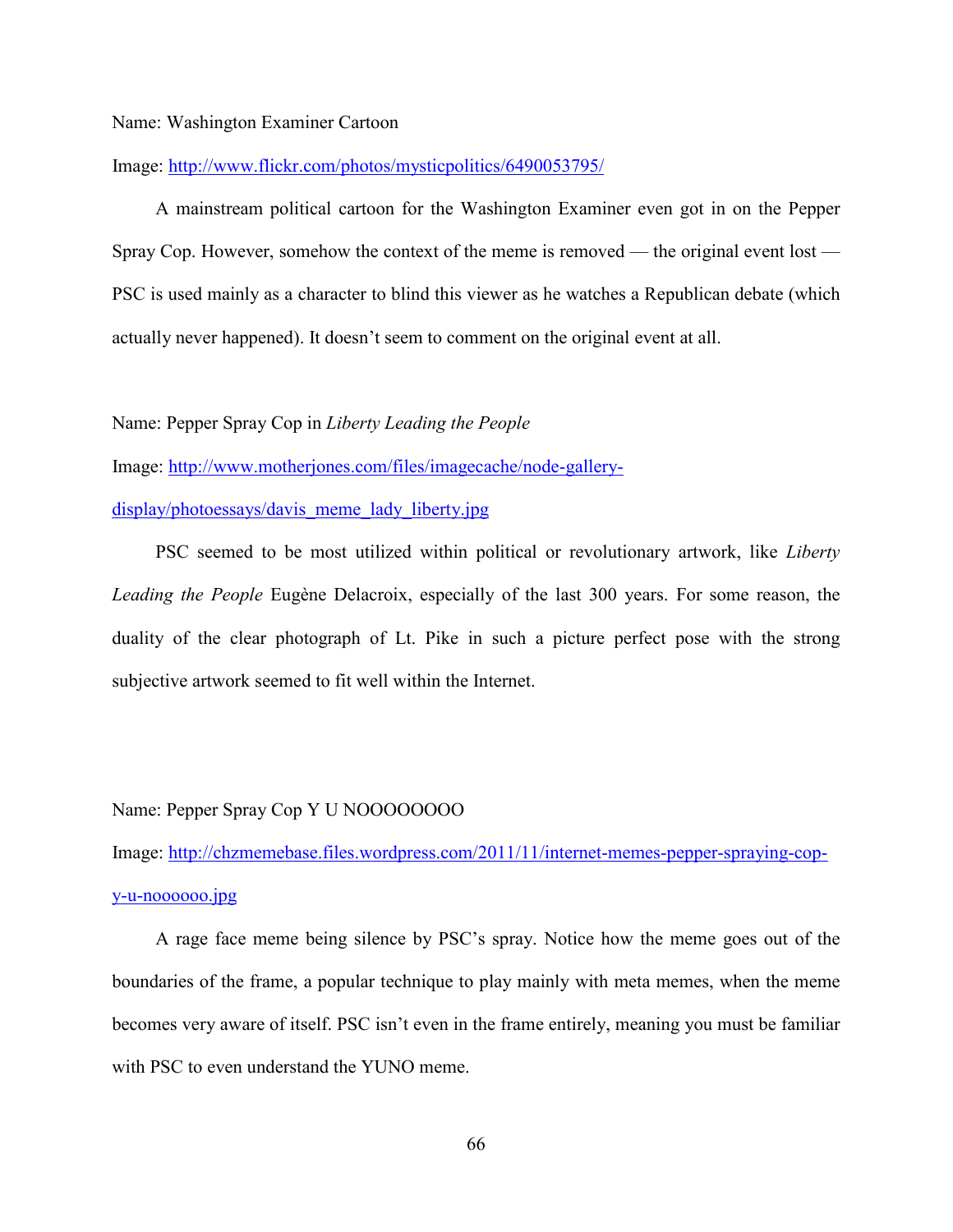## Name: Pepper Spray Cop in Portal

Image: [http://pics.blameitonthevoices.com/112011/small\\_portal%20pepper%20spray%20cop.jpg](http://pics.blameitonthevoices.com/112011/small_portal%20pepper%20spray%20cop.jpg)

A reference to the video game Portal, where you have a gun to create portals. The cop is spraying himself, partly referencing an extremely possible video game, which in itself crated the meme of Portals and the possibilities that come with them, and the other half possibly being a revenge based meme.

Name: Mise en Abyme Pepper Spray Cop

Image: [http://doodiepants.com/wp-content/uploads/2011/11/wpid-](http://doodiepants.com/wp-content/uploads/2011/11/wpid-pepper_spraying_cop_meme_39.jpg)

# [pepper\\_spraying\\_cop\\_meme\\_39.jpg](http://doodiepants.com/wp-content/uploads/2011/11/wpid-pepper_spraying_cop_meme_39.jpg)

In a similar manner to Sad Keanu and Strutting Leo, a certain stylistic pattern of repetition can be drawn from the memes. While, repetition in photoshops, can be considered a meme in itself, consider the quality of reflexivity in Internet Meme Culture. This image represents a perfect example of a mise-en-abyme structure, like Yo Dawg.

## Name: Pepper Spray Cop in Depression Era Artwork

Image: [http://i2.kym-](http://i2.kym-cdn.com/photos/images/original/000/203/454/tumblr_luzhlaDHFc1qz50dao1_500.jpg)

#### [cdn.com/photos/images/original/000/203/454/tumblr\\_luzhlaDHFc1qz50dao1\\_500.jpg](http://i2.kym-cdn.com/photos/images/original/000/203/454/tumblr_luzhlaDHFc1qz50dao1_500.jpg)

This is where the interpretation gets muddled. As the meme became more and more popular, the inside joke and taboo-ness, one upping of each other, needed to be reinforced. That is one possibility, or either this was created to argue the other hypothesis, that this Occupy generation is overreacting to something that doesn't even compare to the hardships that come before it.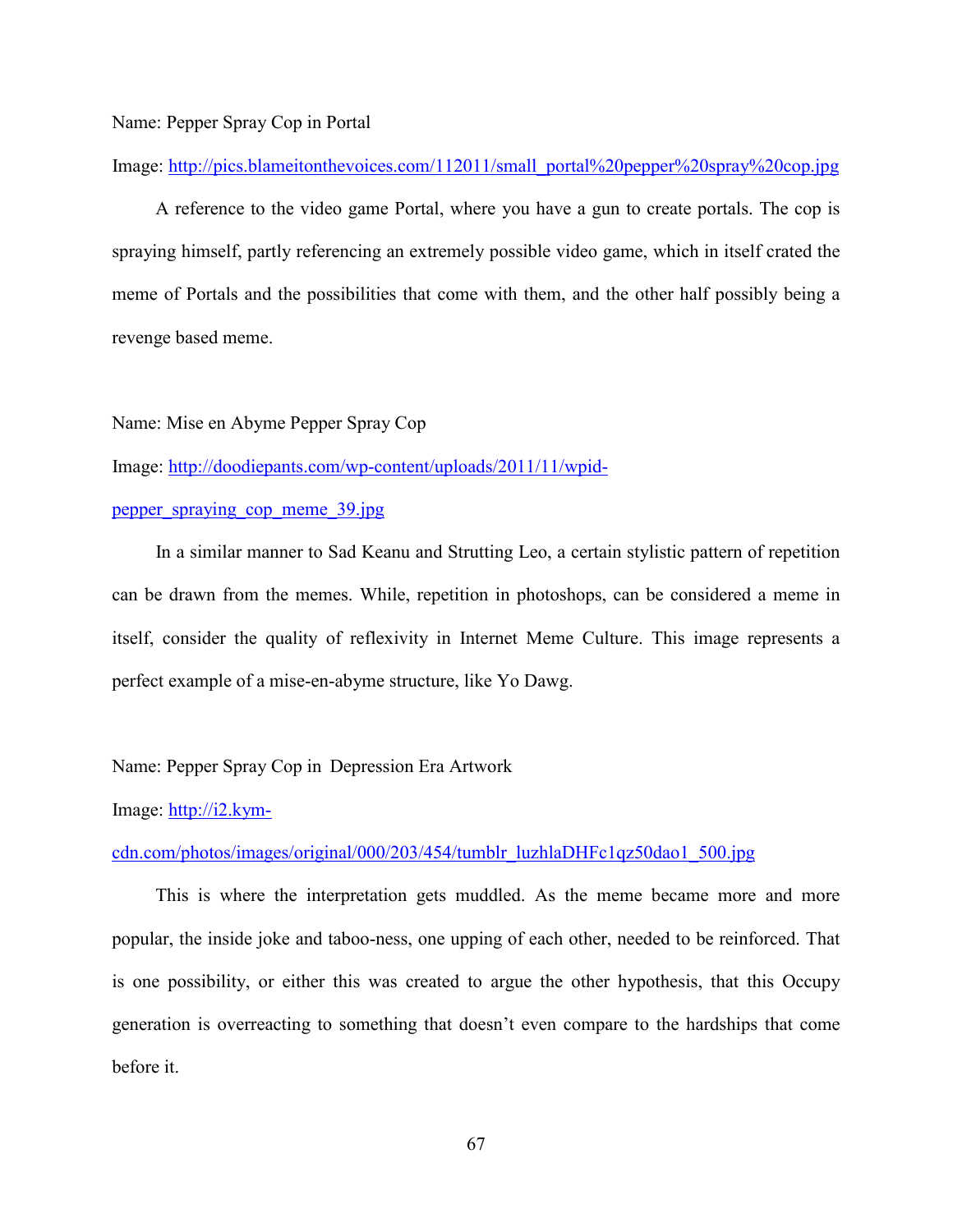#### Name: Pepper Spray Cop in Vietnam

Image: [http://farm7.staticflickr.com/6056/6381400407\\_c2a9fb5144\\_z.jpg](http://farm7.staticflickr.com/6056/6381400407_c2a9fb5144_z.jpg)

Another one up in offensiveness, taking the extremely profound Vietnam War photograph (also of American injustice) and comparing it to pepper spray. Notice the comparisons to Agent Orange chemical warfare, but is Occupy overblowing its complaints of police brutality compared to what this country has done in the past?

Name: Pepper Spray Cop at Tiananmen Square.

Image:

[http://mcweekly.media.clients.ellingtoncms.com/img/blogs/entry\\_img/2011/Nov/21/tiananmen\\_t](http://mcweekly.media.clients.ellingtoncms.com/img/blogs/entry_img/2011/Nov/21/tiananmen_t620.gif?fbf2daa044e08a86b24c9c38cd7501865a0e2373) [620.gif?fbf2daa044e08a86b24c9c38cd7501865a0e2373](http://mcweekly.media.clients.ellingtoncms.com/img/blogs/entry_img/2011/Nov/21/tiananmen_t620.gif?fbf2daa044e08a86b24c9c38cd7501865a0e2373)

A similar commentary on different repressions. Notice the color scheme matching the tanks, a nice coincidence. Additionally, this photograph is actually zoomed in. While the photographs of PSC were meant to capture him in protest, this photograph was more so meant to capture the entire event, and not one individual. This photo was actually zoomed in to center on the Unknown Man.

Name: Pepper Spray Cop at Kent State

Image: [http://s3.amazonaws.com/files.posterous.com/temp-2011-11-](http://s3.amazonaws.com/files.posterous.com/temp-2011-11-27/eAJbjgCwssdCupDDCmEAbskgyibDplJdnoEgItBuiqgbyJvimmBtmmxEkpea/CopPepperSprayKentStateMassacre.jpg.scaled1000.jpg?AWSAccessKeyId=AKIAJFZAE65UYRT34AOQ&Expires=1344547564&Signature=pMqP5%2BSU1t3kxf2Ae%2BoZO7uWv6I%3D) [27/eAJbjgCwssdCupDDCmEAbskgyibDplJdnoEgItBuiqgbyJvimmBtmmxEkpea/CopPepperSpr](http://s3.amazonaws.com/files.posterous.com/temp-2011-11-27/eAJbjgCwssdCupDDCmEAbskgyibDplJdnoEgItBuiqgbyJvimmBtmmxEkpea/CopPepperSprayKentStateMassacre.jpg.scaled1000.jpg?AWSAccessKeyId=AKIAJFZAE65UYRT34AOQ&Expires=1344547564&Signature=pMqP5%2BSU1t3kxf2Ae%2BoZO7uWv6I%3D) [ayKentStateMassacre.jpg.scaled1000.jpg?AWSAccessKeyId=AKIAJFZAE65UYRT34AOQ&E](http://s3.amazonaws.com/files.posterous.com/temp-2011-11-27/eAJbjgCwssdCupDDCmEAbskgyibDplJdnoEgItBuiqgbyJvimmBtmmxEkpea/CopPepperSprayKentStateMassacre.jpg.scaled1000.jpg?AWSAccessKeyId=AKIAJFZAE65UYRT34AOQ&Expires=1344547564&Signature=pMqP5%2BSU1t3kxf2Ae%2BoZO7uWv6I%3D) [xpires=1344547564&Signature=pMqP5%2BSU1t3kxf2Ae%2BoZO7uWv6I%3D](http://s3.amazonaws.com/files.posterous.com/temp-2011-11-27/eAJbjgCwssdCupDDCmEAbskgyibDplJdnoEgItBuiqgbyJvimmBtmmxEkpea/CopPepperSprayKentStateMassacre.jpg.scaled1000.jpg?AWSAccessKeyId=AKIAJFZAE65UYRT34AOQ&Expires=1344547564&Signature=pMqP5%2BSU1t3kxf2Ae%2BoZO7uWv6I%3D)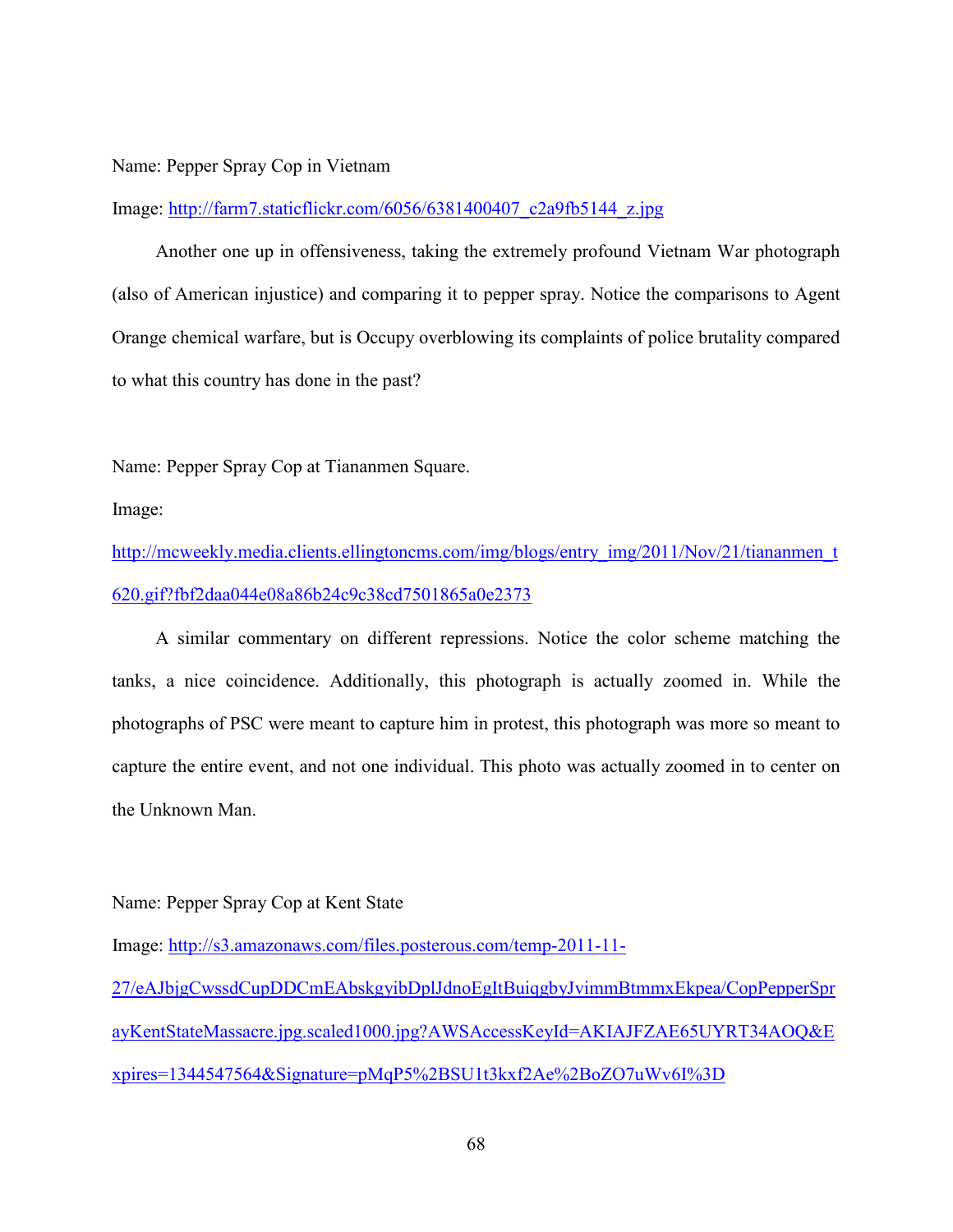What brings us to what might possibly be the most argumentative PSC meme against the general feelings of Occupy and the UC Davis incident. This picture has the most general contrast, the Kent State peaceful protests that ended in someone's death, while the Occupy protests in general have claimed no fatalities. Is our generation truly overreacting? Or is this establishing a link to a larger tradition of protest violence? As the meme grew exponentially, mainstream media like the New York Times and other periodicals wrote about the phenomenon, paying attention to how fast PSC as a Meme was growing. Eventually the University did have to address the incident, issuing apologies and suspensions, but was this due to the meme?

Pepper Spray Cop works in several different manners as a meme, on and offline. The meme itself is protest iconography, using the oppressor as the main source of content. He and his actions are ridiculed as he is thrown from Beatles album covers to Spongebob Squarepants online and makes his way to clothing and Halloween costumes in reality. Yet, noticing that the majority of PSC lies within revolution or protest iconography, some from colonial America and  $19<sup>th</sup>$  century France, for example, and  $20<sup>th</sup>$  century photojournalism, the Meme takes on much more specific politic qualities. I have discussed that Internet Memes, in their anonymous community based templates, can in a way remove certain artificial chains of creative expression, making it easier to create. PSC then functions in a manner that allows a protest movement, specifically the somewhat ambiguously motivated Occupy protest, to find its protest imagery in past imagery. Current protest culture remixes its protest imagery from older images, as seen through PSC.

A political Meme such as PSC based in a remix culture and parody is not a new cultural item. Yet, in the way it was rapidly distributed online, as Memes are, PSC reached mainstream levels of news media attention within days of its creation. How long would have it taken a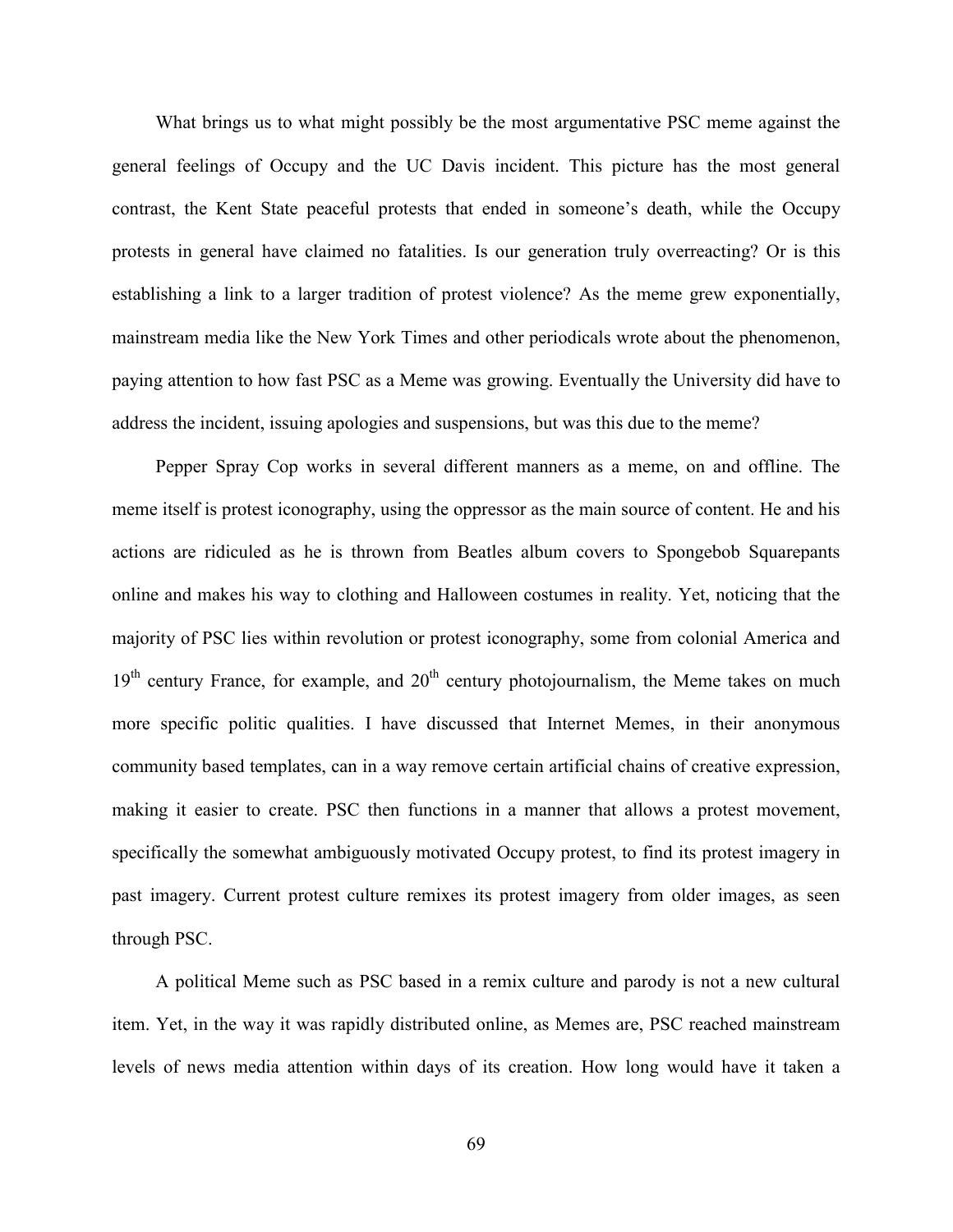similar incident being captured on film in World War II to make its way from Europe to America? And it simply is not the technology of the Internet that creates a mainstream political object, but the Internet Meme Culture and Community that foster such specific creative expression and then popularize it.

It is this reason that the members of Internet Meme Culture feel as if they own these media as a community: in their anonymous creation and popularization within the communities of 4chan, Reddit, and other meme creators, Memes are then owned by the community and no individual user. Yet, it is then not one specific photograph that goes down in Internet Meme Culture's history, as the photograph of Lt. Pike, but the repertoire of memes that come with it. The entire family of Pepper Spray Cop's define the event, mainly from PSC's character and personality, a casual spraying cop who doesn't give a damn. That is what comes from the photograph and the meme. Yet, in the understanding of this personality comes the a sort of password to the secret club — the more inclusive the password/joke, the harder it is for outside forces to infiltrate.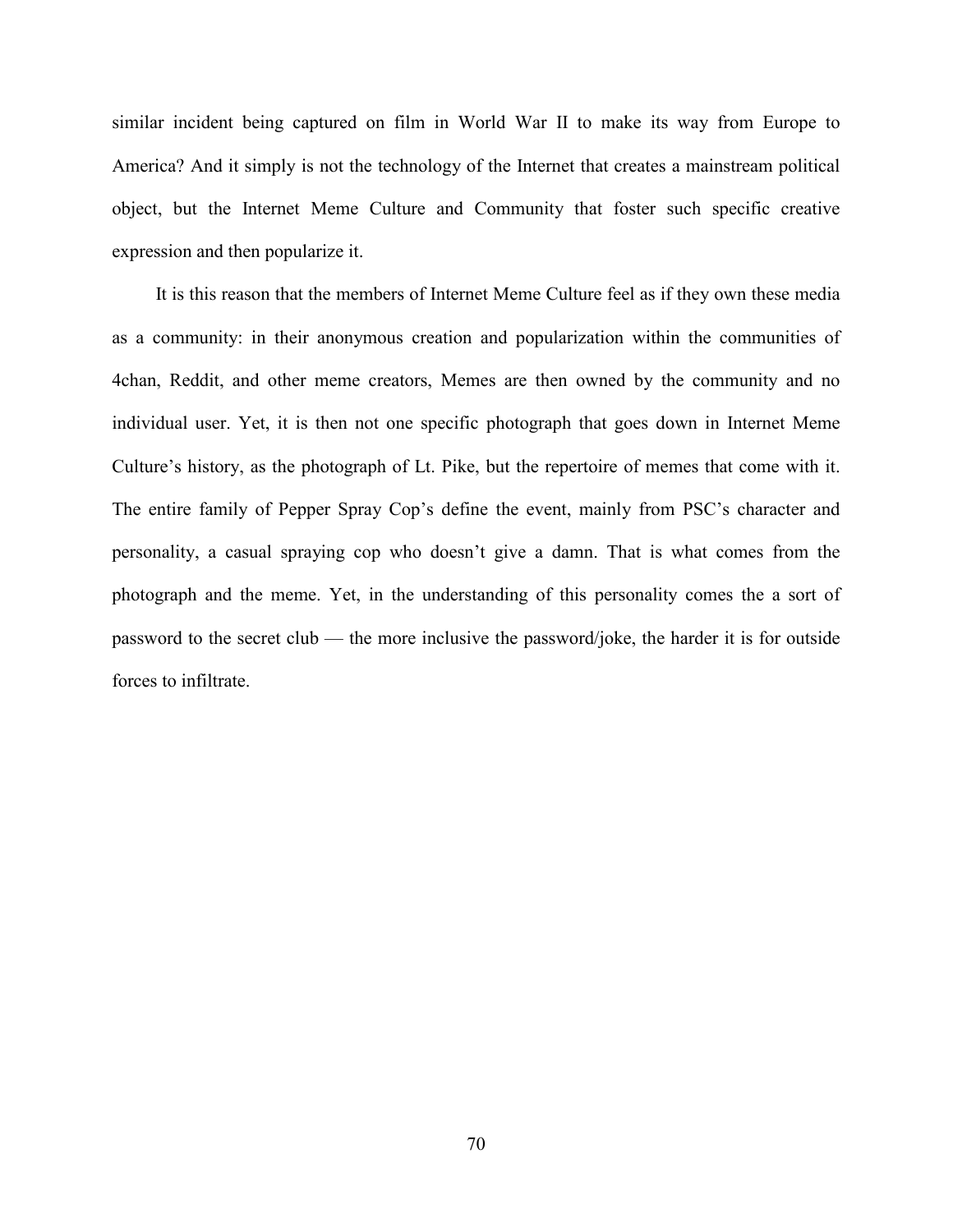## **5.0 MEMES AS COMMUNICATION**

In late winter of 2012, I stumbled across a strange development in my meme research. On Facebook, I had been invited to join a group called Pitt Memes that allowed its members to display their own memes about the University of Pittsburgh's college campuses. The system mimicked the subreddits mini-communities, in a way, and were blooming all across American campuses. Before long, membership in the Pitt Memes group crossed several thousand, along with other college campuses, and Reddit and 4chan exploded in anger. Mainly due to the misuse of Internet Memes, the users of those communities were angry that Memes had gone too Mainstream, and it would only be a matter of time until everyone's parents were using them.

Yet, while the evolution of any cult object into mainstream popular culture angers its original members, the way people were using Internet Memes, specifically the Advice Animal format, seemed slightly different when thinking about Advice Animal's mechanisms. Advice Animals, according to KnowYourMeme, "are a type of image macro series featuring animals of some kind (including humans) that are accompanied by captioned text to represent a character trait or an archetype that fits the role of a 'stock character'" (Caldwell. "Advice Animals"). Advice Animals work in a similar way to the LOLCat universe, the individual memes becoming characters and having discussions with each other. They also represent basic stereotypical feelings or emotions, and just as with Yo Dawg, can be referenced just by the image alone to use.

The Internet Meme community was aghast at the mass appropriation of their memes to the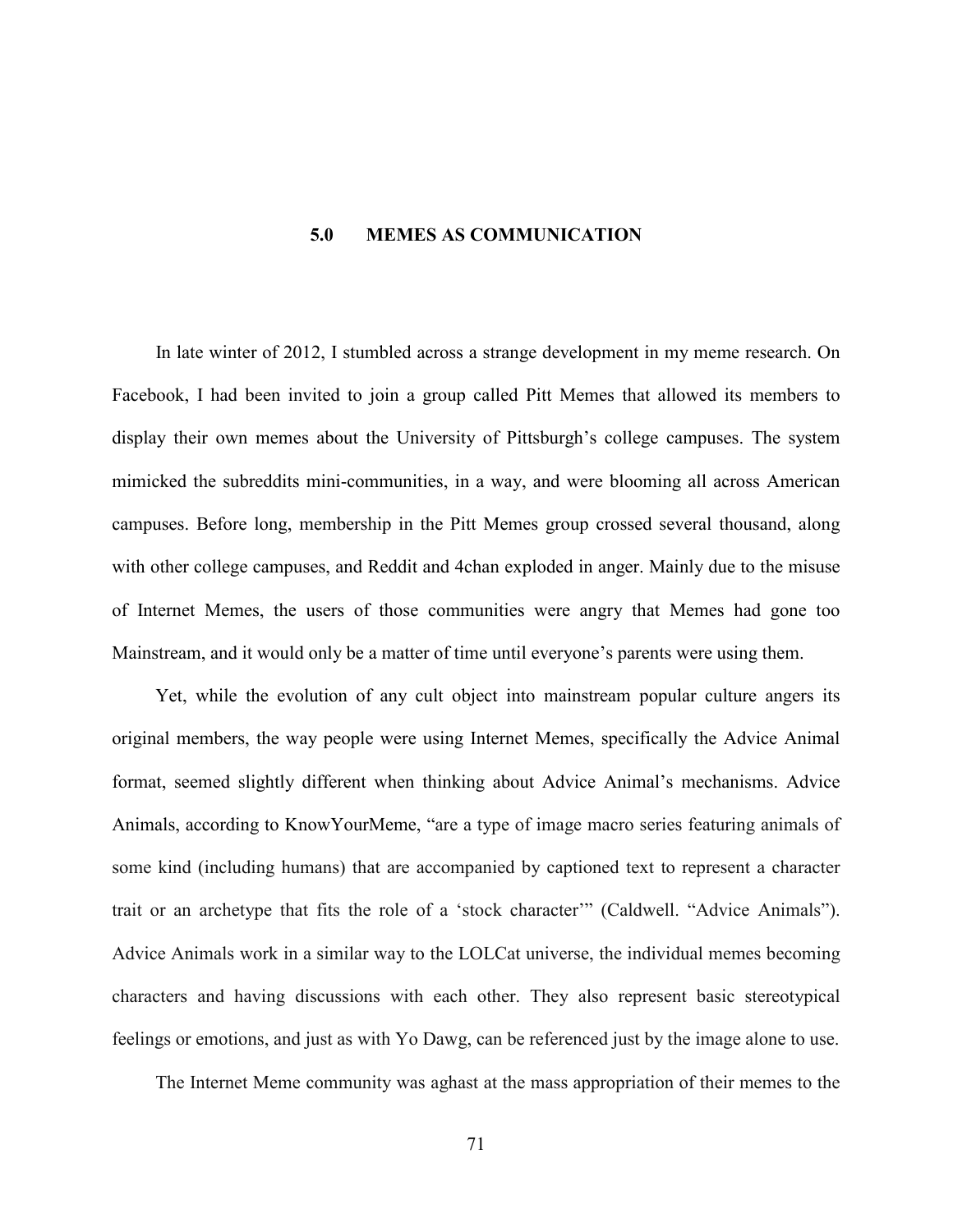rest of their generation, literally in the span of one to two nights. But why would this community be ok with television shows and advertisement appropriation, but not when their fellow youth take part? Many of the memes in Facebook Memes were campus specific, discussing the area's geography, or a certain building or individual that only the campus community would understand. What may have been most alienating to the Internet Meme Community, making Facebook Memes an antagonist of sorts, was that college students were using the memes to communicate with each other, but by using specific references that a general populace would not understand, they were not joining the Internet Meme Community — perhaps the whole point of the inside joke or inclusive password of Internet Memes.

Advice Animals, beyond being simply stereotypes or tropes, are also at heart basic commonalities. The irony of the inclusive joke is that the joke is based off a belief that would have remained private unless shared within the anonymous context of an Internet Meme (an excellent example of this sort of belief I saw once in a Paranoid Parrot deciding whether or not it had farted or "sharted," or the combination of something slightly more vile). Then, in the animal's anthropomorphic qualities we can laugh at the thought because we are distanced from it, which allows us a sense of superiority over the animal. Yet, paradoxically, we both identify with the animal and its secret stereotypical common emotion and have power over it as well in its animal distance (Miltner. Online Interview).

Internet Meme Culture, as vast and diverse as it is, can be defined by its paradoxical dichotomies. Political memes that attempt to define Internet Meme Culture do create this sort of competition of us versus them, us being Internet Meme creators and users, and them being everyone else. This sort of conflict has always appeared in youth culture, but however, never has a medium been defined at its core by the punk value of us versus them. The Internet can be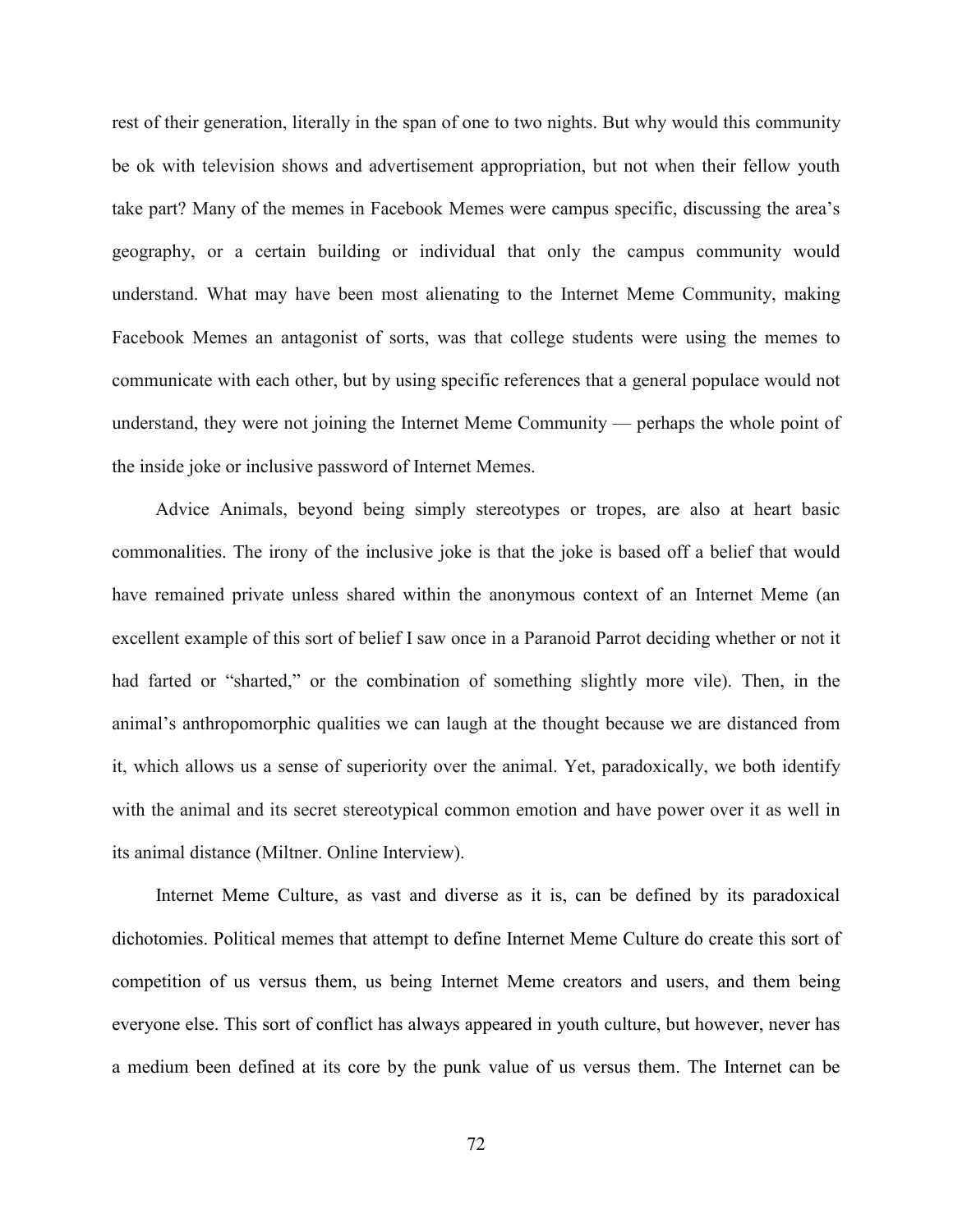defined at this point by the insider versus the outsider. Ever since its inception, original users limited to those who could afford it, had the technical skill to communicate through it, and the patience to wait out the slow speeds while the world changed outside the computer, there has always been a network of users involved in Internet Culture and those not. And even though Internet has spread to cell phones and most daily activities, there still exists this basic network of users who are really a part of the Internet and those who are not. To prove it, they use Internet Memes.

Yet, all of Internet Culture is coming closer between these two polar points, these paradoxical dichotomies, and as Internet reaches out towards the masses, becomes moderate. The straight line that has divided those who create content and those who consume it, the ones in between being regulated to amateur or independent, is now blurred. While Occupy and Anonymous may not have created conclusive results (some even say an adverse result to the one that they aim for), their constant activities have created an air of dissent, one where the possibility of breaking away from convoluted systems and rejecting what is politically happening is possible. Not the passive signing of an online petition, but active protest that gets noticed. And in other countries, such as the many springs of Arab countries and China, the meme brings political discourse to the masses. Even as we continue to blur the line between work and life, with the ability to switch from a word processing document to YouTube in one slight gesture, to receive business emails and texts of funny pictures within the same minute, and work hours increasing and a general mood of businesses becoming the norm, the standard 9 to 5 work day is mostly dead. The pressures of individual creativity is lifted by a somewhat anonymous shield of online creation. And even at a simple core nature, memes work in an exclusive culture, however the jokes reference universal commonalities. Yet, as I posed the difference in the introduction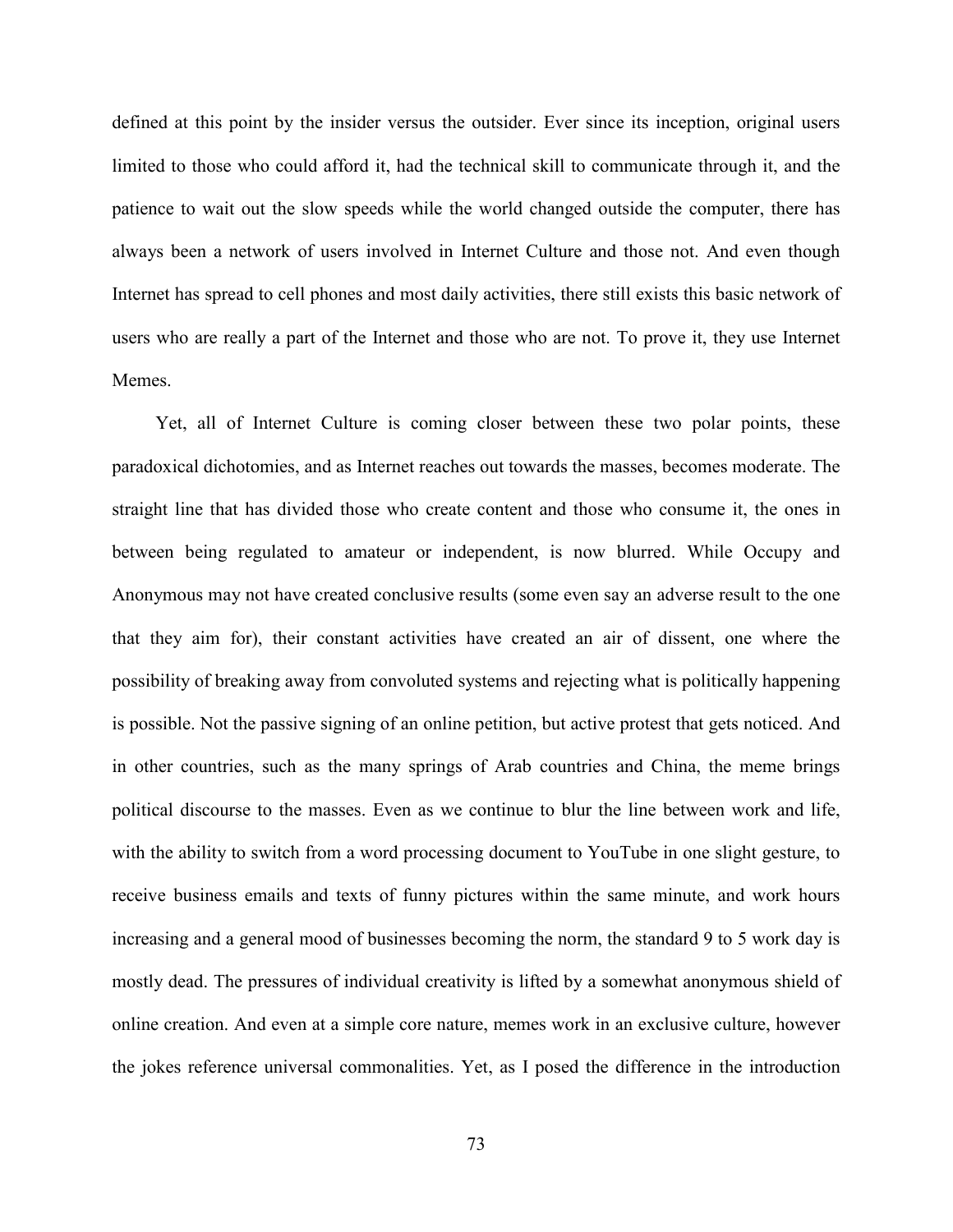between lols and lulz, Internet Meme Culture is becoming ingrained somewhere in between the two. Everyone wants to be a little rebellious, to attack the taboo and the offensive, yet find it difficult to find the means to do it. With more than 0.1% of the world publishing, though, and the ability to remain nameless easily available, the pressure that comes with not only creative work, but just the essence of lulzing, being an online jerk, come easier. Perhaps we have moved beyond post-modernism, with the acceptance of these paradoxical dichotomies.

With one last case study, I hope to look at a topic I have almost successfully avoided up to this point: race on the Internet. Of course, there are extensive works available, most specifically, Nakamura's Digitizing Race, that take a more in-depth look at the race politics of Internet Culture, however, I hope to take a look at a very specific set of Advice Animals that are based in a racial humor that works off the same paradoxical dichotomies. The memes are Successful Black Man (also known as Successful Negro, see [http://knowyourmeme.com/memes/successful](http://knowyourmeme.com/memes/successful-black-man)[black-man\)](http://knowyourmeme.com/memes/successful-black-man), Ordinary Muslim Man [\(http://knowyourmeme.com/memes/ordinary-muslim-man\)](http://knowyourmeme.com/memes/ordinary-muslim-man), High Expectations Asian Father [\(http://knowyourmeme.com/memes/high-expectations-asian](http://knowyourmeme.com/memes/high-expectations-asian-father)[father\)](http://knowyourmeme.com/memes/high-expectations-asian-father), Unimpressed Slave [\(http://www.quickmeme.com/Unimpressed-Slave/?upcoming\)](http://www.quickmeme.com/Unimpressed-Slave/?upcoming), and Skeptical Third World Kid [\(http://wildammo.com/2012/07/02/skeptical-third-world-kid-meme](http://wildammo.com/2012/07/02/skeptical-third-world-kid-meme-funniest/#2)[funniest/#2\)](http://wildammo.com/2012/07/02/skeptical-third-world-kid-meme-funniest/#2).

The first two of these memes work in a specific manner of racial humor, where the first half of the caption is a set-up enforcing a racial stereotype, and the second half subverts that stereotype by using a normal response. These memes do many things to both creator and viewer: in order for them to work, they must take part in the understanding of stereotype, the ability to assume what the second half of the meme should read. Or at least recognize what the stereotype is after reading the first caption. Yet, it is the tricking that not only acknowledges our knowledge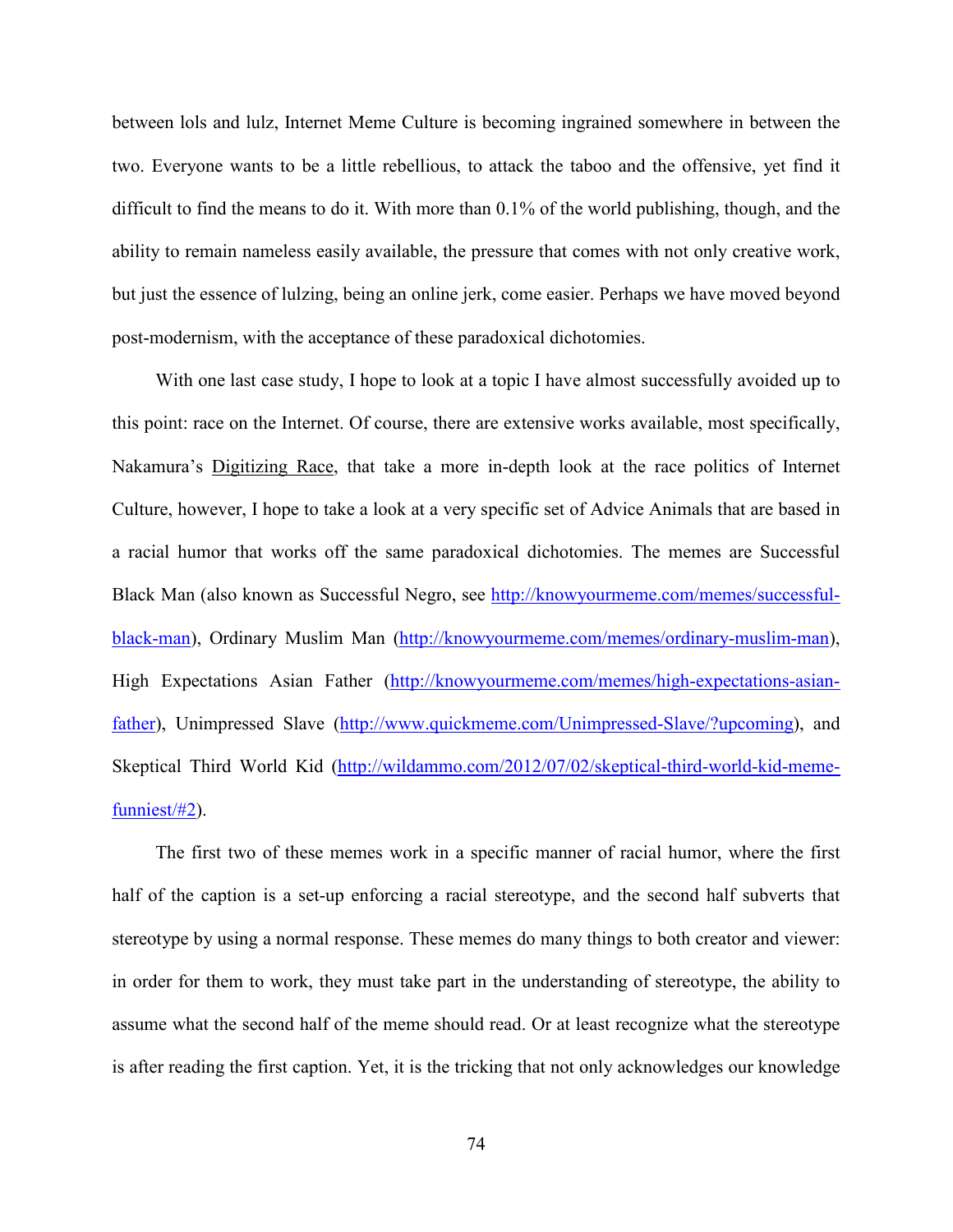of racial stereotypes, but the fact that we can look back and laugh at it. Does the individual believe in the stereotype? That is up for discussion. However, they must believe that the stereotype is in effect offensive, or at least, making a comparison to a probably white person, jarring to the viewer who takes the stereotype as fact. However, inexperienced users could possibly not be able to completely read this meme. However, this acknowledgment of racial slur has been going on since 4chan, where users would constantly refer to each other as Nigger and Faggot. Yet, the hateful definitions to each word are left behind, as *everyone* is called Nigger and Faggot. As 4chan is a world of one-upmanship in the taboo, calling someone a nigger is fairly high up there in offensiveness. The use is not necessarily a reinforcement of the negative types, since the user is well aware of the offensiveness. That is why he or she uses it, in order to offend. So he or she must have a slight concept of why it might be offensive. They acknowledge its hateful usage, and move past it, even calling gay 4chan users fagfags. It separates those who are still offended by it (usually called moralfags) and those who use it straightforwardly hateful with a different sort of Internet user.

However, these memes do rely on stereotype, as well as the other three. Yet, in the stereotype, they are almost self-deprecating: as Third World Kid deals with aid that more well developed nations give to under developed, sometimes mocking it. Unimpressed slaves makes fun of the first world white people problems that people discuss all the time. Yet, High Expectations Asian Father may work alone on stereotype, however, in a community where this sort of work is commended (even though, ironically, memes are so quick and simple to create. They're templates) it's strange that it would be mocked.

The power of memes can be used for a hive-mind's advantage, though, especially if they constitute a large base of the meme creating population. A subreddit, r/atheism, recently when on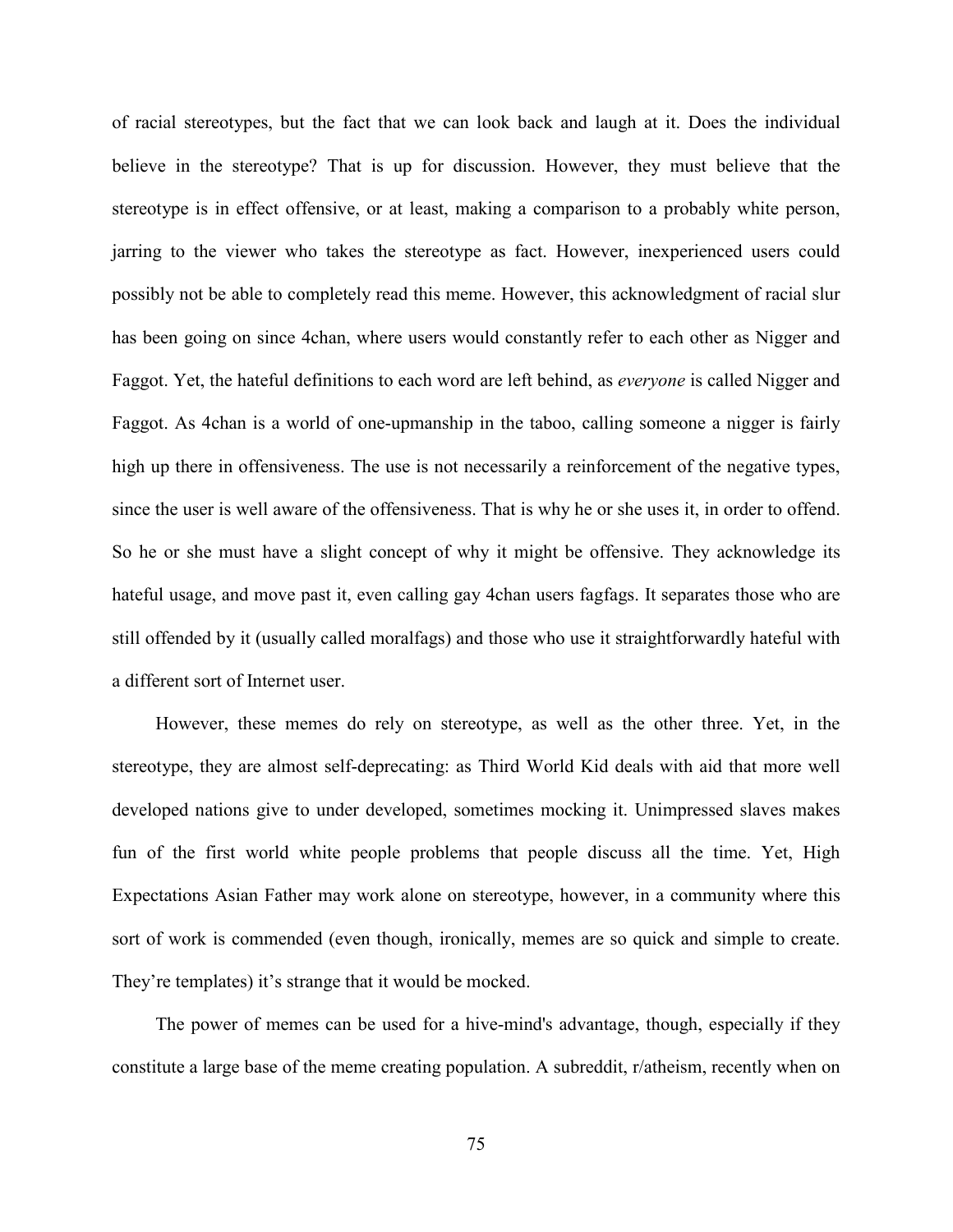a splurge attacking Islam instead of its usual arguments towards Christianity. The memes were created in mass numbers, many depicting the prophet Muhammad. In what at one point caused a cartoon artist to run for his life and avoid death threats was now being done in 10 fold, and a million times more offensive. Yet, due to the anonymous nature and the fact that there were so many, there has not been a serious response yet from the Muslim community.

What clouds this analysis the most, however, is demographics. Who is making these memes? How do black men feel about Successful Black Man? How do female users feel about the entire community of Internet users in a forum where one-upmanship on 4chan meant shouting "Tits or GTFO (get the fuck out)" whenever a woman or girl revealed herself? If these communities make the move from irony to authenticity, where does the community's opinion on race and gender stand? And if you are part of a smaller minority in this community, are you partially censored due to the collective knowledge and attitudes of Internet Meme Culture?

The move to authenticity is a tricky move, since ironic awareness must still remain deep in the mind, or the group will run into parody once more (which still can happen). Yet, perhaps dealing with some of these histories, such as the word nigger or oppressive sexism, requires irony to fight through it. These topics will most certainly never be erased from any community. To completely deny their existence is practically futile. In the same way that when using Successful Black Man, though, one must be aware of the racial implications or they would not use it. Then if they are aware, there may be potential to grow in acknowledging the racism or sexism.

How does this move resist devolving into a "circle jerk" of sorts, with users throwing around racist and sexist terms without even acknowledging the ironic history of their authentic love? This goes back to my Levels of Understanding, where if we are not aware of a cultural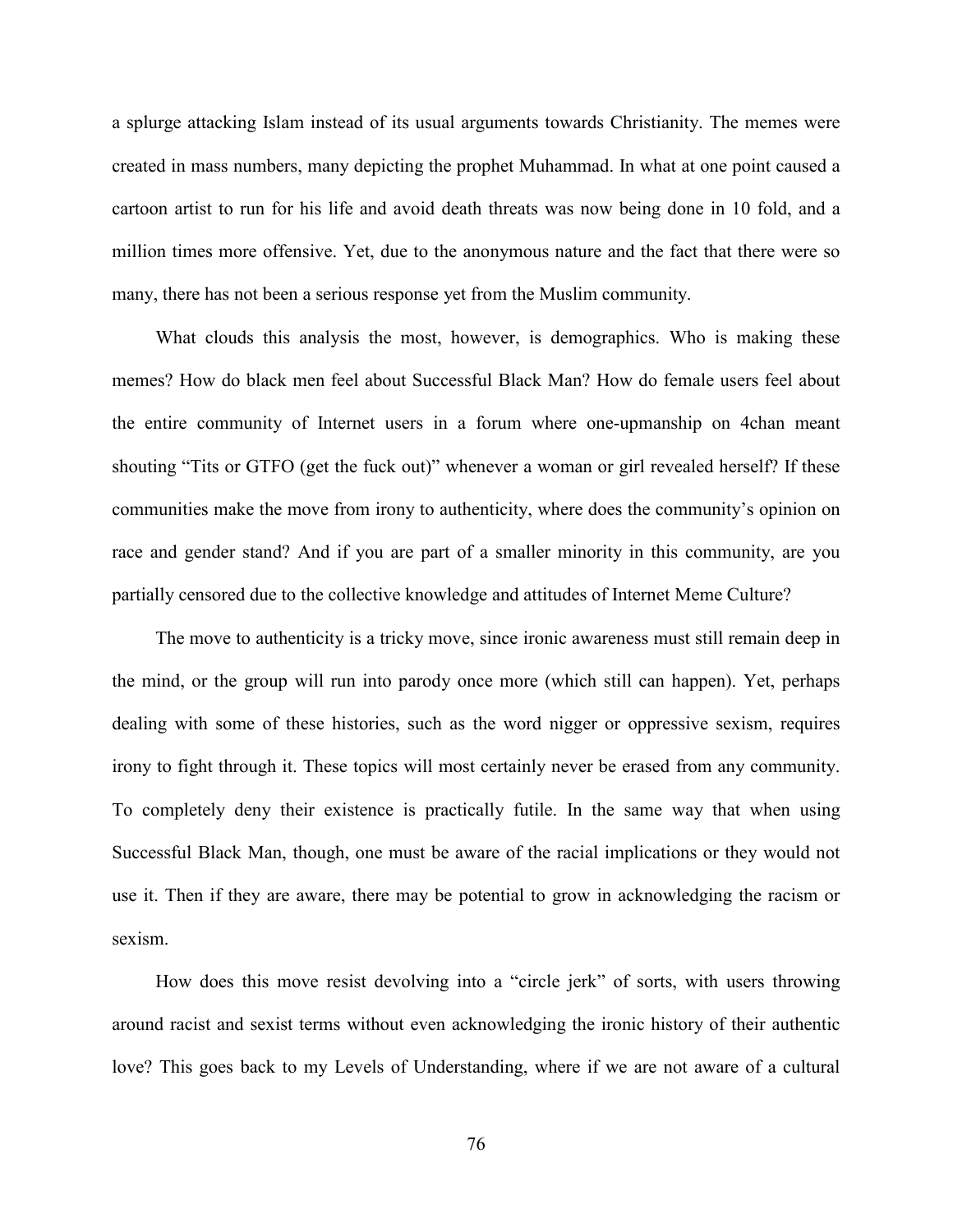object's past, the meaning will change into the community. So to avoid the circle jerk, what must be understood is what causes changes in social media: the tools we are given. A general thought in the programming world, and in many creative worlds, is that sometimes when a creator makes something, they are not sure what they will use it for. They let the community figure it out. Right now, in the memesphere, the largest change in activity has come from the transition to the chaotic, anarchic 4chan to the more structured Reddit. On Reddit, there exists a self-censorship that many times does not allow blatant racism or sexism to propagate, either in memes or comments. Along with being downvoted and erased from the conversation, many times users will comment on the object explaining what they found offensive about it. And as indexing and search options on Reddit improve (unlike 4chan, Reddit archives its posts), being able to quickly search for Level of Understanding will keep the history of ironic/authentic love stable. Additionally, as more sites are discussing Internet Meme Culture, explanations and archives will exist all over the Internet. Some may find the game of communication in these racist, sexist, and many times offensive words downright regressive, yet, it is not as if these ideas can be eliminated from existence. They have permeated our culture for so long, that to think that it will be an anonymous medium without race and a face who improves these ideas is unfortunately slightly hopeless. The move from criticism, to parody and irony, to authenticity, though, depending on what tools are given to users next, will be perhaps one of the greatest hopes in alleviating the stresses of racism and sexism online.

## **5.1 CONCLUSIONS**

I hope by now that I have been able to collect useful extrapolations from the world of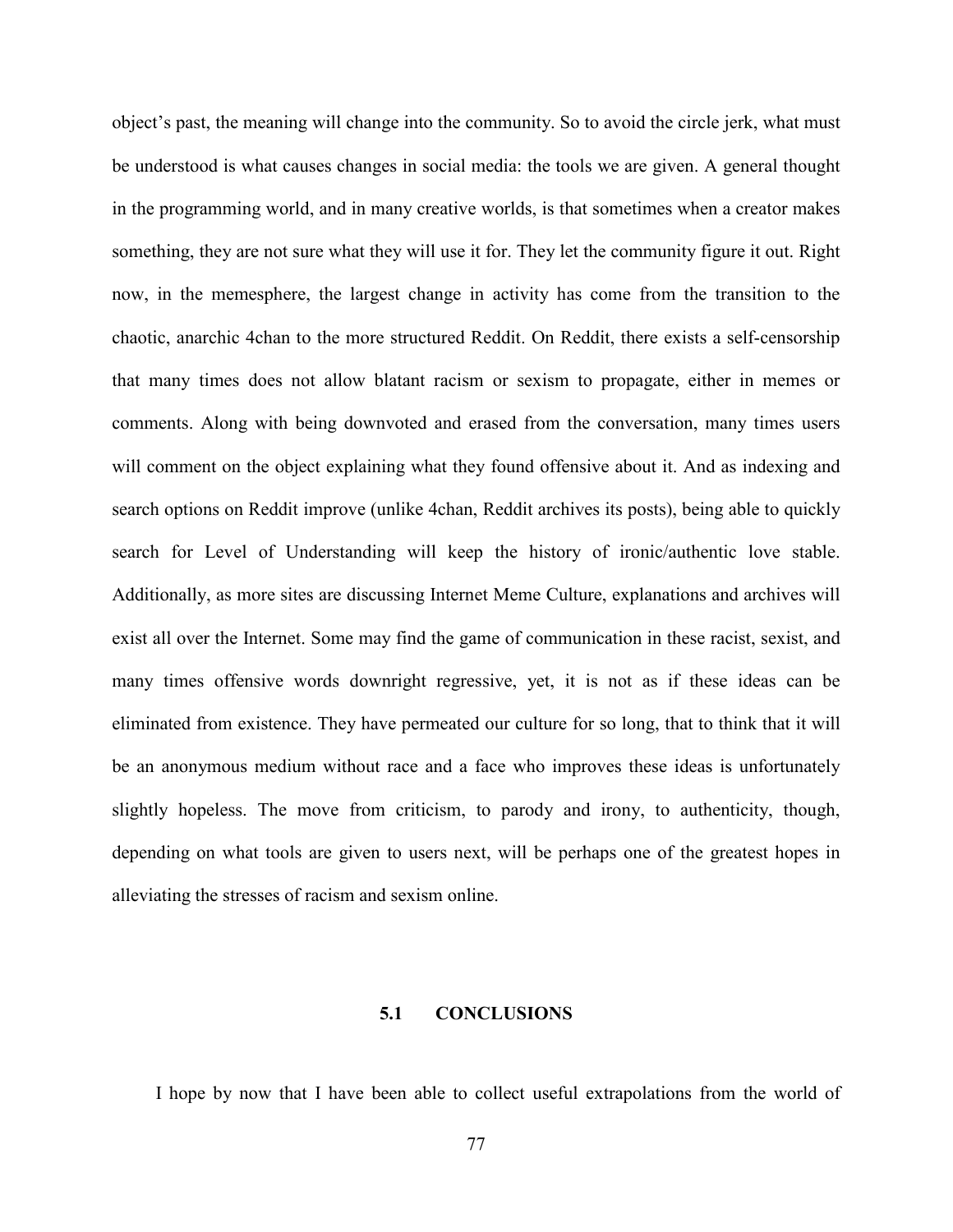Internet Memes. With how rapidly they are digested, and how quickly they are shared, they can easily be overlooked. Yet, as one individual meme rarely tells a story, it takes an entire collective to define an attitude. And once that attitude is defined, it is given a personality and many times a character, like Nyan Cat, Pepper Spray Cop, or Pedobear. It is in these characters then that the ideals and values of Internet Meme Culture are represented best. Thus, putting these characters against models of entertainment, mass and mainstream, politics, and communications, can start to make sense of many different aspects of Internet use that will only become more important as more people are given electronic devices at a younger age. As Internet becomes an essential part of Western existence, these values will need to be appropriately addressed, and Internet Meme Culture will begin to define those values.

Lev Manovich, early New Media Theorist, argues that humans process the information they come upon either through cataloguing and categorizing in a database or creatively through a story or narrative. In a sense, the Internet Meme is a nearly perfect representation of attitudes through a hybrid of both. It takes both Database and Narrative to fully process Internet Meme Culture. One cannot understand a Meme character, its story and its attitudes, without being familiar with all the different variations and imitations of that meme. Then, since memes are inherently meta-memes or at least eventually become meta-memes, one must be familiar with the relationships and categorical qualities between different groups. You cannot understand Successful Black Man without understanding Advice Animals...without understanding stereotypes.

Thinking about my discussion on My Little Pony and Bronies, or moving beyond ironic to authentic love. Are we in a post-ironic era, where what was once hated, then loved for ironic reasoning, is now actually loved? So what was originally trashed in subculture for being

78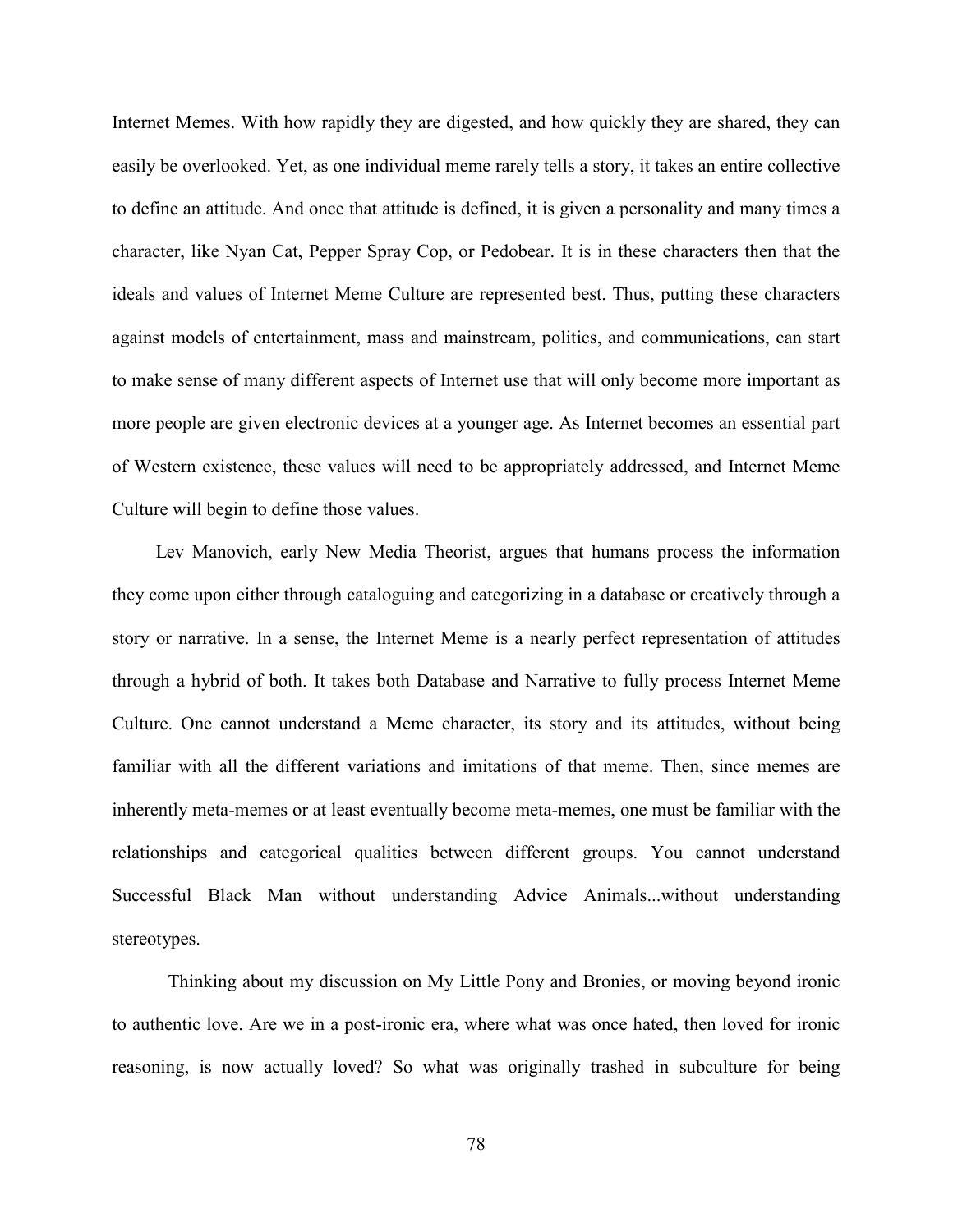commercialized and meticulously programmed to a point of brainwashing is now embraced by Internet Meme Culture for its authenticity. Has the value for authenticity been exponentially increased in a time where the majority of online activity is either anonymous or fogged by usernames? Internet Meme Culture values those that either remove the mask of anonymity, like Numa Numa Guy or reveal truths through the common structure of Advice Animals. The larger Internet Meme Culture grows, there will be a specific set of commonalities that are regarded as valid to the community. Yet, if someone feels to be an outlier, is there not a subreddit for them or some community based website? And if they can even find five more people to believe in the same ideas they do, then that alone leaves a sense of validation (LulzSec itself was a tiny group of people with similar beliefs). Perhaps what I am trying to say is a basic idea, but depends on so many complex variables. The way we talk to each other varies depending on the community available to us, and the amount of communities online perhaps indicates that this sort of Internet Culture will become a valuable precursor to future In Real Life cultures. Perhaps I have been spending too much time on Reddit, but when I find a fellow Reddit user in physical reality, there usually is a fantastic bond due to a strange sort of anonymous sharing of honesty, through the personal absurd, through a love of a specific part of retroculture, or just being able to understand the passcode that is Insanity Wolf. However, Internet Memes will fade from the spotlight at some point, and who knows how we will reflect on them. Yet, by measuring the values and mechanisms that are attached to Internet Memes, quite possibly the first unique cultural object that only the medium of the Internet could sustain, I hope I have provided enough information to ponder on what will happen when augmented reality is the primary reality — and media shall be consumed through the goggles of Internet Meme Culture.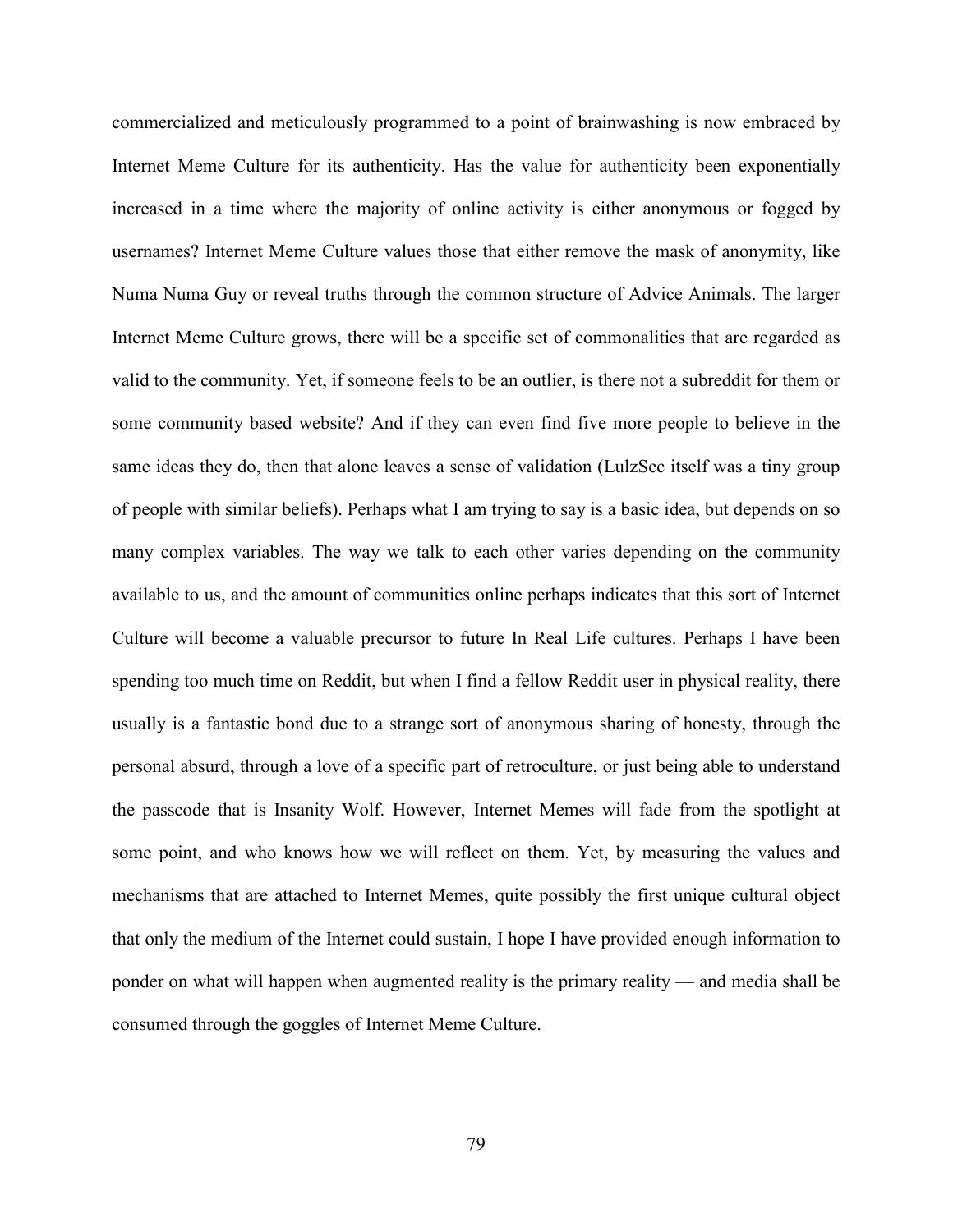## **BIBLIOGRAPHY**

- Axon, Samuel. "Old Spice Sales Double With YouTube Campaign." Web log post. *Mashable*. Mashable, Inc., 27 July 2010. Web. 2 July 2012. [<http://mashable.com/2010/07/27/old](http://mashable.com/2010/07/27/old-spice-sales/)[spice-sales/>](http://mashable.com/2010/07/27/old-spice-sales/).
- Barthes, Roland. *Mythologies*. Trans. Annette Lavers. New York: Hill and Wang, 1984. Print.
- Baudrillard, Jean. *Simulacra and Simulation*. Ann Arbor: University of Michigan, 1994. Print.
- Benjamin, Walter, Michael William. Jennings, Brigid Doherty, Thomas Y. Levin, and E. F. N. Jephcott. *The Work of Art in the Age of Its Technological Reproducibility, and Other Writings on Media*. Cambridge, MA: Belknap of Harvard UP, 2008. Print.

Blackmore, Susan J. *The Meme Machine*. Oxford [England: Oxford UP, 1999. Print.

- Butler, Christopher. *Modernism: A Very Short Introduction*. Oxford: Oxford UP, 2010. Print.
- Caldwell, Dan. "Antoine Dodson / Bed Intruder." *Know Your Meme*. Cheezburger Network, Apr. 2012. Web. 16 July 2012. [<http://knowyourmeme.com/memes/antoine-dodson-bed](http://knowyourmeme.com/memes/antoine-dodson-bed-intruder)[intruder>](http://knowyourmeme.com/memes/antoine-dodson-bed-intruder).
- Caldwell, Don. "Advice Animals." *Know Your Meme*. Cheezburger Network, Apr. 2012. Web. 16 July 2012. [<http://knowyourmeme.com/memes/advice-animals>](http://knowyourmeme.com/memes/advice-animals).
- Caldwell, Don, and Brad Kim. "LulzSec Hacks." *Know Your Meme*. Cheezburger Network, July 2011. Web. 16 July 2012. [<http://knowyourmeme.com/memes/events/lulzsec-hacks>](http://knowyourmeme.com/memes/events/lulzsec-hacks).
- Caldwell, Don. "Futurama Fry / Not Sure If X." *Know Your Meme*. Cheezburger Network, 23 June 2012. Web. 16 July 2012. [<http://knowyourmeme.com/memes/futurama-fry-not](http://knowyourmeme.com/memes/futurama-fry-not-sure-if-x)[sure-if-x>](http://knowyourmeme.com/memes/futurama-fry-not-sure-if-x).
- Carp, Jesse. "Comedy Central Uses Futurama Meme For Season 7 Tease, Not Sure If..." Web log post. *Television Blend*. Cinema Blend, 29 Apr. 2012. Web. 26 June 2012. [<http://www.cinemablend.com/television/Comedy-Central-Uses-Futurama-Meme-](http://www.cinemablend.com/television/Comedy-Central-Uses-Futurama-Meme-Season-7-Tease-Sure-41955.html)[Season-7-Tease-Sure-41955.html>](http://www.cinemablend.com/television/Comedy-Central-Uses-Futurama-Meme-Season-7-Tease-Sure-41955.html).
- Chen, Adrian. "Stupid California Police Warn Parents of Pedobear, the 'Pedophile Mascot'." Web log post. *Gawker*. Gawker Media, 12 Sept. 2010. Web. 10 July 2012. [<http://gawker.com/5636011/stupid-california-police-warn-parents-of-pedobear-the](http://gawker.com/5636011/stupid-california-police-warn-parents-of-pedobear-the-pedophile-mascot)[pedophile-mascot>](http://gawker.com/5636011/stupid-california-police-warn-parents-of-pedobear-the-pedophile-mascot).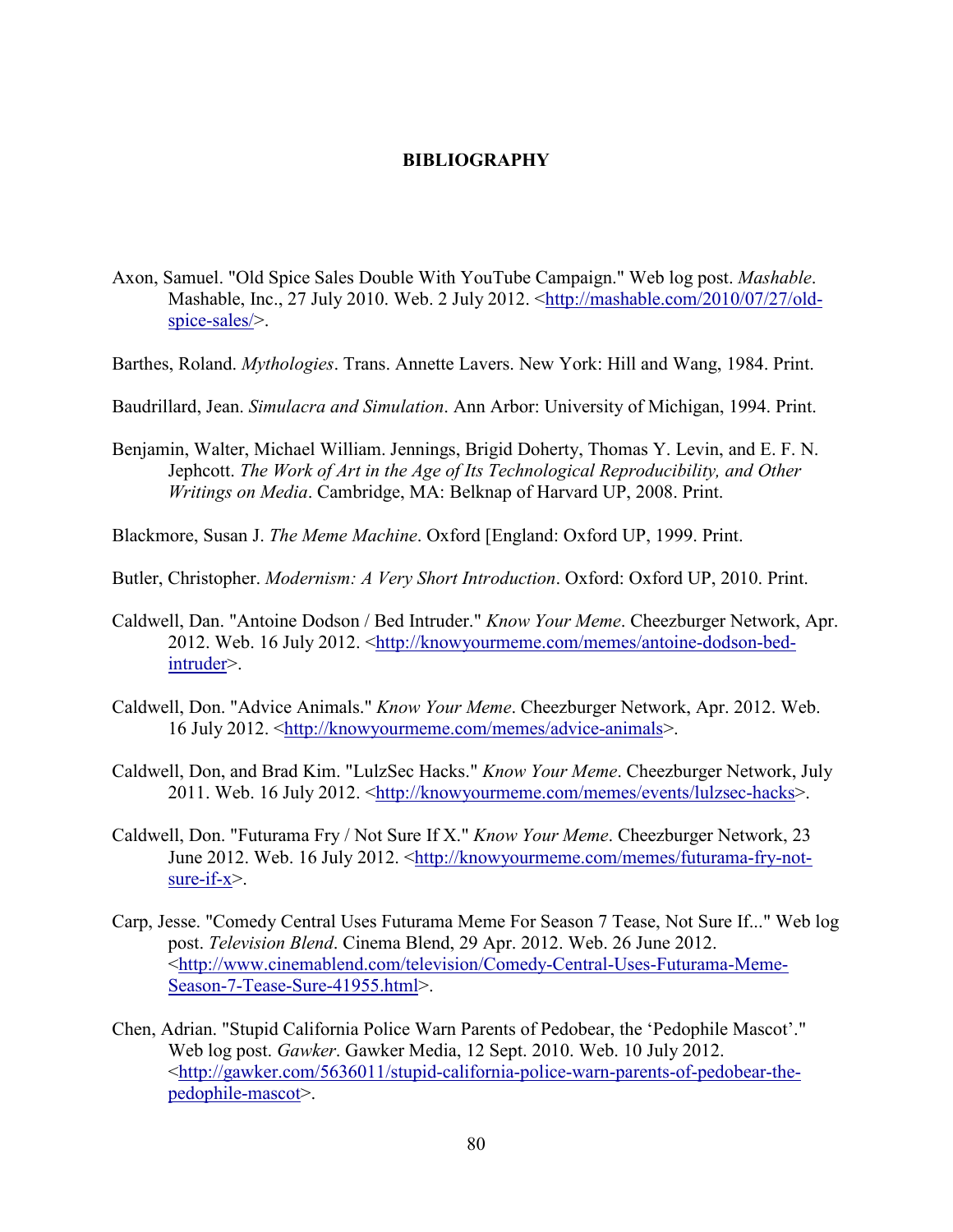- Coleman, E. Gabriella. "Ethnographic Approaches to Digital Media." *Annual Review of Anthropology* 39.1 (2010): 487-505. 2010. Web. 18 Sept. 2011.
- Cooper, J. C. An Illustrated Encyclopedia of Traditional Symbols. New York: Thames and Hudson, 2004. Print.
- Favate, Sam. "Pepper Spraying at UC Davis Leads to Police Suspensions." Web log post. *The Wall Street Journal Law Blog*. The Wall Street Journal, 21 Nov. 2011. Web. 16 July 2012. [<http://blogs.wsj.com/law/2011/11/21/pepper-spraying-at-uc-davis-leads-to-police](http://blogs.wsj.com/law/2011/11/21/pepper-spraying-at-uc-davis-leads-to-police-suspensions/?mod=google_news_blog)[suspensions/?mod=google\\_news\\_blog>](http://blogs.wsj.com/law/2011/11/21/pepper-spraying-at-uc-davis-leads-to-police-suspensions/?mod=google_news_blog).
- "Frequently Asked Questions." *Reddit.com*. N.p., n.d. Web. 14 July 2012. [<http://www.reddit.com/help/faq>](http://www.reddit.com/help/faq).
- Friedman, Josh. "Snakes on a Motherfucking Plane." Web log post. *I Find Your Lack of Faith Disturbing*. Blogspot, 17 Aug. 2005. Web. 16 July 2012. [<http://hucksblog.blogspot.com/2005/08/snakes-on-motherfucking-plane.html>](http://hucksblog.blogspot.com/2005/08/snakes-on-motherfucking-plane.html).
- Gray, Brandon. "'Snakes' All Hiss and No Bite." Web log post. *Box Office Mojo*. IMDB, 21 Aug. 2006. Web. 12 July 2012.  $\frac{\text{http://boxofficemojo.com/news/}7id=2135&p=.htm>}{\text{http://boxofficemojo.com/news/}7id=2135&p=.htm>}.$
- Guffey, Elizabeth E. *Retro: The Culture of Revival*. London: Reaktion, 2006. Print.
- Hinton, Erik. Personal interview. 18 Oct. 2011.
- Horkheimer, Max, and Theodor W. Adorno. *Dialectic of Enlightenment*. [New York]: Herder and Herder, 1972. Print.
- Jenkins, Henry. *Convergence Culture: Where Old and New Media Collide*. New York: New York UP, 2006. Print.
- Jenkins, Henry, Sam Ford, and Joshua Green. *Spreadable Media.* (New York: NYU Press, forthcoming)
- Jenkins, Henry. *Textual Poachers: Television Fans & Participatory Culture*. New York: Routledge, 1992. Print.
- Jurgenson, Nathan. "When Atoms Meet Bits: Social Media, the Mobile Web and Augmented Revolution." *Future Internet* 4.1 (2012): 83-91. 23 Jan. 2012. Web. 4 July 2012.
- Kim, Brad, and Amanda Brennan. "Casually Pepper Spray Everything Cop." *Know Your Meme*. Cheezburger Network, May 2012. Web. 16 July 2012. [<http://knowyourmeme.com/memes/casually-pepper-spray-everything-cop>](http://knowyourmeme.com/memes/casually-pepper-spray-everything-cop).
- Kim, Brad. "Day Without Wikipedia." *Know Your Meme*. Cheezburger Network, Feb. 2012. Web. 16 July 2012. [<http://knowyourmeme.com/memes/events/day-without-wikipedia>](http://knowyourmeme.com/memes/events/day-without-wikipedia).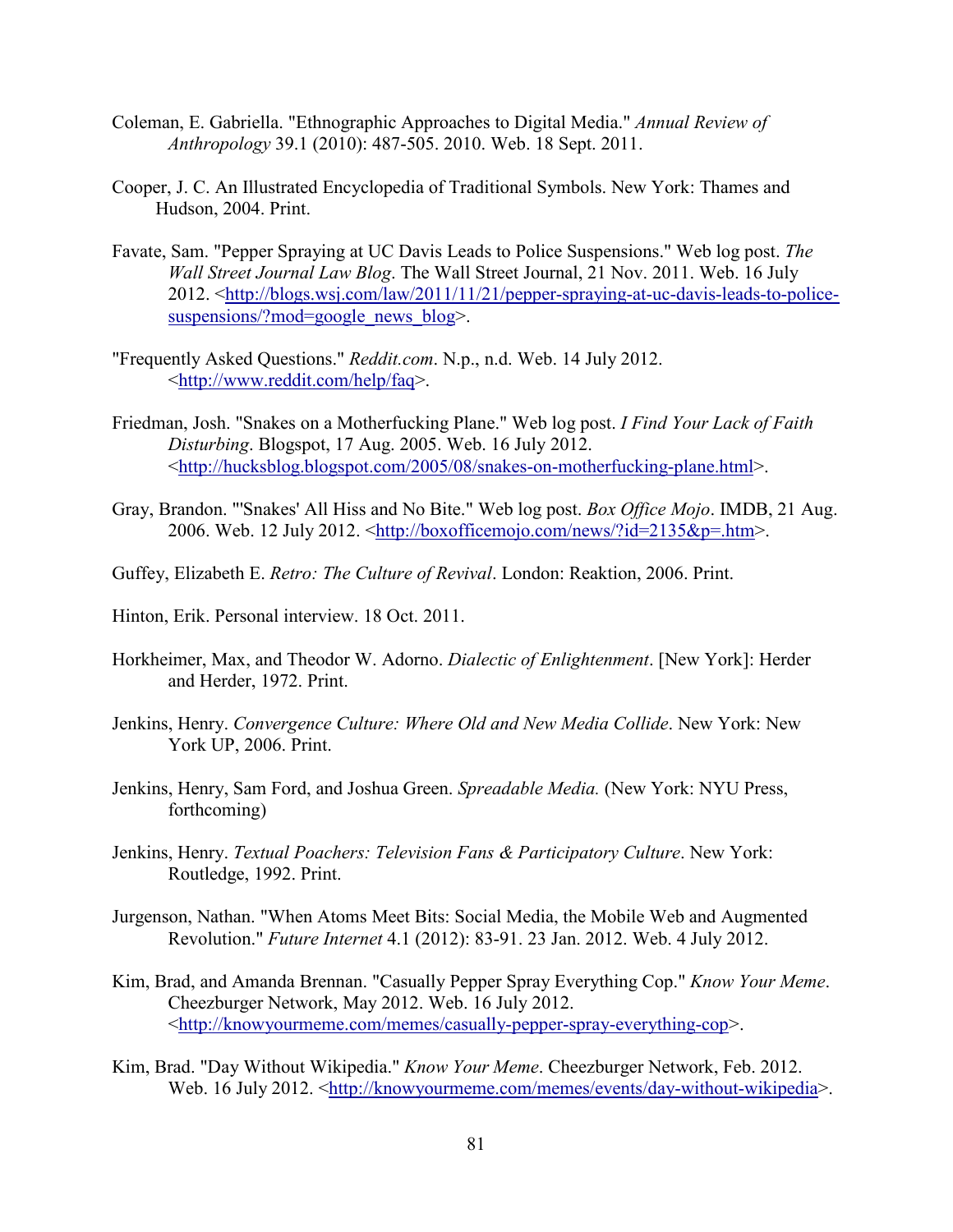Kim, Brad. "Nyan Cat / Pop Tart Cat." *Know Your Meme*. Cheezburger Network, June 2012. Web. 13 July 2012. [<http://knowyourmeme.com/memes/nyan-cat-pop-tart-cat>](http://knowyourmeme.com/memes/nyan-cat-pop-tart-cat).

Lanier, Jaron. *You Are Not a Gadget: A Manifesto*. New York: Alfred A. Knopf, 2010. Print.

- Lee, Timothy B. "Why We Shouldn't Worry About the Decline of the Music Industry." Web log post. *Forbes*. Forbes, 30 Jan. 2012. Web. 16 July 2012. [<http://www.forbes.com/sites/timothylee/2012/01/30/why-we-shouldnt-worry-about-the](http://www.forbes.com/sites/timothylee/2012/01/30/why-we-shouldnt-worry-about-the-decline-of-the-music-industry/)[decline-of-the-music-industry/>](http://www.forbes.com/sites/timothylee/2012/01/30/why-we-shouldnt-worry-about-the-decline-of-the-music-industry/).
- Levinson, Noah. "I Can Haz Cultural Influenz: The Effects of Internet Memes on Popular Culture." *Forbes and Fifth* 1 (2012): 9-18. Date.
- Lewis, Peter H. "Protest, Cyberspace-Style, for New Law." *The New York Times* n.d.: n. pag. *The New York Times*. The New York Times, 08 Feb. 1996. Web. 16 July 2012. [<http://www.nytimes.com/1996/02/08/us/protest-cyberspace-style-for-new-law.html>](http://www.nytimes.com/1996/02/08/us/protest-cyberspace-style-for-new-law.html).
- Lialina, Olia. "The GIFs That Keep on GIFing." ROFLCon. MIT, Cambridge. 4 May 2012. Lecture.
- Lovink, Geert. *Zero Comments: Blogging and Critical Internet Culture*. New York: Routledge, 2008. Print.
- Lévy, Pierre. *Collective Intelligence: Mankind's Emerging World in Cyberspace*. New York: Plenum Trade, 1997. Print.
- Manovich, Lev. *The Language of New Media*. Cambridge, MA: MIT, 2002. Print.
- McDonalds. "Have You Tried #Shamrocking Yet?" Web log post. *BuzzFeed*. BuzzFeed, Mar. 2012. Web. 28 June 2012. [<http://www.buzzfeed.com/mcdonalds/have-you-tried](http://www.buzzfeed.com/mcdonalds/have-you-tried-shamrocking-yet-3tnh)[shamrocking-yet-3tnh>](http://www.buzzfeed.com/mcdonalds/have-you-tried-shamrocking-yet-3tnh).
- Menning, Chris, and Amanda Brennan. "Caturday." *Know Your Meme*. Cheezburger Network, Oct. 2011. Web. 14 July 2012. [<http://knowyourmeme.com/memes/caturday>](http://knowyourmeme.com/memes/caturday).
- Miltner, Kate. Online interview. 12 July 2012.
- Miltner, Kate. *SRSLY Phenomenal: An Investigation into the Appeal of LOLCats*. 2011. MS 31304. London School of Economincs, London.
- Nakamura, Lisa. *Digitizing Race: Visual Cultures of the Internet*. Minneapolis: University of Minnesota, 2008. Print.
- Ngai, Sianne. "The Cuteness of the Avant‐Garde." *Critical Inquiry* 31.4 (2005): 811-47. Web. 16 Sept. 2011.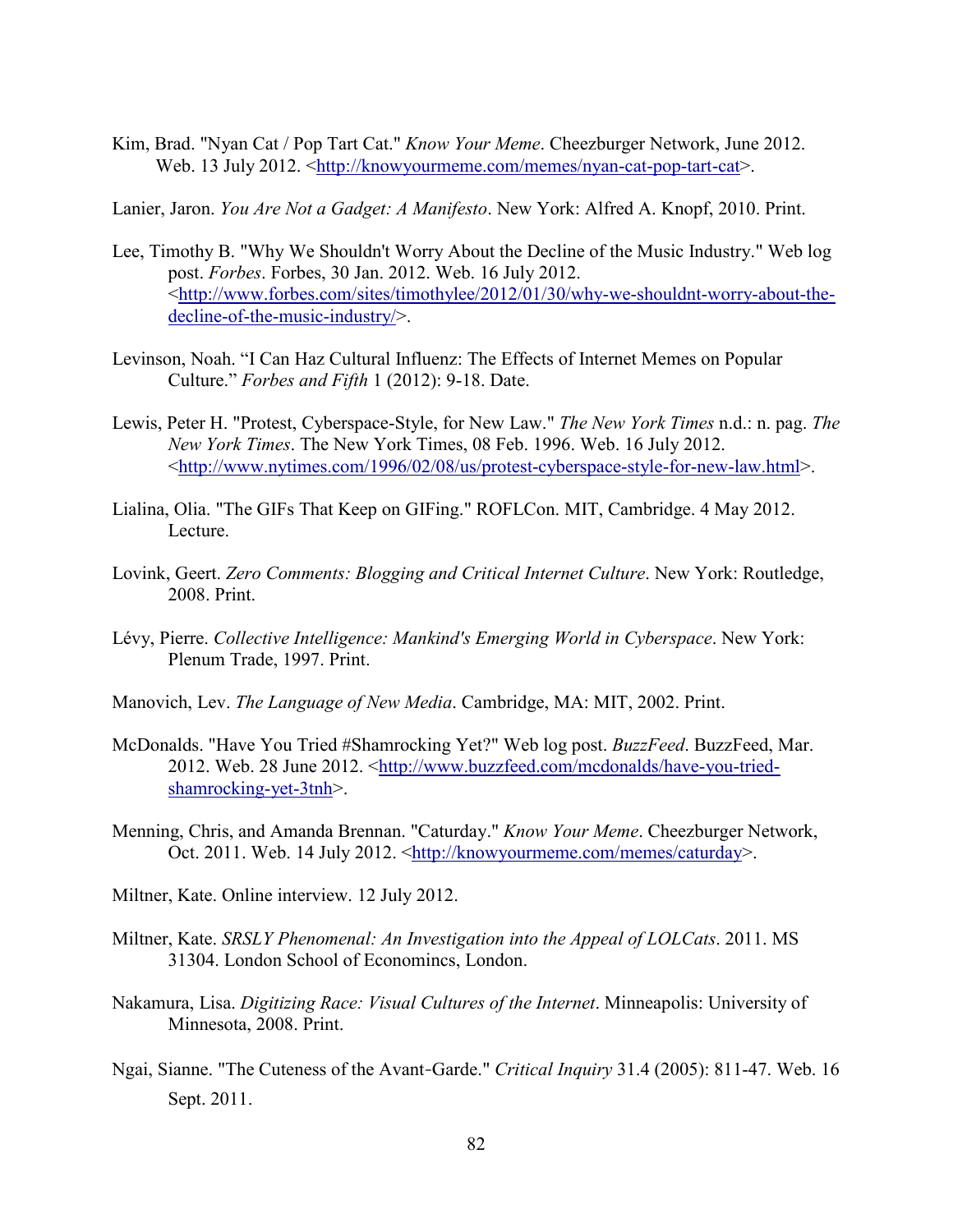- Nudd, Tim. "McDonald's Fabricates Awkward Internet Meme With #Shamrocking." Web log post. *AdFreak*. AdWeek, 14 Mar. 2012. Web. 28 June 2012. [<http://www.adweek.com/adfreak/mcdonalds-fabricates-awkward-internet-meme](http://www.adweek.com/adfreak/mcdonalds-fabricates-awkward-internet-meme-shamrocking-138947)[shamrocking-138947>](http://www.adweek.com/adfreak/mcdonalds-fabricates-awkward-internet-meme-shamrocking-138947).
- Ohanesian, Liz. "Lauren Faust: Let's Hear It for the Girls." Web log post. *LA Weekly Blogs*. LA Weekly, 17 May 2012. Web. 10 July 2012. [<http://blogs.laweekly.com/arts/2012/05/lauren\\_faust\\_people\\_2012.php>](http://blogs.laweekly.com/arts/2012/05/lauren_faust_people_2012.php).
- Olson, Parmy. *We Are Anonymous: Inside the Hacker World of LulzSec, Anonymous, and the Global Cyber Insurgency*. New York, NY: Little, Brown and, 2012. Print.
- Oneill, Ryan. "I Can Has Hiztory." *Visual Academy*. Online Schools, 2010. Web. 15 July 2012. [<http://www.onlineschools.org/visual-academy/lolcat/>](http://www.onlineschools.org/visual-academy/lolcat/).
- Pelli, Denis G., and Charles Bigelow. "A Writing Revolution." *Seed Magazine*. Seed Media Group, 20 Oct. 2009. Web. 14 Nov. 2011. [<http://seedmagazine.com/content/article/a\\_writing\\_revolution/>](http://seedmagazine.com/content/article/a_writing_revolution/).
- Phillips, Whitney. "The House That Fox Built: Anonymous, Spectacle and Cycles of Amplification." *Television and New Media* (2012): n. pag. Web.
- Robertson, Lindsay. "Alas, The Old Spice Guy Didn't Actually Help Old Spice. Here's Why." Web log post. *Jezebel*. Gawker Media, 20 July 2010. Web. 2 July 2012. [<http://jezebel.com/5591548/alas-the-old-spice-guy-didnt-actually-help-old-spice-heres](http://jezebel.com/5591548/alas-the-old-spice-guy-didnt-actually-help-old-spice-heres-why)[why>](http://jezebel.com/5591548/alas-the-old-spice-guy-didnt-actually-help-old-spice-heres-why).
- Rohrer, Finlo. "The Rise, Rise and Rise of the Downfall Hitler Parody." *BBC Magazine*. BBC, 13 Apr. 2010. Web. 14 July 2012. [<http://news.bbc.co.uk/2/hi/8617454.stm>](http://news.bbc.co.uk/2/hi/8617454.stm).
- Sax, David. "The Growing Power of the Meme." *Bloomberg Businessweek* 14 June 2012: n. pag. *Bloomberg Businessweek*. Bloomberg, 14 June 2012. Web. 26 June 2012. [<http://www.businessweek.com/articles/2012-06-14/the-growing-power-of-the-meme>](http://www.businessweek.com/articles/2012-06-14/the-growing-power-of-the-meme).
- "Snakes on a Plane (2006)." *Box Office Mojo*. IMDB, 15 July 2012. Web. 16 July 2012. [<http://boxofficemojo.com/movies/?id=snakesonaplane.htm>](http://boxofficemojo.com/movies/?id=snakesonaplane.htm).
- "'Snakes on a Plane': The Cult." Web log post. *Studio Briefing*. Studio Briefing, 12 Apr. 2006. Web. 14 July 2012.
- "Snakes on a Plane." *Wikipedia*. Wikimedia Foundation, 13 July 2012. Web. 16 July 2012. [<http://en.wikipedia.org/wiki/Snakes\\_on\\_a\\_plane>](http://en.wikipedia.org/wiki/Snakes_on_a_plane).
- Stryker, Cole. *Epic Win for Anonymous: How 4chan's Army Conquered the Web*. New York: Overlook Duckworth, 2011. Print.